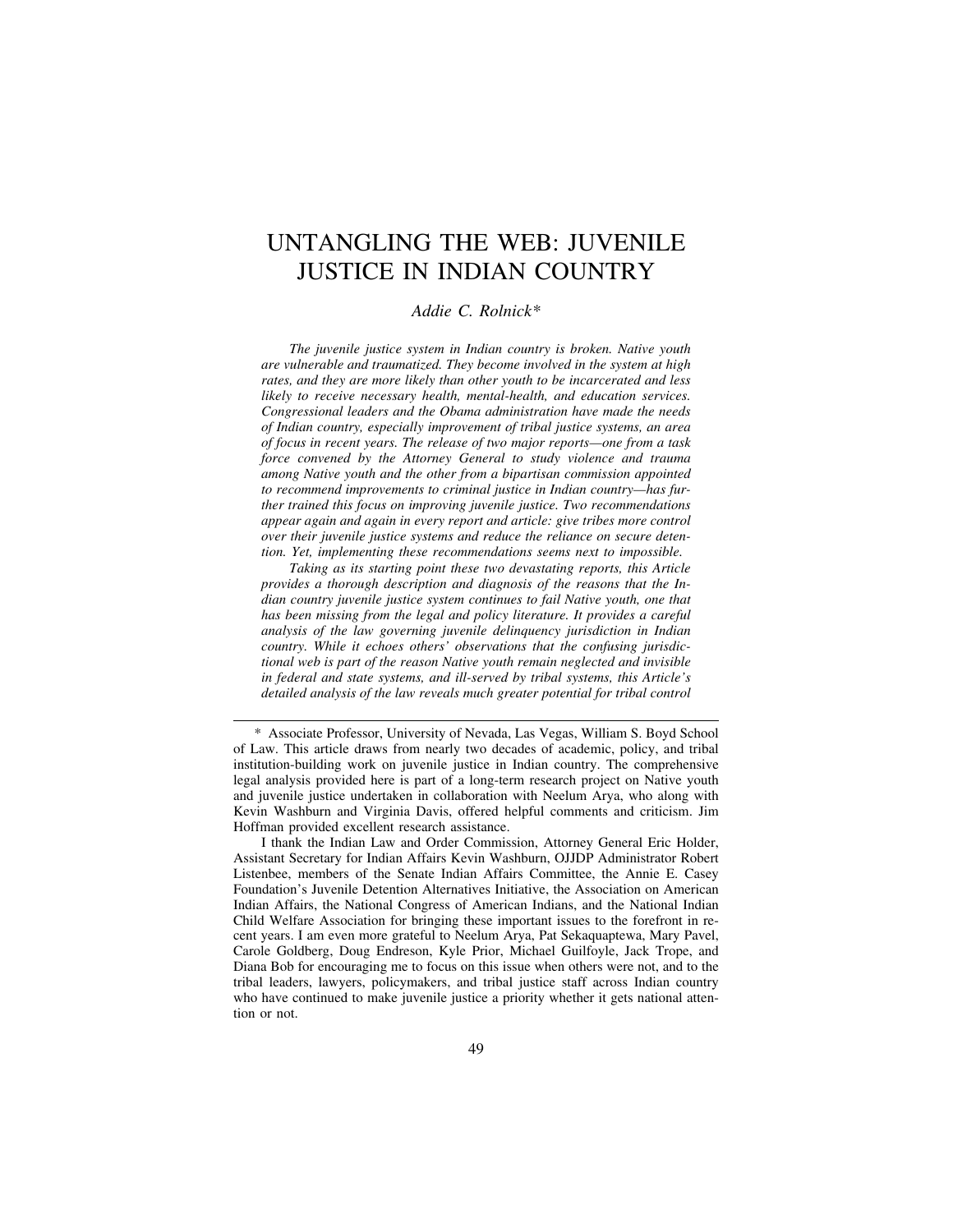*under current laws than others assume exists. More importantly, the Article moves beyond the familiar complaint about the jurisdictional web to examine the inner workings of each sovereign's approach to Indian country justice, providing the fuller picture necessary to identify and implement both large-scale and small-scale solutions. As federal and tribal leaders debate legal and policy changes to the Indian country juvenile justice system, including potential amendments to the Federal Juvenile Delinquency Act, the Juvenile Justice and Delinquency Prevention Act, federal criminal laws, and Public Law 280, this Article's timely investigation of barriers to improvement will elucidate a better path to healing, not harming, Native youth.*

|          |                                       |                                                                                   | 51  |
|----------|---------------------------------------|-----------------------------------------------------------------------------------|-----|
| L        |                                       |                                                                                   |     |
|          | $\mathsf{A}$ .                        | The Vision: Tribally Controlled Systems that                                      |     |
|          |                                       |                                                                                   | 60  |
|          |                                       | Tribal Self-Determination<br>1.                                                   | 60  |
|          |                                       | 2.<br>Treatment, Not Incarceration                                                | 71  |
|          |                                       | 3.<br>Best Practices for Indian Country Youth                                     | 77  |
|          | B.                                    | The Reality: Vulnerable and Over-Punished                                         | 78  |
| П.       |                                       | THE MULTIPLE SOVEREIGN PROBLEM                                                    | 82  |
|          | Tribal Jurisdiction<br>$\mathsf{A}$ . |                                                                                   |     |
|          |                                       | Juvenile Delinquency as a Subcategory of<br>1.                                    |     |
|          |                                       | Criminal Jurisdiction                                                             | 88  |
|          |                                       | Juvenile Delinquency as Civil Jurisdiction<br>2.                                  | 96  |
|          |                                       | $\mathcal{E}$<br>Concurrent Jurisdiction and Cooperation                          | 99  |
|          | B.                                    | Federal Jurisdiction                                                              | 100 |
|          |                                       | Sources of Federal Power<br>1.                                                    | 100 |
|          |                                       | Concurrent Federal and Tribal Jurisdiction in<br>2.                               |     |
|          |                                       |                                                                                   | 103 |
|          |                                       | Juveniles in Adult Court<br>3.                                                    | 104 |
|          | $\mathcal{C}$                         |                                                                                   | 105 |
| III.     | 110<br>STRANDS OF THE WEB             |                                                                                   |     |
|          | $\mathsf{A}$ .                        |                                                                                   | 111 |
|          |                                       | $\mathbf{1}$ .<br>Tribal Jurisdiction as an Afterthought                          | 113 |
|          |                                       | Lack of Tribal Authority over Tribal<br>2.                                        |     |
|          |                                       | $Systems \dots \dots \dots \dots \dots \dots \dots \dots \dots \dots \dots \dots$ | 114 |
|          |                                       | Lack of Flexible Funding<br>3.                                                    | 117 |
|          | $\bf{B}$ .                            |                                                                                   | 122 |
|          |                                       | An Accidental System<br>1.                                                        | 122 |
|          |                                       | Invisible Children<br>2.                                                          | 125 |
|          | C.                                    |                                                                                   | 128 |
|          |                                       | State Jurisdiction Without Tribal Consent<br>$\mathbf{1}$                         | 129 |
|          |                                       | Lack of Tribal Consultation<br>2.                                                 | 130 |
| $IV_{-}$ |                                       |                                                                                   | 131 |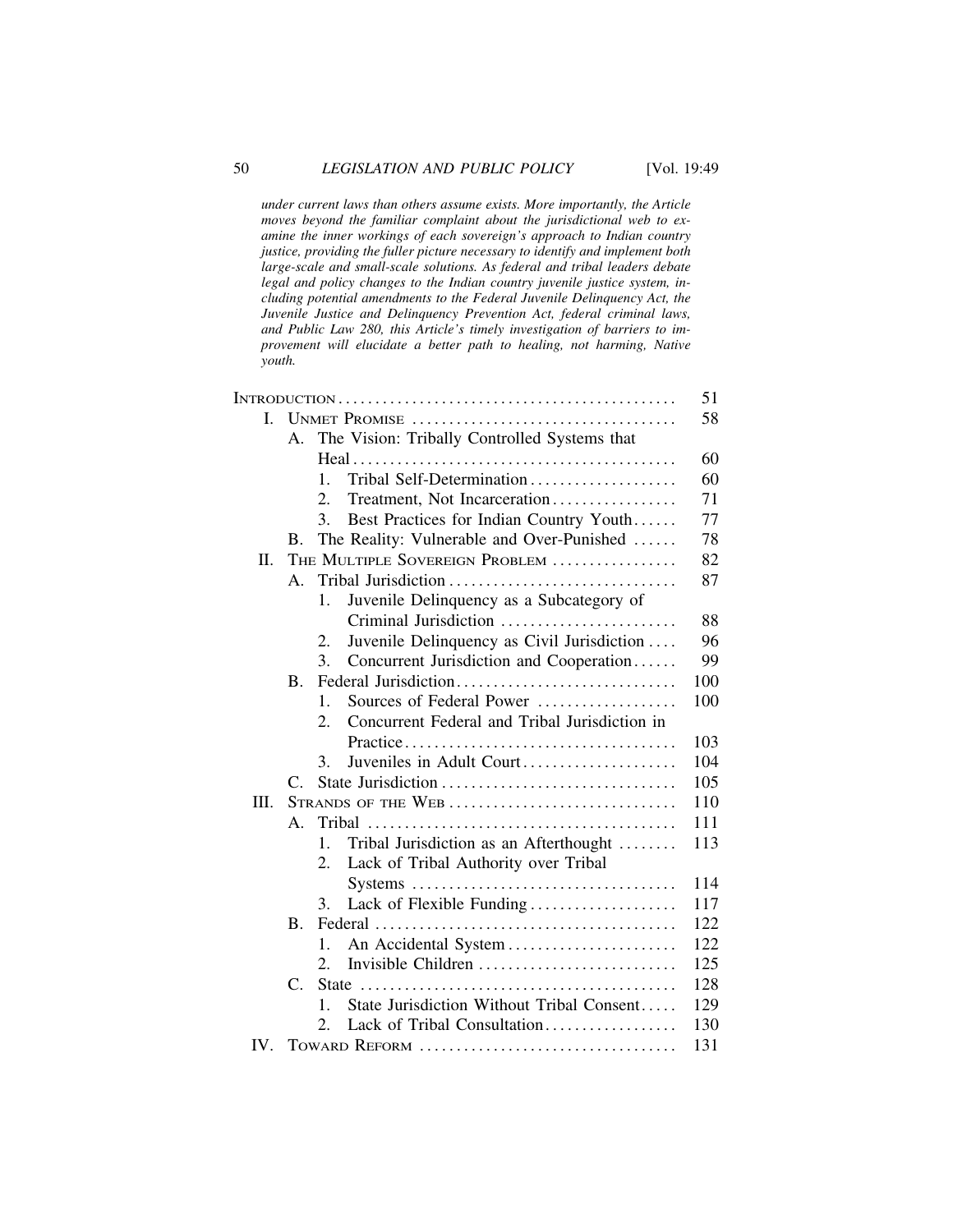|    |                                                  | 132 |
|----|--------------------------------------------------|-----|
|    | Amend the Federal Juvenile Delinquency<br>1.     |     |
|    |                                                  | 132 |
|    | 2.                                               | 133 |
|    | 3.<br>Amend the Juvenile Justice and Delinquency |     |
|    | Prevention Act                                   | 133 |
|    | Extend the Indian Child Welfare Act<br>4         | 134 |
| В. | Improving Outcomes for Native Youth in Federal   |     |
|    |                                                  | 135 |
|    | Data Collection<br>$\mathbf{1}$                  | 135 |
|    | Bureau of Prisons Policies<br>2.                 | 136 |
|    | Federal Sentencing Guidelines<br>3.              | 136 |
| C. | Improving Outcomes for Native Youth in Tribal    |     |
|    |                                                  | 136 |
|    | Promote Interagency Collaboration                | 137 |
|    | Increase Access to Adequate and Flexible<br>2.   |     |
|    |                                                  | 138 |
|    | Improve Agency Accountability<br>3.              | 139 |
|    |                                                  | 140 |
|    |                                                  |     |

#### **INTRODUCTION**

The juvenile justice system in Indian country is broken.<sup>1</sup> It serves youth that by almost any measure would qualify as the most vulnerable, and yet the conditions faced by these youth are deplorable, the treatment options few, and the rates of over-incarceration high. While perhaps not a new revelation, the critique of juvenile justice in Indian country has received renewed attention in recent years after the release of two federal reports. Although differing in focus, both reports include a substantial indictment of the juvenile justice system's failure as a tool of law enforcement and as a mechanism for rehabilitating and treating at-risk youth. The reports identify many of the same problems, and they set forth similar recommendations.

The first is a 2013 report to Congress and the President from an independent commission tasked with studying criminal justice in Indian country. The Indian Law and Order Commission's ("Commis-

<sup>1.</sup> There is no single justice "system" that serves Native youth, nor is the governing framework limited to the regions legally designated as "Indian country." I use the term "system" to refer to the various governmental entities encountered by Native youth who commit offenses in tribal communities. While this Article focuses primarily on areas that do qualify as "Indian country," more than half of all Native youth live outside of these areas, where they are subject to state court jurisdiction for any offenses they may commit.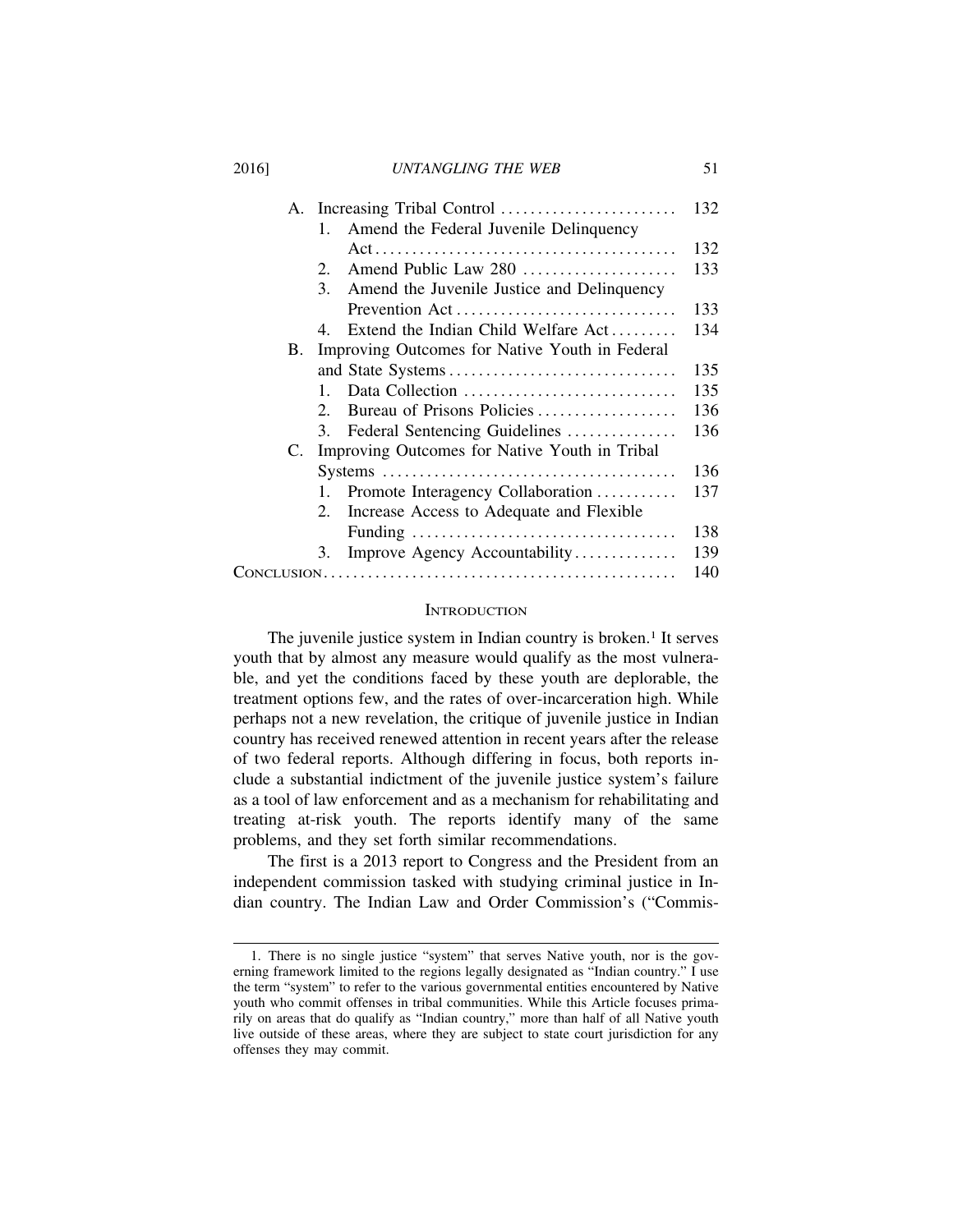sion") final report covers all aspects of criminal justice,<sup>2</sup> but the chapter on juvenile justice is particularly scathing. The Commissioners found that a focus on juvenile justice "exposes the worst consequences of our broken Indian country justice system."3 The report describes American Indian and Alaska Native youth as "vulnerable and traumatized" and finds that the juvenile justice system serving those youth is "failing the next generation."4

The second is a 2014 report to the Attorney General by a specially appointed Task Force on American Indian and Alaska Native Children Exposed to Violence ("Task Force").5 The Task Force was formed in response to an earlier report that identified American Indian and Alaska Native children's "exceptional degree of unmet needs for services and support to prevent and respond to the extreme levels of violence they experience."6 The Task Force report focuses not on criminal justice, but on a broad range of institutions affecting Native youth at home, in the community, and in the courts.7 Like the Law and Order Commission Report, it includes an entire chapter on the involvement of violence-exposed children in the juvenile justice system and the system's response to those children, finding that the juvenile justice system tends to re-traumatize, rather than heal, youth who come in contact with it.8

Both reports call for a system that prioritizes treatment and rehabilitation over punishment and incarceration.9 The Commission's report recommends that a legal preference be established for community-based treatment over secure confinement and describes the damaging effects of incarceration on traumatized youth, noting that "[d]etention is often the wrong alternative for Indian country youth, yet it is often the rule rather than the exception."10 The Task

8. *Id*. at 24, 28.

<sup>2.</sup> INDIAN LAW & ORDER COMM'N, A ROADMAP FOR MAKING NATIVE AMERICA SAFER (2013) [hereinafter ROADMAP]. The bipartisan commission was created by the Tribal Law and Order Act of 2010, Pub. L. No. 111-211, § 235, 124 Stat. 2258, 2282 (codified at 25 U.S.C. § 2812 (2014)).

<sup>3.</sup> ROADMAP*, supra* note 2, at 149.

<sup>4.</sup> *Id.*

<sup>5.</sup> ATTORNEY GEN.'S ADVISORY COMM'N ON AM. INDIAN/ALASKA NATIVE CHIL-DREN EXPOSED TO VIOLENCE, ENDING VIOLENCE SO CHILDREN CAN THRIVE (2014) [hereinafter ENDING VIOLENCE].

<sup>6.</sup> ATTORNEY GEN.'S NAT'L TASK FORCE ON CHILDREN EXPOSED TO VIOLENCE, FINAL REPORT (2012).

<sup>7.</sup> ENDING VIOLENCE, *supra* note 5.

<sup>9.</sup> ROADMAP, *supra* note 2, at vi; ENDING VIOLENCE, *supra* note 5, at 118.

<sup>10.</sup> ENDING VIOLENCE, *supra* note 5, at 166–67. I use the term "secure confinement" to describe the phenomenon of confining youth in locked facilities for any amount of time, including pre-adjudication detention, post-adjudication correctional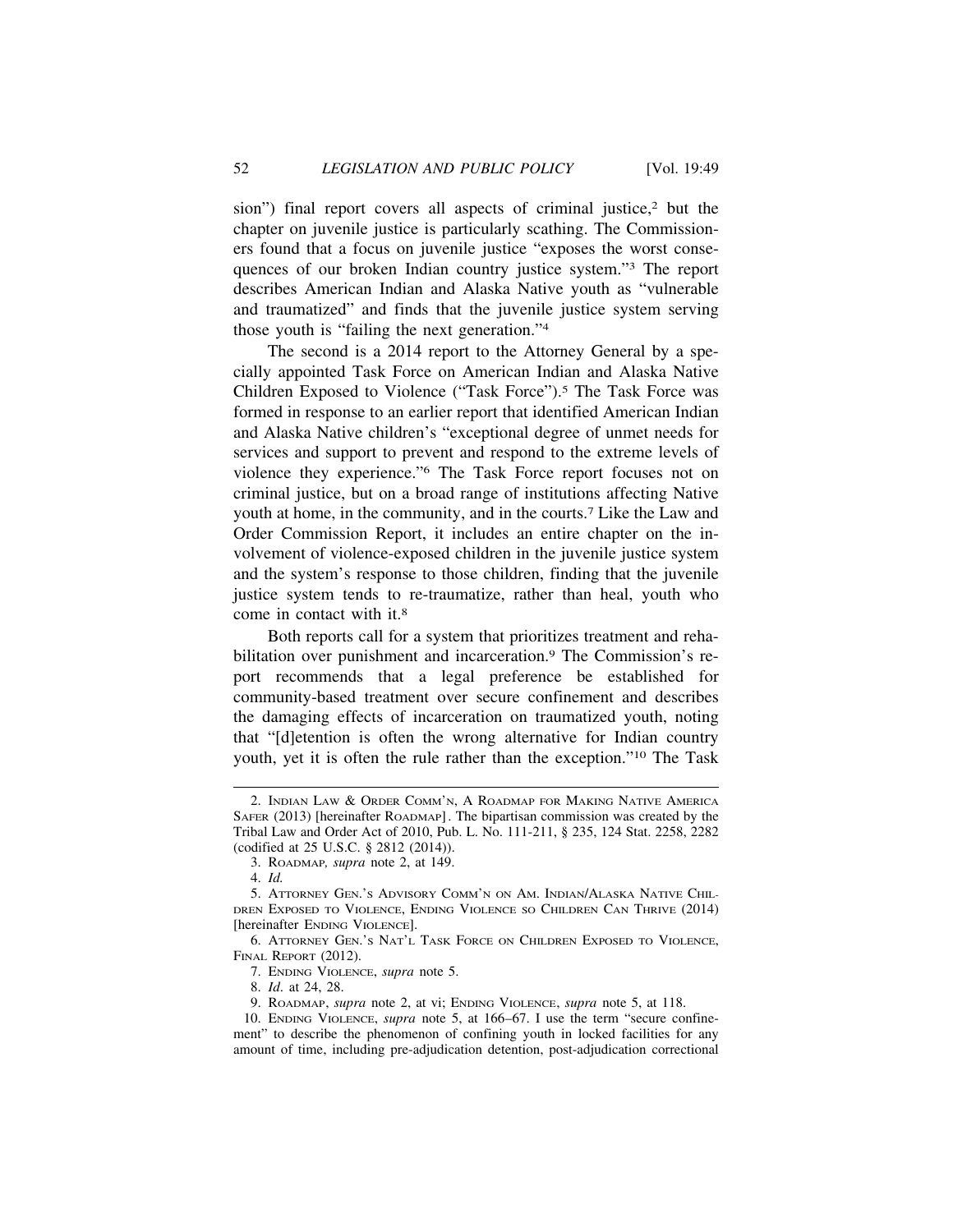Force report concludes that incarceration is "not effective as a deterrent to delinquent behavior" and that the current incarceration-centered approach to juvenile justice "retraumatizes [American Indian and Alaska Native] children."11 It therefore recommends secure confinement only as a last resort for youth who pose a danger to themselves or the community, and investments in alternatives to juvenile incarceration.12

The authors of both reports also agree that much of the blame for the terrible state of juvenile justice in Indian country lies at the feet of non-tribal governments.13 Outside of Alaska, many tribes share juvenile delinquency jurisdiction with the federal government, and juvenile justice on those reservations is partly or wholly administered by the federal Department of Justice,<sup>14</sup> which is guided by policies that may have little to do with tribes' concerns and which has only recently begun to collaborate with tribal leaders at an institutional level. When young offenders face federal prosecution, they are pulled into a criminal justice system that does not have a juvenile component and that is staffed by personnel who do not specialize in juvenile justice, and they are processed under laws written with adult criminals in mind. Youth prosecuted in the federal system spend more time locked up than do their counterparts in state systems, because federal sentences are longer and the federal system does not include diversion, parole, and

facilities, and locked treatment facilities. I avoid using the term "detention," which is the preferred term of many Indian country actors, including the Bureau of Indian Affairs ("BIA"), because in other contexts detention refers only to pre-adjudication or short-term confinement.

<sup>11.</sup> *Id.* at 24, 28.

<sup>12.</sup> *Id.* at 119.

<sup>13.</sup> *See* ROADMAP, *supra* note 2, at 166–67 ("Data show that Federal and State juvenile justice systems take Indian children, who are the least well, and make them the most incarcerated. When they do incarcerate them, it is often far from their homes, diminishing prospects for positive contacts with their communities. Furthermore, conditions of detention often contribute to the very trauma that American Indian and Alaska Native children experience.").

<sup>14.</sup> Federal jurisdiction extends to reservations, tribal trust land, individual trust allotments, and certain fee land held by tribes if they qualify as a "dependent Indian community" under federal law. *See* 18 U.S.C. § 1151 (2014) (defining "Indian country" for purposes of federal criminal jurisdiction). I use the term "reservation" to refer to all of these types of territory. Because the Indian country statute is primarily concerned with differentiating between lands that fall under federal versus state jurisdiction, some tribes assert territory-based jurisdiction over tribal territory that does not qualify as Indian country. *See, e.g.*, CONF. TRIBES OF THE WARM SPRINGS RESERVA-TION CODE § 200.030 (2011) (providing that criminal jurisdiction over members extends to land outside the reservation that is held in trust, owned by the tribe, or subject to tribal treaty rights).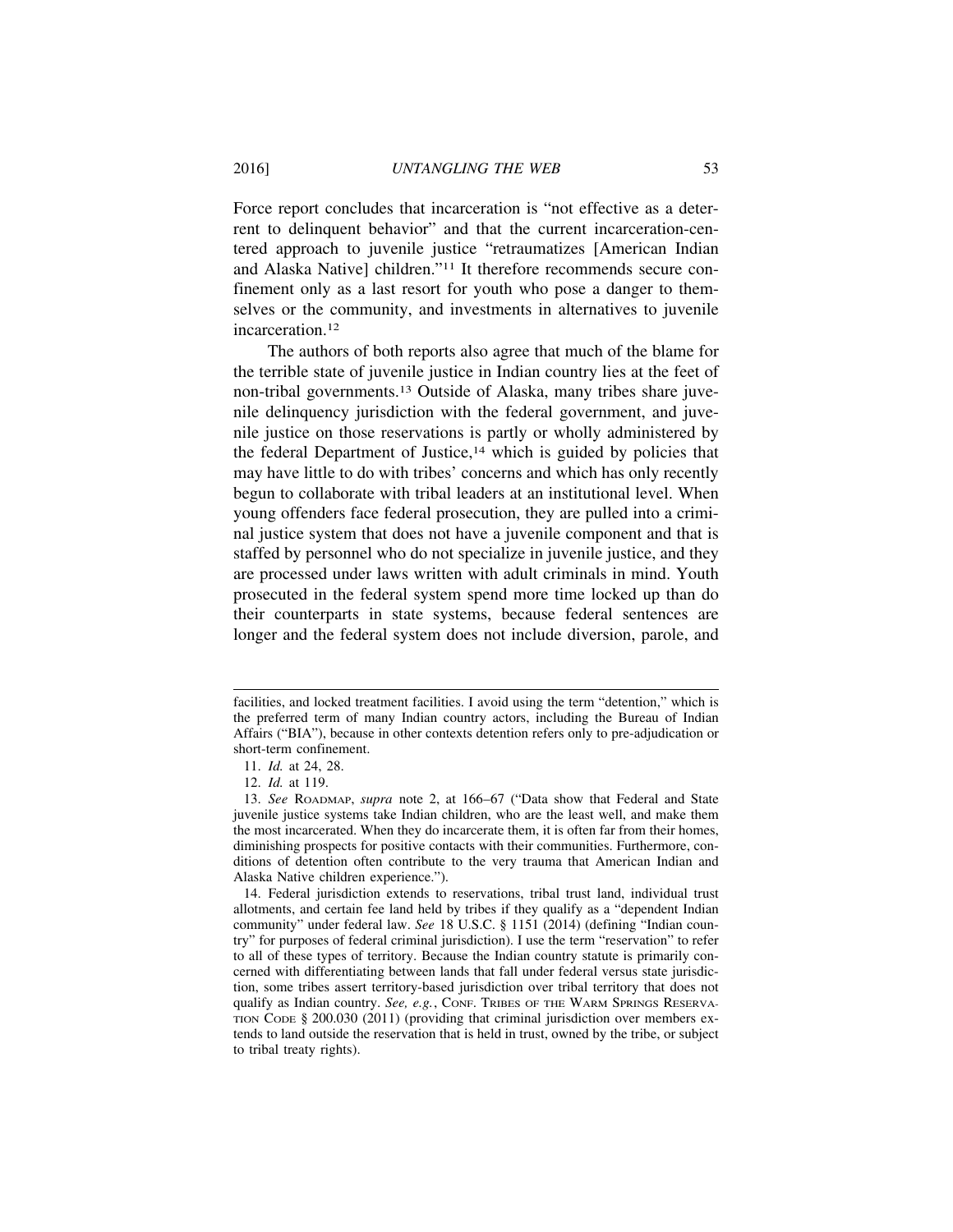other services.15 Because the federal government does not run any juvenile facilities, Native youth are placed in state or local facilities under contract agreements, often far from home.16

Other tribes share delinquency jurisdiction with state governments under federal laws that give states jurisdiction over Indian country within their borders. This includes over half the tribes in the lower 48 states and all 229 Alaska Native villages.17 In these communities, state authorities may ignore the view of tribal authorities in individual cases and rarely consult with tribes when setting policy and funding priorities that affect tribal youth as a group. Native youth end up submerged in state juvenile justice systems, where they are often treated more harshly, but are rarely provided programs or support tailored to their unique needs.<sup>18</sup> In light of the poor outcomes for Native youth in federal and state systems, both reports recommend strengthening and expanding tribal juvenile justice systems and correspondingly narrowing the role of non-tribal governments in Indian country.19

The reports confirm what tribal leaders have been saying and what previous federal reports have found: tribal governments prioritize juvenile justice, yet they struggle to build systems and programs that effectively address the needs of their youth.20 In order to access funding and resources, tribes must navigate multiple federal agencies with changing and ill-defined policy goals, and a complicated network of potential funding streams.21 Many tribal communities lack the kinds of community services often integrated into state and local juvenile justice systems, such as mentoring programs, Boys and Girls

21. *See infra* Section III.A (describing federal funding for tribal juvenile justice).

<sup>15.</sup> NEELUM ARYA & ADDIE C. ROLNICK, CAMPAIGN FOR YOUTH JUSTICE, A TAN-GLED WEB OF JUSTICE: AMERICAN INDIAN AND ALASKA NATIVE YOUTH IN FEDERAL, STATE, AND TRIBAL JUSTICE SYSTEMS 25 (2008); ROADMAP, *supra* note 2, at 155, 160; ENDING VIOLENCE, *supra* note 5, at 120.

<sup>16.</sup> ROADMAP, *supra* note 2, at 160; ENDING VIOLENCE, *supra* note 5, at 120.

<sup>17.</sup> DUANE CHAMPAGNE & CAROLE GOLDBERG, CAPTURED JUSTICE: NATIVE NA-TIONS AND PUBLIC LAW 280, at 14–15 (2012).

<sup>18.</sup> ARYA & ROLNICK, *supra* note 15, at 20–24; ROADMAP, *supra* note 2, at 157; *see also* ENDING VIOLENCE, *supra* note 5, at 116 ("Programming offered in state juvenile justice systems is not meeting the needs of AI/AN youth and in some cases is harming these youth.").

<sup>19.</sup> ROADMAP, *supra* note 2, at 159 (recommending removing Native children from federal and state jurisdiction whenever possible with the goal of "releasing Tribes from dysfunctional Federal and State controls and empowering them to provide locally accountable, culturally informed self-government"); ENDING VIOLENCE, *supra* note 5, at 111 (criticizing the "complex jurisdictional system" and describing a vision for a "more effective, tribally driven juvenile justice system").

<sup>20.</sup> U.S. DEP'T OF JUSTICE, REPORT OF THE EXECUTIVE COMMITTEE FOR INDIAN COUNTRY LAW ENFORCEMENT IMPROVEMENTS 1–3 (1997).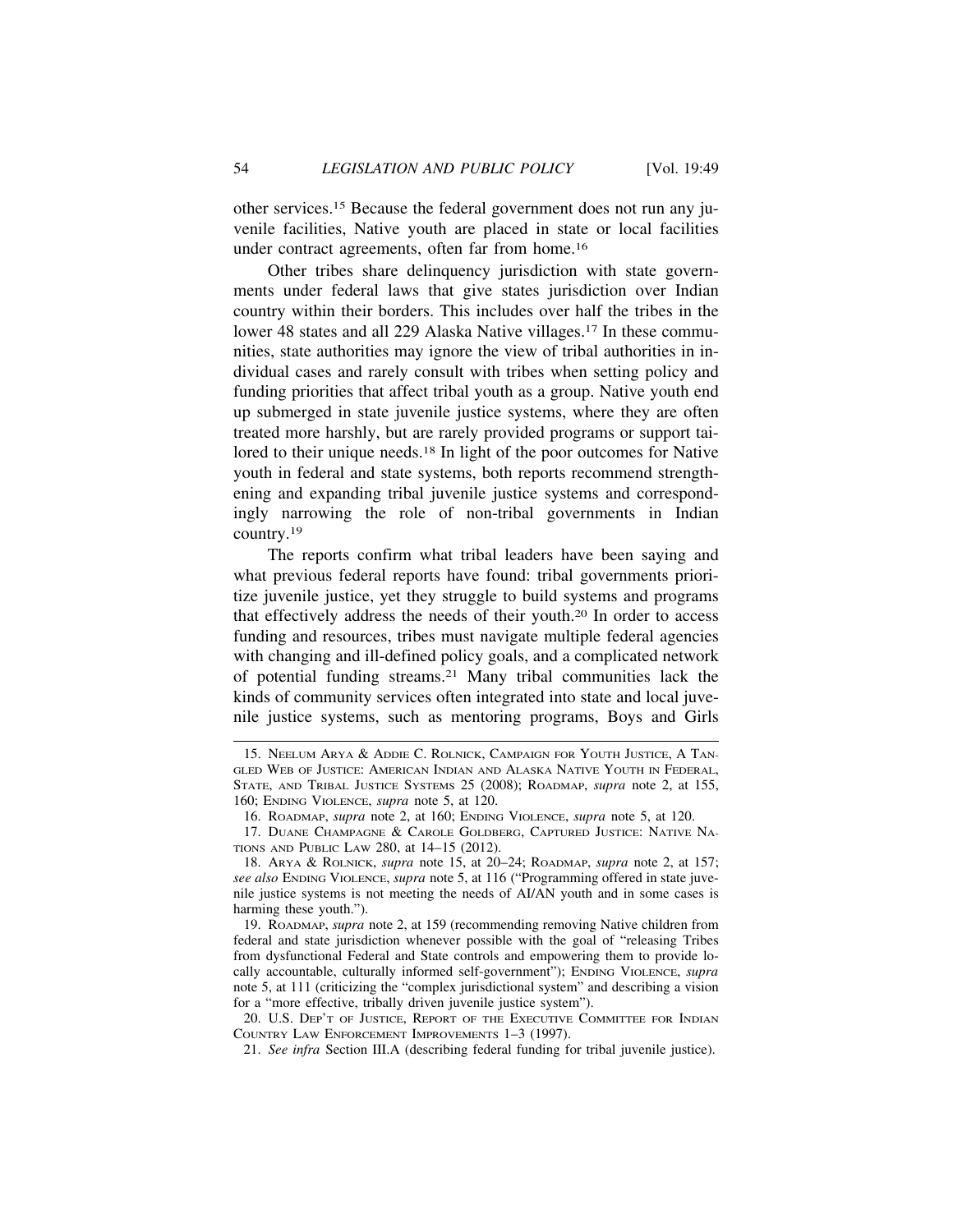Clubs, and scouting organizations.22 Some also face a scarcity of professionals trained in areas relevant to juvenile justice, including psychiatrists, counselors, law enforcement professionals, lawyers, judges, teachers, and leaders with expertise in juvenile justice planning.23 Compared to states, tribes generally have to build more infrastructure with fewer resources, and they must do it against a far more confusing legal backdrop.

Developing and refining solutions that work for tribes requires a comprehensive analysis of the current legal structure that governs juvenile justice in Indian country, including statutes, case law, and

23. *See, e.g.*, U.S. DEP'T OF INTERIOR, OFFICE OF INSPECTOR GEN., BUREAU OF INDIAN AFFAIRS' DETENTION FACILITIES 4–7 (2011) (reporting on an audit of BIAfunded detention facilities, which found that "staffing shortages exist for a variety of reasons, such as a lack of proactive management and direction; socioeconomic challenges, such as remote locations, unavailable housing, and low salary; applicants frequently fail background checks; or human resources processing delays related to hiring new employees"); ROADMAP, *supra* note 2, at 67 (describing the shortage of law enforcement officers in Indian country); Etienne Benson, *Psychology in Indian Country*, 34 MONITOR ON PSYCHOL. 56 (2003) (describing the under-representation of Native people among doctoral-level psychologists and the difficulty of recruiting and retaining psychologists to work in Indian country); Brenda Freeman et al., *Contextual Issues for Strategic Planning and Evaluation of Systems of Care for American Indian and Alaska Native Communities: An Introduction to Circles of Care*, 11 AM. INDIAN & ALASKA NATIVE MENTAL HEALTH RES. 1, 89 (2004) (describing the scarcity of mental health professionals working in Indian country and/or trained to work with Native youth); *see also* AMANDA CROSS-HEMMER, EVERGREEN STATE COLL., SYS-TEMS OF CARE IN TRIBAL COMMUNITIES CASE STUDY 2 (2011) (same); NAT'L INDIAN CHILD WELFARE ASS'N, AMERICAN INDIAN CHILDREN'S MENTAL HEALTH FUNDING AND A REVIEW OF TRIBAL MENTAL HEALTH PROGRAMS 4–7 (2005) (reporting that the Indian Health Service funded only one youth-trained mental health provider per 23,250 adolescents in Indian country).

<sup>22.</sup> ARYA & ROLNICK, *supra* note 15, at 14; *see also* NAT'L CONG. OF AM. INDIANS, NATIVE CHILDREN'S POLICY AGENDA: PUTTING FIRST KIDS 1ST 6–7, 15 (2015) (noting the lack of mental and behavioral health services, intermediate sanctions, and alternatives to incarceration). *But see* Rebecca A. Clay, *Circles of Care: Creating Models of Care for American Indian and Alaska Native Youth*, SAMHSANEWS (Substance Abuse & Mental Health Servs. Admin., Rockville, Md.), Nov./Dec. 2010, at 1, 4–5 (describing a federal grant program supporting the development of communitybased systems of care for children in tribal communities); Boys & GIRLS CLUBS AM.'S NATIVE SERVS. UNIT, https://www.naclubs.org/index.php/about-us/native-services-unit (last visited Feb. 1, 2016). One factor contributing to the dearth of community services is that private foundations provide relatively little financial support to Native communities or causes. See COMMON COUNSEL FOUND. & NATIVE AMS. IN PHILANTHROPY, NATIVE VOICES RISING: A CASE FOR FUNDING NATIVE-LED CHANGE 19–20 (2013). In addition, funders may prefer to support evidence-based programs, and the lack of research and evaluation of programs for Native youth or in tribal communities makes it difficult to demonstrate the effectiveness of a particular program. *Accord* Puneet Chalwa Sahota & Sarah Kastelic, *Culturally Appropriate Evaluation of Tribally Based Suicide Prevention Programs: A Review of Current Programs* 27 WICAZO SA REV. 99, 105–13 (2012).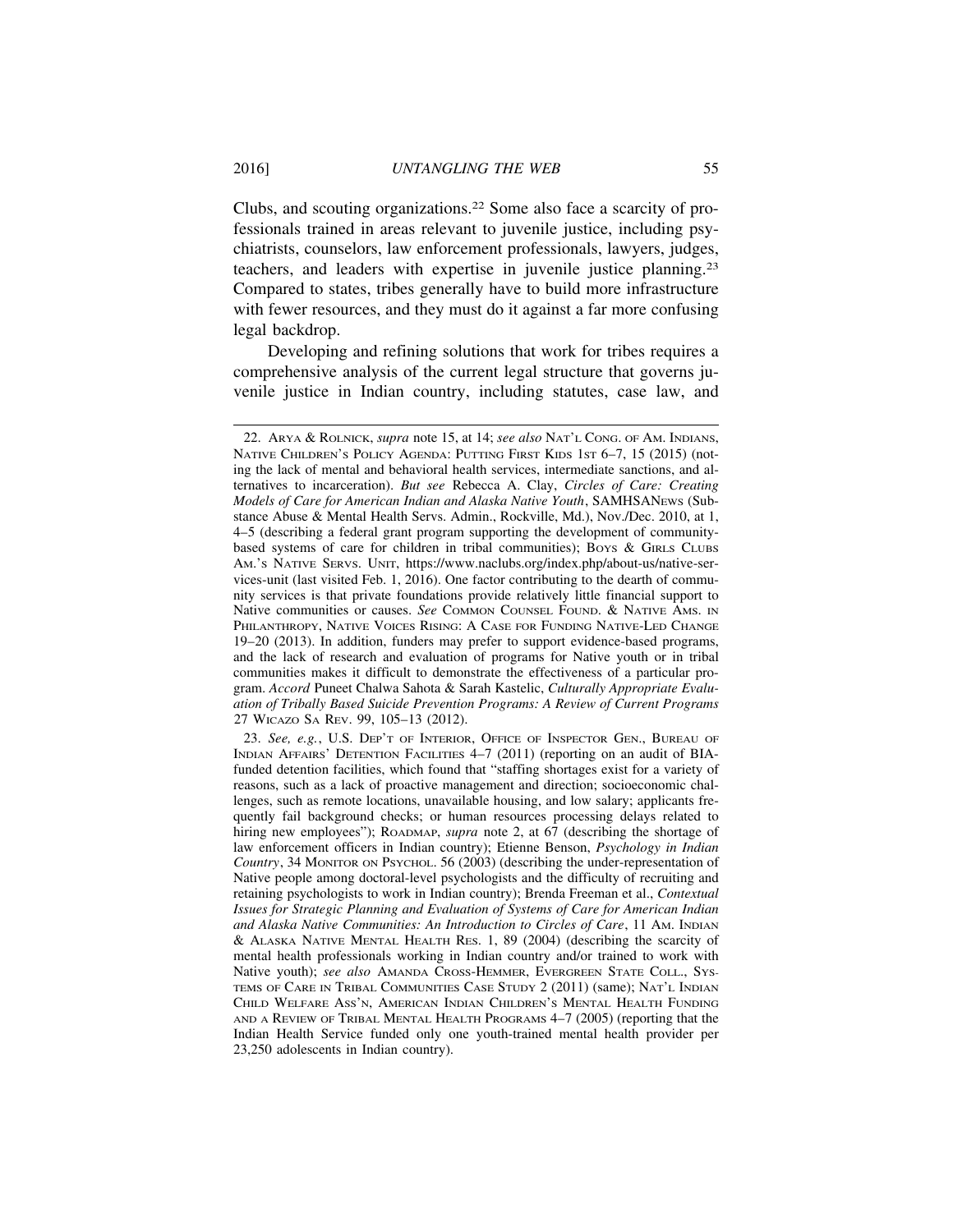agency policy; the fundamental shortfalls plaguing each sovereign's provision of juvenile justice services to Native youth; and major roadblocks to improvement. This Article provides such an analysis. Its basic thesis is that each community must design a system with an eye to the needs of its youth, the resources available in the community, and the particular limitations with which it must contend.24 Once the community determines what it needs, it must be able to mobilize partners (other governments, agencies, academics and consultants with expertise, technical assistance providers) to support that vision. Instead of being driven by this inside-out planning process, modern tribal systems are the result of an outside-in process in which tribes must build their systems to meet the needs and demands of non-tribal entities. Tribal criminal and juvenile courts are too often viewed as necessary only to fill the gaps where federal or state courts lack the jurisdiction, resources, or political will to effectively meet public safety needs. The Article brings together principles from juvenile justice, federal Indian law, and tribal law to consider what a model tribal juvenile justice system might look like and why the current system on many reservations looks so different. It relies heavily on the findings of the two recent reports because, notwithstanding any shortcomings in their methodology and the political nature of their conclusions, they represent the most recent official investigations into the current state of juvenile justice in Indian country.

Part I illustrates the problem by juxtaposing recent descriptions of juvenile justice in Indian country with generally agreed-upon principles for building effective and responsive juvenile systems. The chasm between the vision of a well-run juvenile justice system, one that is informed by best practices in federal Indian law and juvenile justice and is responsive to the needs of Native youth, and the reality of the systems currently operating in Indian country demonstrates that something is wrong. The primary barrier to creating a better system is a lack of coherent policy at either the tribal or the national level. The

<sup>24.</sup> The Attorney General's Task Force stressed the importance of local control and planning, finding:

The current system does not support . . . local participation and develop the capacity of the local community. It does not support local practices that work, but rather supports evidence-based practices that worked in Europe or some non-Indian community . . . . A reformed juvenile justice system should be tribally operated or strongly influenced by tribes within the local region.

ENDING VIOLENCE, *supra* note 5, at 113. The Law and Order Commission likewise outlined a clear overall goal of "enabling Tribal communities to know where their children are and to be able to determine the proper assessment and response" for children who enter the juvenile justice system. ROADMAP, *supra* note 2, at 159.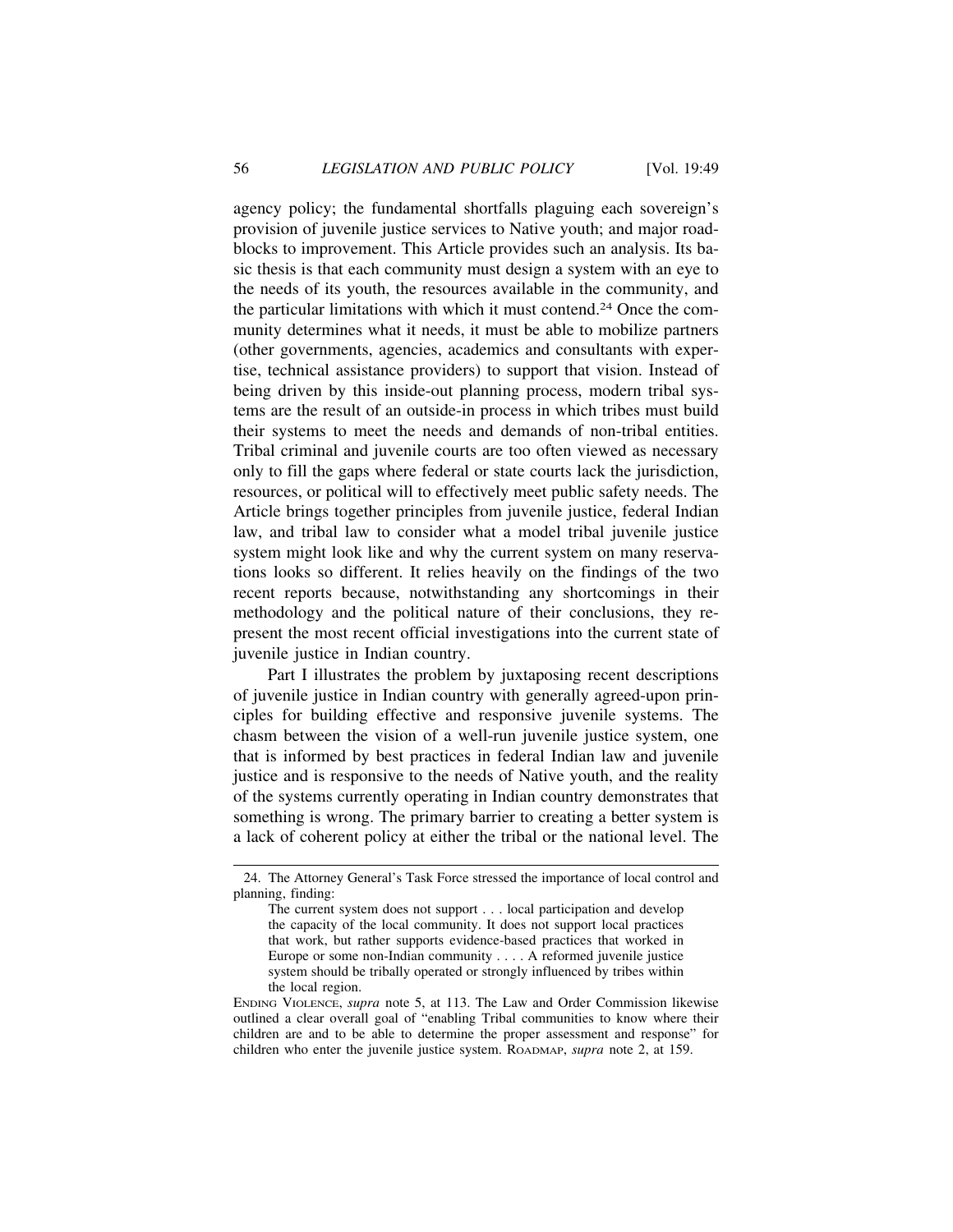first culprit is the familiar jurisdictional web of criminal justice authority, in which offense type, offense location, and offender and victim identity determine which of multiple sovereigns will have authority to address the crime.

To clarify the legal landscape governing juvenile justice, Part II describes the sources and scope of each sovereign's power, identifying where they overlap and diverge. This Article's treatment of jurisdiction moves beyond the standard analysis of Indian country criminal jurisdiction. First, it doesn't assume that juvenile delinquency jurisdiction is a subset of criminal jurisdiction; instead, it inquires into the specific nature of juvenile jurisdiction in light of the rules governing Indian country. Second, it identifies unsettled legal questions related to juvenile jurisdiction. It suggests that tribal delinquency jurisdiction may be much broader than is often assumed and draws distinctions between legal barriers (of which there are few) and practical barriers (of which there may be many) to the exertion of tribal authority in this area.

Multiple sovereigns are only part of the problem, though. Within each jurisdiction, additional factors contribute to an internal lack of policy. Part III provides a more in-depth diagnosis of the problem by focusing on each jurisdiction separately. The federal courts do not have a separate juvenile justice system, and the laws governing federal juvenile jurisdiction reflect the assumption that only the most serious, multi-jurisdictional offenders will fall under federal jurisdiction. Indian juveniles make up the largest portion of juveniles under federal jurisdiction, but they are prosecuted and incarcerated as part of a nonsystem designed with a very different kind of offender in mind. Despite comprising a majority of juveniles under federal jurisdiction, Native youth are all but invisible once they enter Bureau of Prisons custody: a lack of transparency makes it difficult to track where they are held and what their outcomes are. Where states have jurisdiction over Indian country youth, that jurisdiction generally has been authorized without the consent or over the objection of the affected tribes. Making matters worse, states are not required to consult directly with tribes, either on general policies affecting Native youth or in individual cases. Many states have been reluctant to involve tribes in policymaking, to invest in data collection, or to offer specialized services for Native youth.

While strengthened tribal jurisdiction is usually offered as a promising solution, the obstacles facing tribal juvenile systems have not been the focus of sustained attention. First, tribes do not fully control even their own justice systems. Many tribes rely on federal agen-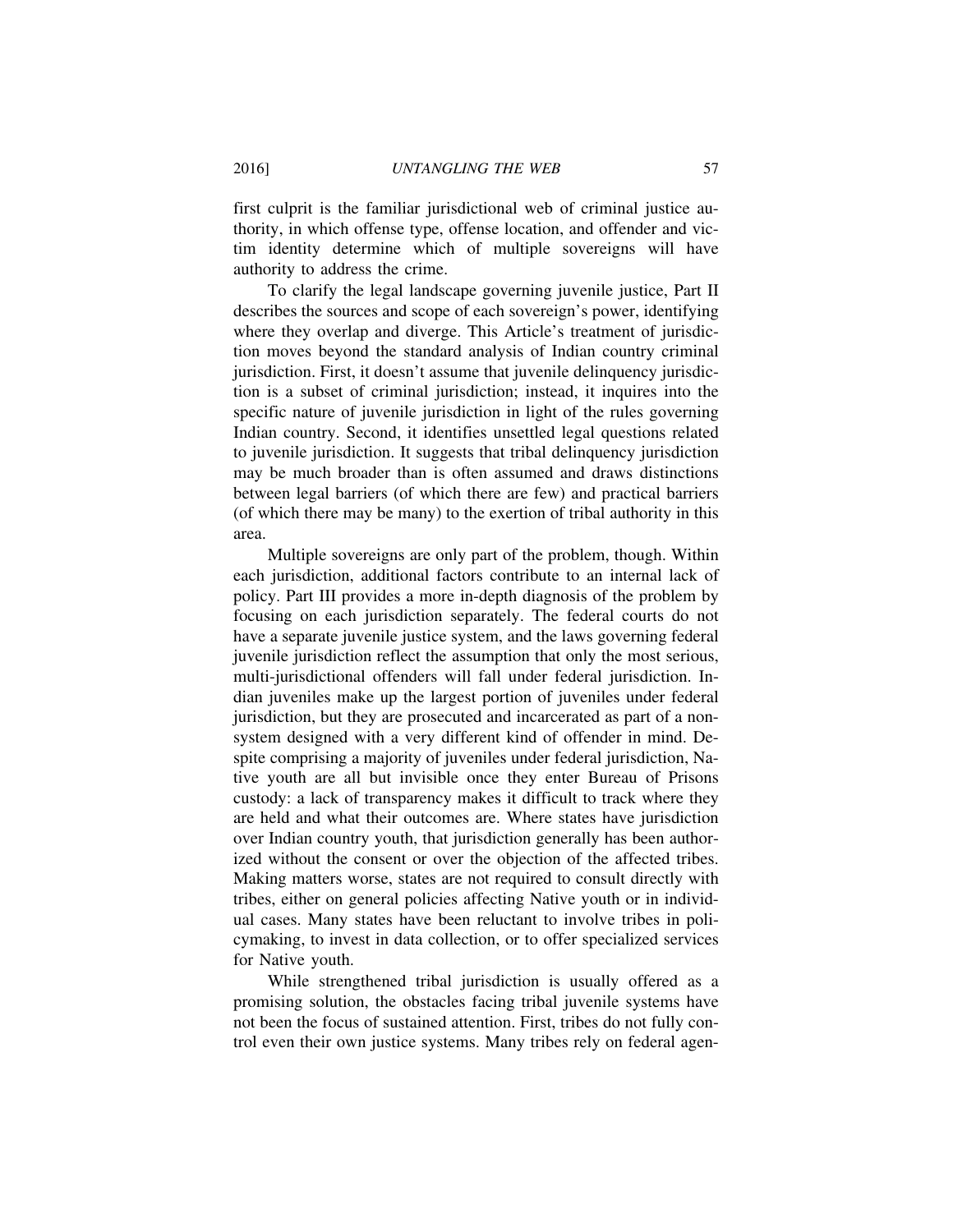cies for financial, personnel, and technical assistance, so agency priorities drive tribal choices, not vice versa. The involvement of multiple agencies in funding and operating various aspects of tribal justice systems means that tribes are often caught between conflicting policy choices. The systems are built around the policy choices, as reflected in the funding opportunities, of federal actors. Second, tribal justice systems are seriously under-funded. This is true for all tribes, but the lack of resources is especially acute for tribes subject to Public Law 280 because the transfer to state jurisdiction was accompanied by a cessation of federal funding for many tribal justice systems. Moreover, the federal funding that is available to support tribal juvenile systems comes most often in the form of short-term grants focused on specific programs or activities.

The goal of this Article is to synthesize and summarize the primary barriers to improving juvenile justice in Indian country. Effective solutions depend on a thorough understanding of the problem and the particular structures and obstacles that create it; in the case of Indian country juvenile justice, this kind of thorough diagnosis is missing from the conversations about reform. Drawing on the description presented in Parts II and III, Part IV offers preliminary thoughts about specific reforms. A comprehensive overhaul of the entire system, including a recalibration of the jurisdictional balance, will require major legislative and agency-level changes, as well as a significant infusion of financial resources. However, certain relatively easy interventions can make a measurable difference in the short term. To that end, the conclusion identifies both long- and short-term strategies for reform at each level.

# I.

## UNMET PROMISE

American Indian tribes have a unique opportunity to create effective and humane juvenile justice systems. If tribes want to break from the dominant model of imprisonment, they do not have to deconstruct an intricate existing system, as most states would have to do. Tribal justice systems also have a legally protected right to be different from Western justice systems.25 They are able to build and administer justice systems that reflect traditional values.26 Finally, tribal communi-

<sup>25.</sup> *See* Angela R. Riley, *(Tribal) Sovereignty and Illiberalism*, 95 CALIF. L. REV. 799, 839–42 (2007).

<sup>26.</sup> *See generally* Ada Pecos Melton, *Indigenous Justice Systems and Tribal Society*, *in* JUSTICE AS HEALING: INDIGENOUS WAYS 108 (Wanda D. McCaslin ed., 2005); FRANK POMMERSHEIM, BRAID OF FEATHERS: AMERICAN INDIAN LAW AND CONTEMPO-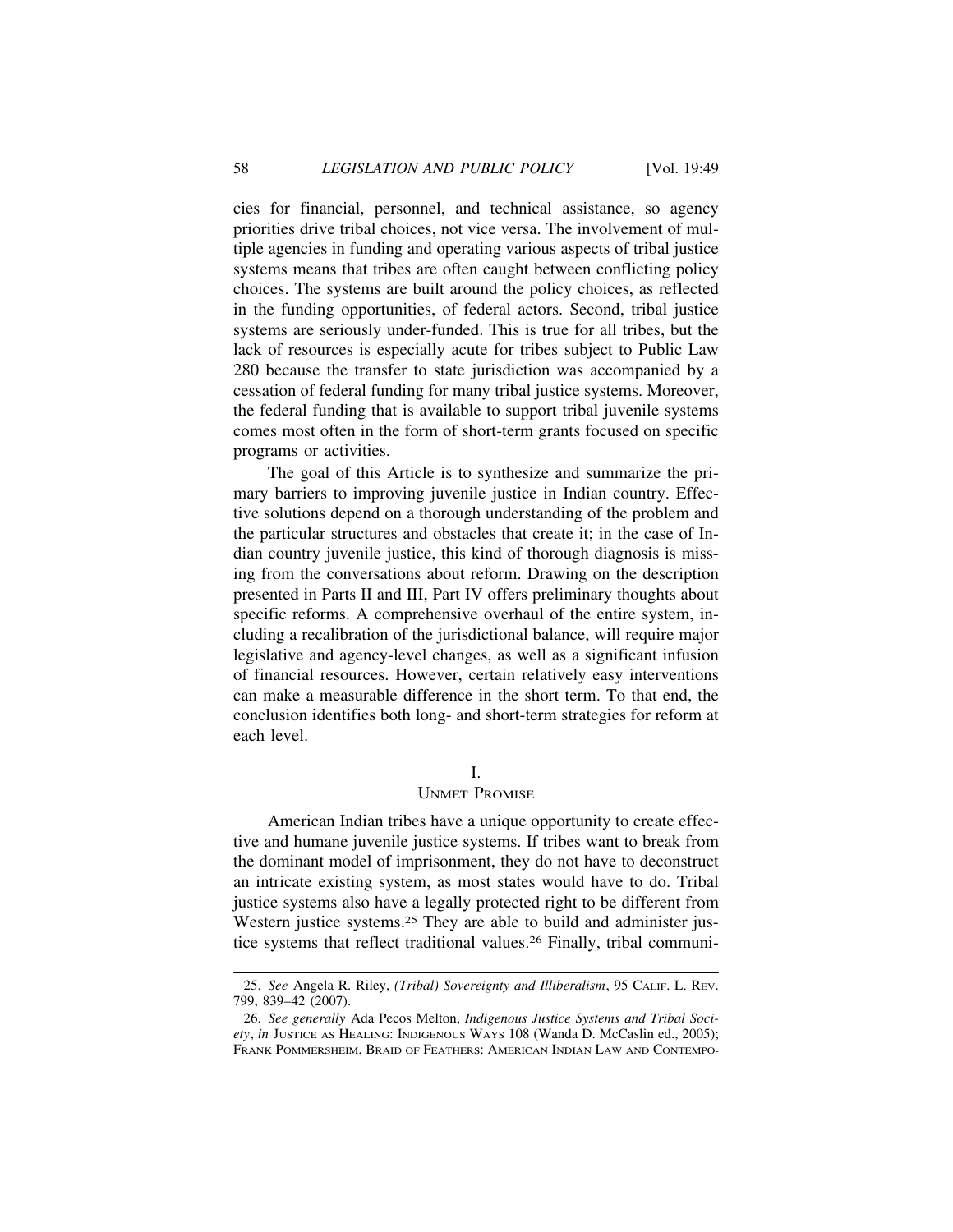ties have smaller populations than do states. Tribal leaders usually have strong ties, including kinship, religious, and personal ties, with members of their communities, making tribal juvenile justice a matter of personal concern.27

Yet, youth in Indian country are by all accounts faring far worse than their non-Indian counterparts.28 They are disproportionately affected by nearly every risk factor linked to delinquency.29 In particular, they experience disproportionately high levels of trauma and violence, including violent victimization.30 When Indian country youth become involved in the juvenile justice system, as many do, it is most often for low-level, alcohol- or substance-related offenses.31 Despite the near-consensus view that incarceration is more likely to damage than rehabilitate these youth,<sup>32</sup> they are likely to spend at least some time in a locked facility, and in some cases are likely to spend a longer time locked up than their non-Indian counterparts.<sup>33</sup> Enmeshed in a confusing web of tribal, state, and federal courts and detention facilities, they are also likely to end up far from home and without access to treatment and education services.34 Even when the tribe favors community-based treatment and rehabilitation, a juvenile may be placed elsewhere without access to her family, culture, or appropriate treatment, over the objections of the tribe.35

Tribes ought to be making decisions about policy, infrastructure, and resource allocation, but many are following decisions made by others. Most juvenile offenders in Indian country would benefit from substance-abuse or mental-health treatment and community-based

28. *See infra* Section I.B.

29. *See infra* notes 119–30 and accompanying text.

30. *See infra* notes 128–30 and accompanying text.

31. *See infra* note 114.

RARY TRIBAL LIFE (1997); JUSTIN B. RICHLAND, ARGUING WITH TRADITION: THE LAN-GUAGE OF LAW IN HOPI TRIBAL COURT (2008); Christine Zuni Cruz, *Tribal Law as Indigenous Social Reality and Separate Consciousness: [Re]Incorporating Customs and Traditions into Tribal Law*, 1 TRIBAL L.J. (2001); Carey N. Vicenti, *The Reemergence of Tribal Society and Traditional Justice Systems*, 79 JUDICATURE 134 (1995); Gloria Valencia Weber, *Tribal Courts: Custom and Innovative Law*, 24 N.M. L. REV. 225 (1994); Robert Yazzie, *"Life Comes From It": Navajo Justice Concepts*, 24 N.M. L. REV. 175 (1994).

<sup>27.</sup> In contrast, state juvenile justice systems are criticized as manifestations of state control over marginalized youth. *See* RANDALL G. SHELDEN, CONTROLLING THE DAN-GEROUS CLASSES: A HISTORY OF CRIMINAL JUSTICE ch. 5 (2d ed. 2008).

<sup>32.</sup> *See supra* text accompanying notes 10–12; *see also infra* notes 105–11, 138– 39 and accompanying text.

<sup>33.</sup> *See infra* notes 134–35, 140–42 and accompanying text.

<sup>34.</sup> *See infra* notes 141–42 and accompanying text.

<sup>35.</sup> *See infra* Sections III.B, III.C (explaining how federal and state authorities are not required to heed tribal preferences).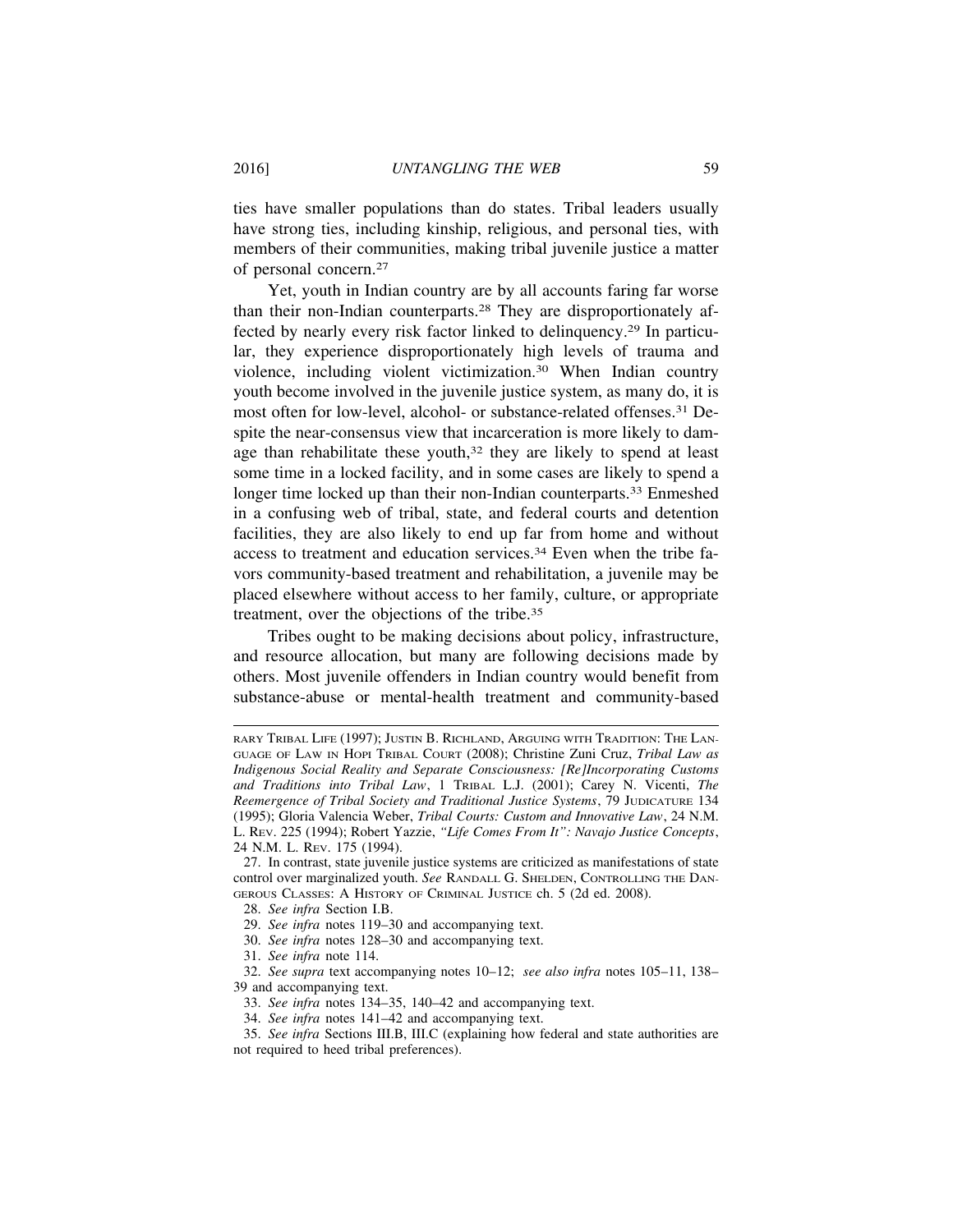programming, but many are locked up instead, where they are not even receiving basic educational and health services. Youth who need to be healed are being harmed. The following Section brings the problem into sharper relief by contrasting vision and reality.

## *A. The Vision: Tribally Controlled Systems that Heal*

This Article begins from the premise that it is possible to create a humane and effective system to address juvenile crime. Such a system must reflect community values and respond to the needs of youth and other community members. Tribes are uniquely poised to create better systems because many are in the process of fashioning or refashioning their justice systems.36 Without the baggage of an already-entrenched system, tribes would ideally be able to make carefully considered policy decisions about what they need and how best to meet that need. They could benefit from the lessons of over a century of trial and error in federal Indian law and juvenile justice, as well as sophisticated record-keeping and statistical analysis about juvenile crime, offender characteristics, and risk factors.

It is possible to put together a rough blueprint of a tribal juvenile justice system that reflects the principles of tribal self-determination, best practices for effective juvenile justice systems, and responsiveness to the needs of Indian country juvenile offenders. The information available in each of these areas runs deep, and all of it suggests the following: tribes must be able to assess the needs of their own communities in a manner that incorporates public safety concerns, knowledge about the unique risk and protective factors faced by Native youth in their communities, and knowledge (both scientific and traditional) about how to care for and correct children. When they do, it is reasonable to believe that many tribes will elect to address juvenile delinquency through a system that emphasizes treatment, community involvement, and rehabilitation, with incarceration—if it is used at all—forming a very small component of the system.

## *1. Tribal Self-Determination*

The sovereignty principle that forms the bedrock of federal Indian law,<sup>37</sup> the federal policy of self-determination,<sup>38</sup> and the nation-

<sup>36.</sup> For many tribes, concerns about child welfare and juvenile justice were major catalysts for reforming or improving the entire justice system.

<sup>37.</sup> *See* Worcester v. Georgia, 31 U.S. (6 Pet.) 515, 557 (1832) (describing tribes as "distinct political communities, having territorial boundaries, within which their authority is exclusive, and having a right to all the lands within those boundaries, which is not only acknowledged, but guarantied by the United States").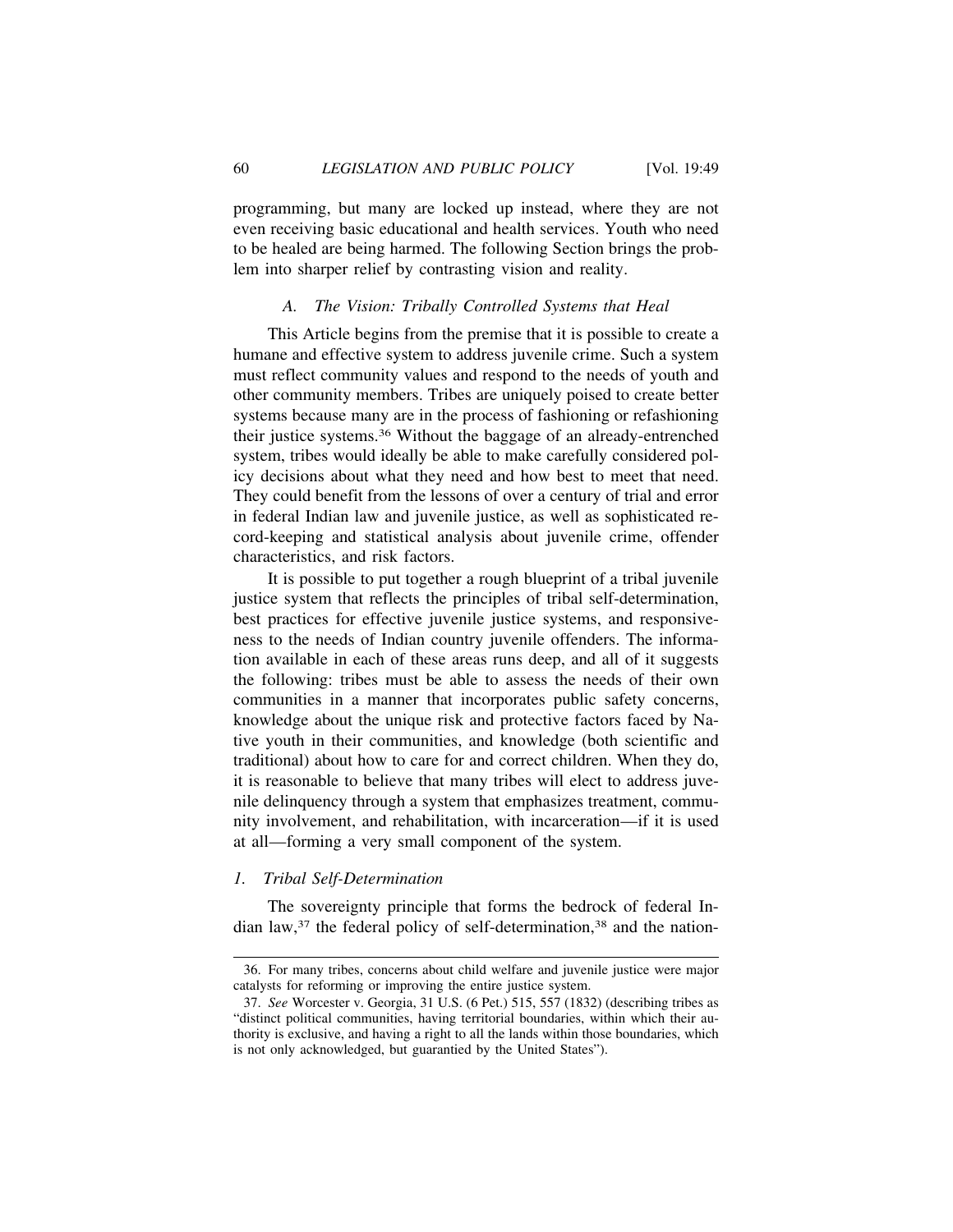building model posited by political scientists and economists<sup>39</sup> are each rooted in the ideas that Indian tribes are governments, that governments do best when they are able to craft and carry out policy solutions that reflect the priorities and beliefs of their people with minimal interference from other governments or super-governmental structures, and that it is the exercise of core governmental powers (e.g., taxation, criminal justice, political reorganization) that will best enable tribes to do this. These commitments undergird both the Law and Order Commission and the Attorney General's Task Force recommendations regarding strengthening tribal control and limiting federal and state jurisdiction over juvenile delinquency.40

The importance of community-driven solutions is a relatively recent point of agreement when it comes to American policy regarding indigenous peoples. Beginning in the late 1800s, federal Indian policy was animated by the push to forcibly assimilate Indian people,<sup>41</sup>

39. *See* Stephen Cornell & Joseph P. Kalt, *Sovereignty and Nation-Building: The Development Challenge in Indian Country Today*, 22 AM. INDIAN CULTURE & RES. J. 187 (1998); Ryan Seelau, *The Kids Aren't Alright: An Argument to Use the Nation-Building Model in the Development of Native Juvenile Justice Systems to Combat the Effects of Failed Assimilative Policies*, 17 BERKELEY J. CRIM. L*.* 97 (2012).

<sup>38.</sup> Since the late 1960s, the federal government has followed a policy of supporting tribal self-determination and dealing with tribes on a government-to-government basis. This policy was first set forth in President Nixon's message to Congress on Indian affairs. Special Message to Congress on Indian Affairs, 1 PUB. PAPERS 564 (July 8, 1970). President Nixon's statement rejected the policies pursued in the past by which an "Indian community is almost entirely run by outsiders" and directed Congress to "create the conditions for a new era in which the Indian future is determined by Indian acts and Indian decisions." *Id.* at 565–66. Every subsequent President has reaffirmed the policy. Tribal Consultation: Memorandum for the Heads of Executive Departments and Agencies, 74 Fed. Reg. 57,881 (Nov. 5, 2009) (President Obama); Proclamation No. 7500, 66 Fed. Reg. 57,641 (Nov. 12, 2001) (President Bush); Exec. Order No. 13,175, 65 Fed. Reg. 67,249 (Nov. 9, 2000) (President Clinton), *reprinted in* 25 U.S.C. § 450 note (2014); Exec. Order No. 13,084, 63 Fed. Reg. 27,655 (May 14, 1998) (President Clinton), *reprinted in* § 450 note; Memorandum No. 85, 59 Fed. Reg. 22,951 (Apr. 29, 1994) (President Clinton); Statement Reaffirming the Government-to-Government Relationship Between the Federal Government and Indian Tribal Governments, 1 PUB. PAPERS 662 (June 14, 1991) (President Bush); Statement on Indian Policy, 1 PUB. PAPERS 96 (Jan. 24, 1983) (President Reagan). *See generally* CAROLE GOLDBERG ET AL.*,* AMERICAN INDIAN LAW: NATIVE NATIONS AND THE FED-ERAL SYSTEM, CASES AND MATERIALS 37–42 (6th ed. 2010).

<sup>40.</sup> ROADMAP, *supra* note 2, at 159–66; ENDING VIOLENCE, *supra* note 5, at 114–16, 122. The reports echo recommendations made by academics. *See* ARYA & ROLNICK, *supra* note 15, at 32; Seelau, *supra* note 39, at 130; *see also* Ryan Seelau, *Regaining Control over the Children: Reversing the Legacy of Assimilative Policies in Education, Child Welfare, and Juvenile Justice that Targeted Native American Youth*, 37 AM. INDIAN L. REV. 63 (2012).

<sup>41.</sup> The Allotment and Assimilation Era lasted from approximately 1871 until 1934. Congress ended the policy of making treaties with Indian tribes in 1871, putting new emphasis on legislation geared toward civilization and assimilation. The Indian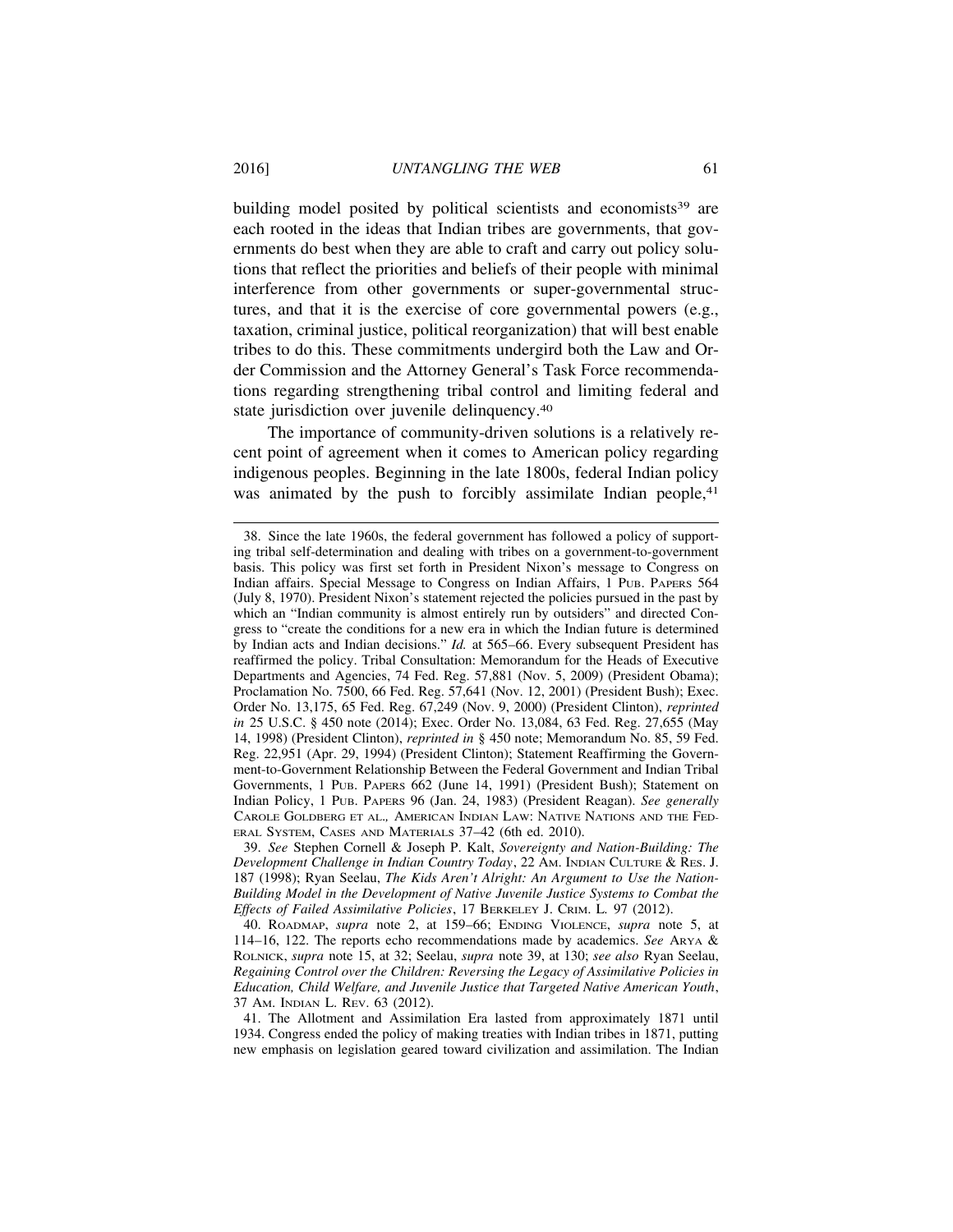driven by the hope that once individual Indian people were disconnected from their tribes and "civilized," they could be absorbed into the American polity, leaving formerly tribal lands open for white settlement.42 While land transfer was at the core of the assimilation policy, the two key mechanisms through which assimilation was to be achieved were the imposition of an external criminal justice system to suppress Native traditions and removal and indoctrination of Native children.

In 1885, the Major Crimes Act extended—for the first time ever—federal-court jurisdiction over certain crimes committed by Indians against other Indians on reservations.43 This involuntary imposition of federal criminal power was premised on the belief that traditional tribal justice systems were inferior and incapable of effectively addressing serious crimes.44 A federal Code of Indian Offenses prohibited many tribal cultural and religious activities.45 The Code was enforced by local agency-run courts that employed criminal law and punishment as instruments of education and assimilation.46

General Allotment Act of 1887, ch. 119, 24 Stat. 388 (1887) (codified as amended in scattered sections of 25 U.S.C.), authorized a policy of allotting tribal lands and opening up the "surplus" land to non-Indians. The goal of the policy included detribalization through the division of communally held tribal land and indoctrination into a Western, capitalist way of life through individualized property ownership. CHRISTINE BOLT, AMERICAN INDIAN POLICY AND AMERICAN REFORM: CASE STUDIES OF THE CAMPAIGN TO ASSIMILATE THE AMERICAN INDIANS 95–97 (1987) (discussing government policies and programs to assimilate Indians). *See generally* ROBERT N. CLINTON ET AL., AMERICAN INDIAN LAW: NATIVE NATIONS AND THE FEDERAL SYSTEM 30–36 (2005); COHEN'S HANDBOOK OF FEDERAL INDIAN LAW § 1.04 (Nell Jessup Newton et al. eds., 2012 ed.) (referring to 1928 as the end of the Allotment and Assimilation Era); Addie C. Rolnick, *The Promise of Mancari: Indian Political Rights as Racial Remedy*, 86 N.Y.U. L. REV. 959, 980 n.96 (2011) (describing assimilation policy).

42. Tribal land holdings were broken up into individual allotments, which allowed for "surplus" lands to be made available for sale to white settlers and facilitated a transition for Indians to the American system of individual property ownership and agricultural land use. *See generally* Helen M. Bannan, *The Idea of Civilization and American Indian Policy Reformers in the 1880s*, 1 J. AM. CULTURE 787 (2004) (discussing 1880s policy reformers' focus on "civilizing" Indians).

43. 18 U.S.C. § 1153 (2014).

44. *See* SIDNEY L. HARRING, CROW DOG'S CASE: AMERICAN INDIAN SOVEREIGNTY, TRIBAL LAW, AND UNITED STATES LAW IN THE NINETEENTH CENTURY (1994).

45. *See* LUANA ROSS, INVENTING THE SAVAGE: THE SOCIAL CONSTRUCTION OF NA-TIVE AMERICAN CRIMINALITY 18, 41–45 (1998) (describing how the codes criminalized religious activities, plural marriage, and the practices of medicine people were used along with more typical criminal laws to punish acts of resistance by Native people against settlers).

46. *See* United States v. Clapox, 35 F. 573, 577 (D. Or. 1888) (holding that these so-called "CFR courts" did not violate Article I of the U.S. Constitution because they functioned "as mere disciplinary and educational instrumentalities" and were thus within the power of the Bureau of Indian Affairs, and noting that the reservation itself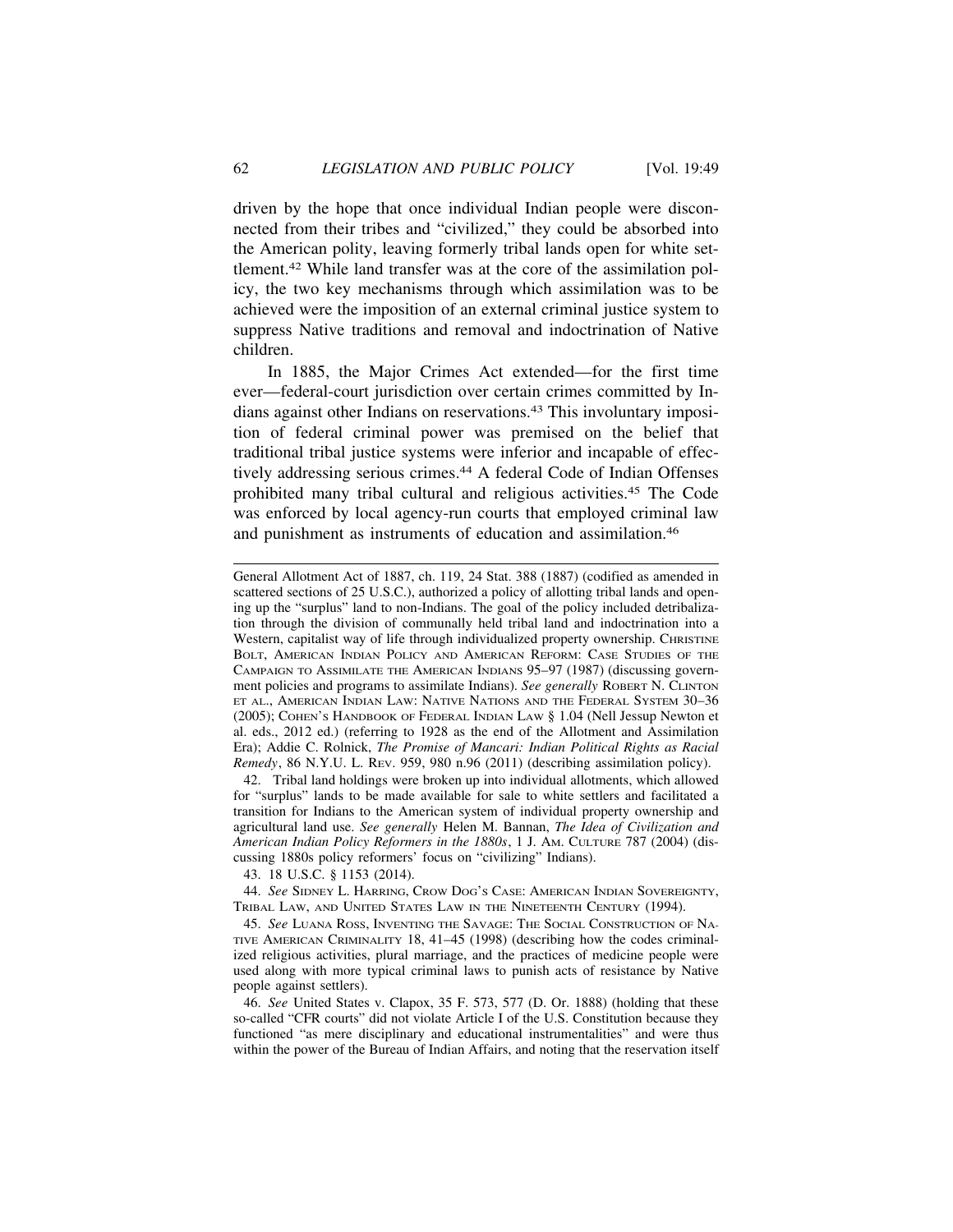Another cornerstone of the era was the advent of federally run boarding schools designed to "kill the Indian in him and save the man,"47 where Native children were forced to cut their hair and were punished for speaking Native languages.48 Narratives of kidnapping and loss are central to the history of Indian boarding schools: parents were sometimes forced or coerced into giving up their children, who were sent to far away schools and not permitted to return home for long periods of time.<sup>49</sup> Boarding schools introduced the American educational and child-welfare systems to Native children as brutal instruments of acculturation designed to produce subservient Americans.50 The boarding school philosophy linked the idea of rehabilitation with the practices of removal, education, and punishment, leaving a shadow that looms large over the use of juvenile courts and facilities for Native youth today.

48. *See generally* BOLT, *supra* note 41; K. TSIANINA LOMAWAIMA, THEY CALLED IT PRAIRIE LIGHT: THE STORY OF CHILOCCO INDIAN SCHOOL (1994) (relating the Indian experience of assimilation through the boarding school program); MARGARET CONNELL SZASZ, EDUCATION AND THE AMERICAN INDIAN: THE ROAD TO SELF-DETER-MINATION SINCE 1928 (1999) (discussing educational programs as a vehicle for the assimilation of Indians).

49. *See* KENNETH LINCOLN, NATIVE AMERICAN RENAISSANCE (1985) (referring to stories of kidnapping); Ann Murray Haag, *The Indian Boarding School Era and Its Continuing Impact on Tribal Families and the Provision of Government Services*, 43 TULSA L. REV. 149, 150–55 (2007) (detailing a history of government boarding schools for Indian children); Maureen Smith, *Forever Changed: Boarding School Narratives of American Indian Identity in the U.S. and Canada, 2 INDIGENOUS NA-*TIONS STUD. J. 57 (2001) (analyzing boarding school narratives).

50. *See* MARGARET D. JACOBS, A GENERATION REMOVED: THE FOSTERING AND ADOPTION OF INDIGENOUS CHILDREN IN THE POSTWAR WORLD, at xxxi (2014) (referring to the use of "military force to wrest children away" from their parents and "military-style regimens" and "manual labor" as instruments of acculturation within the schools); *see also Native Americans File Lawsuit Against Boarding School Abuses*, VOICE AM. NEWS (Oct. 30, 2009) (describing litigants' claims of physical abuse and neglect in a lawsuit against government-sponsored, church-run boarding schools); Gretchen Millich, *Survivors of Indian Boarding Schools Tell Their Stories*, WKAR (Jan. 11, 2012), http://wkar.org/post/survivors-indian-boarding-schools-tell-their-stories (recounting stories of abuse from various schools).

<sup>&</sup>quot;is in the nature of a school" that gathers Indians "under the charge of an agent, for the purpose of acquiring the habits, ideas, and aspirations which distinguish the civilized from the uncivilized man").

<sup>47.</sup> This phrase was coined by Captain Richard Pratt, founder of the first Indian boarding school in Carlisle, Pennsylvania, to describe his assimilationist solution to the conflict between the presence of Indian tribes and the expanding U.S. nation's need for land. *See* Richard H. Pratt, *The Advantages of Mingling Indians with Whites*, 19 SOC. WELFARE F. 1, 45 (1892); *see also* Patrick Wolfe, *Settler Colonialism and the Elimination of the Native*, 8 J. GENOCIDE RES. 387, 397 (2006) (describing Pratt's assimilationist philosophy).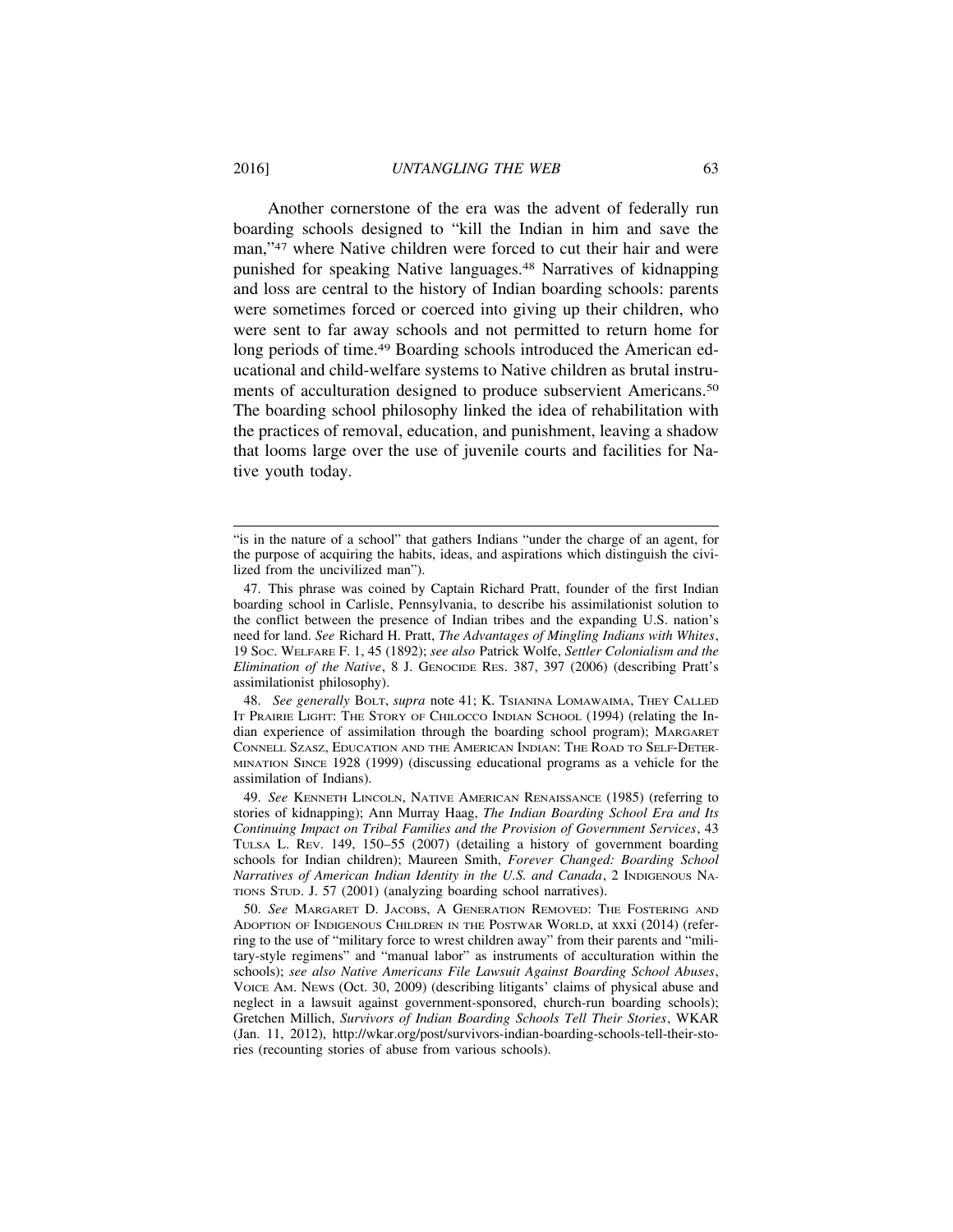In the 1950s, after two decades of federal policy favoring tribal self-government,<sup>51</sup> the federal government revived its strategy of forced assimilation during what is known as the Termination Era.<sup>52</sup> During this period, Congress again embarked on a campaign to dismantle tribal sovereignty and to end the separate political status of tribes and the special tribal-federal relationship, this time employing the rhetoric of racial equality to support forced assimilation.53 The name of the era refers to a series of statutes unilaterally terminating the relationship between Congress and certain tribal governments.54 A federal relocation program was also established to move Indian people

51. The Indian Reorganization (Wheeler-Howard) Act, Pub. L. No. 73-383, 48 Stat. 984 (1934) (codified as amended at 25 U.S.C. §§ 461–479 (2014)), officially ended the policy of allotment and reaffirmed the importance of tribal governments and tribal land bases. This change was precipitated by a 1928 report that criticized assimilation policy and documented the harms it had inflicted on Native people. INST. FOR GOV'T RESEARCH, THE PROBLEM OF INDIAN ADMINISTRATION 3–21 (1928). This era, often referred to as the Indian New Deal, lasted from approximately 1934 until the early 1940s. Although the federal government during this era recognized and affirmed tribal self-government, it did so with an assimilationist hand. The IRA provided resources and support for tribes seeking to formalize their laws and revamp their governing systems to more closely fit the Western model, encouraging tribes to replace traditional institutions with business councils, Western court systems, and boilerplate constitutions and laws. *See generally* CLINTON ET AL., *supra* note 41, at 36–39; COHEN'S HANDBOOK OF FEDERAL INDIAN LAW, *supra* note 41, § 1.05 (discussing the period of Indian Reorganization from 1928 to 1942); Rolnick, *supra* note 41, at 983 n.111 (same). Bethany Berger has characterized the Indian Reorganization era as a "short respite" of less than two decades between eras dominated by assimilation policy. *See* Bethany R. Berger, *Red: Racism and the American Indian*, 56 UCLA L. REV. 591, 639 (2009).

52. The Termination Era lasted from approximately 1940 until 1962. *See* CLINTON ET AL., *supra* note 41, at 39–41; COHEN'S HANDBOOK OF FEDERAL INDIAN LAW, *supra* note 41, § 1.06 (discribing the Termination era as spanning from 1943 to 1961); Rolnick, *supra* note 41, at 984–86 (same).

53. H.R. Con. Res. 108, 83d Cong., 67 Stat. B132 (1953) (declaring it the policy of Congress "as rapidly as possible to make the Indians . . . subject to the same laws and entitled to the same privileges and responsibilities as are applicable to other citizens . . . and to grant them all of the rights and prerogatives pertaining to American citizenship"); *see also* Berger, *supra* note 51, at 642 (highlighting the equality rhetoric used by advocates of the termination policy); Bethany R. Berger, Williams v. Lee *and the Debate over Indian Equality*, 109 MICH. L. REV. 1463 (2011) (discussing the arguments about Indian equality used by both supporters and opponents of the termination policy).

54. Approximately 109 tribes and bands were affected by termination legislation. Although this number represents a small percentage of federally recognized Indians, the effects of termination on those tribes were devastating. *See* Charles F. Wilkinson & Eric R. Biggs, *The Evolution of Termination Policy*, 5 AM. INDIAN L. REV. 139, 151–54 (1977) (listing terminated tribes and discussing the effects of termination legislation); *see also* COHEN'S HANDBOOK OF FEDERAL INDIAN LAW, *supra* note 41, § 3.02[8][b] (discussing the immediate and long-term effects of termination legislation on the tribal statuses of specific tribes).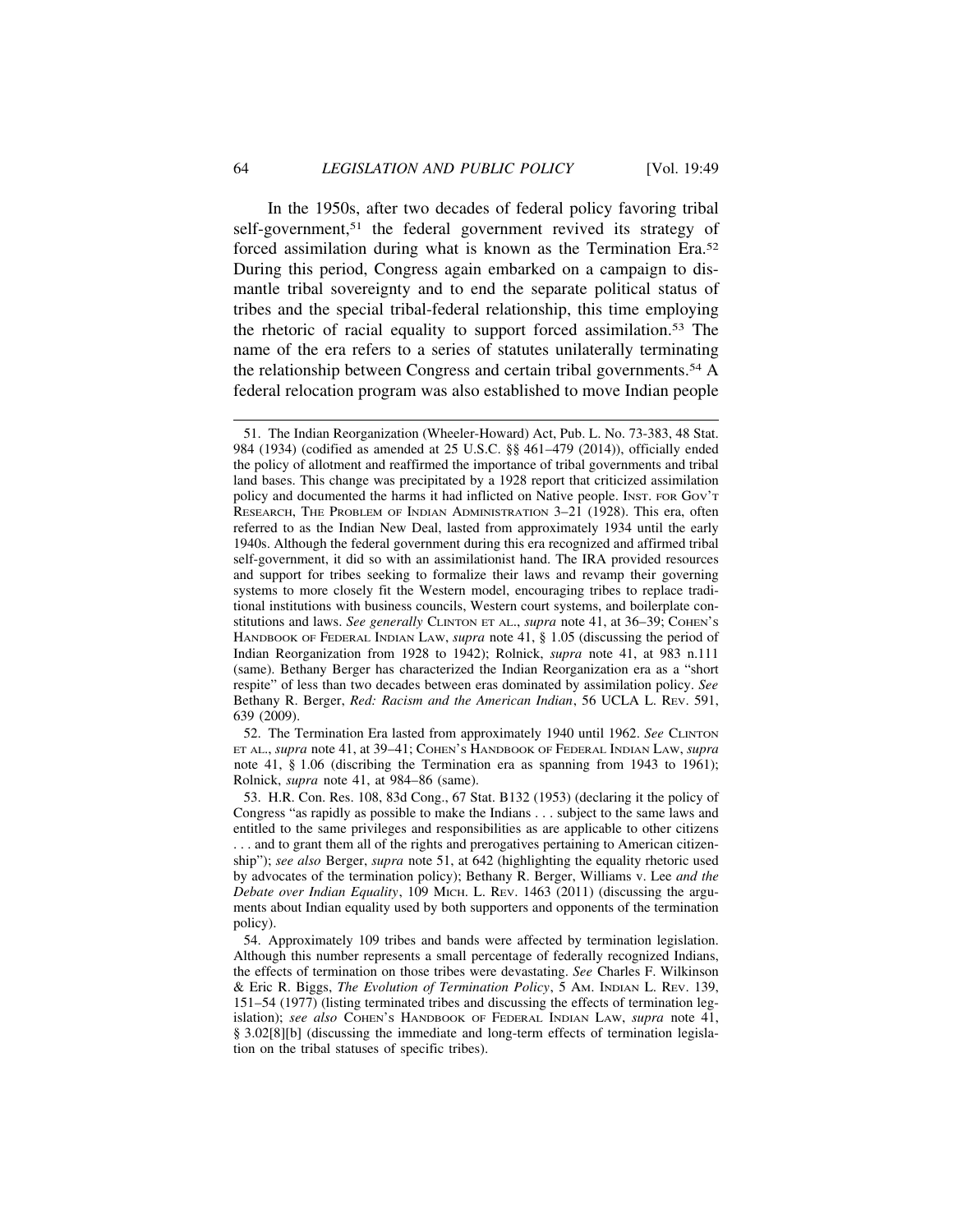from reservations to urban areas.55 Again, imposition of external criminal justice systems and removal of children were the important themes during this era. This time, however, the state (as opposed to federal) justice systems were the primary tools.

Public Law 280 delegated civil and criminal jurisdiction on reservations to a handful of states, effectively handing over federal responsibility for law enforcement to those states.<sup>56</sup> On reservations subject to Public Law 280, state criminal (and some civil) laws suddenly applied to the acts of Native people in Indian country, even if the state law conflicted with tribal law.57 The law represented a sharp left turn in over two hundred years of federal policy in which one of the only consistent threads had been recognition of exclusive federal power over Indian affairs and the concomitant limitation of state power in Indian country.58 There is no evidence that increased state power in Indian country improved reservation public safety overall,59 but it did

56. Pub. L. No. 83-280, 67 Stat. 588 (1953) (codified as amended at 18 U.S.C. § 1162 (2014), 28 U.S.C. §§ 1321–1326, 1360 (2014)). Public Law 280 automatically transferred Indian country jurisdiction to six states and permitted other states voluntarily to assume jurisdiction over Indian country within the state. The mandatory states were Alaska, California, Minnesota (except for the Red Lake Reservation), Nebraska, Oregon (except for the Warm Springs Reservation), and Wisconsin. Although Public Law 280 passed *federal* jurisdictional responsibilities on to states, it did not expressly terminate inherent tribal jurisdiction, with the result that tribal jurisdiction continued over many matters concurrently with state jurisdiction. *See* CAROLE GOLDBERG-AM-BROSE, PLANTING TAIL FEATHERS: TRIBAL SURVIVAL AND PUBLIC LAW 280 (1997) (discussing the shifts in state and federal jurisdiction over tribal lands under Public Law 280). States voluntarily accepting jurisdiction over some or all reservations pursuant to § 1321 were Arizona, Florida, Idaho, Iowa, Montana, Nevada, North Dakota, South Dakota, Utah, and Washington. In the voluntary states, the exact scope of state jurisdiction is defined by state statute. § 1321.

57. GOLDBERG-AMBROSE, *supra* note 56, at 10, 165.

58. CAROLE GOLDBERG & HEATHER VALDEZ SINGLETON, FINAL REPORT: LAW EN-FORCEMENT AND CRIMINAL JUSTICE UNDER PUBLIC LAW 280, at 2-3 (2007).

59. Where the effects have been studied, it appears that Public Law 280 worsened the public-safety crisis. Goldberg and Singleton were unable to compare crime data between Public Law 280 and non-Public Law 280 tribes, but they found that reservation residents in Public Law 280 jurisdictions rated the availability and police services lower than in non-Public Law 280 jurisdictions, and they also reported crimes less frequently. *Id.* at 474–76, 478–79; see also Vanessa J. Jiménez & Soo C. Song, *Con-*

<sup>55.</sup> The relocation program began in 1931 as a voluntary program to move returning veterans to cities, but by the 1950s, relocation of reservation residents to urban areas had become the BIA's highest priority, resulting in a withdrawal of funding from other priorities. Participants received limited federal assistance—usually a oneway ticket and a subsistence allowance until they received their first paycheck. Once relocated, they were cut off from the federal services that had been available on reservations. The transition was financially and personally difficult, and many Indians eventually returned to reservations. *See generally* DONALD F. FIXICO, TERMINATION AND RELOCATION: FEDERAL INDIAN POLICY, 1945–1960 (1986) (examining the motives behind the relocation program and discussing the program's effects on Indians).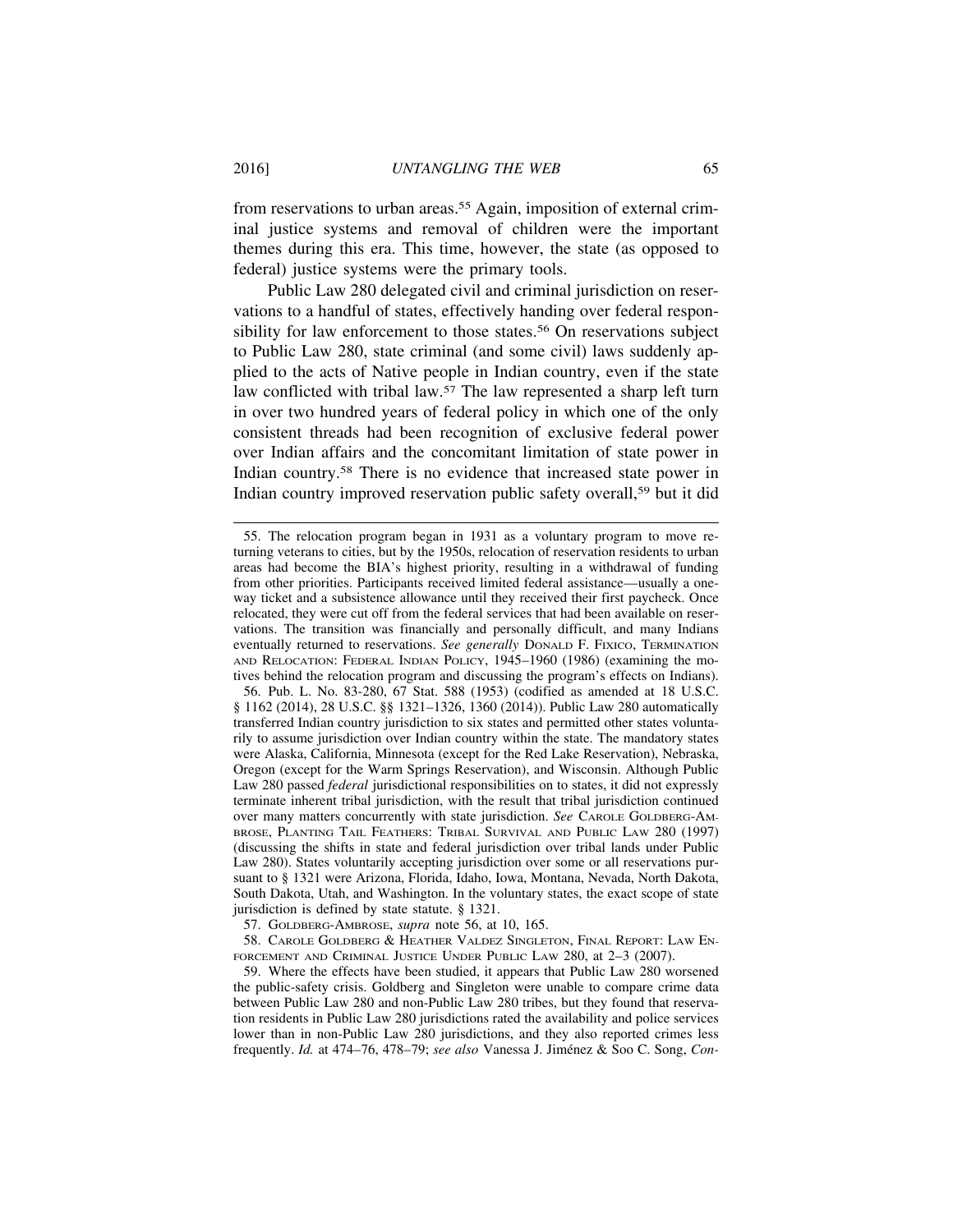open state courts, jails, and prisons to a new population of Indian country offenders, including juveniles.

State foster-care systems removed Native youth from their homes at astoundingly high rates,<sup>60</sup> premised on the assumption that Native families and communities were dysfunctional.<sup>61</sup> Children were removed based on vague allegations of neglect or deprivation with very little to back them up besides misunderstandings of tribal cultures, devaluation of extended family structures, and racist assumptions about Indian people.62

60. *See* Addie C. Rolnick & Kim H. Pearson, *Racial Anxieties in Adoption: A Response to Bethany Berger*'s In the Name of the Child: Race, Gender, and Economics in *Adoptive Couple v. Baby Girl*, 67 FLA. L. REV. FORUM (forthcoming 2016). *See generally* LAURA BRIGGS, SOMEBODY'S CHILDREN: THE POLITICS OF TRANSRACIAL AND TRANSNATIONAL ADOPTION (2012); JACOBS, *supra* note 50.

61. Brian D. Gallagher, *Indian Child Welfare Act of 1978: The Congressional Foray into the Adoption Process*, 15 N. ILL. U. L. REV. 81, 85 (1994) ("Congress was especially critical of the general standards employed by the child welfare system in determining the necessity of intervention. One survey cited found that ninety-nine percent of the cases involving the removal of Indian children from their families were predicated 'on such vague grounds as "neglect" or "social deprivation" and on allegations of the emotional damage the children were subjected to by living with their parents.' Congress was altogether dismayed at the lack of understanding non-Indian child welfare workers had of Indian family society." (footnotes omitted) (quoting H.R. REP. NO. 95-1386, at 8 (1978), *reprinted in* 1978 U.S.C.C.A.N. 7530, 7530)). Just this year, South Dakota child-welfare officials were found to have adopted procedures facilitating easy removal of Indian children from their homes, violating the ICWA and denying Indian parents their rights to due process prior to removal. *See* Oglala Sioux Tribe v. Van Hunnick, 100 F. Supp. 3d 749 (D.S.D. 2015) (granting partial summary judgment).

62. Gallagher, *supra* note 61, at 85 n.27 ("Indian communities are often shocked to learn that parents they regard as excellent caregivers have been judged unfit by non-Indian social workers . . . . For example, the dynamics of Indian extended families are largely misunderstood. An Indian child may have scores of, perhaps more than a hundred, relatives who are counted as close, responsible members of the family. Many social workers, untutored in the ways of Indian family life or assuming them to be socially irresponsible, consider leaving the child with persons outside the nuclear family as neglect and thus as grounds for terminating parental rights. Because in some communities the social workers have, in a sense, become a part of the extended family, parents will sometimes turn to the welfare department for temporary care of their children, failing to realize that their action is perceived quite differently by non-Indians." (quoting H.R. REP. NO. 95-1386, at 8)).

*current Tribal and State Jurisdiction Under Public Law 280*, 47 AM. U. L. REV. 1627, 1636 (1998) (asserting that because of confusion about the continued existence of tribal jurisdiction and the consequent lack of federal funding to those tribes, "Public Law 280 actually serves to increase lawlessness in Indian country"); Sarah N. Cline, Sovereignty Under Arrest?: Public Law 280 and Its Discontents 14 (2013) (unpublished M.P.P. thesis, Oregon State University) (on file with author) (reviewing studies of Public Law 280 jurisdictions and noting that the literature provides "proof that the current regime does not enhance reservation public safety").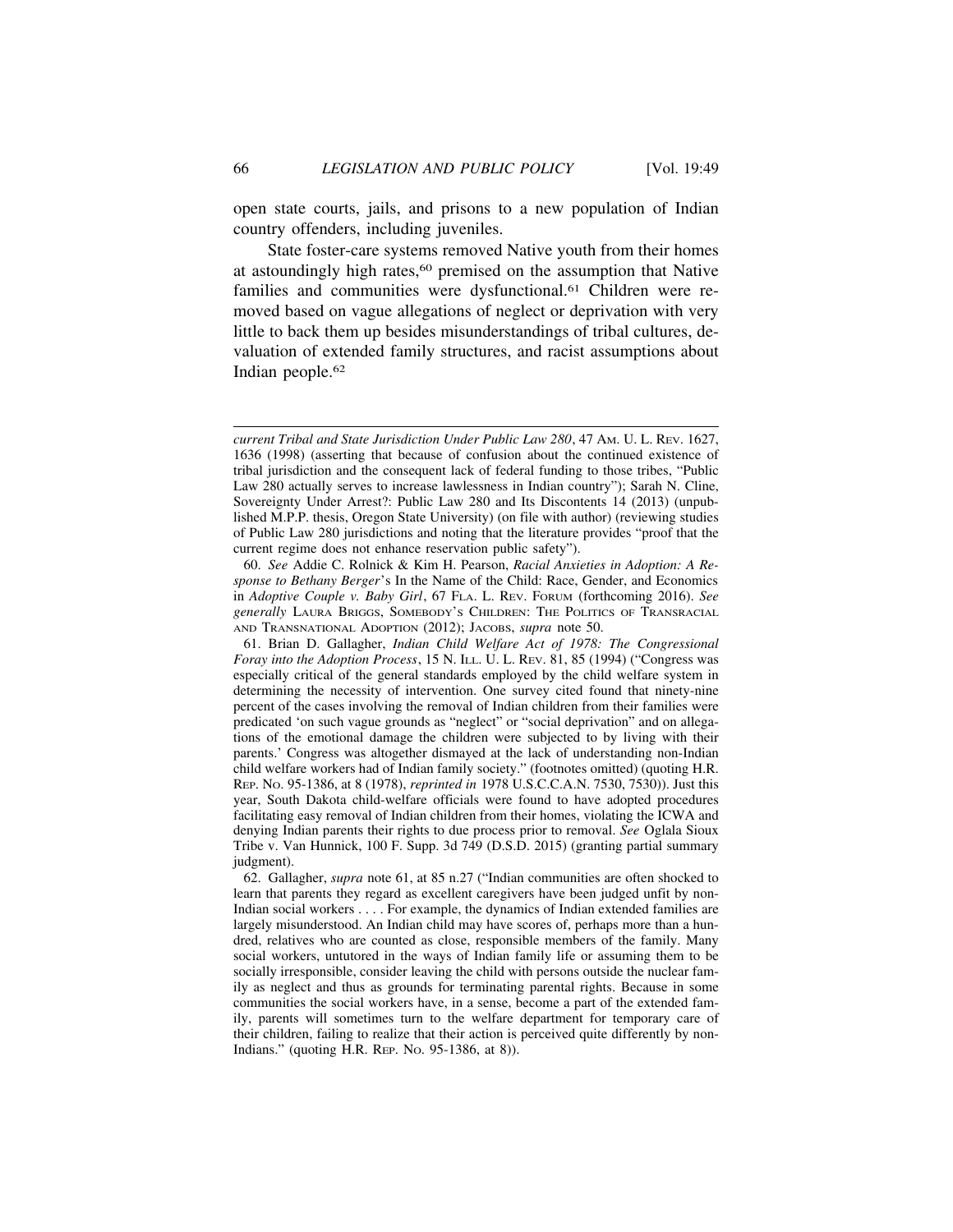Given the history of efforts to forcibly assimilate Native people, it is significant that since the 1970s, the federal government has consistently adhered to an official position that has been supportive of tribal self-determination and self-government.63 Self-determination policy is at once a rejection of past assimilation policies that resulted in an "Indian community [that] is almost entirely run by outsiders," a commitment to "a new era in which the Indian future is determined by Indian acts and Indian decisions," and a pledge by the federal government to undo the former by adhering to the latter.<sup>64</sup> During the selfdetermination era, Congress has implemented this strategy repeatedly by passing legislation intended to strengthen tribes' control over Native children.

One of the first landmark laws passed during the self-determination era was the Indian Child Welfare Act ("ICWA"), which recognized and reaffirmed Indian tribes' primary authority over childwelfare matters.<sup>65</sup> This affirmation of jurisdiction did not occur in a vacuum: Congress specifically acknowledged the role of federal<sup>66</sup> and state<sup>67</sup> governments in breaking up Native families and harming Native children. The ICWA affirms the existence of tribal jurisdiction even off the reservation,<sup>68</sup> and it recognizes that tribal authority over children within Indian country is exclusive.69 Although the ICWA is limited to dependency matters, its philosophical underpinnings regarding the importance of tribal control over children apply to juvenile delinquency as well.70

67. 25 U.S.C. § 1901(4)–(5) (2014).

68. § 1911(a)–(b).

69. § 1911(a).

<sup>63.</sup> This policy was first set forth in President Nixon's Message to the Congress on Indian Affairs. Special Message to Congress on Indian Affairs, *supra* note 38, at 564. Every subsequent President has reaffirmed the policy. *See supra* note 38.

<sup>64.</sup> Special Message to Congress on Indian Affairs, *supra* note 38, at 565–66.

<sup>65.</sup> Pub. L. No. 95-608, 93 Stat. 3071 (1978) (codified at 25 U.S.C. §§ 1901–1963 (2014)).

<sup>66.</sup> Reestablishing Standards for the Placement of Indian Children in Foster or Adoptive Homes, to Prevent the Breakup of Indian Families, and for Other Purposes, H.R. REP. NO. 95-1386, at 9 (1978) ("The Federal boarding school and dormitory programs also contribute to the destruction of Indian family and community life. . . . In addition to the trauma of separation from their families, most Indian children in placement or in institutions have to cope with the problems of adjusting to a social or cultural environment much different than their own."), *reprinted in* 1978 U.S.C.C.A.N. 7530, 7532.

<sup>70.</sup> *See* Stacie S. Polashuk, *Following the Lead of the Indian Child Welfare Act: Expanding Tribal Court Jurisdiction over Native American Juvenile Delinquents*, 69 S. CAL. L. REV. 1191, 1209–15 (1996). As Polashuk explained, the specific injuries and interests cited by Congress to support passage of the ICRA, including the importance of self-determination in general and the particular significance of retaining con-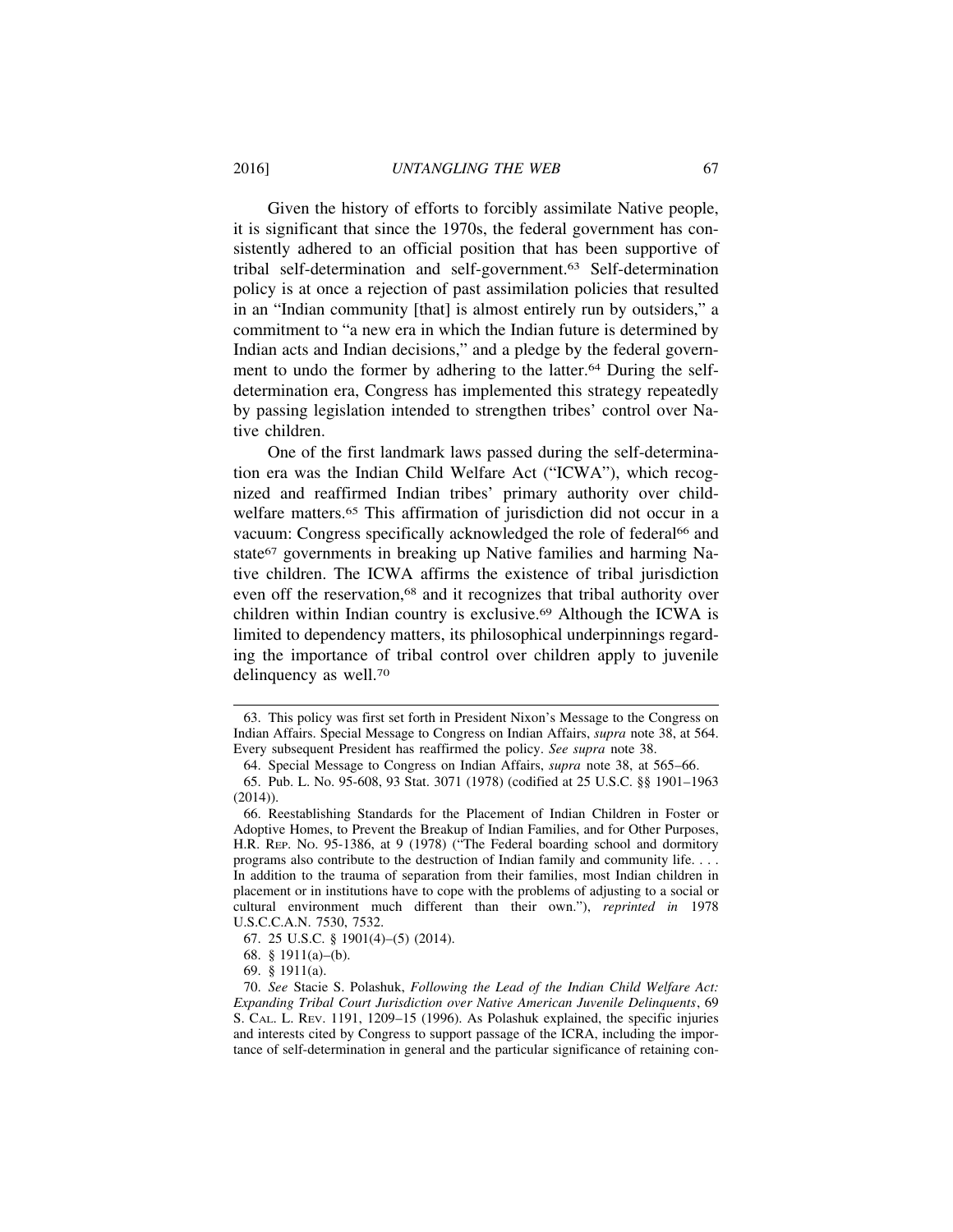Support for tribal justice systems has been another hallmark of the era. Since 1968, Congress has affirmed and expanded tribal courts' inherent criminal jurisdiction.71 Congress has also reiterated the federal government's commitment to protecting tribal sovereignty, recognized the importance of tribal courts to sovereignty, and directed significant fiscal and administrative resources toward supporting the very tribal justice systems that in previous eras the federal government had actively sought to dismantle.<sup>72</sup>

72. The Indian Tribal Justice Act recognized that tribal justice systems "are an essential part of tribal governments," established a federal Office of Tribal Justice Support, and authorized the Secretary of Interior to enter into self-determination contracts "for the development, enhancement, and continuing operation of tribal justice systems and traditional tribal judicial practices by Indian tribal governments." Pub. L. No. 103-176, § 2, 107 Stat. 2004, 2004 (1993) (codified at 25 U.S.C. § 3601 (2014)). The Indian Tribal Justice and Technical and Legal Assistance Act of 2000 recognized that "enhancing tribal court systems and improving access to those systems serves the dual Federal goals of tribal political self-determination and economic self-sufficiency," created the Department of Justice's Office of Tribal Justice, and authorized grants to tribes and non-profit organizations to improve tribal courts and provide legal services to civil and criminal litigants in tribal courts. Pub. L. No. 106-559, 114 Stat. 2778 (codified at 25 U.S.C. §§ 3651–3682 (2014)). Notably, the Act specifically provided that it should not be construed to "encroach upon or diminish in any way the inherent sovereign authority of each tribal government to determine the role of the tribal justice system within the tribal government or to enact and enforce tribal laws," to "impair the rights of each tribal government to determine the nature of its own legal system or the appointment of authority within the tribal government," or to "alter in any way any tribal traditional dispute resolution fora." The Tribal Law and Order Act and the Violence Against Women Act also increased funding to support tribal criminal justice systems. *See* Tribal Law and Order Act of 2010 § 214 (codified as amended at 25 U.S.C. § 3665a (2014)); Violence Against Women Act § 2001 (codified as amended at 42 U.S.C. § 3796gg (2014)).

trol over children, also apply in the context of delinquency proceedings. *Id.* at 1210 ("Because child-rearing includes punishment, the same reasons apply equally to children being separated for juvenile proceedings as for custody.").

<sup>71.</sup> *See* Indian Civil Rights Act of 1968, Pub. L. No. 90-284, § 201, 82 Stat. 73, 77 (codified as amended at 25 U.S.C. §§ 1301–1302 (2014)) (affirming tribal "powers of self-government" and imposing certain due process requirements on tribal criminal courts). Subsection 1301(2) was amended in 1990 to clarify that "powers of selfgovernment" include "the inherent power of Indian tribes, hereby recognized and affirmed, to exercise criminal jurisdiction over all Indians." *See* Department of Defense Appropriations Act of 1991, Pub. L. No. 101-511, § 8077(b), 104 Stat. 1856, 1892 (amending 25 U.S.C. § 1301); Act of Oct. 28, 1991, Pub. L. No. 102-137, 105 Stat. 646 (removing the sunset date to make the prior amendment permanent). The Tribal Law and Order Act of 2010, Pub. L. No. 111-211, 124 Stat. 2261 (codified in scattered sections of 25 U.S.C.), amended the ICRA to increase the length of sentences and the amount of fines that tribal criminal courts may impose. The Violence Against Women Act, Pub. L. No. 103-322, §§ 40001–40703, 108 Stat. 1796, 1902–55 (1994) (codified as amended in scattered sections of 8, 16, 18, 28, and 42 U.S.C.), restored tribes' power to prosecute and imprison certain non-Indian domestic-violence offenders.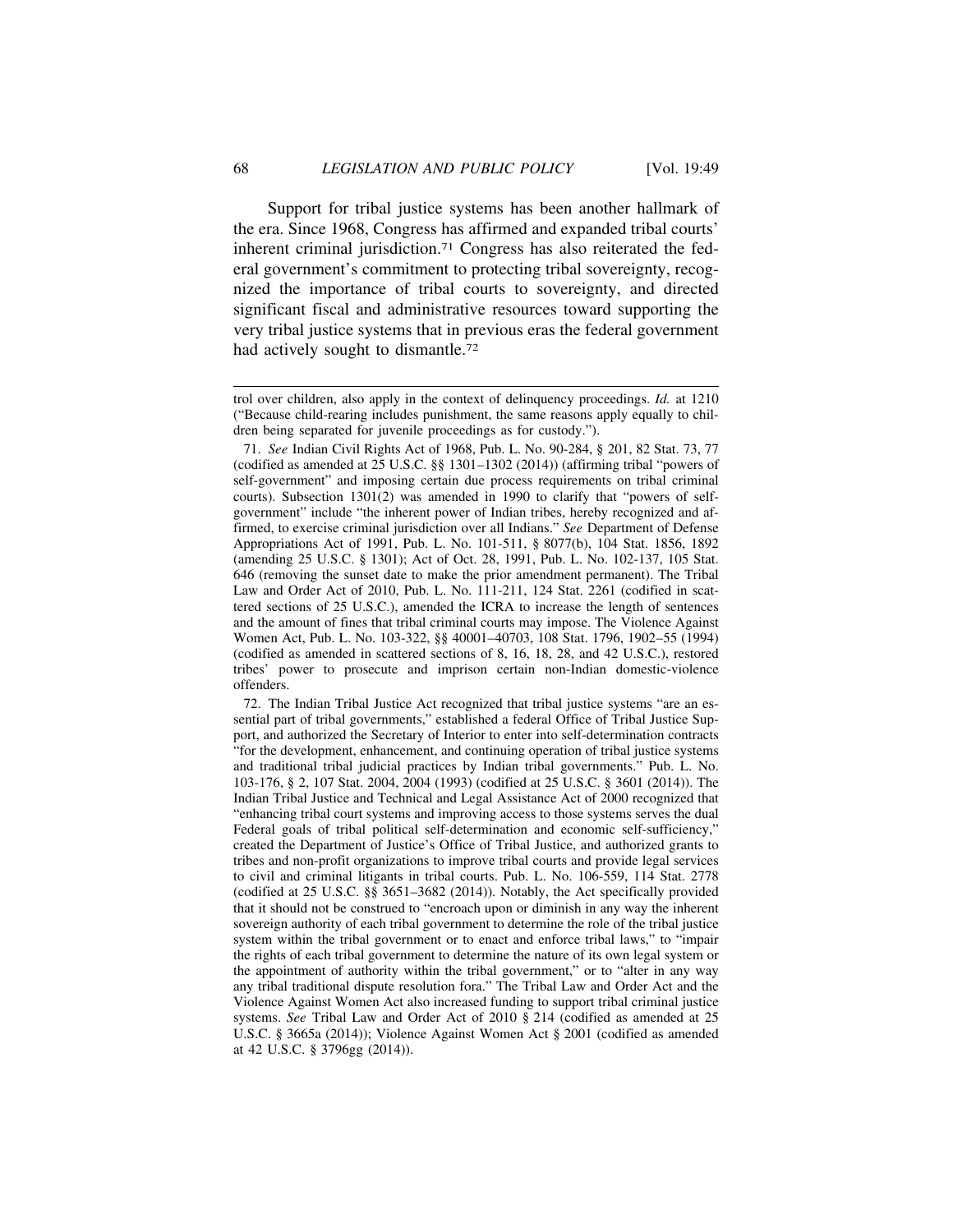Renewed support has been accompanied by congressional acknowledgement of tribal sovereignty in this area as well. Tribal consent to external exercises of criminal jurisdiction has been an important concern for Congress in the self-determination era. Public Law 280 was amended in 1968 to require tribal consent for future assumptions of state jurisdiction and to allow states to retrocede jurisdiction to the federal government, stemming and beginning to reverse the expansion of state jurisdiction over reservations.73 The Federal Death Penalty Act of 1994 prevents federal courts from imposing the death penalty on an Indian country defendant unless the local tribal government requests it.74 Perhaps most tellingly, Congress has acted twice this century to restore previously divested criminal powers to tribal courts.75

Another cornerstone of the Self-Determination Era was the passage of the Indian Self-Determination and Education Assistance Act of 1975 ("ISDEAA"),76 which requires the Bureau of Indian Affairs ("BIA") to contract with tribes if requested for the management of Indian programs, and the Tribal Self-Governance Act,<sup>77</sup> which authorizes certain tribes to receive federal funding in the form of block grants in order to increase tribal budgeting authority. The ISDEAA changed the balance of authority between tribes and federal agencies by allowing tribes to manage their own programs, including those that address law enforcement, justice, and health, while receiving federal agency funding as a contractor. The Indian Tribal Justice Act of 1993 specifically authorized the Secretary of the Interior to enter into contracts to allow tribes to carry out all aspects of tribal justice systems

<sup>73.</sup> Civil Rights Act of 1968, Pub. L. No. 90-284, §§ 401, 403, 82 Stat. 73, 78–79 (codified at 25 U.S.C. §§ 1321(a), 1323 (2014)).

<sup>74.</sup> Pub. L. No. 103-322, tit. VI, 108 Stat. 1959 (codified as amended at 18 U.S.C. §§ 3591–3599 (2014)). The Violent Crime and Law Enforcement Act of 1994 similarly required that tribes opt in before two new sentencing provisions would apply to Indian country offenders: a "three strikes" law providing for a mandatory life sentence upon conviction of a third violent or serious felony or drug offense, and provision lowering the age that juveniles can be transferred to adult court for certain offenses from fifteen to thirteen. *See* 18 U.S.C. §§ 3559(c)(6), 5032 (2014).

<sup>75.</sup> Tribal Law and Order Act of 2010 § 234 (codified at 25 U.S.C. § 1302(b) (2014)) (restoring the power of tribal courts to impose sentences of incarceration for up to three years per offense); Violence Against Women Reauthorization Act of 2013, Pub. L. No. 113-4, § 904, 127 Stat. 54, 120 (codified at 25 U.S.C. § 1304 (2014)) (restoring the power of tribal courts to prosecute certain non-Indian offenders for crimes of domestic violence).

<sup>76.</sup> Pub. L. No. 93-638, 88 Stat. 2203 (1975) (codified as amended in scattered titles of the U.S.C.).

<sup>77.</sup> Pub. L. No. 103-413, 108 Stat. 4270 (1994) (codified as amended at 25 U.S.C. § 458 (2014)).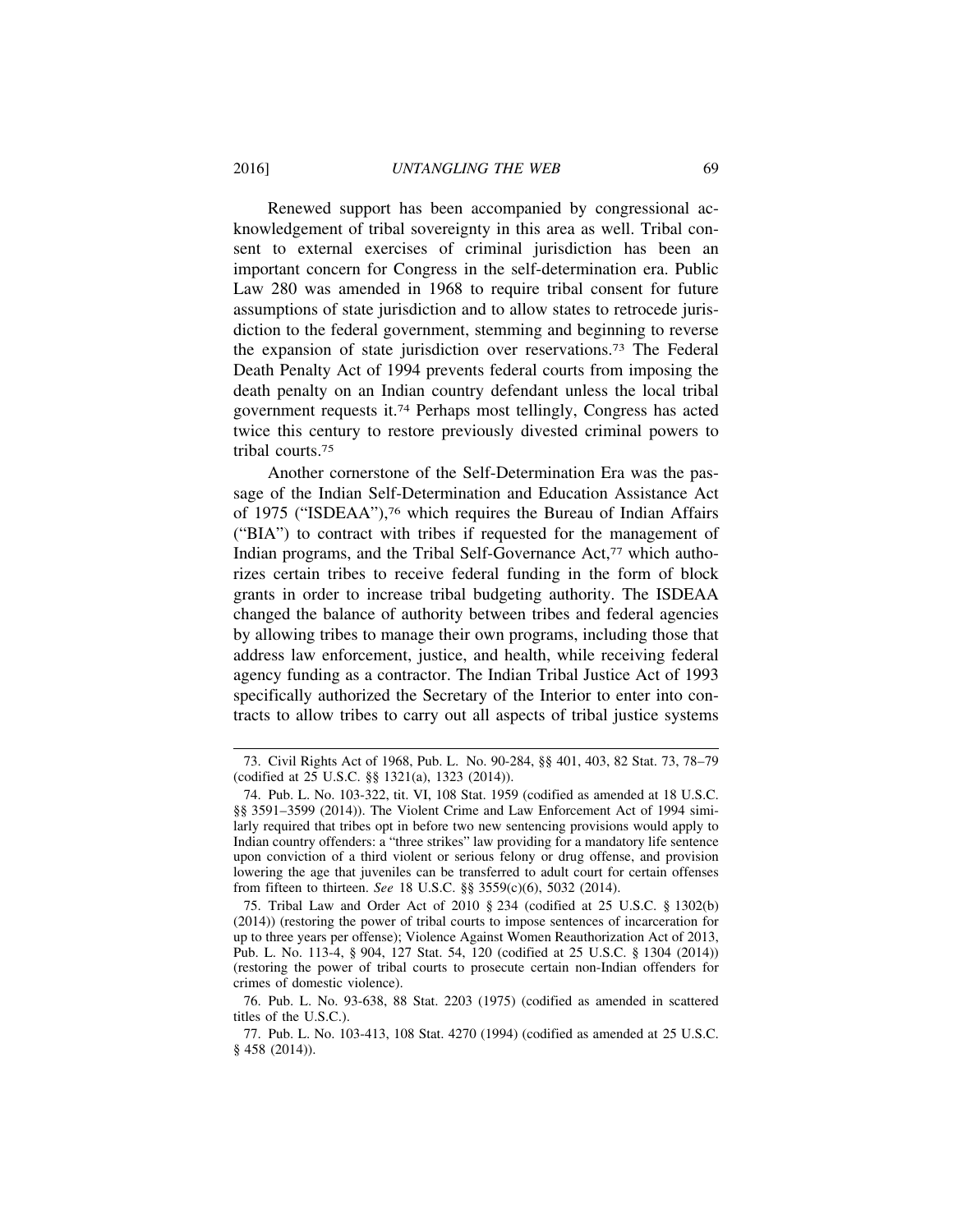and directed the Secretary to consult with tribes in establishing a base funding formula for tribal justice contracts.78 Self-determination policy is widely viewed as the most successful and correct approach to federal Indian policy.79 The federal government's commitment to selfdetermination has remained strong for nearly fifty years and shows no signs of shifting again toward assimilation. With the help of this policy, tribes have revitalized their justice systems.80

This explains why both the Task Force report and the Commission report focus mainly on removing the federal and state jurisdictional overlays and increasing tribal control.81 Both assimilation and termination policies have been resoundingly rejected by current federal policy,82 and the laws involuntarily extending federal and state jurisdiction to Indians in Indian country (the Major Crimes Act and Public Law 280) have been heavily criticized as both ineffective and in tension with modern-day policies favoring tribal control over tribal programs, particularly justice programs, in Indian country.83

Federal and state juvenile justice systems have specific problems that make them particularly dangerous for Native youth, as described *infra* Part III; but even if they functioned perfectly, outsider legal sys-

80. GETCHES ET AL., *supra* note 79, at 408; *see, e.g.*, George D. Watson, Jr., *The Oglala Sioux Tribal Court: From Termination to Self-Determination*, 3 GREAT PLAINS RES. 61, 90 (1993).

81. *See supra* note 19 and accompanying text; *see also* Kevin K. Washburn, *American Indians, Crime, and the Law: Five Years of Scholarship on Criminal Justice in Indian Country*, 40 ARIZ. ST. L.J. 1003, 1024–25 (2008) (calling for tribal self-determination in criminal law); Kevin K. Washburn, *Tribal Self-Determination at the Crossroads*, 38 CONN. L. REV. 777, 794–95 (2006) (same).

82. *See* GETCHES ET AL., *supra* note 79, at 188 ("The underlying premise of the reformers who designed and administered the IRA was that the forced assimilation of Indians through the Allotment Act legislation and related policies worked to destroy Indians as individuals and Indian communities."); *see also* Indian Reorganization (Wheeler-Howard) Act, Pub. L. No. 73-383, 48 Stat. 984 (1934) (codified as amended at 25 U.S.C. §§ 461–479 (2014)) (prohibiting future allotment); Special Message to Congress on Indian Affairs, *supra* note 38 (asking Congress to "repudiate and repeal" termination policy).

83. *See* CHAMPAGNE & GOLDBERG, *supra* note 17, at 3–4 (describing anecdotal evidence of "discontent" with Public Law 280); COHEN's HANDBOOK OF FEDERAL INDIAN LAW, *supra* note 41, § 9.01 (describing criticism of federal jurisdiction).

<sup>78. 25</sup> U.S.C. § 3613 (2014).

<sup>79.</sup> DAVID H. GETCHES ET AL., CASES AND MATERIALS ON FEDERAL INDIAN LAW 220–24, 239–42 (6th ed. 2011) (describing how tribal sovereignty has been strengthened during the self-determination era and observing that "[t]ribes today possess greater economic and political power than they have had at any time in our history since before the early treaties were negotiated"). *See generally* Stephen Cornell & Joseph P. Kalt, *American Indian Self-Determination: The Political Economy of a Successful Policy* (Joint Occasional Papers for Native Affairs, Working Paper No. 2010- 1, 2010).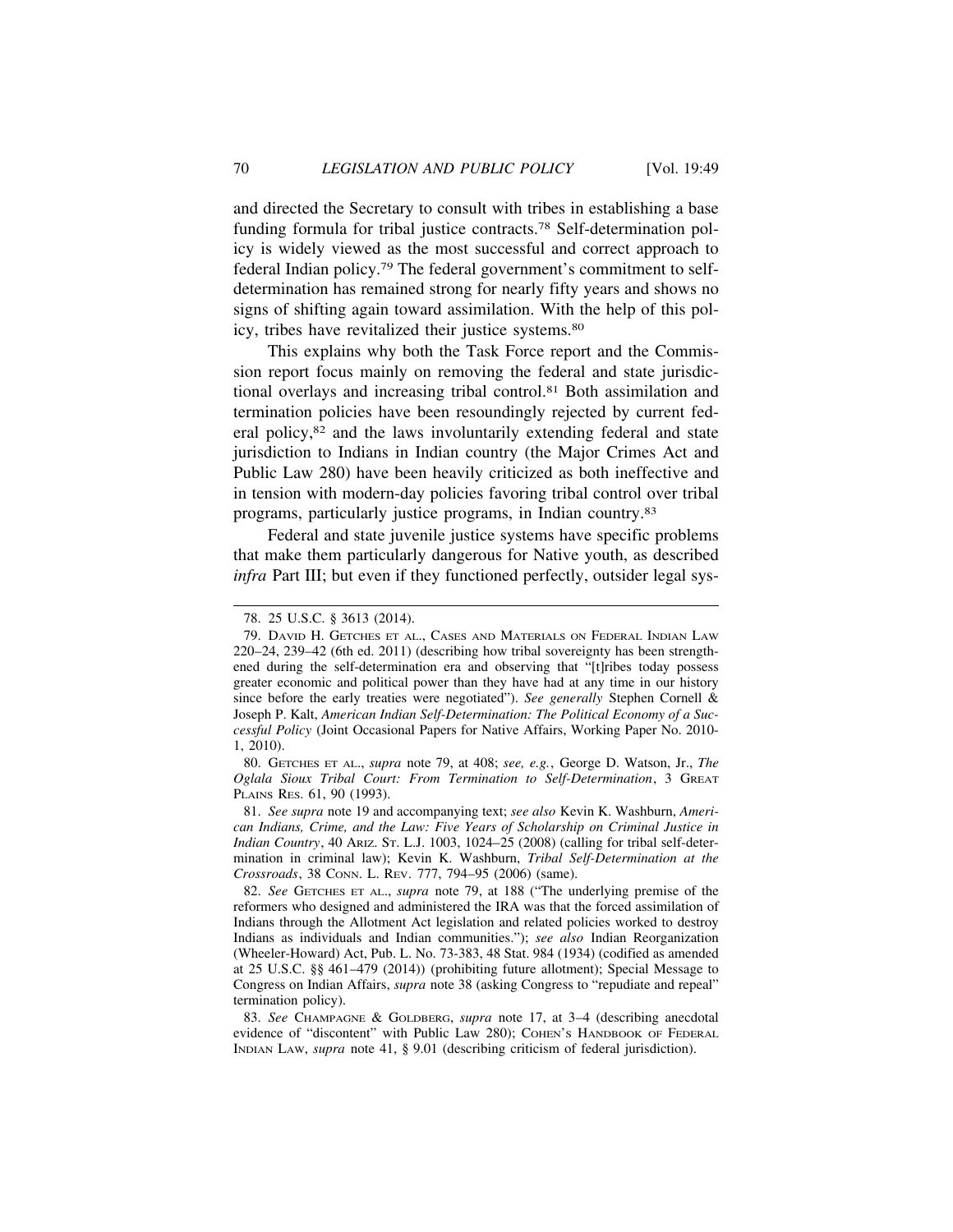tems will never reflect local values, ensure accountability to the community, and exhibit the "cultural match" that gives a legal system its legitimacy.84 Furthermore, self-determination is an independently desirable outcome: even if tribal policy choices seem unwise, they embody legitimacy and reflect tribal community values in a way that outsider-imposed policy choices never can. Bad policy choices made from within can be changed from within, while bad policy choices imposed from outside can and do linger for decades, even centuries.

## *2. Treatment, Not Incarceration*

Separate juvenile justice systems have existed in most American jurisdictions for nearly a century.<sup>85</sup> The ideas behind and policies governing these systems have shifted several times over the past century. As is the case with federal Indian policy, understanding the historical shifts in thinking about childhood and criminal responsibility that have guided juvenile justice policy is essential to assessing contemporary choices. At a minimum, this history can help tribal governments learn from the mistakes made by other jurisdictions. One lesson from the field of juvenile justice is clear: state and local systems today are struggling with over-incarceration, especially of minority youth.<sup>86</sup>

86. ANNIE E. CASEY FOUND., NO PLACE FOR KIDS: THE CASE FOR REDUCING JUVE-NILE INCARCERATION 3 (2011) (noting that "incarceration in secure congregate-care youth corrections facilities has persisted as the signature characteristic and the biggest budget line item of most state juvenile justice systems across the nation," with minority youth over-represented among those incarcerated despite "overwhelming evidence showing that wholesale incarceration of juvenile offenders is a counterproductive public policy"). For history and criticism of punishment-centered juvenile justice policy, see generally Barry C. Feld, *A Century of Juvenile Justice: A Work in Progress or Revolution that Failed?*, 34 N. KY. L. REV. 189 (2007) [hereinafter Feld, *A Century of Juvenile Justice*]; Barry C. Feld, *The Transformation of the Juvenile Court—Part II: Social Structure, Race, and the "Crack Down" on Youth Crime*, 84 MINN. L. REV. 327 (1999); Franklin Zimring, Opinion, *Myths of Get-Tough Law*, TAMPA BAY TIMES (Nov. 1, 2009), http://www.tampabay.com/opinion/columns/myths-of-get-tough-law/ 1048326.

<sup>84.</sup> *See generally* Cornell & Kalt, *supra* note 39, at 201–02 (defining "cultural match"); Kevin K. Washburn, *Federal Criminal Law and Tribal Self-Determination*, 84 N.C. L. REV. 779, 784, 832–53 (2006) (explaining how federal criminal institutions lack legitimacy and undermine tribal authority); Addie C. Rolnick, *Tribal Criminal Jurisdiction Beyond Citizenship and Blood*, 39 AM. INDIAN L. REV. 337, 409–23 (2015) (describing the role of criminal laws in ensuring public safety, holding individuals accountable, and communicating values, and explaining why tribal jurisdiction is essential to each of these functions).

<sup>85.</sup> *See generally* David S. Tanenhaus, *The Evolution of Juvenile Courts in the Early Twenetieth Century: Beyond the Myth of Immaculate Construction* (citing 1899 as the year the first juvenile court was established and noting that forty-six out of forty-eight states had passed laws establishing separate juvenile courts by 1920), *in* A CENTURY OF JUVENILE JUSTICE 42, 67 (Margaret K. Rosenheim et al. eds., 2002).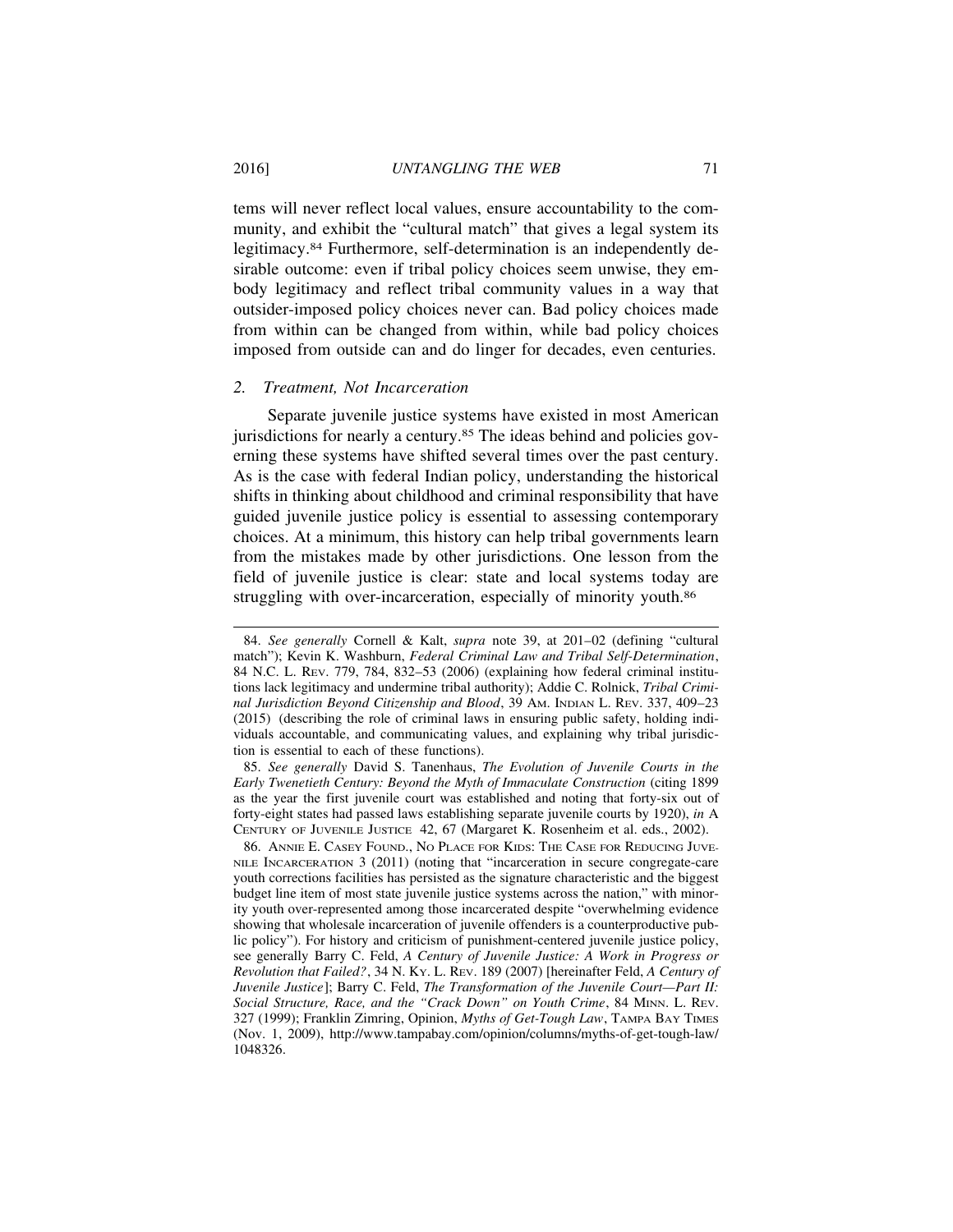Separate juvenile courts were first established in the early twentieth century based on the idea that young people were more deserving of and amenable to rehabilitation, and so should not be treated like adult criminals.87 These courts were founded by activists called "child savers," who viewed crime as a result of incomplete moral and social development and shared a goal of rescuing and rehabilitating poor and minority children.88 Separate institutions for youth began to appear in the middle of the nineteenth century.89 These institutions housed dependent and delinquent youth, and children could be committed by parents, police, or others. Called training or reform schools, they were subject to minimal judicial oversight, which allowed caretakers to experiment with discipline, physical punishment, isolation, manual labor, and even resettlement of children in other communities.<sup>90</sup> For Native youth, it is significant that the dominant policy approaches to both misbehaving children and Indian people in the late 1800s favored removing children from their homes, sending them far away, and subjecting them to programming intended to mold them into race- and gender-specific roles.91 This emphasis on "fixing" children by training them in what was viewed as race- and gender-appropriate roles foreshadowed the use of federally sponsored boarding schools to "fix" Native children by training them in a gender-coded version of whiteness.92 Courts upheld the legality of these "houses of refuge," af-

89. *See generally* PARRY, *supra* note 87; Michael Grossberg, *Changing Conceptions of Child Welfare in the United States, 1820-1935*, *in* A CENTURY OF JUVENILE JUSTICE, *supra* note 85, at 3, 3–41.

90. PARRY, *supra* note 87, at 42; Grossberg, *supra* note 89, at 201–21 (describing the practice of sending East Coast offenders to live with families in the Midwest).

91. Grossberg, *supra* note 89, at 17.

<sup>87.</sup> Separate institutions for young offenders began to appear around the middle of the nineteenth century, supported by court decisions recognizing that states could treat children's crimes differently. *See* DAVID L. PARRY, ESSENTIAL READINGS IN JUVENILE JUSTICE 41–42 (2005). Legislation providing for a separate court system did not appear until passage of the Illinois Juvenile Court Act of 1899, which established the first juvenile court in Chicago. *Id.* at 43.

<sup>88.</sup> *See generally* ANTHONY PLATT, THE CHILD SAVERS: THE INVENTION OF DELIN-QUENCY 15–100 (2009). Platt's study emphasized the paternalistic roots of the childsaving movement, noting that it "was essentially a middle-class movement, launched by the 'leisure class' on behalf of those less fortunately placed in the social order." *Id.* at 77. During this same period, federal Indian policy focused explicitly on "saving" Indian people, and a central tool of this was a network of federally sponsored boarding schools for Native children.

<sup>92.</sup> *See supra* notes 47–50 and accompanying text (discussing the boarding school policy); *see also* Katrina A. Paxton, *Learning Gender: Female Students at the Sherman Institute, 1907–1925* (discussing the gendered nature of the training and indoctrination experienced by Native youth), *in* BOARDING SCHOOL BLUES: REVISITING AMERICAN INDIAN EDUCATIONAL EXPERIENCES 174 (Clifford E. Trafzer et al. eds., 2006). While certain poor and minority children were sent to training schools because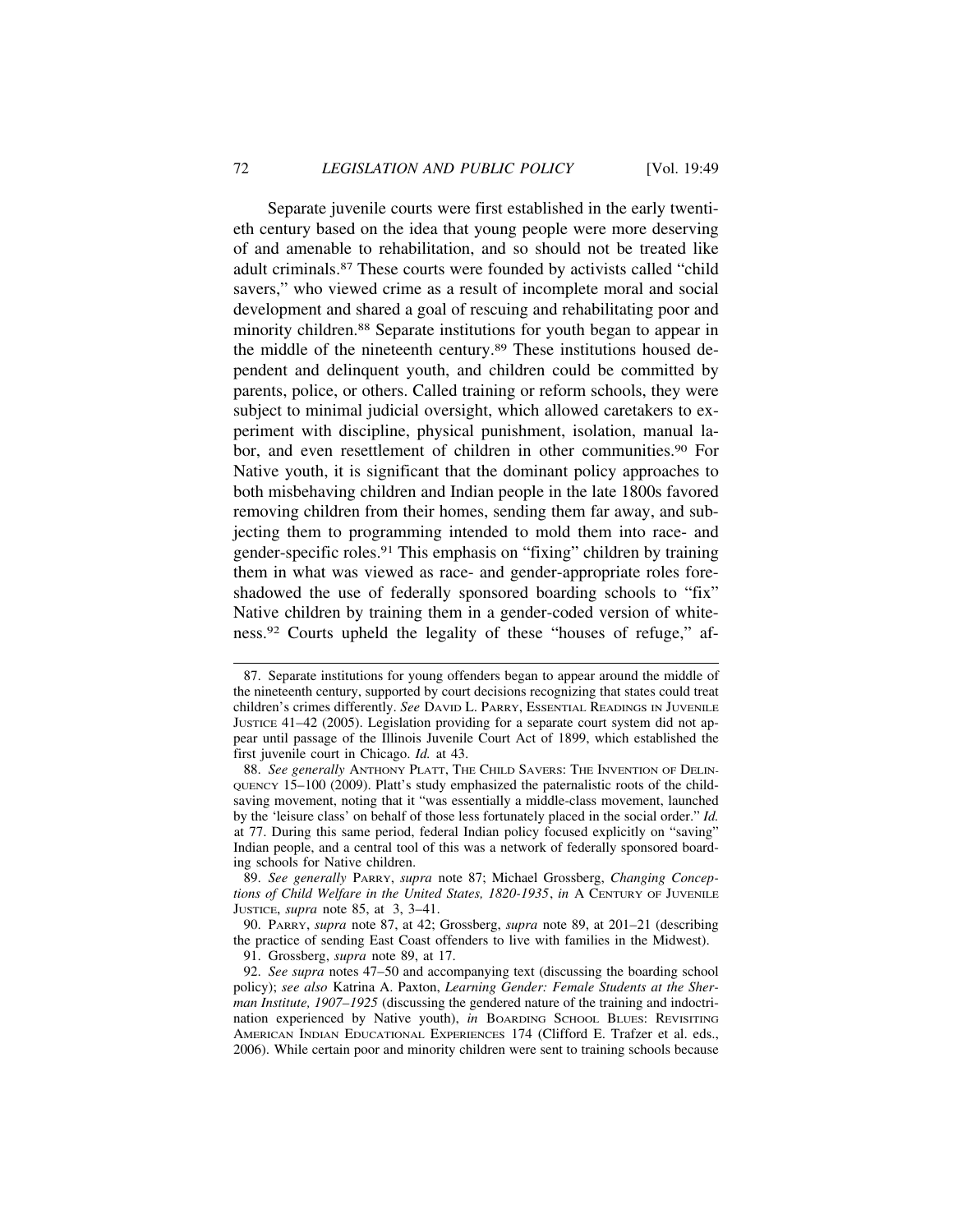firming the latitude given to the caretakers and the lack of procedural protections, reasoning that the goal was "reformation, not punishment," and invoking the doctrine of *parens patriae*, or the idea that the state has a role as guardian of all children.<sup>93</sup>

The theoretical emphasis on rehabilitation continued to guide juvenile justice through most of the twentieth century, but the paternalism and lack of oversight has been tempered by procedural reforms. The first legislatively established juvenile courts included some procedural protections, <sup>94</sup> but juvenile courts were still viewed as clearly non-criminal, and their rehabilitative goal left judges, probation officers, and treatment facilities with a great deal of latitude to intervene in the lives of young people, often for behavior that would not have been a crime if done by an adult.<sup>95</sup> While formal courts introduced more oversight, nascent juvenile justice systems still struggled with balancing the values of flexibility and oversight.96

Further substantive and procedural protections were extended to youth in juvenile courts in the second half of the century, stemming in part from a 1967 report recognizing that, while the goal of a separate juvenile system was to rehabilitate rather than punish, the reality fell far short of the rehabilitative goal, often resulting in children receiving the worst of both worlds: punitive sanctions without the protections

93. *Ex parte* Crouse, 4 Whart. 9 (Pa. 1839).

they were deemed dependent or delinquent, Native children sent to boarding schools were deemed deficient solely on the basis of their Indianness. The doctrine of *parens patriae* was not necessary to intervene in the lives of Native children because the legal status of American Indians is premised in part on the *ward-guardian relationship*, in which the federal government functions as a guardian vis-à-vis its Indian wards. See Gavin Clarkson & Jim Sebenius, *Leveraging Tribal Sovereignty for Economic Opportunity: A Stategic Negotiations Perspective*, 76 MO. L. REV. 1045, 1051–56 (2011). Although narrowly interpreted in its earliest iterations, and more limited today, this doctrine was broadly construed in the late nineteenth and early twentieth centuries to justify massive intrusions into the lives of Indian people, most in the name of assimilation. *Id.*

<sup>94.</sup> Tanenhaus, *supra* note 85, at 55–65 (describing the tension between the ideal and reality in the first juvenile court and the gradual implementation of procedural hallmarks such as the probation and complaint systems).

<sup>95.</sup> *See, e.g.*, Lindsay v. Lindsay, 100 N.E. 892 (Ill. 1913) (upholding the Illinois Juvenile Act which gave the state the authority to intervene in a child's care when such was in the child's best interest—as constitutional); DAVID S. TANENHAUS, JUVE-NILE JUSTICE IN THE MAKING 100–06 (2004) (describing the *Lindsay* decision).

<sup>96.</sup> *See* U.S. DEP'T OF LABOR, CHILDREN'S BUREAU, JUVENILE COURT STANDARDS (1923) (promulgating model juvenile-court standards but subscribing to the fundamental principles that the juvenile court "should be clothed with broad jurisdiction" and treatment "adapted to individual needs"). *But see* BARRY C. FELD, BAD KIDS: RACE AND THE TRANSFORMATION OF THE JUVENILE COURT 77 (1999) (suggesting that early juvenile courts nearly always favored flexibility, leading them to reject requests for procedural safeguards).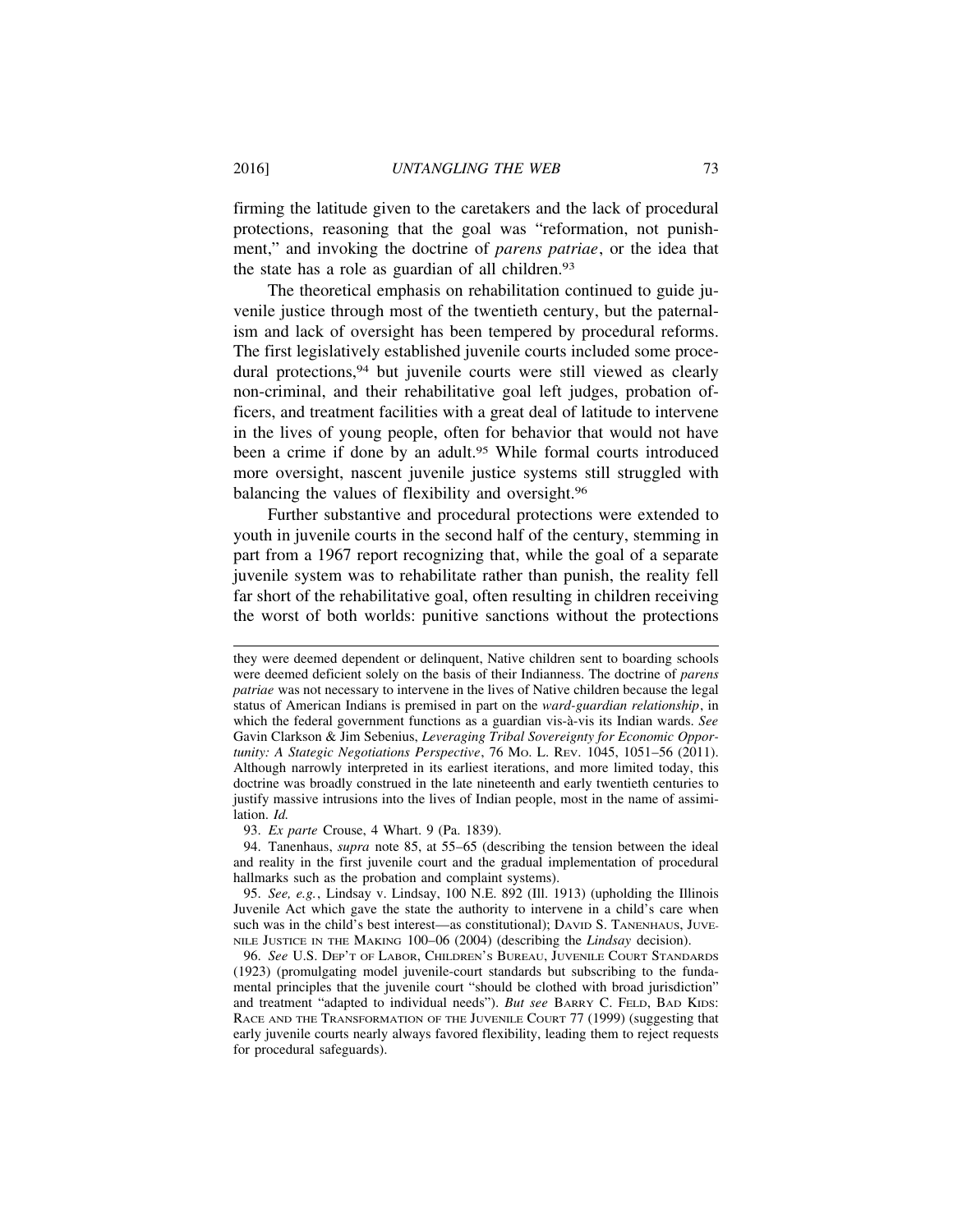accorded to adult offenders.<sup>97</sup> Courts and policymakers began to recognize that children in these systems endured significant deprivations of liberty that could not be wholly justified by good intentions, culminating in a series of Supreme Court decisions extending various due process protections to juvenile courts.98 These decisions were grounded in the American constitutional framework, and in extending certain protections to juveniles, the Court in effect acknowledged that the juvenile system, like the adult criminal justice system, was characterized by a state-power-versus-individual-rights framework.

Juvenile imprisonment soared in the 1980s and 1990s, <sup>99</sup> part of a nationwide boom in incarceration that began in the 1970s<sup>100</sup> and

AMERICAN PUNISHMENT 9–16 (2010) (noting that all states experienced "massive growth" in imprisonment rates from the 1970s through the 1990s, although regional variation in incarceration rates, minority over-representation, and punishment style remained significant). According to Marc Mauer, the prison population in the United States as of 1970 had remained relatively stable for decades. MARC MAUER, RACE TO INCARCERATE 19–21 (1999). Policymakers had even proposed a moratorium on new prison construction, and several juvenile prisons were closed. *Id.* at 15–40. Then, between 1972 and 1997, the United States prison population increased 500 percent, from 200,000 to 1.2 million. *Id.* at 19. Prisoner populations and prison construction went hand in hand; more than half of the prisons operating today were built in the last twenty years. *Id.* at 9. Zimring compared the rate of imprisonment per 100,000 people in 1970 and 2007 and found a fivefold increase. Franklin E. Zimring, *The Scale of Imprisonment in the United States: Twentieth Century Patterns and Twenty-First Century Prospects*, 100 J. CRIM. L. & CRIMINOLOGY 1225, 1228 (2010). He describes this increase as "a growth in rates of imprisonment that has never been recorded in the history of developed nations" and points out that the 2007 imprisonment rate was "four times the highest level of imprisonment in the four decades prior to 1970." *Id.* at 1230. Violent crime increased in the 1960s and 1970s. *See* MAUER, *supra*, at 30–37. Juvenile crime increased again in the 1980s and 1990s. *See* FRANKLIN E. ZIMRING, AMERICAN YOUTH VIOLENCE: A CAUTIONARY TALE 7–12 (2012). However, the incarceration boom was the result of policy changes that brought more offenders into the system and made incarceration the preferred option, not simply a consequence of greater numbers of violent offenders. *See* GROWTH OF INCARCERATION IN THE UNITED STATES: EXPLORING CAUSES AND CONSEQUENCES 47–55 (Jeremy Travis et al. eds., 2014); *see also* MICHELLE ALEXANDER, THE NEW JIM CROW: MASS INCARCERATION IN THE AGE OF COLORBLINDNESS (2010) (noting the national increase in prison popu-

<sup>97.</sup> PRESIDENT'S COMM'N ON LAW ENF'T & ADMIN. OF JUSTICE, JUVENILE DELIN-QUENCY AND YOUTH CRIME: REPORT ON JUVENILE JUSTICE AND CONSULTANTS' PA-PERS (1967). *See generally* Barry C. Feld, *Criminalizing Juvenile Justice: Rules of Procedure for the Juvenile Court*, 69 MINN. L. REV. 141 (1984).

<sup>98.</sup> *See infra* notes 184–90 and accompanying text (discussing Supreme Court decisions extending various procedural protections to juvenile courts); *see also* FELD, *supra* note 96, at 79–108 (describing the legal and social contexts for the Court's due process decisions).

<sup>99.</sup> Feld describes how, in the 1960s and 1970s, the justification for juvenile confinement shifted away from the idea of indeterminate sentences with a goal of rehabilitation and began to favor the kind of fixed, punitive sentences used in the adult criminal justice system. Feld, *A Century of Juvenile Justice*, *supra* note 86, at 207. 100. *See* MONA LYNCH, SUNBELT JUSTICE: ARIZONA AND THE TRANSFORMATION OF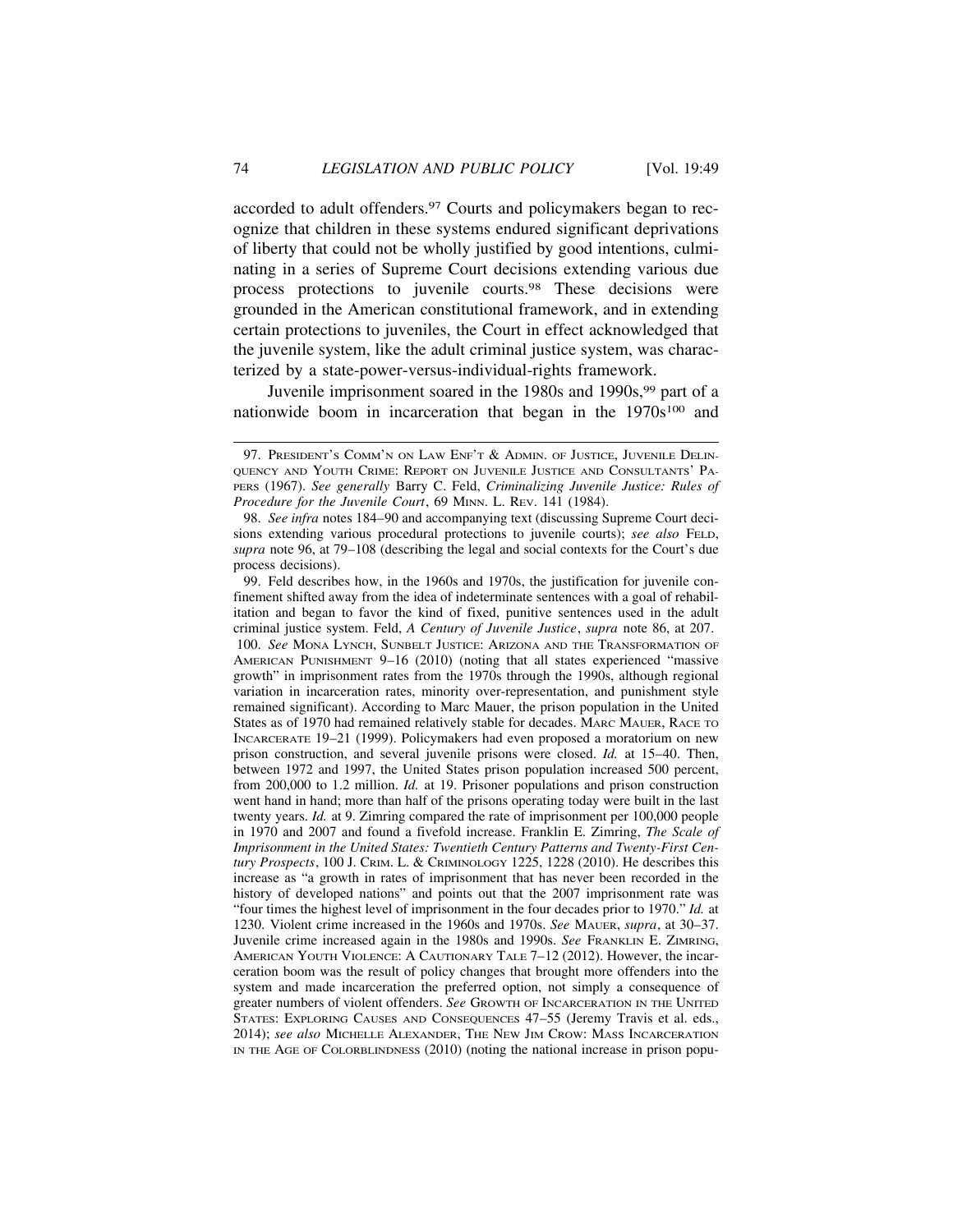nearly derailed the theory of the juvenile system as separate from the adult system and supported by principles of rehabilitation. Guided by narratives about high levels of juvenile violent crime, vicious gangs, and a generation of "super-predators,"101 new federal and state legislation mandated a more punitive response to juvenile crime and blurred the boundaries between juvenile and adult courts and corrections.102 The shift toward punitive policies was especially dramatic for juveniles when compared to the previously dominant rehabilitative justification for the juvenile system.

The past two decades, by contrast, have yielded a budding consensus that juvenile offenders should be treated differently than adult offenders,103 that punitive sanctions should be reserved for the most

lations due to nonviolent drug offenses); RUTH WILSON GILMORE, GOLDEN GULAG: PRISONS, SURPLUS, CRISIS, AND OPPOSITION IN GLOBALIZING CALIFORNIA 107-13 (2007) (discussing how the criminalization of nonviolent drug offenses drove the prison population increase in California). Indeed, the focus on incarceration continued even after rates of youth violence fell dramatically. *See* ZIMRING, *supra*, at 7–12.

<sup>101.</sup> John DiIulio coined the term "superpredator" in the mid-1990s. John DiIulio, *The Coming of the Super-Predators*, WKLY. STANDARD (Nov. 27, 1995), http:// www.weeklystandard.com/the-coming-of-the-super-predators/article/8160. The same year, James Wilson forecast a coming wave of juvenile crime, based largely on a projected increase in the number of African American male adolescents. James Q. Wilson, *Crime and Public Policy*, *in* CRIME AND PUBLIC POLICY 507, 507 (James Q. Wilson & Joan Petersilia eds., 1st ed. 1995); *see also* DiIulio, *supra*, at 23–24 (describing a "demographic time bomb" of "super crime-prone males"). Researchers today have largely dismissed this phenomenon as a "myth." *See* BARRY KRISBERG, JUVENILE JUSTICE: REDEEMING OUR CHILDREN 5–6 (2004) ("The short answer is that the large cadre of superpredators that DiIulio described never existed, and the growth of this mythical group never happened."); ZIMRING, *supra* note 100, at 2 ("[T]his . . . increase in youth homicide touched off . . . a moral panic in the media and government inspired by Ph.D.s warning that 'a bloodbath' was on the horizon that would be the result of an emerging generation of 'juvenile super-predators.' While the ink was still wet on these dire predictions, rates of youth homicide were already dropping the beginning of an era of declining rates of lethal violence by youth unprecedented in magnitude in the modern era.").

<sup>102.</sup> *See* Elizabeth S. Scott, *The Legal Construction of Childhood* ("In contrast to Progressive reformers who described young offenders as innocent children, conservative reformers today describe them as adults who should be held fully accountable for their crimes.") *in* A CENTURY OF JUVENILE JUSTICE, *supra* note 85, at 132. For example, the Violent Crime Control and Law Enforcement Act of 1994 lowered the age at which juveniles under federal jurisdiction could be transferred to adult court, and also authorized funding for punitive measures. Pub. L. No. 103-322, § 140001, 108 Stat. 1796, 2031 (1994) (codified as amended at 18 U.S.C. § 5032 (2014)).

<sup>103.</sup> *See* MACARTHUR FOUND., MODELS FOR CHANGE, BECAUSE KIDS ARE DIFFER-ENT: FIVE OPPORTUNITIES FOR REFORMING THE JUVENILE JUSTICE SYSTEM 5–7 (2014) [hereinafter MACARTHUR FOUND., BECAUSE KIDS ARE DIFFERENT]; MACARTHUR FOUND., MODELS FOR CHANGE, THE FOURTH WAVE: JUVENILE JUSTICE REFORMS FOR THE TWENTY-FIRST CENTURY 20–25 (2013) [hereinafter MACARTHUR FOUND., THE FOURTH WAVE].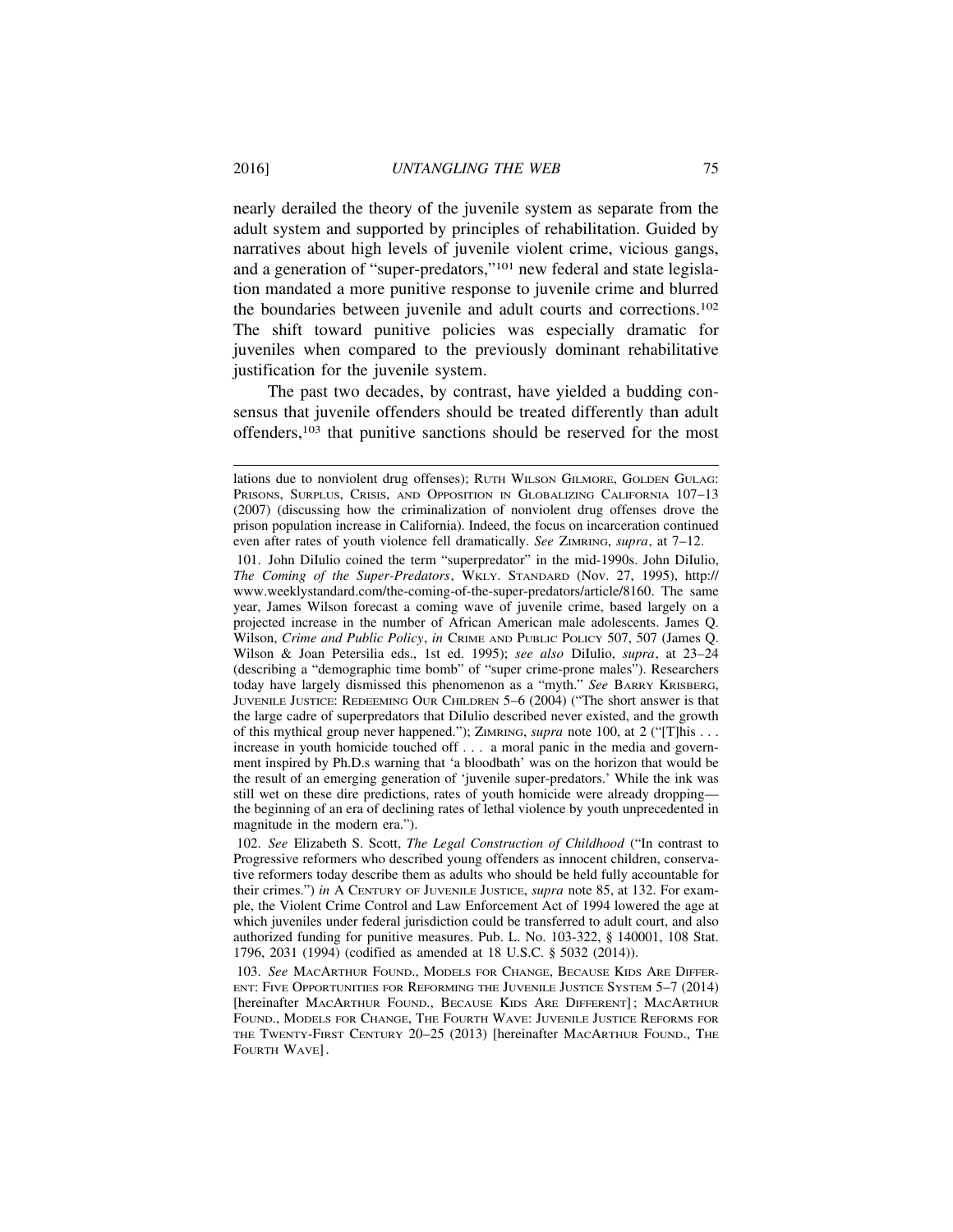serious offenders,<sup>104</sup> and that communities should reduce their reliance on jails, prisons, and other secure facilities.105 This focus is accompanied by a recognition that different populations of youth have specific needs, and that interventions should be tailored to those needs whenever possible.<sup>106</sup> Drawing on the constitutional rights framework developed in the mid-twentieth century, scholars and policymakers today also emphasize the importance of procedural rights such as access to counsel and a fair trial.107

<sup>104.</sup> MACARTHUR FOUND., THE FOURTH WAVE, *supra* note 103, at 26–31. This has been driven in part by scientific research on the differences between adult and adolescent brains, which suggests that adolescent brains are not capable of forming criminal intent or appreciating the consequences of their actions in the same way that adult brains are, and that children are more responsive to rehabilitation and treatment. *See id.* at 21–22. The Supreme Court has repeatedly cited this research as a basis for holding that certain severe, permanent forms of punishment are inappropriate for youth, even when they are prosecuted in the adult system. *See* Miller v. Alabama, 132 S. Ct. 2455, 2464–65 (2012) (relying on brain research to abolish mandatory life without parole for all juvenile offenders); Graham v. Florida, 560 U.S. 48, 68–69 (2010) (relying on the same research to abolish life without parole for juveniles convicted of non-homicide offenses); Roper v. Simmons, 543 U.S. 551, 569–70 (2005) (relying on brain research to abolish the death penalty for juvenile offenders); *see also* Montgomery v. Louisiana, 136 S. Ct. 718, 732–34 (2016) (holding that *Miller* is retroactive because it established a new substantive rule premised on the idea that children are different). *See generally* ELIZABETH SCOTT & LAURENCE STEINBERG, RETHINKING JUVENILE JUSTICE (2010) (setting forth a "developmental" theory of juvenile justice); Neelum Arya, *Using* Graham v. Florida *to Challenge Juvenile Transfer Laws*, 71 LA. L. REV. 99, 127 (2010) (applying *Graham*'s holdings that juveniles are less deserving of retribution and constitutionally entitled to rehabilitation, in part because of their developmental difference, to support arguments against juvenile transfer laws); Terry A. Maroney, *Adolescent Brain Science After* Graham v. Florida, 86 NO-TRE DAME L. REV. 765, 782–83 (2010) ("[A]fter *Graham*, the diminished capacity/ enhanced potential theory of juvenile justice appears to have become not just the nearconsensus academic view, but the operative jurisprudential one . . . . [T]here is no reason why [the principles of lesser culpability, lesser responsiveness to deterrence, and greater amenability to rehabilitation] should not inform all determinations reflecting categorical assessment of those same phenomena."); Laurence Steinberg, *The Influence of Neuroscience on U.S. Supreme Court Decisions About Adolescents' Criminal Culpability*, 14 NATURE REVS. NEUROSCIENCE 513, 513–18 (2013).

<sup>105.</sup> MACARTHUR FOUND., THE FOURTH WAVE, *supra* note 103, at 14–18, 28; MAC-ARTHUR FOUND., BECAUSE KIDS ARE DIFFERENT, *supra* note 103, at 3 ("[A] growing body of research demonstrates that the current system of intensive oversight and placement of youth in large prison-like facilities has, at best, only a modest positive effect on recidivism, and can actually have negative effects, while therapeutic programs focused on youth development have very positive effects, even for youth who commit serious offenses.").

<sup>106.</sup> MACARTHUR FOUND., THE FOURTH WAVE, *supra* note 103, at 30–32, 35–36; *see also* MACARTHUR FOUND., BECAUSE KIDS ARE DIFFERENT, *supra* note 103, at 3–4; YOUTH TRANSITION FUNDERS GRP., JUVENILE JUSTICE REFORM: A BLUEPRINT 20 (2012).

<sup>107.</sup> MACARTHUR FOUND., THE FOURTH WAVE, *supra* note 103, at 33–37; Gary B. Melton, *Taking* Gault *Seriously*, *in* READINGS IN JUVENILE JUSTICE ADMINISTRATION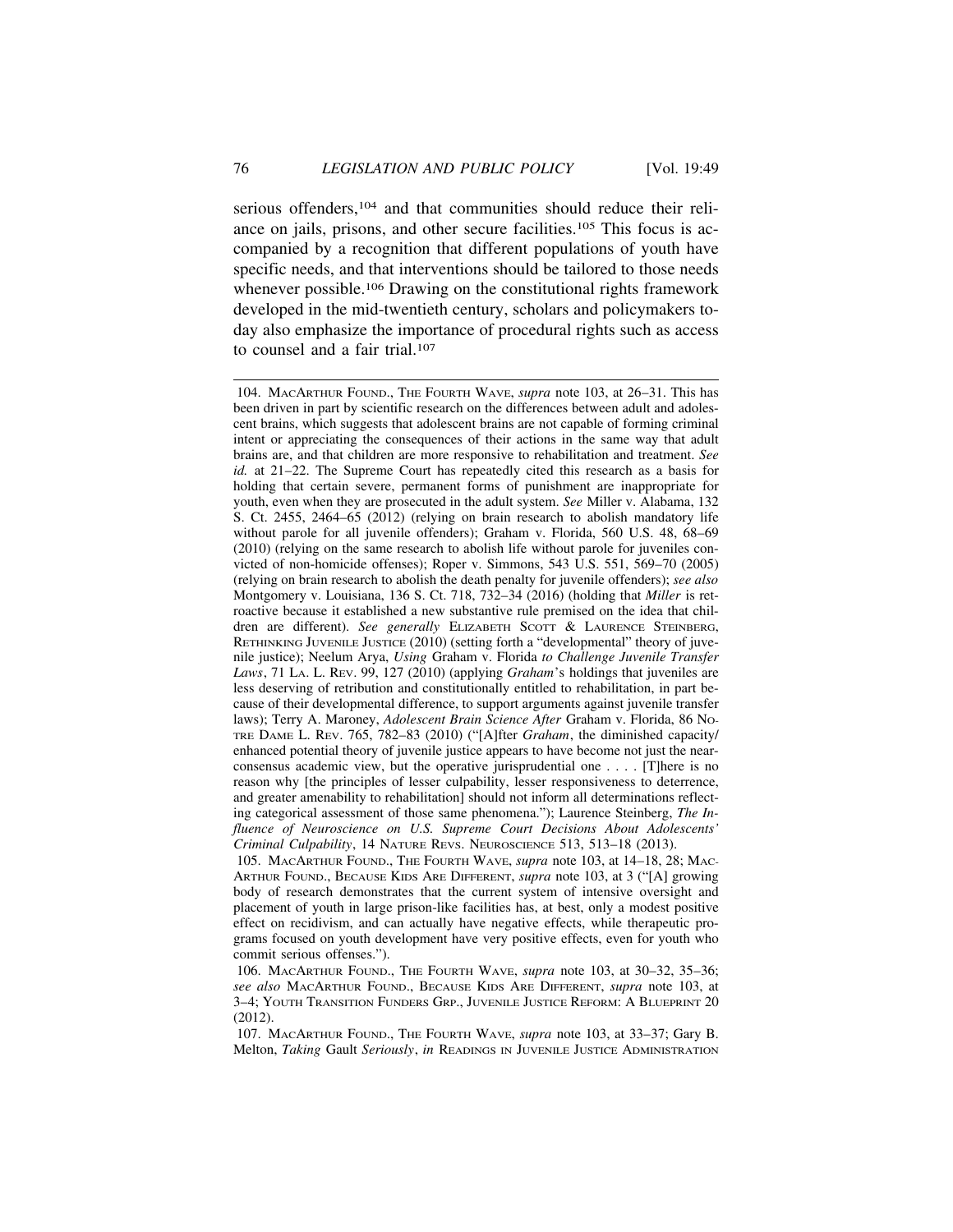Juvenile justice policymakers have presented the State of Missouri—which replaced all of its training schools and large incarceration facilities with smaller, regional therapeutic facilities—as a model for improving juvenile justice.108 Other states have reduced their populations of incarcerated youth by diverting non-dangerous offenders out of the system entirely.109 Juvenile justice policy organizations generally recommend that youth be diverted out of the legal system where possible, and suggest that for those in the system, smaller, community-based rehabilitation and treatment programs are preferable to massive, faraway institutions.110 Most importantly, prison—especially adult-style prison—must be a last resort.111

#### *3. Best Practices for Indian Country Youth*

There are many reasons to assume that tribes would implement alternatives to juvenile incarceration if given greater self-determination. Although both tribal and state systems vary widely, tribal justice systems that incorporate tribal culture and tradition tend to be more focused on restorative justice, community well-being, and treatment and healing, and correspondingly less focused on the adversarial process and individualized punishment.112 In addition to culturally specific beliefs about justice, a tribal system might also be guided by culturally specific beliefs about youth. For many tribes, these include beliefs about the importance of respect and guidance for youth who have gotten into trouble.<sup>113</sup>

Native youth would be at the center of a tribally designed system, rather than an afterthought. Such a system might focus on meeting the needs of low-level offenders<sup>114</sup> and offenders with trauma, mental-

111. *Id.* at 16; *see also* RICHARD A. MENDEL, ANNIE E. CASEY FOUND., NO PLACE FOR KIDS: THE CASE FOR REDUCING JUVENILE INCARCERATION 2-4 (2011).

112. *See generally* sources cited *supra* note 26.

<sup>343, 351–54 (</sup>Barry Feld ed., 1999); Barry Feld, *The Criminalization of the Juvenile Court*, *in* READINGS IN JUVENILE JUSTICE ADMINISTRATION, *supra*, at 356, 359–61.

<sup>108.</sup> RICHARD A. MENDEL, ANNIE E. CASEY FOUND., THE MISSOURI MODEL: REINVENTING THE PRACTICE OF REHABILITATING YOUTHFUL OFFENDERS (2010). 109. *Id.* at 5.

<sup>110.</sup> *See, e.g.*, YOUTH TRANSITION FUNDERS GRP., *supra* note 106, at 15.

<sup>113.</sup> Addie C. Rolnick, Developing a Juvenile Justice System in the Native Village of Barrow, Alaska (2007) (unpublished M.A. thesis) (on file with author).

<sup>114.</sup> In 2010, Native juveniles were arrested primarily for property, theft, and nonviolent offenses. They were overrepresented among arrests for liquor law violations and offenses against the family, proportionally represented among arrests for drunkenness and driving under the influence, and underrepresented among arrests for all other offenses. OFFICE OF JUVENILE JUSTICE & DELINQUENCY PREVENTION, JUVENILE OF-FENDERS AND VICTIMS: 2014 NATIONAL REPORT 118 (2015). Native youth have had the highest case rate for liquor law violations every year from 1995 to 2010. *Id.* at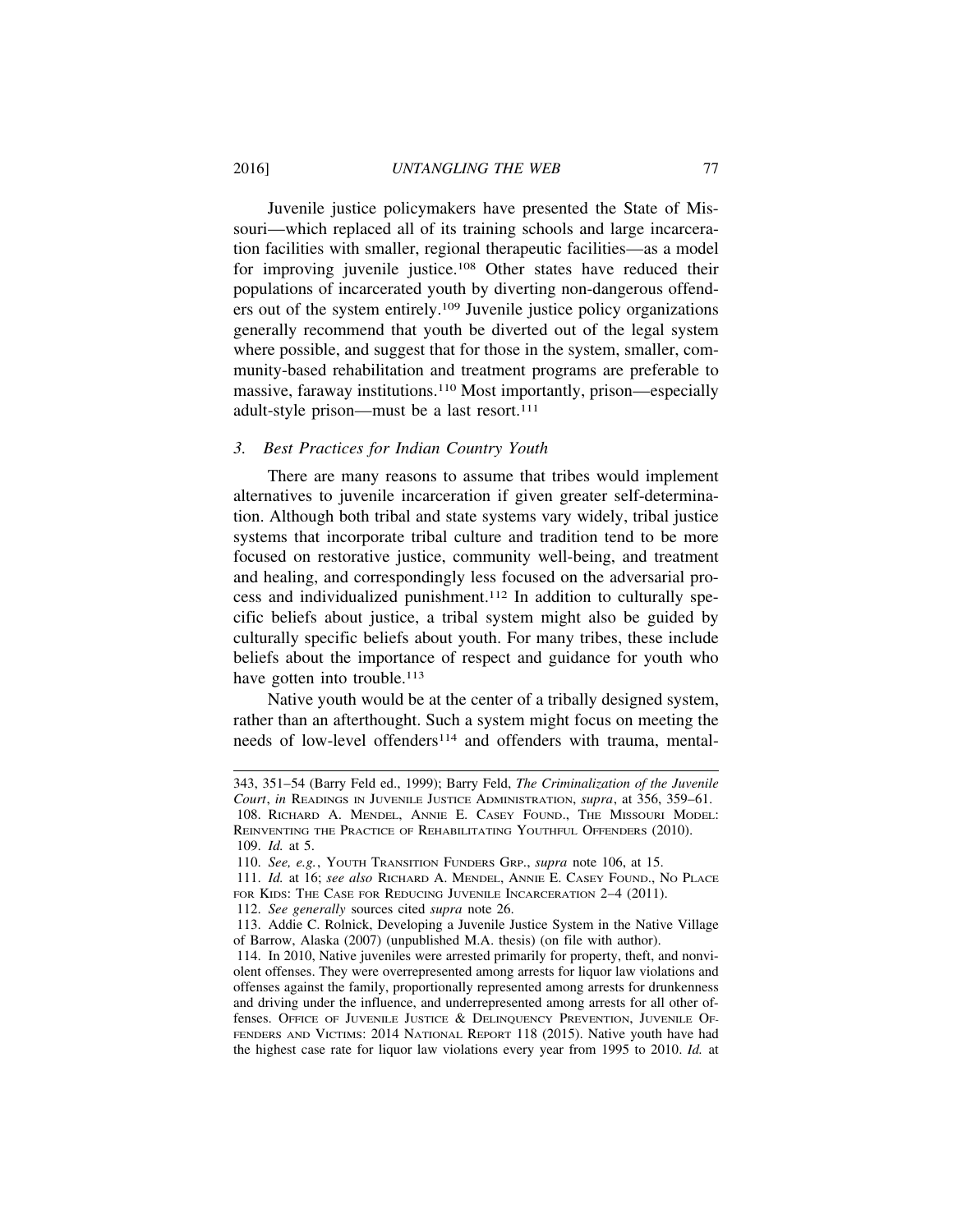health, and substance-abuse issues.<sup>115</sup> It might incorporate trauma and mental-health screening and services, as well as alcohol and drug treatment. Acknowledging historical trauma and its impact on family and child well-being,116 it would strive to keep youth connected to their families and communities wherever possible, rather than sending youth to faraway states or non-Native systems. It would avoid the military-style discipline that was a hallmark of assimilative boarding schools and is especially damaging to youth who have experienced abuse and trauma. It would employ incarceration as the last possible option; and given the infrequent occurrence of serious violent crimes among Native youth, most tribal systems may not use it at all.<sup>117</sup> More broadly, it would not employ criminalization as a remedy for delinquency caused by trauma.

## *B. The Reality: Vulnerable and Over-Punished*

The gloomy statistical picture of Native youth is by now well rehearsed. In the past decade, several scholarly and government publications have described how Native youth, as a group, $118$  suffer dispro-

<sup>181;</sup> *see also* ARYA & ROLNICK, *supra* note 15, at 8 (noting that the top offenses for which Native youth were arrested included low-level and alcohol- and drug-related offenses).

<sup>115.</sup> *See* ROADMAP, *supra* note 2, at 149; ENDING VIOLENCE, *supra* note 5, at 39–40, 111.

<sup>116.</sup> *See* Kathleen Brown-Rice, *Examining the Theory of Historical Trauma Among Native Americans*, 3 PROF. COUNS. 117 (2014). Genetic and health researchers have confirmed that the effects of adverse childhood experiences "can be magnified through generations if the traumatic experiences are not addressed." AM. ACAD. OF PEDIATRICS, ADVERSE CHILDHOOD EXPERIENCES AND THE LIFELONG CONSEQUENCES OF TRAUMA 2 (2014).

<sup>117.</sup> For example, the Commission's report recommended using secure detention only as a last resort. ROADMAP, *supra* note 2, at 149.

<sup>118.</sup> Just the act of counting Native youth as a nationwide group, while important, raises many potential complications. Some counts include only people who identify as American Indian or Alaska Native only ("AI/AN-only"), while others also include those who identify as American Indian or Alaska Native in combination with another race ("AI/AIN+"). AI/AN-only are 0.73% of the total population and 0.86% of the youth population. U.S. CENSUS BUREAU, POPULATION DIV., ANNUAL ESTIMATES OF THE RESIDENT POPULATION BY SEX, AGE, RACE, AND HISPANIC ORIGIN FOR THE UNITED STATES AND STATES: APRIL 1, 2010 TO JULY 1, 2013 (2014). AI/AN+ are 2.04% of the total population and 2.69% of the youth population. *Id.* Statistics on Native people as a racial group (including most that compare Native outcomes with those of other groups) include people who live on and off reservations. TINA NORRIS ET AL., U.S. CENSUS BUREAU, THE AMERICAN INDIAN AND ALASKA NATIVE POPULA-TION: 2010, at 12–13 (2012). To the extent that the reader imagines "Native" as synonymous with "reservation-based," these numbers may be misleading because the majority of Native people do not live on reservations. According to the 2010 census, only 33% of people who identify solely as AI/AN live in a "native area" (federal or state reservations or trust lands and designated statistical areas). *Id.* Among people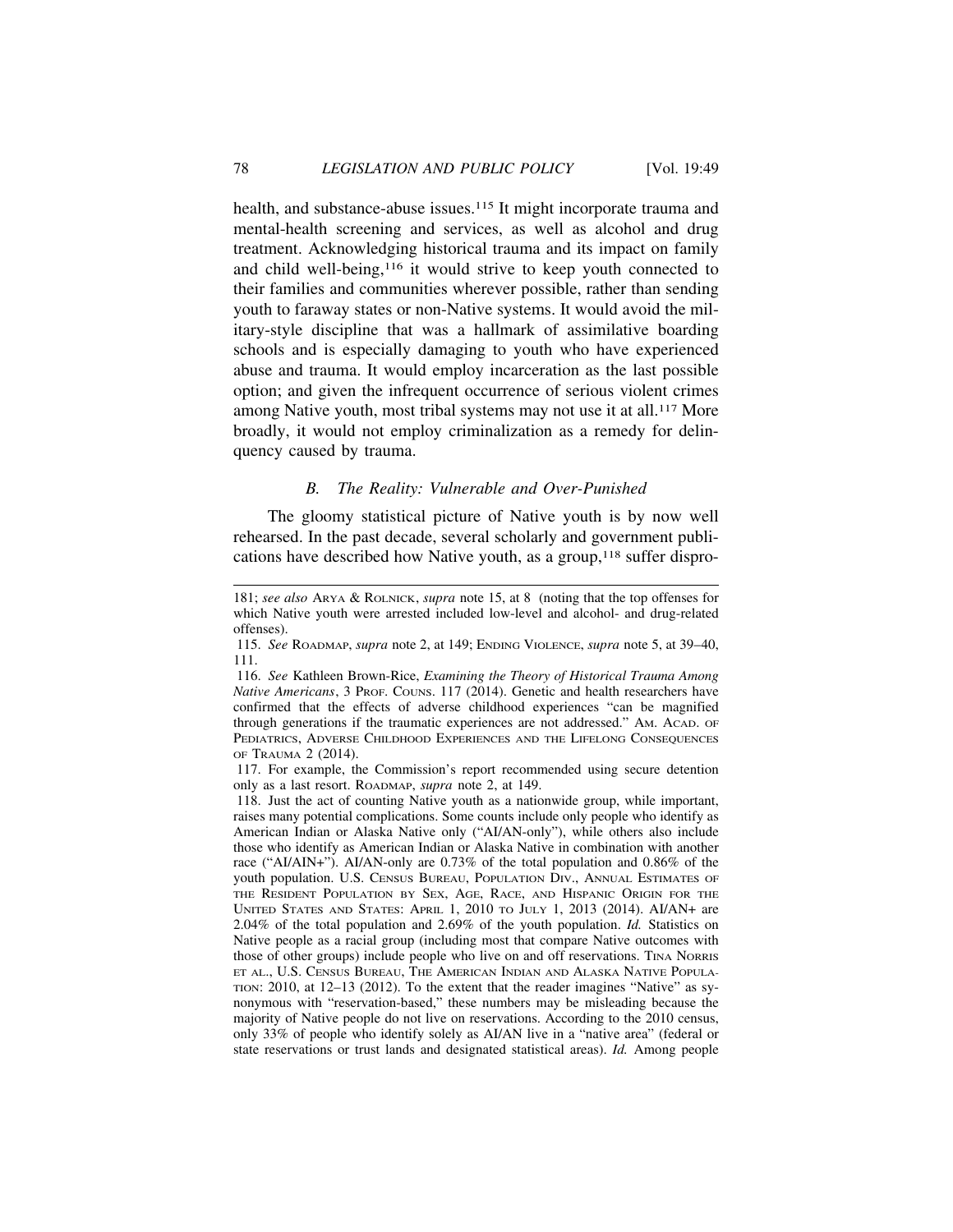portionately (compared to other groups and compared to the general youth population) in almost every area identified as a risk factor for delinquency. They are poorer.<sup>119</sup> Many live in communities with few social-safety-net services.<sup>120</sup> They are likely to face physical<sup>121</sup> and mental<sup>122</sup> health problems.<sup>123</sup> They are more likely to drop out of school<sup>124</sup> and less likely to attain higher education.<sup>125</sup> They are likely to struggle with drug and alcohol use.126 They are likely to contemplate and commit suicide.<sup>127</sup> They are likely to be abused<sup>128</sup> or to be

120. ARYA & ROLNICK, *supra* note 15, at 14.

121. *Id.* at 4.

122. *Id.* at 5; ENDING VIOLENCE, *supra* note 5; ROADMAP, *supra* note 2, at 151.

who identify as Native alone or in combination with another race, only 22% live in a native area. *Id.* For purposes of juvenile justice issues, other important differences may be obscured by nationwide data on Native youth: these statistics include youth in all fifty states and under the jurisdiction of federal, tribal, and state courts. They include tribal members, unenrolled people, and some who self-identify as Native but do not have strong connections to a tribal community. *See id.* at 2. Where possible, I identify who is included or excluded in each of the datasets described here.

<sup>119.</sup> Between 2007 and 2011, the AI/AN-only poverty rate was 27%, compared to 14.3% of the total population and 11.6% for whites. SUZANNE MACARTNEY ET AL., U.S. CENSUS BUREAU, POVERTY RATES FOR SELECTED DETAILED RACE AND HISPANIC GROUPS BY STATE AND PLACE: 2007–2011 (2013), https://www.census.gov/prod/ 2013pubs/acsbr11-17.pdf.

<sup>123.</sup> Recent descriptions of Native youth often highlight their high rates of posttraumatic stress disorder, which many sources describe as being "as high as the rate among returning Iraq War veterans." The source of this comparison seems to be a 1997 study of youth on one particular reservation. Spero M. Manson et al., *Social Epidemiology of Trauma Among Two American Indian Reservation Populations*, 95 AM. J. PUB. HEALTH 851, 851–59 (2005); *see also* R.W. Robin et al., *Prevalence and Characteristics of Trauma and Posttraumatic Stress Disorder in a Southwestern American Indian Community*, 154 AM. J. PSYCHIATRY 1582 (1997). While I do not doubt that Native youth as a group suffer from PTSD at high rates, it is not provably accurate to state that Native youth as a group have a rate on par with Iraq War veterans—this is not something that has yet been documented.

<sup>124.</sup> In the 2011–2012 school year, 68% of AI/AN students graduated, compared to 81% of the total population. U.S. DEP'T OF EDUC., NCES COMMON CORE OF DATA STATE DROPOUT AND GRADUATION RATE DATA FILE, SCHOOL YEAR 2011–12 (2012). In 2012, 21.2% of AI/AN-only people over the age of twenty-five lacked a high school diploma/GED, compared with 13.6% of the total over-twenty-five population. U.S. CENSUS BUREAU, 2012 AMERICAN COMMUNITY SURVEY (2012) [hereinafter 2012 AMERICAN COMMUNITY SURVEY].

<sup>125.</sup> In 2012, 13.5% of AI/AN-only people over the age of twenty-five had a bachelor's degree, compared to 29.1% of the general population. 2012 AMERICAN COMMU-NITY SURVEY *supra* note 124.

<sup>126.</sup> In 2012, AI/AN-only people over the age of twelve experienced the highest rate of substance abuse, at 21.8%. U.S. DEP'T OF HEALTH & HUMAN SERVS., SUBSTANCE ABUSE & MENTAL HEALTH SERVS. ADMIN., NATIONAL SURVEY ON DRUG USE AND HEALTH 82 (2012).

<sup>127.</sup> Compared to the general population, those served by the Indian Health Service are 60% more likely to die of suicide. U.S. DEP'T OF HEALTH & HUMAN SERVS., INDIAN HEALTH SERV., INDIAN HEALTH DISPARITIES (2015), https://www.ihs.gov/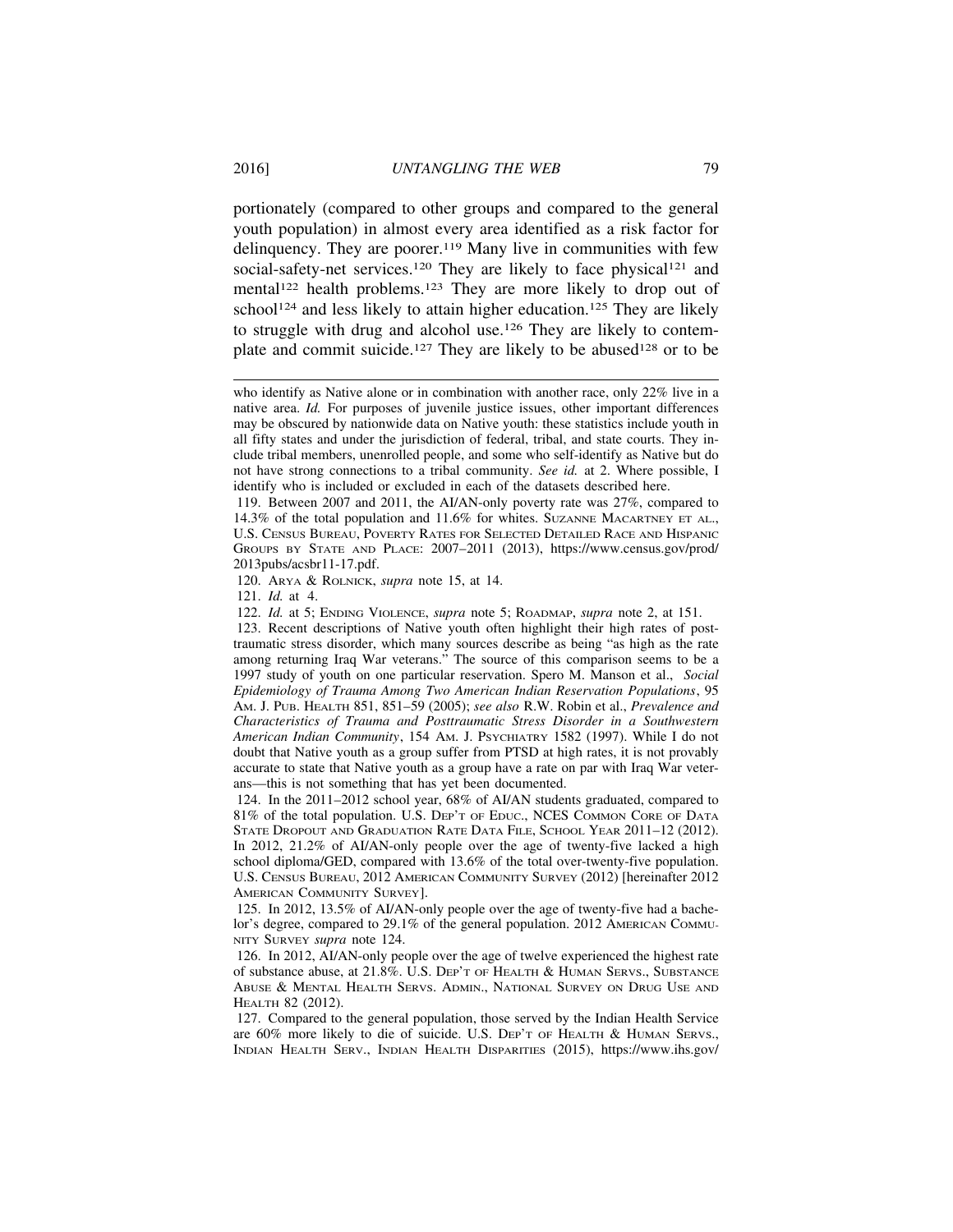victims of violent crime.129 Native youth are particularly likely to be exposed to some form of violence in their lives, including being victims of child abuse, witnessing domestic violence, and observing interpersonal violence in their communities.<sup>130</sup>

The flip side of their high risk factors is that Native youth disproportionately experience the harshest sanctions for their misbehavior and the most draconian interventions in the name of helping them. They are over-represented in foster care,<sup>131</sup> in arrests for status offenses132 and alcohol-related offenses,133 in out-of-home delinquency

newsroom/includes/themes/newihstheme/display\_objects/documents/factsheets/Disparities.pdf. Relying on 2009 census data, researchers at the Aspen Institute's Center for Native American Youth concluded that the AI/AN suicide rate among youths ages fifteen to twenty-four is more than double the national rate for that age group. ASPEN INST., CTR. FOR NATIVE AM. YOUTH, FAST FACTS: NATIVE AMERICAN YOUTH AND INDIAN COUNTRY (2014).

<sup>128.</sup> In 2012, the rate of child abuse among AI/AN-only victims was 12.4/1000, compared to 8.0/1000 for white victims. U.S. CHILDREN'S BUREAU, CHILD MAL-TREATMENT 2012, at 20 (2013). This document is based on reports from state child protective services, and does not include child abuse cases handled exclusively by tribal child protective services, so it likely is understated. *See id.*

<sup>129.</sup> In 2012, the violent victimization rate for American Indians and Alaska Natives was 46.9/1000. JENNIFER TRUMAN ET AL., U.S. DEP'T OF JUSTICE, BUREAU OF JUSTICE STATISTICS, NCJ 243389, CRIMINAL VICTIMIZATION, 2012, at 7 tbl.7 (2013), http:// www.bjs.gov/content/pub/pdf/cv12.pdf (excluding those who identify as mixed race). This was 1.37 times the black rate (34.2/1000), 1.86 times the white rate (25.2/1000), and 2.86 times the API rate (16.4/1000). *Id.*

<sup>130.</sup> ROADMAP, *supra* note 2, at 151–53; ENDING VIOLENCE, *supra* note 5, at 37–39. 131. ENDING VIOLENCE, *supra* note 5, at 87; OFFICE OF JUVENILE JUSTICE & DELIN-QUENCY PREVENTION, *supra* note 114, at 34.

<sup>132.</sup> COAL. FOR JUVENILE JUSTICE & TRIBAL LAW & POLICY INST., AMERICAN IN-DIAN/ALASKA NATIVE YOUTH & STATUS OFFENSE DISPARITIES: A CALL FOR TRIBAL INITIATIVES, COORDINATION & FEDERAL FUNDING 1 (2015); OFFICE OF JUVENILE JUS-TICE & DELINQUENCY PREVENTION, *supra* note 114, at 180. Native youth are also less likely than are white youth to be given probation and more likely to be detained and/ or placed in a residential facility for a status offense. COAL. FOR JUVENILE JUSTICE  $\&$ TRIBAL LAW & POLICY INST., *supra*, at 2.

<sup>133.</sup> *See supra* note 114.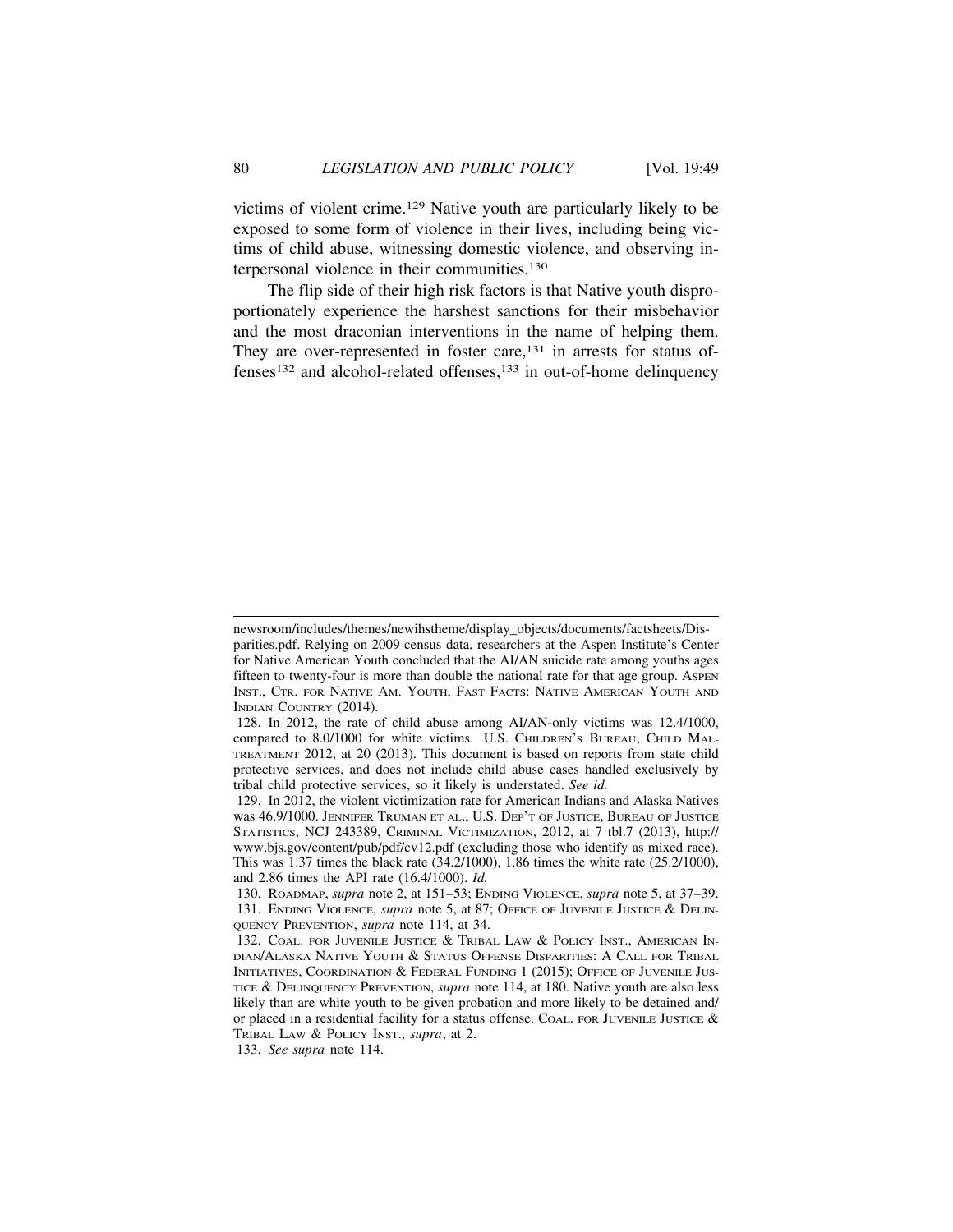placements,134 in secure detention,135 and among youth prosecuted in the adult criminal system.136

The two recent reports underscore these points, linking present trauma (such as child abuse, domestic violence, and community violence) with the impact of historical traumas experienced by Native communities (forced removal from homelands, targeted killing, wars, disease outbreaks, brutal boarding schools designed to forcibly disconnect Native children from their cultures, and family ties broken or damaged through adoption and relocation).137 Both reports contrast the incredible vulnerability of Native youth with the overly harsh sanctions to which they are subjected once they enter the legal system.138 The Commission report describes the juvenile justice system in Indian country as "compromis[ing] traumatized, vulnerable young lives, ruptur[ing] Native families, and weaken[ing] Tribal communities."139

Despite widespread agreement in the juvenile justice community and among many in Indian country that incarceration is more likely to harm vulnerable youth, Native juveniles continue to be locked up at remarkably high rates.140 Youth who are prosecuted in federal court are more likely to be incarcerated, usually far from home, and less likely to receive treatment or rehabilitation services than are their counterparts in other systems.141 Native youth are also over-repre-

<sup>134.</sup> ARYA & ROLNICK, *supra* note 15, at 8; Addie C. Rolnick, *Locked Up: Fear, Racism, Prison Economics, and the Incarceration of Native Youth*, 40 AM. INDIAN CULTURE & RES. J. (forthcoming 2016) [hereinafter Rolnick, *Locked Up*] (citing studies based on nationwide data—excluding data from tribal facilities—finding that the residential placement rates for Native youth across all states are second only to the residential placement rate for African American youth, and that the residential placement rates for status offenses have consistently been highest for Native youth for two decades).

<sup>135.</sup> ARYA & ROLNICK, *supra* note 15, at 8; Rolnick, *Locked Up*, *supra* note 134, at n.40 (discussing national and state-specific data analyses showing that Native youth have some of the highest rates of incarceration—and sometimes the highest rate among all groups).

<sup>136.</sup> ARYA & ROLNICK, *supra* note 15, at 8; OFFICE OF JUVENILE JUSTICE & DELIN-QUENCY PREVENTION, *supra* note 114, at 174 (reporting that among juveniles adjudicated for person offenses, Native youth were more likely than were youth of any other racial group to be waived into criminal court).

<sup>137.</sup> *See generally* ROADMAP, *supra* note 2; ENDING VIOLENCE, *supra* note 5.

<sup>138.</sup> ROADMAP, *supra* note 2, at 153–57; ENDING VIOLENCE, *supra* note 5, at 112, 119.

<sup>139.</sup> ROADMAP, *supra* note 2, at 159.

<sup>140.</sup> *See generally* Rolnick, *Locked Up*, *supra* note 134.

<sup>141.</sup> ARYA & ROLNICK, *supra* note 15; ROADMAP, *supra* note 2, at 155, 160.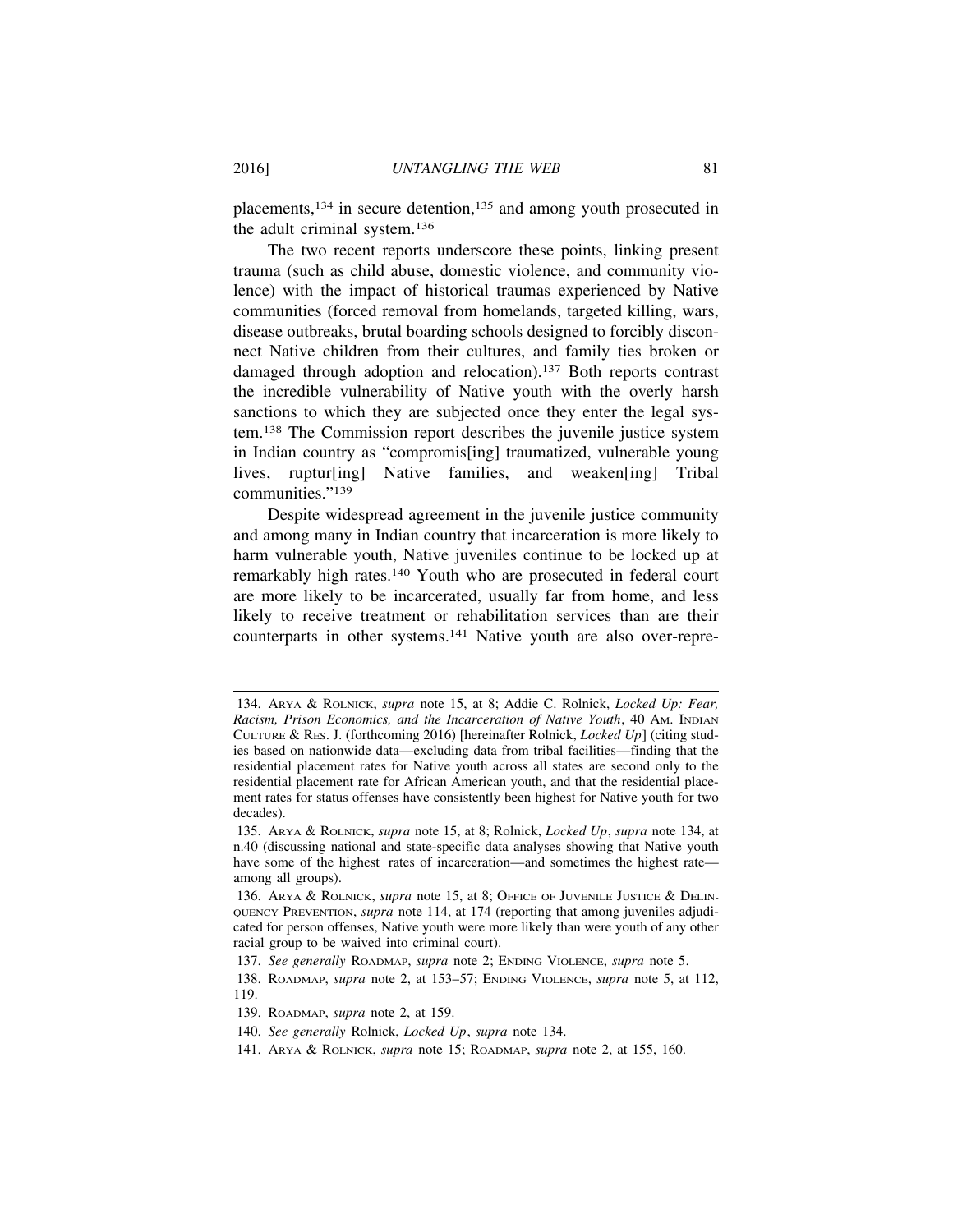sented in many state juvenile justice systems, especially among those who are placed in secure confinement.<sup>142</sup>

Less frequently discussed but equally concerning is the fact that the number of juvenile confinement facilities under tribal jurisdiction has steadily increased over the past fifteen years, and tribes continue to push for funding to build even more.143 Only a small minority of the youth in these facilities are violent offenders.144 Substance-abuse related crimes such as driving under the influence, public intoxication, and other drug offenses are far more common.145 Yet, resources for alternatives to incarceration have not increased at the same pace as resources for incarceration.146 Indeed, the Attorney General's Task Force found that many tribal systems incorporate a "heavy reliance on detention," and opined that tribes' "continued common use of detention for children having such extreme rates of exposure to violence is another infliction of violence on these children."147

Instead of creating a self-determined juvenile justice system designed to meet local needs, which for most tribes would mean a treatment-based system, tribes must work around a patchwork of external policies and authorities. The result has been a lopsided focus on incarceration and sparse (at best) resources for treatment and rehabilitation services. In other words, juvenile justice in Indian country is the reverse of what it should be. The following Parts examine the reasons for this disjuncture and demonstrate that fixing the system will require more than simple exhortations to increase tribal control and help vulnerable youth.

#### II.

# THE MULTIPLE SOVEREIGN PROBLEM

Nothing in Indian country is a purely local matter. Under modern principles of federal Indian law, tribal, federal, and state governments all exercise some authority within Indian country. The rules concerning which sovereign has power over which matters are notoriously

<sup>142.</sup> ROADMAP, *supra* note 2, at 157.

<sup>143.</sup> *See generally* Rolnick, *Locked Up*, *supra* note 134 (documenting and critiquing the over-reliance on incarceration in tribal juvenile justice systems over the past two decades).

<sup>144.</sup> ROADMAP, *supra* note 2, at 10–11.

<sup>145.</sup> *Id.*

<sup>146.</sup> *Id.* at 11. The Attorney General's Task Force found that most Native youth in the juvenile justice system are charged with low-level offenses that "normally would not be subject to detention," but that "the lack of alternatives and diversion programs force the system to use detention as shelter." ENDING VIOLENCE, *supra* note 5, at 119. 147. ENDING VIOLENCE, *supra* note 5, at 112.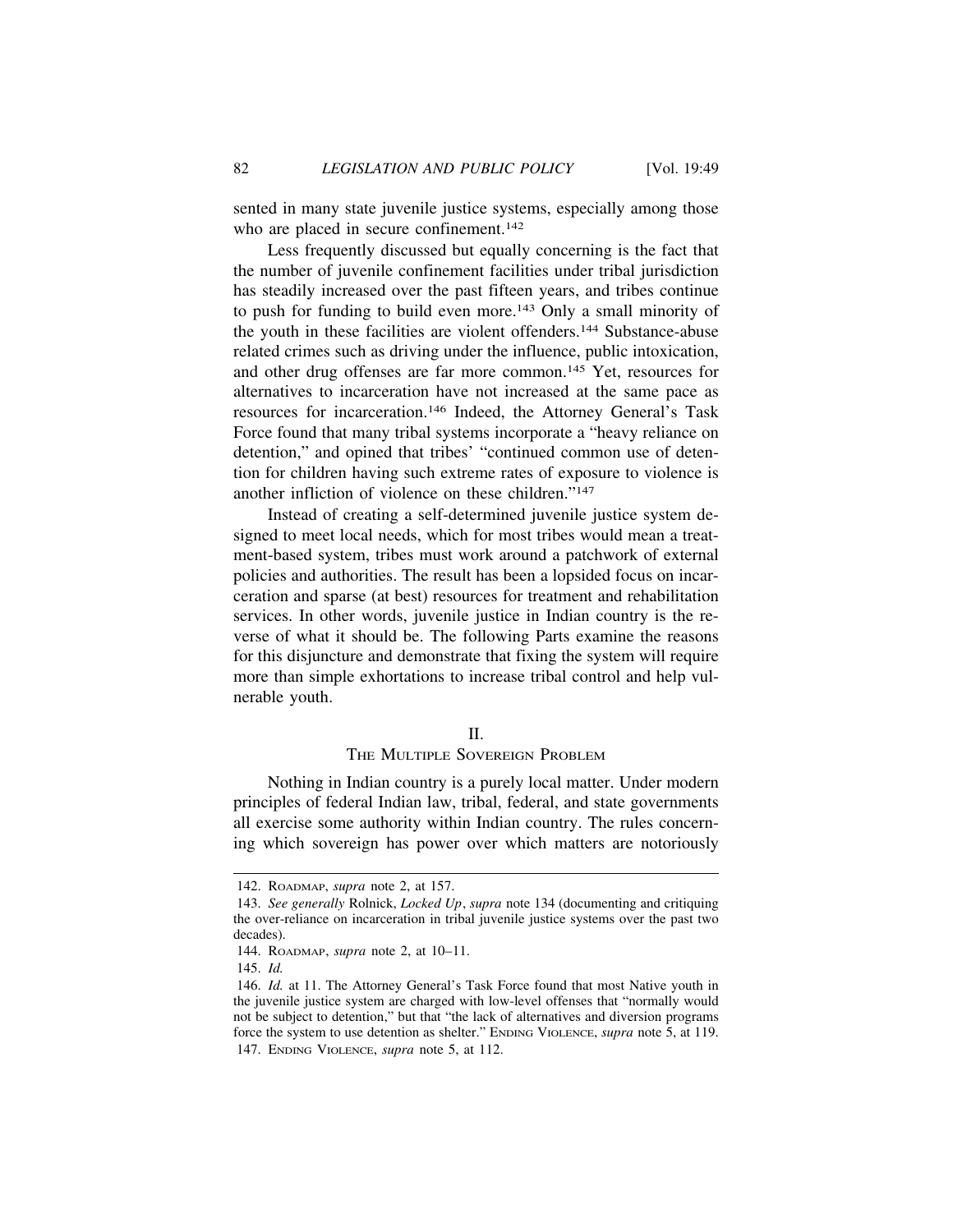confusing. They are also in flux: in the last forty years, federal statutes or judicial decisions have resulted in express changes or major reinterpretations of existing principles, shifting the boundaries of tribal, federal, and state jurisdiction in significant ways.148 Most importantly, they result in a lack of local control over juvenile justice that is unmatched anywhere else in the United States.149

In order to determine how the justice system works on any given reservation, one must first discern the precise extent of federal, tribal, and state authority there, and identify any rules governing the interaction between them. Indian country criminal jurisdiction is commonly described as a "maze."150 This criticism, and the corresponding idea that greater tribal control is the most important solution to practical problems, is a central theme in the two federal reports indicting juvenile justice in Indian country151 and in scholarly articles on criminal and juvenile justice.152 While this is an accurate metaphor for the experience of trying to determine who has authority when a specific

<sup>148.</sup> *See* CHAMPAGNE & GOLDBERG, *supra* note 17, at 49–54, 165–95, 208–10 (describing amendments to the primary federal law authorizing state criminal jurisdiction over Indian country); Rolnick, *supra* note 84, at 348–86 (describing changes to the rules governing tribal criminal jurisdiction since 1977); *see also* Rolnick, *supra* note 84, at 351 n.49 (describing changing judicial and academic opinion regarding the existence of concurrent tribal authority where the federal and state governments also have jurisdiction).

<sup>149.</sup> Juvenile justice is primarily a state and local matter, with federal law imposing few limitations, and even those limitations are the product of state input. There are other places where local control is hampered by a greater federal authority, including the District of Columbia, Puerto Rico, and the U.S. territories. However, these areas are not also within the territorial boundaries of any state. The added tension between state and tribal authority has had significant ramifications for the degree of tribal autonomy that exists today.

<sup>150.</sup> *See, e.g.*, ROADMAP, *supra* note 2, at 9; Robert N. Clinton, *Criminal Jurisdiction over Indian Lands: A Journey Through a Jurisdictional Maze*, 18 ARIZ. L. REV. 503 (1976); Richard W. Garnett, *Once More into the Maze:* United States v. Lopez*, Tribal Self-Determination, and Federal Conspiracy Jurisdiction in Indian Country*, 72 N.D. L. REV. 433, 441–42 nn.57–60 (1996) (citing articles that use the maze analogy or similar terms of comparison).

<sup>151.</sup> ROADMAP, *supra* note 2, at 1, 159–66; ENDING VIOLENCE, *supra* note 5, at 111–16.

<sup>152.</sup> *See, e.g.*, Carole Goldberg & Duane Champagne, *Is Public Law 280 Fit for the Twenty-First Century? Some Data at Last*, 38 CONN. L. REV. 697, 707–29 (2006) (presenting data highlighting the shortcomings of state criminal jurisdiction in Indian country and proposing options for minimizing or repealing such jurisdiction); Seelau, *supra* note 39, at 130; Seelau, *supra* note 40, at 63–109; Washburn, *supra* note 84, at 832–53 (describing problems with the application of federal criminal law in Indian country and suggesting ways to minimize or repeal federal laws). These critiques center not just on the problem of confusion, but also on the detrimental impacts of external governments that control justice policy in tribal territory.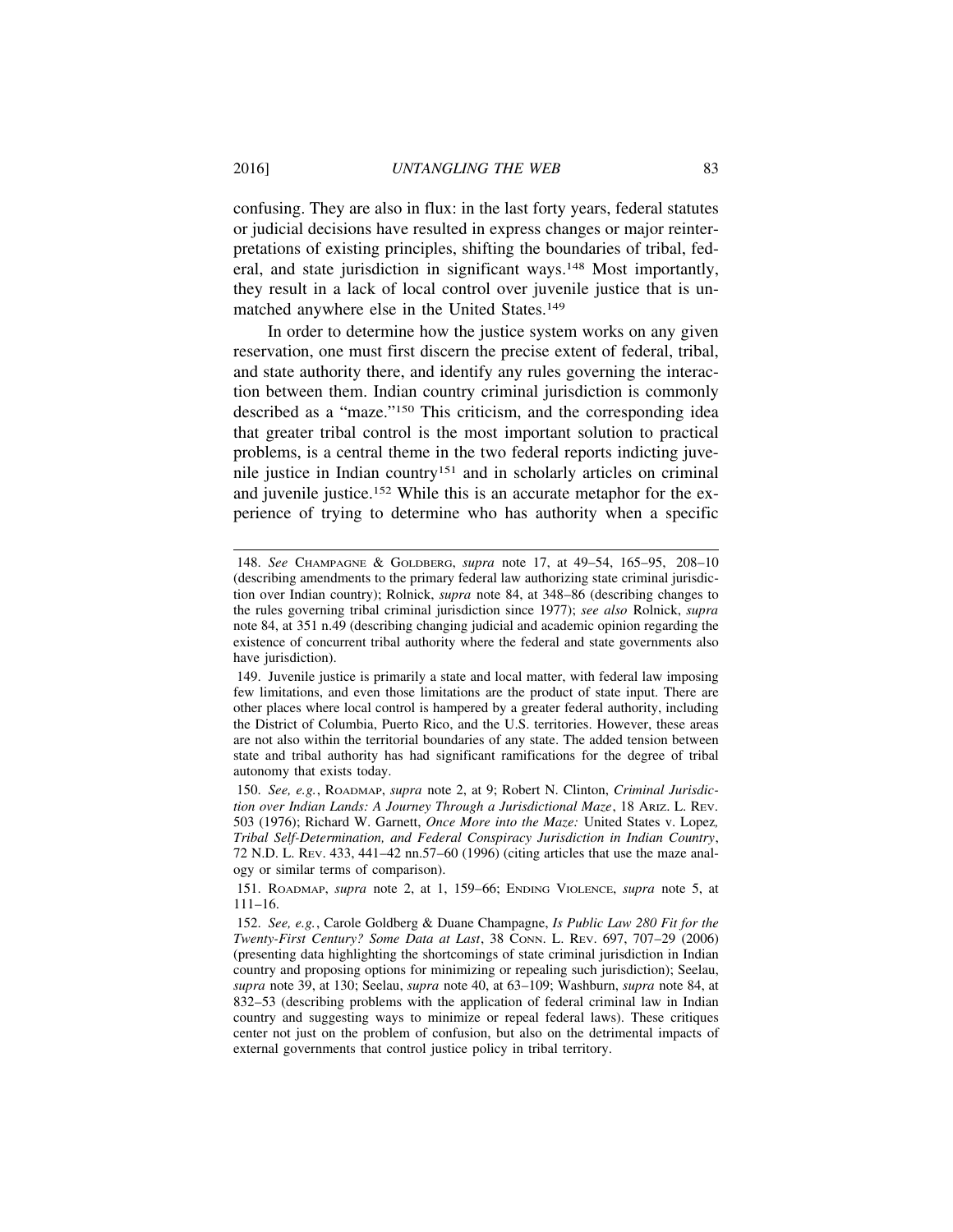crime has been committed, the term "web" better captures the topdown picture described in this Article.

Although the web of criminal jurisdiction is the subject of every basic course in federal Indian law, the manner in which jurisdictional rules relate to juvenile jurisdiction has not been clearly set forth by either courts or scholars.153 A careful explication of the legal rules is important. Solutions to the problem of juvenile justice in Indian country tend to center around increasing tribal autonomy and ensuring that federal and state authorities supplement, rather than overpower, tribal institutions, so it is especially important to understand which laws need to be changed (and which don't) to make this happen. Furthermore, an incomplete understanding can lead courts and legislators to rely on generalizations and may present a particular risk of underestimating the extent of tribal power.154 Even those articles and reports focused specifically on juvenile justice tend to treat it as a subset of criminal jurisdiction, assuming that the same rules, criticisms, and solutions apply.155 As described below, criminal and juvenile jurisdiction are not necessarily identical, and the differences have important implications.

Tribes, as sovereign governments, have jurisdiction over their territory and their people, but that jurisdiction has been limited in certain respects by federal law. Generally speaking, tribes retain any power that has not been taken away by federal law, which includes criminal and civil jurisdiction over members of the tribal community.156 Federal law restricts tribal jurisdiction over certain matters involving non-Indians and also sets some limits on how tribes may

155. *See supra* note 40 and accompanying text.

<sup>153.</sup> *See, e.g.*, CLINTON ET AL., *supra* note 41, at 527 ("The handling of juvenile offenders under the basic jurisdictional scheme established for Indian country by [federal statute] rarely has surfaced in decided federal cases."); *see also* Seelau, *supra* note 40, at 104–08 (briefly summarizing the way that criminal jurisdictional rules apply to juvenile offenders without extensive legal analysis).

<sup>154.</sup> *See* Rolnick, *supra* note 84, at 351 n.49 (describing how the suggestion that the Major Crimes Act and Public Law 280—which authorized federal and state jurisdiction over crimes committed by Indians in Indian country—may have divested tribes of jurisdiction over the same offenders has given way to judicial and scholarly consensus that tribes retain concurrent jurisdiction under both laws).

<sup>156.</sup> United States v. Wheeler, 435 U.S. 313, 323 (1978); *see also* Philip P. Frickey, *A Common Law for Our Age of Colonialism: The Judicial Divestiture of Indian Tribal Authority Over Nonmembers*, 109 YALE L.J. 1, 8–13 (1999). While the Supreme Court has held that certain powers "involving the relations between an Indian tribe and nonmembers of the tribe" were "implicitly lost by virtue of [tribes'] dependent status," this doctrine of implicit divestiture does not apply to tribes' power over their own members. *Wheeler*, 435 U.S. at 326.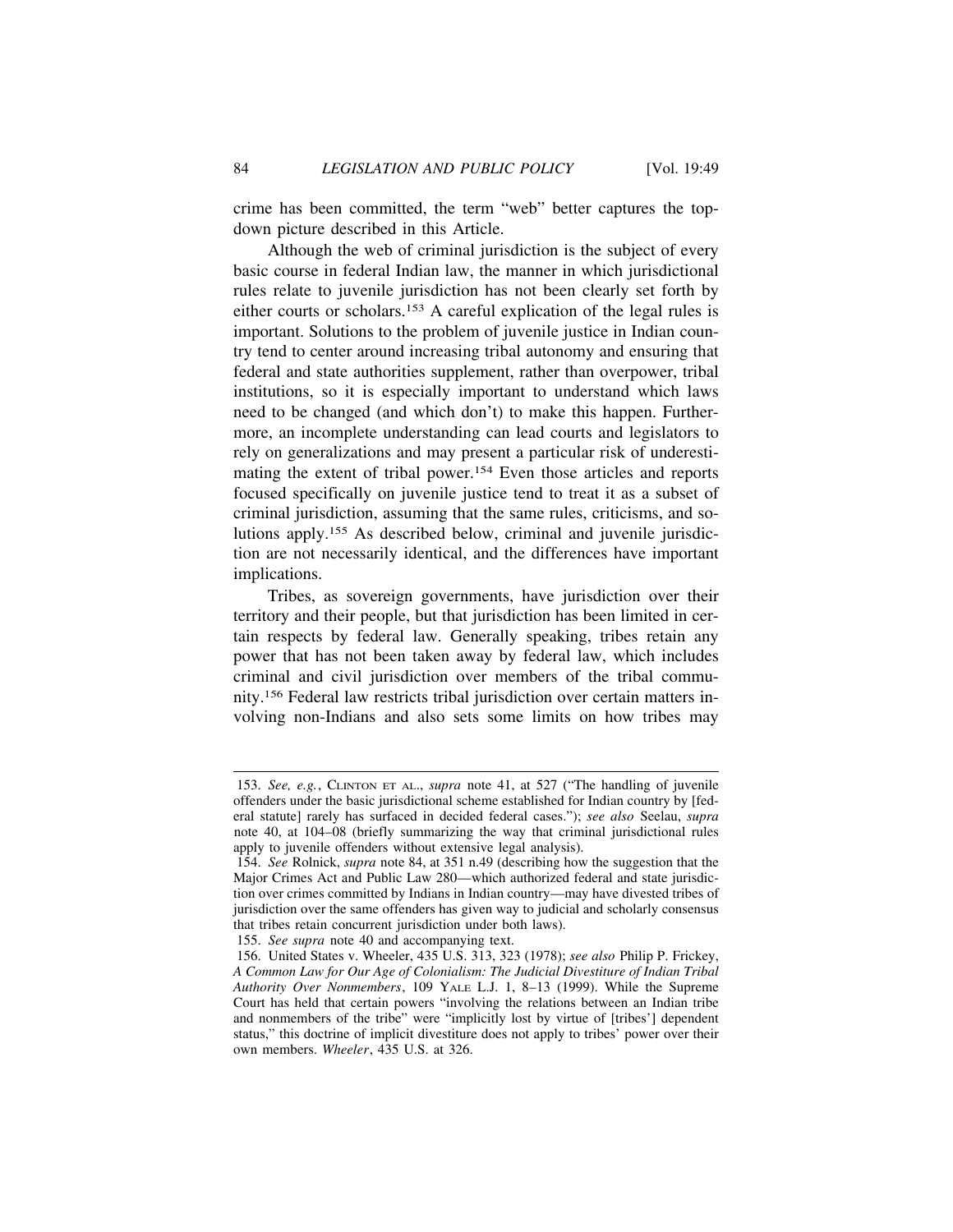choose to exercise their jurisdiction.157 Individual tribes may exercise this jurisdiction very differently in practice in light of factors such as the respect that the state accords tribal jurisdiction, the governing tribal law, and financial or other resource-related considerations.

The federal government, on the other hand, is one of limited power, so its jurisdiction only extends as far as is authorized by federal statute.158 Congress, in the exercise of its plenary power over Indian affairs, has enacted two major statutes that authorize federal authorities to investigate and prosecute crimes occurring in Indian country.159 Because Indian lands are considered federal lands,160 federal criminal law applies to Indian lands in the same way it applies to other places where there is no intervening state government, such as national parks and the District of Columbia.161 However, tribal governments serve a role that is analogous to that of a state government, so the statute extending federal jurisdiction to Indian country contains several exceptions intended to ensure space for the exercise of tribal jurisdiction over local matters.<sup>162</sup> A law granting federal authority over certain matters does not necessarily divest tribes of their inherent authority over the same matters, so federal and tribal jurisdiction are often concurrent.

Absent a specific federal law enlarging their authority, states have criminal jurisdiction in Indian country only over matters involv-

<sup>157.</sup> *See infra* notes 179, 183–208 and accompanying text.

<sup>158.</sup> Federal statutes, of course, may be unconstitutional if they exceed the federal government's authority. Federal authority over Indian issues is plenary, so the Court has thus far upheld every law affecting criminal justice on Indian lands. *See, e.g*., United States v. Kagama, 118 U.S. 375 (1886) (upholding the Major Crimes Act, which granted federal criminal courts jurisdiction over intra-Indian crimes in Indian country); United States v. Lara, 541 U.S. 193 (2004) (upholding "*Duro* fix" legislation, which restored inherent tribal criminal jurisdiction over nonmember Indians after the Supreme Court held that such power had been implicitly divested); Santa Clara Pueblo v. Martinez*,* 436 U.S. 49, 56–57, 72 (1978) (characterizing the Indian Civil Rights Act, which limited tribal courts' sentencing authority and imposed certain procedural requirements on them, as an exercise of Congress's "plenary authority to limit, modify or eliminate" inherent tribal powers but interpreting the ICRA as not authorizing civil actions against tribes to enforce its provisions, on the ground that such an intrusion on tribal self-government was not expressly included in the statute). However, the exercise of criminal authority outside what is authorized by statute is illegal. *See Ex parte* Kan-gi-shun-ca (Crow Dog), 109 U.S. 556 (1883) (holding that federal jurisdiction over intra-Indian crimes was not authorized prior to passage of the Major Crimes Act).

<sup>159. 18</sup> U.S.C. §§ 1151–1153 (2014).

<sup>160.</sup> Title to most of these lands is held by the federal government in trust for tribes. § 1151.

<sup>161. § 1152.</sup>

<sup>162.</sup> *Id.*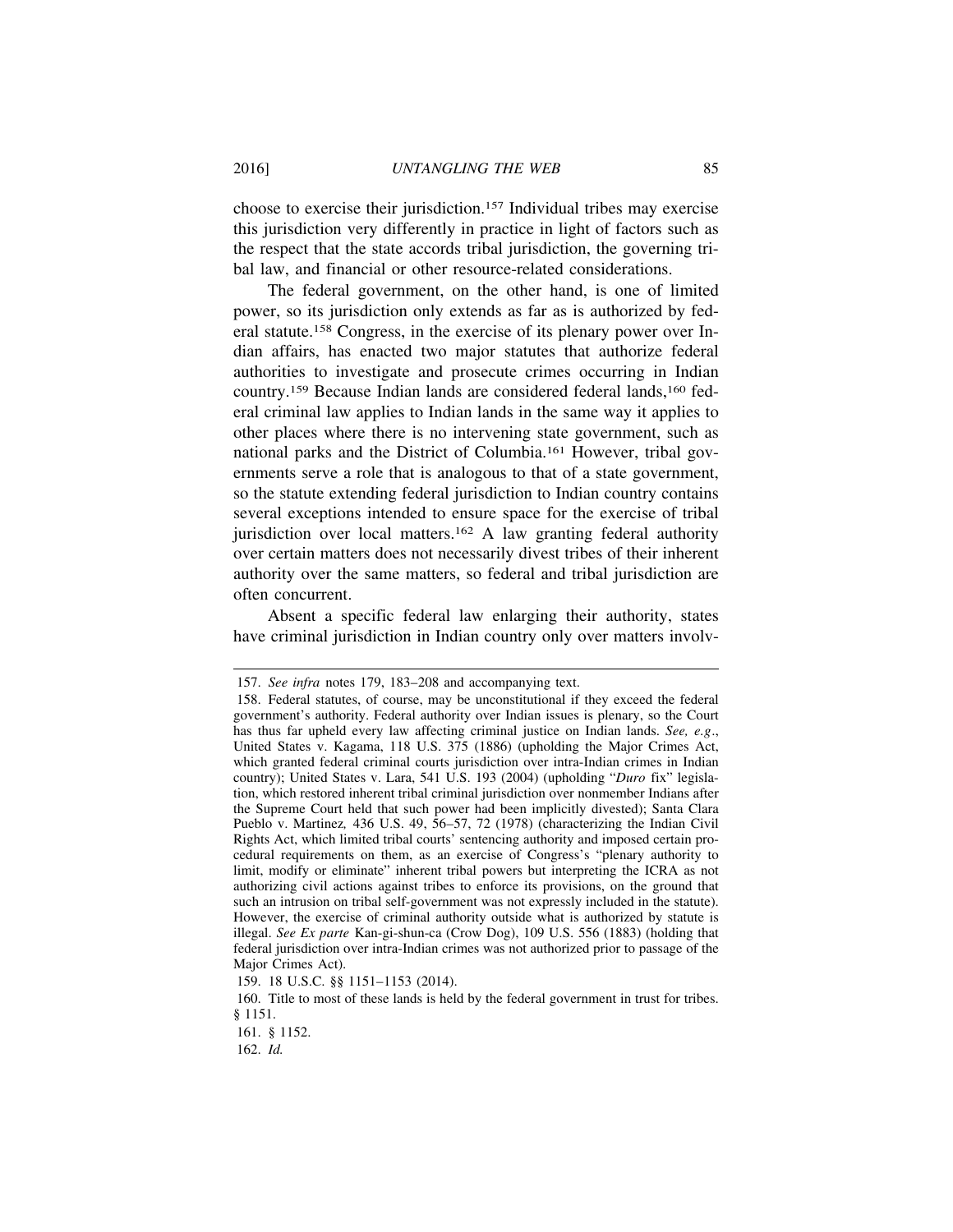ing exclusively non-Indian offenders and non-Indian victims163 and civil jurisdiction over some of the activities of non-Indians,164 exceptions that are not relevant to the question of how Native juvenile delinquents are handled. Otherwise, the states' jurisdiction ends at the reservation border.165 More important for purposes of this discussion, certain states are authorized by federal law to exercise criminal and some civil jurisdiction over tribal lands within their borders.166 For those tribes, the state effectively stands in for the federal government, although the precise scope of state jurisdiction under these laws differs from the scope of federal jurisdiction that would exist in their absence.

This Part begins with a discussion of tribal power because tribes are the primary sovereigns in Indian country. It then describes the scope of federal and state power, which may overlay and/or supplant tribal power in particular areas. It departs from other analyses in that it

165. Worcester v. Georgia, 31 U.S. (6 Pet.) 515, 520 (1832) ("The Cherokee [N]ation . . . is a distinct community, occupying its own territory . . . in which the [criminal] laws of Georgia can have no force . . . .").

166. The most significant of these is Public Law 280, in which Congress delegated Indian country criminal (and some civil) jurisdiction to certain states and authorized others states to voluntarily assume the same. Pub. L. No. 83-280, 67 Stat. 588 (1953) (codified as amended at 18 U.S.C. § 1162 (2014), 28 U.S.C. § 1360 (2014)); *see also infra* Section II.C. Congress has also passed laws subjecting specific tribes to state jurisdiction in much the same manner. *E.g.*, Connecticut Indian Land Claims Settlement Act, 25 U.S.C. § 1755 (2014); Maine Indian Land Claims Settlement Act, 25 U.S.C. § 1725 (2014); Rhode Island Indian Land Claims Settlement Act, 25 U.S.C. § 1708(a) (2014). Although the effect of those laws—bringing Native juveniles on those reservations under the jurisdiction of state courts—was similar, judicial interpretation of the precise contours of state jurisdiction under each law may not be identical to the interpretation of Public Law 280 jurisdiction described *infra* Section II.C. A unique situation is also presented by the State of Alaska: while Public Law 280 applies to Alaska by its terms, 18 U.S.C.  $\S$  1162(a) (2014), the state premises its exertion of criminal jurisdiction over Alaska Natives on the Supreme Court's decision in *Alaska v. Native Village of Venetie*, 552 U.S. 520, 523 (1998), that Alaska Native settlement lands do not qualify as "Indian country" as that term is defined in federal law. *See* ROADMAP, *supra* note 2, at 45.

<sup>163.</sup> New York *ex rel.* Ray v. Martin, 326 U.S. 496 (1946); Draper v. United States, 164 U.S. 240 (1896); United States v. McBratney, 104 U.S. 621 (1881); *see also* Clinton, *supra* note 150, at 524–27 (describing the judicially created exception to § 1152 for crimes involving only non-Indians).

<sup>164.</sup> *See* White Mountain Apache Tribe v. Bracker, 448 U.S. 136, 144 (1980) (holding that state regulatory law is generally inapplicable to on-reservation conduct involving only Indians but noting that "[m]ore difficult questions arise" regarding state authority over the conduct of non-Indians on the reservation, in which cases state jurisdiction may exist if supported by a "particularized inquiry into the nature of the State, Federal, and tribal interests at stake"). *But see* Williams v. Lee, 358 U.S. 217, 220–23 (1959) (holding that where not specifically granted by Congress, state civil adjudicatory jurisdiction is preempted if it "infringe[s] on the right of reservation Indians to make their own laws and be ruled by them," and applying this test to hold that the state lacked jurisdiction over a civil suit involving a non-Indian plaintiff).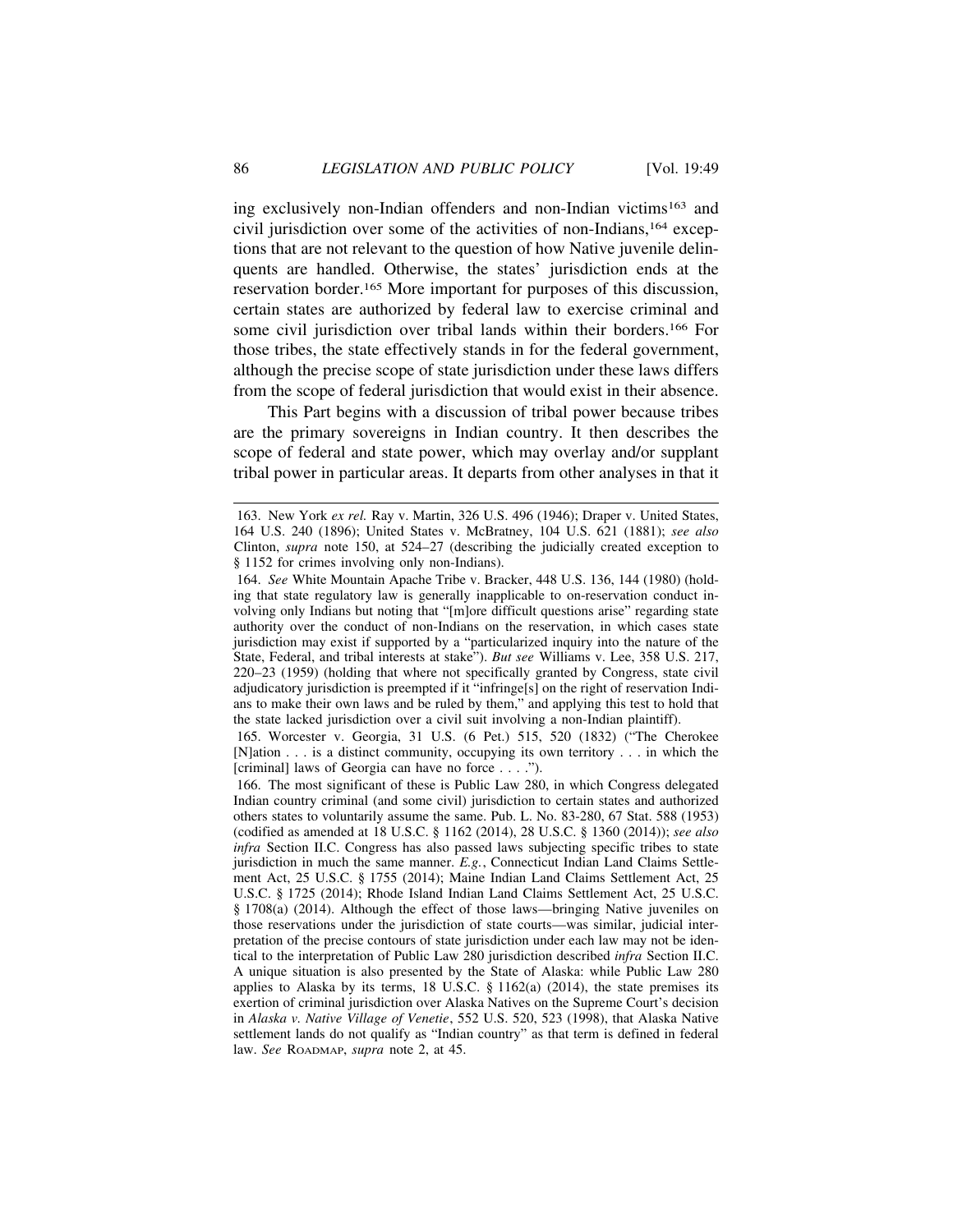doesn't assume the existence of a rule or limit that hasn't been clearly determined by Congress or the federal courts. Juvenile delinquency jurisdiction implicates several contested or unresolved legal questions, which means that tribes may venture into uncharted legal territory as they reform their systems. If one goal of reform efforts is to strengthen and support tribal control, it is important to know where changes in federal law will be required, where tribes have room to make changes under the current structure, and where legal questions remain about whose law governs and what limits apply.

#### *A. Tribal Jurisdiction*

Despite the long shadow of federal and state power in Indian country, the tribe is the primary sovereign. Federal law recognizes that the source of tribes' governing power is their inherent sovereignty,<sup>167</sup> and that tribes consequently retain "those aspects of sovereignty not withdrawn by treaty or statute, or by implication as a necessary result of their dependent status."168 Although the form and precise nature of

<sup>167.</sup> *See, e.g.*, United States v. Lara, 541 U.S. 193, 200 (2004) (naming inherent sovereignty as the source of tribal prosecutorial power); United States v. Wheeler, 435 U.S. 313, 322–23 (1978) ("Before the coming of the Europeans, the tribes were selfgoverning sovereign political communities. Like all sovereign bodies, they then had the inherent power to prescribe laws for their members and to punish infractions of those laws." (citation omitted)); United States v. Mazurie, 419 U.S. 544, 557 (1975) (obeserving that "Indian tribes are unique aggregations possessing attributes of sovereignty over both their members and their territory"); *Worcester*, 31 U.S. (6 Pet.) at 557 ("[Tribes are] distinct political communities, having territorial boundaries, within which their authority is exclusive, and having a right to all the lands within those boundaries, which is not only acknowledged, but guarantied by the United States."). 168. *Wheeler*, 435 U.S. at 323. Divestment via treaty or statute is relatively straightforward because both treaties and statutes are interpreted in favor of retaining tribal rights. Minnesota v. Mille Lacs Band of Chippewa Indians, 526 U.S. 172, 202–03 (1999) (interpreting treaties liberally to favor Indians); Santa Clara Pueblo v. Martinez, 436 U.S. 49, 60 (1978) (holding that statutes should be interpreted to minimize infringement on tribal sovereignty with a clear expression of legislative intent required for divestment, and that an express statement must appear in a treaty or statute in order to have the effect of divesting a tribe of its inherent power). Implicit divestment is more difficult to discern. The theory behind the rule is that certain sovereign powers are incompatible with tribes' unique status as nations within nations, and so tribes necessarily lost those powers as a result of their relationship to the United States. Prior to 1978, the only powers that were understood to be inconsistent with this "domestic dependent" status were those powers relating to interaction with foreign nations, including the power to enter into treaties with foreign nations, the power to raise an army, and the power to dispose of land without restrictions. Cherokee Nation v. Georgia, 30 U.S. (5 Pet.) 1, 46 (1831); Johnson v. M'Intosh, 21 U.S. (8 Wheat.) 543, 595 (1823). In 1978, the Supreme Court held that tribes were also implicitly divested of the power to criminally prosecute non-Indians within their territory. Oliphant v. Suquamish Indian Tribe, 435 U.S. 191, 211 (1978). This decision changed the scope of tribes' retained powers in the area of criminal jurisdiction, making tribal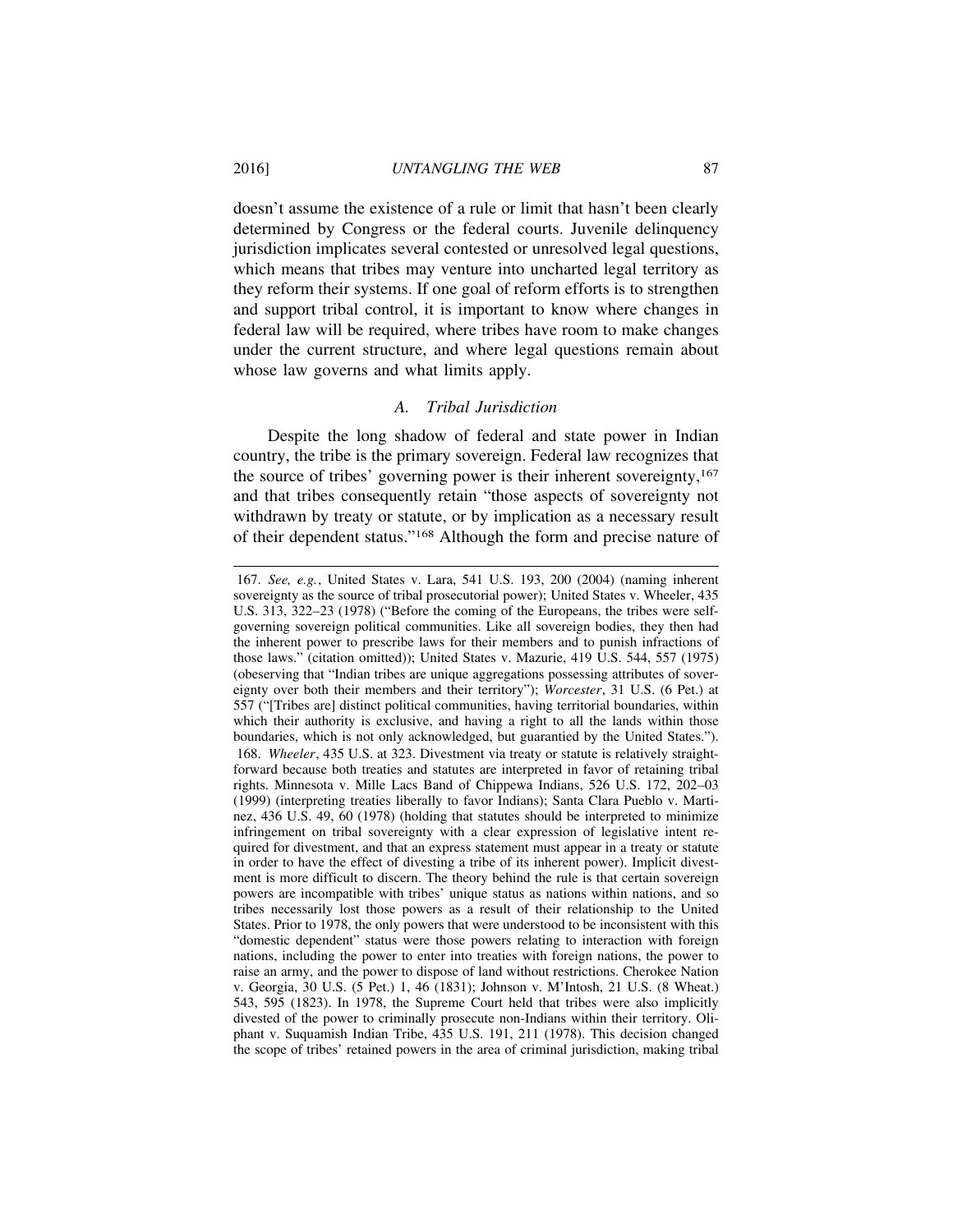their governing authority has changed over time, they continue to exercise this authority. While tribal jurisdiction is no longer recognized as exclusive in many areas,<sup>169</sup> the existence of concurrent federal<sup>170</sup> or state<sup>171</sup> power does not strip the tribe of its inherent jurisdiction.

Juvenile delinquency jurisdiction—disciplining, controlling, teaching, and caring for children—is a key aspect of this inherent authority.172 Tribes today retain their jurisdiction to address juvenile delinquency unless they have been divested of this authority. Whether juvenile jurisdiction has been divested, and to what extent, is complicated by the fact that the scope of modern tribal criminal jurisdiction is different from the scope of modern tribal civil jurisdiction, and juvenile jurisdiction falls in a grey area between criminal and civil regulatory jurisdiction.

# *1. Juvenile Delinquency as a Subcategory of Criminal Jurisdiction*

Juvenile jurisdiction is most often analogized to adult criminal jurisdiction,<sup>173</sup> so if a tribe retains the power to criminally punish adults, it is safe to assume that it also retains the power to adjudicate delinquents absent some express language to the contrary. Tribal criminal jurisdiction extends to enrolled members of that tribe.174 It also extends to a category of people commonly called "nonmember Indi-

sovereignty very different than the sovereignty of other nations in this regard. It also opened the door for future arguments that tribes were implicitly divested of other powers. Each of these issues is discussed in detail below with respect to their implications for juvenile-court jurisdiction.

<sup>169.</sup> *Compare Worcester*, 31 U.S. (6 Pet.) at 557 ("[Tribes are] distinct political communities, having territorial boundaries, within which their authority is exclusive, and having a right to all the lands within those boundaries, which is not only acknowledged, but guarantied by the United States."), *with Williams*, 358 U.S. at 219–20 ("Over the years this Court has modified these principles in cases where essential tribal relations were not involved and where the rights of Indians would not be jeopardized, but the basic policy of Worcester has remained. . . . Essentially, absent governing Acts of Congress, the question has always been whether the state action infringed on the right of reservation Indians to make their own laws and be ruled by them." (citations omitted)).

<sup>170.</sup> The scope of federal jurisdiction is discusse*d infra* Section II.B*.*

<sup>171.</sup> The scope of state jurisdiction is discussed *infra* Section II.C.

<sup>172.</sup> *See* SCOTT & STEINBERG, *supra* note 104, at 116 (describing the *parens patriae* power of the state over children as the source of American state authority over juvenile delinquency); *see also* Margaret K. Rosenheim et al., *Preface to* A CENTURY OF JUVENILE JUSTICE, *supra* note 85, at xiii ("[The juvenile court] plays an important role in the governments of most developed nations.").

<sup>173.</sup> *See supra* note 155 and accompanying text (describing commentators' tendency to view juvenile jurisdiction as a species of criminal jurisdiction).

<sup>174.</sup> United States v. Wheeler, 435 U.S. 313, 323–24 (1978); Talton v. Mayes*,* 163 U.S. 376, 382 (1896).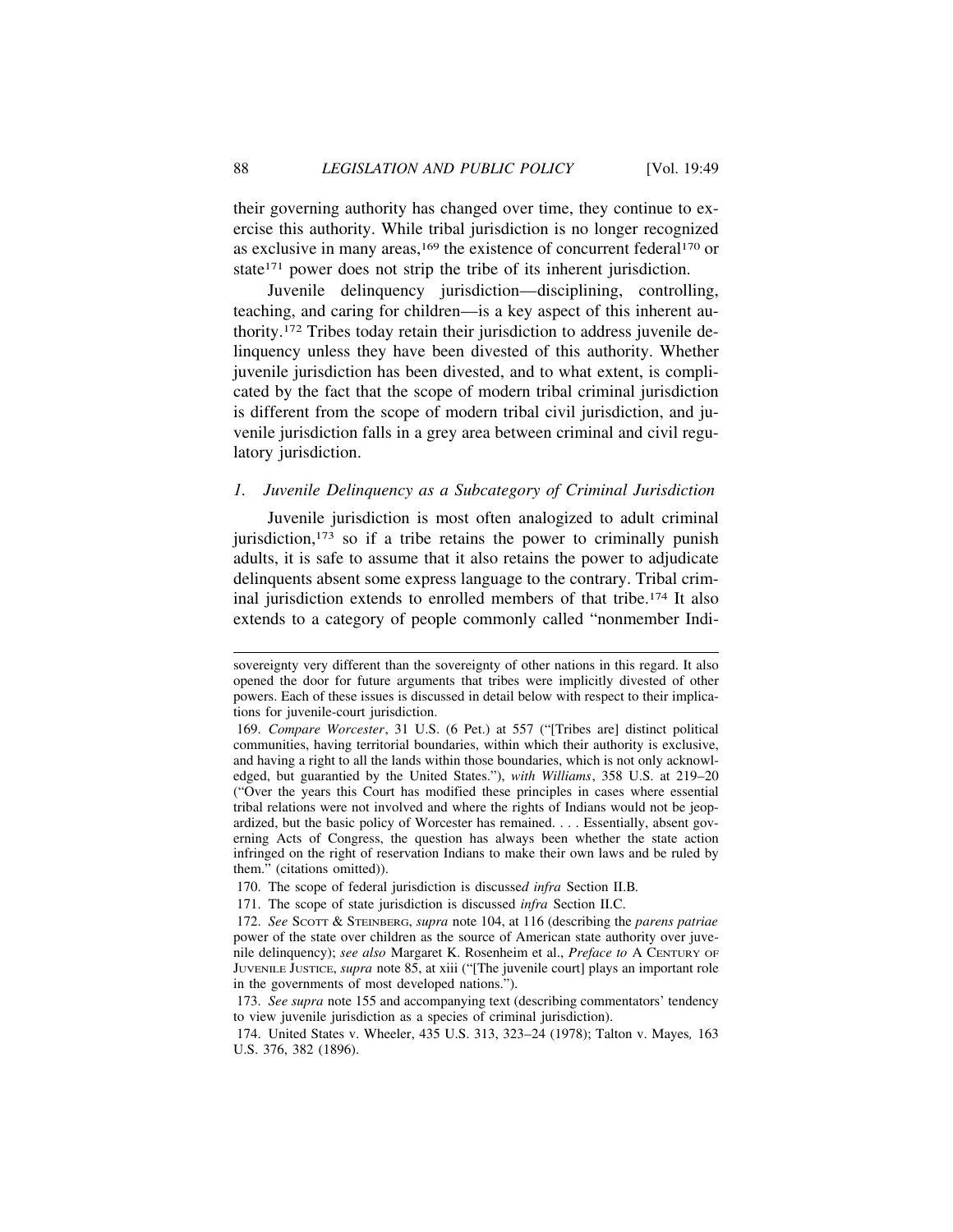ans."175 This category is often assumed to include Indians enrolled in other tribes who reside or commit a crime in another tribe's territory.176 Federal courts, however, have held that formal enrollment is not necessary to establish Indianness for purposes of federal criminal prosecution,177 meaning that an unenrolled person (whether from that tribe or from another tribe) may also be considered an Indian such that a tribal government may prosecute her for a crime committed in that tribe's territory. I have argued elsewhere for an interpretation of federal law—one that is embodied in the law of several tribes—that reflects a more flexible definition of the term "Indian" which would emphasize membership in and responsibility to the community, but would not require formal enrollment in any tribe.<sup>178</sup> Tribes generally lack jurisdiction over non-Indians,<sup>179</sup> except that under certain circumstances they can prosecute non-Indians who commit domestic-violence crimes against Indian victims.180

In short, it is clear that tribes have criminal jurisdiction over juvenile offenders who are Indians, including youth who are not enrolled in that tribe, but it is not completely clear how federal law defines the boundaries of the Indian category for purposes of tribal jurisdiction. An assertion of tribal jurisdiction over a juvenile who is enrolled in

<sup>175.</sup> A 1990 law affirms tribal criminal jurisdiction over "all Indians." *See* 25 U.S.C. § 1301(2) (2014). The law was passed in direct response to a Supreme Court decision limiting tribal criminal jurisdiction to enrolled members of the prosecuting tribe, so it is clear that Congress meant to include more than just enrolled members of that tribe in the definition of "all Indians." *See* Duro v. Reina, 495 U.S. 676 (1990).

<sup>176.</sup> *See* United States v. Lara, 541 U.S. 193, 198 (2004) (holding, in a case involving a member of one tribe who was prosecuted by the court of another, that tribal prosecution of a non-member Indian is an exercise of restored inherent tribal power, not a delegation of federal power); Means v. Navajo Nation, 432 F.3d 924, 927 (9th Cir. 2005) (upholding the Navajo Nation's prosecution of an enrolled Oglala Sioux tribal member against an equal protection challenge); Morris v. Tanner, 288 F. Supp. 2d 1133, 134–35 (D. Mont. 2003) (same).

<sup>177.</sup> *E.g.*, United States v. Zepeda, 792 F.3d 1101, 1118 (9th Cir. 2015). *See generally* Rolnick, *supra* note 84, at 380–86 (discussing federal circuit court tests for Indianness).

<sup>178.</sup> Rolnick, *supra* note 84, at 390–29. One federal district court has raised questions about whether it is consistent with due process principles for a tribe to prosecute someone who was formerly enrolled in that tribe but was involuntarily disenrolled. *See* Las Vegas Tribe of Paiute Indians v. Phebus, 5 F. Supp. 3d 1221, 1237 (D. Nev. 2014). No other federal court has squarely addressed the question of tribal power over unenrolled community members, though the *Phebus* decision suggests that it is not a problem outside of the specific circumstances presented in that case.

<sup>179.</sup> Oliphant v. Suquamish Indian Tribe, 435 U.S. 191 (1978).

<sup>180. 25</sup> U.S.C. § 1304 (2014). This Article focuses on Native juveniles, but this law could authorize a tribe to exercise delinquency jurisdiction over a non-Native youth who abuses his Native partner. *See id.*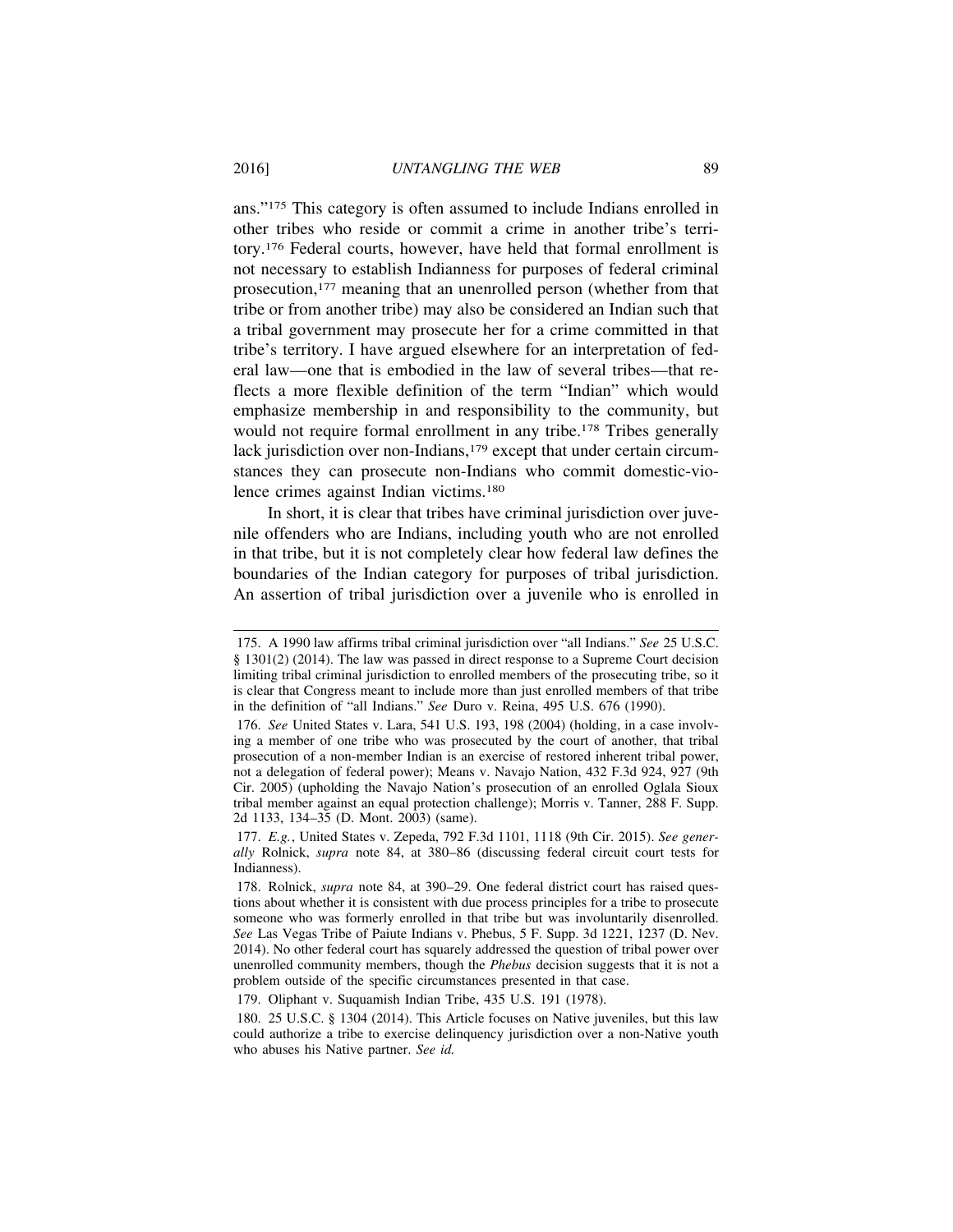another tribe would likely withstand a challenge in federal court.<sup>181</sup> and there is a strong argument that jurisdiction over a member of the community who is not enrolled anywhere, but who otherwise meets the tribe's definition of Indian, would also be legal.182

Even where tribal courts retain criminal jurisdiction over defendants, their exercise of this authority is limited in three important ways. The first limitation is procedural. The Indian Civil Rights Act ("ICRA") requires tribal courts to comply with most of the same basic due process requirements applicable to federal and state courts.183 If a juvenile defendant in tribal court faces adversarial proceedings and a potential deprivation of liberty on par with that faced by an adult criminal, as juveniles do in non-tribal systems, the tribe must guarantee most of the same rights that are required in its criminal court. In the context of state juvenile courts, the Supreme Court has held that nearly all of the procedural rights guaranteed to adults are also required in juvenile proceedings, including the right to notice of charges,184 the privilege against self-incrimination,185 the right to confront and cross-examine witnesses,<sup>186</sup> the right to proof beyond a reasonable doubt,<sup>187</sup> and the protection against double jeopardy.<sup>188</sup> A significant exception is that, for sentences of one year or less, tribes are not required to provide indigent defendants with free attorneys.189 Additionally, neither states nor the federal government are required to

- 187. *In re* Winship, 397 U.S. 358, 368 (1970).
- 188. Breed v. Jones, 421 U.S. 519, 541 (1975).
- 189. § 1302(a)(6).

<sup>181.</sup> *See* Rolnick, *supra* note 84 (discussing cases in which tribal criminal prosecutions of Indians enrolled in other tribes have been upheld).

<sup>182.</sup> *See Phebus*, 5 F. Supp. 3d at 1229–30. *See generally* Rolnick, *supra* note 84, at 370–86.

<sup>183.</sup> The Bill of Rights does not apply to tribal governments. United States v. Wheeler, 435 U.S. 313, 329 (1978); Talton v. Mayes*,* 163 U.S. 376, 383 (1896). However, the Indian Civil Rights Act, a federal law passed in 1968, requires tribal courts to comply with most of the limitations applicable to federal and state courts. Pub. L. No. 90-284, § 202, 82 Stat. 73, 77 (codified at 25 U.S.C. § 1302 (2014)). The law was directed primarily at concerns about potential unfairness to Native defendants in tribal criminal proceedings. Although it applies to all actions by tribal governments, it is most important as a limitation in criminal cases, where it can be enforced through a habeas corpus petition brought in federal court by any tribal defendant. *See* 25 U.S.C. § 1304 (2014). While states had more than a century to develop a robust jurisprudence of due process in their courts, tribal governments had to implement the full range of due process rights at once when the ICRA was enacted and have had less than fifty years to consider how these apply in tribal courts. Kevin K. Washburn, *Tribal Courts and Federal Sentencing*, 36 ARIZ. ST. L.J. 403, 423–27 (2004).

<sup>184.</sup> *In re* Gault, 387 U.S. 1, 33–34 (1967).

<sup>185.</sup> *Id.* at 47.

<sup>186.</sup> *Id.* at 56.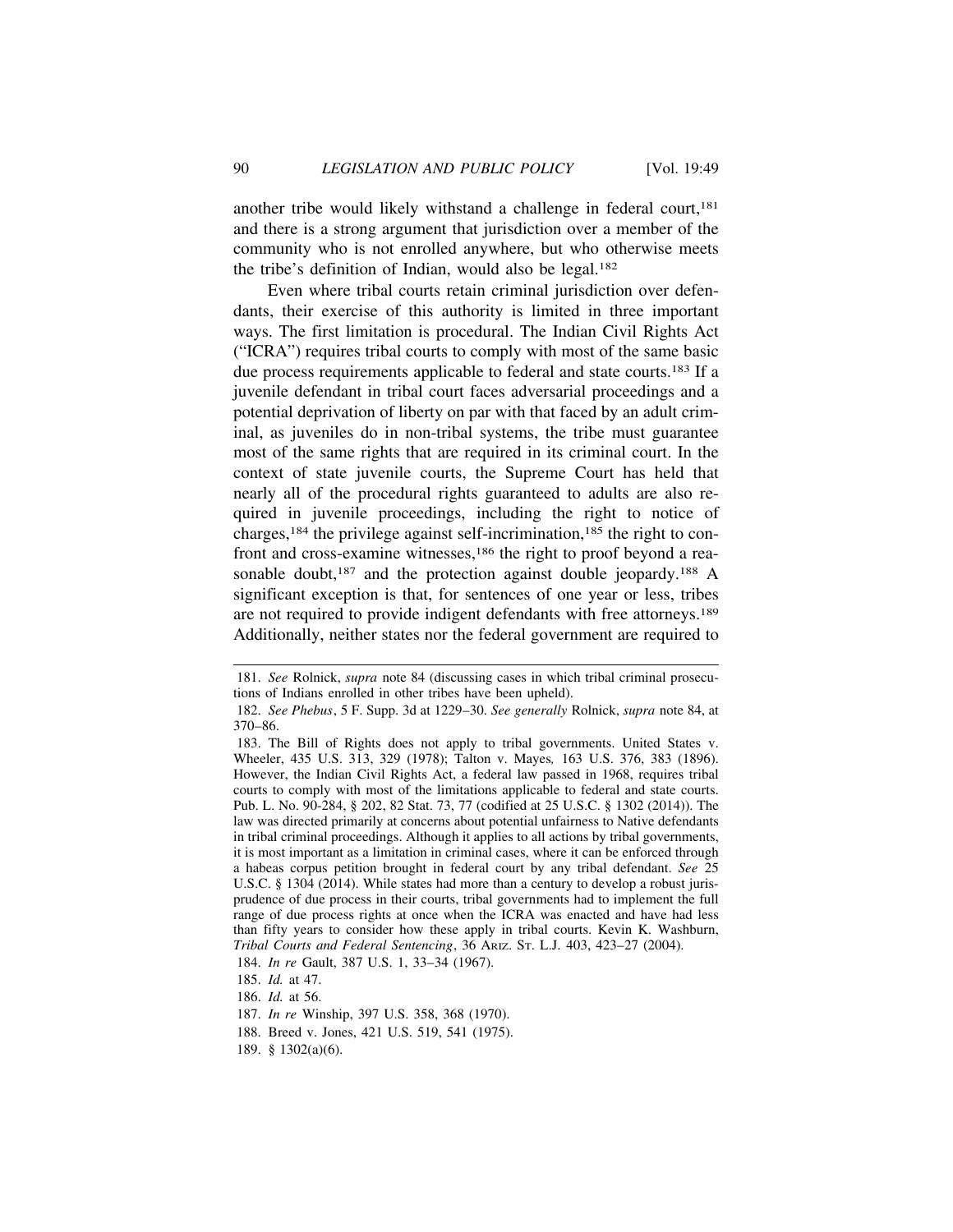guarantee the right to a jury trial in juvenile proceedings.190 Thus, although the ICRA guarantees the right to a jury trial in tribal court for any offense that could result in imprisonment,<sup>191</sup> it can be argued that this right does not extend to tribal juvenile proceedings. Juveniles appearing before tribal courts, then, have all the rights enjoyed by adults in state criminal systems except that they do not necessarily have a right to a jury trial or to free legal counsel. However, tribes may have more freedom to design procedurally unique juvenile justice systems if youth do not face an adversarial proceeding and a deprivation of liberty.<sup>192</sup> In other words, if a tribe chooses to approach juvenile delinquency as a species of child welfare (instead of as a species of criminal law), the ICRA may not impose the same procedural limits.

The second limitation restricts sentence length. Tribes in most cases may not sentence offenders to more than one year of imprisonment or impose a fine of more than \$5000.193 However, tribes may elect in some situations to sentence offenders to up to three years imprisonment and impose fines of up to \$15,000 per offense.194 Tribal courts may also "stack" sentences for multiple offenses for a total of up to nine years' imprisonment.195 In order to impose a total sentence of more than one year, they must ensure that their laws and procedures mirror those of non-tribal systems even more closely. Specifically, they must provide free public defenders, ensure that judges are lawtrained and certified, make criminal laws publicly available, and main-

193. § 1302(a)(7)(B).

<sup>190.</sup> McKeiver v. Pennsylvania, 403 U.S. 528, 550–51 (1971) ("The imposition of the jury trial on the juvenile court system would not strengthen greatly, if at all, the factfinding function, and would, contrarily, provide an attrition of the juvenile court's assumed ability to function in a unique manner.").

<sup>191. § 1302(10) (</sup>providing that tribes may not "deny to any person accused of an offense punishable by imprisonment the right, upon request, to a trial by jury of not less than six persons").

<sup>192.</sup> Because federal court review is only authorized via a writ of habeas corpus, the ICRA is most powerful when a defendant has been incarcerated or otherwise deprived of liberty. *See* Santa Clara Pueblo v. Martinez, 436 U.S. 49 (1978). At least one federal court, however, has extended the writ to defendants who were disenrolled and banished as punishment for treason. *See* Poodry v. Tonawanda Band of Seneca Indians, 85 F.3d 874, 876–78 (2d Cir. 1996).

<sup>194. § 1302(</sup>b). In order to be eligible for a sentence of more than one year, the defendant must have been convicted of a crime that would subject him to more than one year of incarceration in state court, § 1302(b)(2), or must have a prior conviction for the same or a comparable offense in any court,  $\S$  1302(b)(1). This change was implemented by the Tribal Law and Order Act of 2010, Pub. L. No. 111-211, 124 Stat. 2261 (codified in scattered sections of 25 U.S.C.).

<sup>195. § 1302(</sup>a)(7)(D). This provision codified a Ninth Circuit case upholding the Pascua Yaqui Tribe's practice of sentence stacking. Miranda v. Anchando, 654 F.3d 911 (9th Cir. 2011).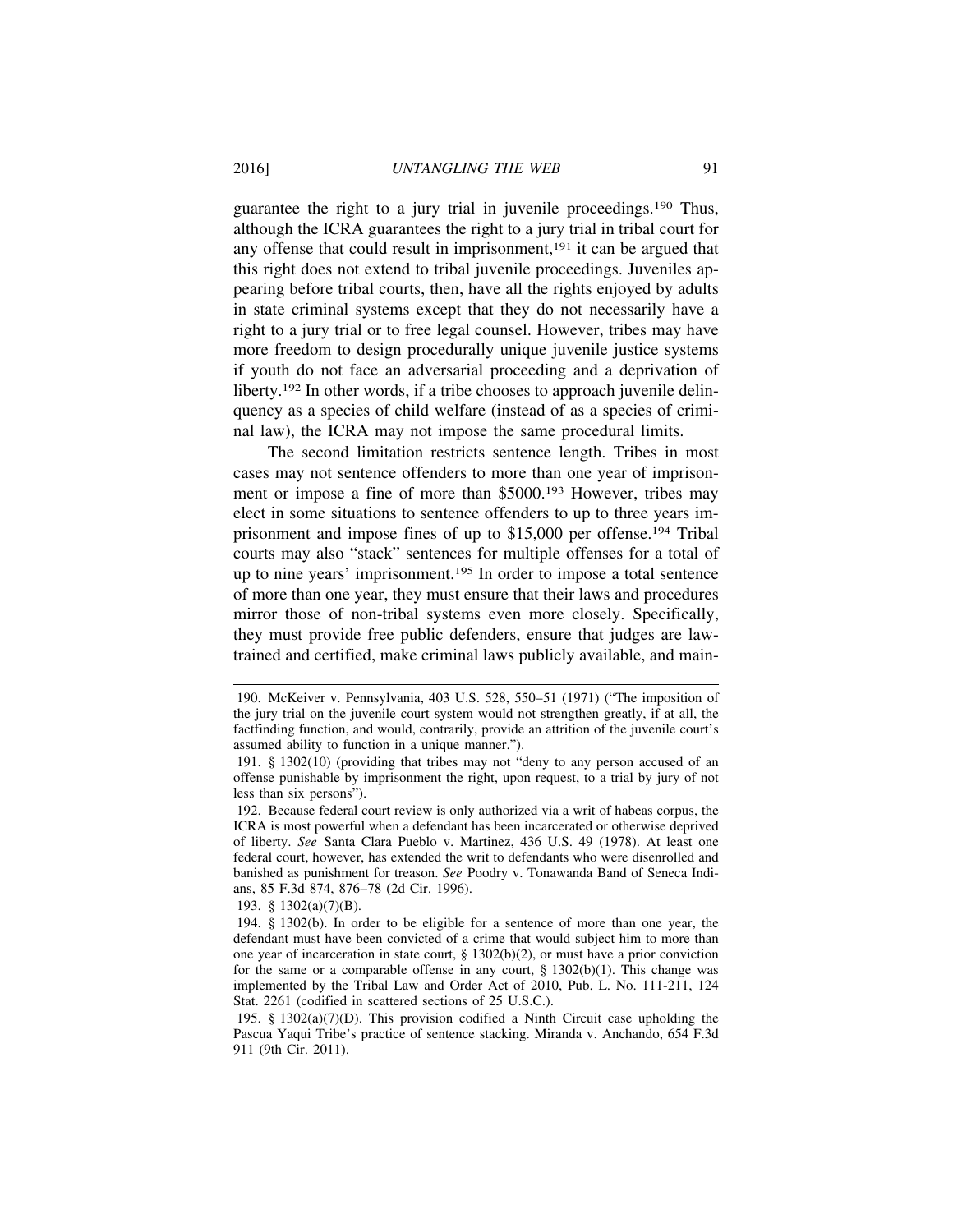tain a record of the proceeding, including an audio recording of the trial.196

The effect of the sentence limitation on juvenile adjudications is not entirely clear, as juveniles are not always sentenced to terms of years. Instead, some juvenile courts employ indeterminate sentencing, by which a juvenile may be sentenced to a broad range of years or is placed under the juvenile court's jurisdiction for the duration of his or her minority.<sup>197</sup> If a young offender in tribal court faces potential incarceration of up to one year for a single offense, either because tribal law specifies a term of one year or because the juvenile will age out of juvenile court jurisdiction within a year, there is no question that the sentence would comply with the ICRA. If a juvenile faces a determinate sentence of greater than one year, or if he is remanded to tribal custody for an indeterminate period (and will not age out of juvenile court jurisdiction for many years), however, the ICRA may require that the tribal court specify an outside limit on any term of incarceration in a way that a state court would not be required to do.198 Of course, a tribe that has opted into the enhanced sentencing provisions

<sup>196. § 1302(</sup>c). The Supreme Court in *Gault* declined to require state juvenile courts to keep a trial transcript of confidential juvenile proceedings, and similarly refused to hold that juveniles have a right to appeal adverse judgments, because the Court had not held that the Constitution guaranteed even adult criminal defendants a right to appellate review. *In re* Gault, 387 U.S. 1, 58 (1967). Thus, although the ICRA requires a trial recording when defendants face more than a year of incarceration, this requirement may not apply to juvenile proceedings, even in cases in which the juvenile faces more than a year of incarceration.

<sup>197.</sup> In early juvenile courts, "[d]ispositions were indeterminate, nonproportional, and continued for the duration of the child's minority. The delicts that brought the child before the court affected neither the intensity nor the duration of intervention because each child's 'real needs' differed, and no limits could be defined in advance." Barry C. Feld, *The Juvenile Court Meets the Principle of the Offense: Legislative Changes in Juvenile Waiver Statutes*, 78 J. CRIM. L. & CRIMINOLOGY 471, 477 (1988); *see also* Barry C. Feld, *The Juvenile Court Meets the Principle of the Offense: Punishment, Treatment, and Why It Matters*, 68 B.U. L. REV. 821, 825, 848–50 (1988) [hereinafter Feld, *Punishment, Treatment, and Why It Matters*] (describing the role of indeterminate sentencing in the early juvenile court and the structure of indeterminate and/or flexible sentencing laws across states). *But see* Feld, *Punishment, Treatment, and Why It Matters*, *supra*, at 851–62 (noting a growing trend among states toward determinate sentencing laws in juvenile court); Barry C. Feld, *Abolish the Juvenile Court, Youthfulness, Criminal Responsibility, and Sentencing Policy*, 88 J. CRIM. L. & CRIMINOLOGY 68, 83 (1997) (finding, a decade later, that nearly half of all states had adopted determinate or mandatory minimum sentencing laws).

<sup>198.</sup> This could be done by using determinate sentencing or by using indeterminate juvenile court jurisdiction with the qualification that the juvenile court may not include in its disposition more than one year of confinement in a locked facility. However, a juvenile who violated probation could potentially be sentenced anew for the violation.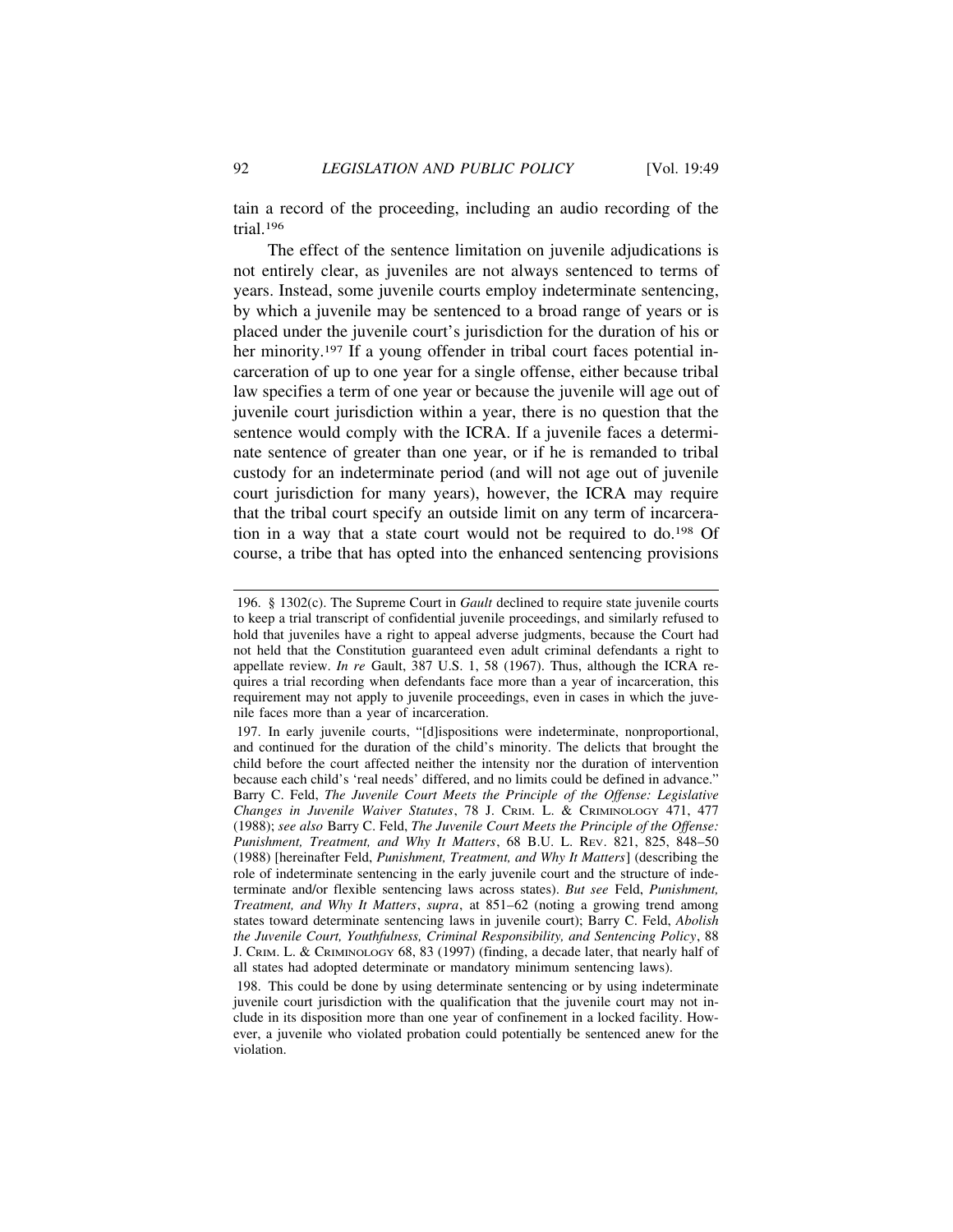would have more flexibility to retain jurisdiction over a juvenile who has been adjudicated delinquent without running afoul of federal law.

Because of the sentence limit, tribes are often described as having "misdemeanor jurisdiction" or jurisdiction only over minor crimes.<sup>199</sup> This is not entirely accurate. Tribes have jurisdiction over a full range of criminal offenses as long as those offenses are defined as crimes under tribal law. As a practical matter, however, the restrictions on sentence length, as well as personnel or resource limitations, mean that tribes may prefer to let the federal or state prosecutor, one or the other of which will have concurrent jurisdiction over at least major crimes,200 take the lead for serious offenses. As described *infra* in the discussion of federal jurisdiction, many tribes are the *only* sovereigns with jurisdiction over Indians who commit non-major crimes,<sup>201</sup> so they may choose to focus their resources on those crimes.

Moreover, federal courts appear to have assumed for many years that tribes did not have jurisdiction over major crimes because of a federal statute from the late 1800s that authorized federal prosecution over those same crimes.202 In 1995, however, the Ninth Circuit addressed tribal jurisdiction over major crimes and held that nothing in the federal law operated to divest tribes of their inherent jurisdiction.203 This interpretation is in keeping with principles of retained

<sup>199.</sup> *E.g.*, TRIBAL COURT HANDBOOK FOR THE 26 FEDERALLY RECOGNIZED TRIBES IN WASHINGTON STATE (Ralph W. Johnson & Rachael Paschal eds., 2d ed. 1992) (referring to the restoration of "tribal criminal misdemeanor jurisdiction over all Indians"); Sheila Stogsdill, *Oklahoma Crime: Jurisdiction in Indian Country Involves Federal, Tribal, State Governments*, NEWSOK (Apr. 22, 2012), http://newsok.com/ article/3668428 ("Tribal law enforcement departments have jurisdiction over victimless and misdemeanor crimes committed on tribal land.").

<sup>200.</sup> The extent of concurrent federal and state jurisdiction is described *infra* Sections II.B and II.C. Generally speaking, in non-Public Law 280 states, federal courts have concurrent jurisdiction over major crimes committed by Indians in Indian country. If Public Law 280 applies, state courts have concurrent jurisdiction over all crimes committed by Indians in Indian country.

<sup>201.</sup> I use the term "non-major crime" to refer to all crimes that are not specifically enumerated in the federal Major Crimes Act, 18 U.S.C. § 1153 (2014). I do not intend it as a commentary on the relative seriousness of any offense. I avoid use of the terms "misdemeanor" and "felony" because those terms are circular in definition, with the length of resulting sentence determining whether something is a misdemeanor or a felony. Because tribal court sentencing authority is restricted for all crimes, the sentence-length distinction is a useless point of reference.

<sup>202.</sup> *E.g.*, Oliphant v. Suquamish Indian Tribe, 435 U.S. 191, 203 n.14 (1978) (assuming that the Major Crimes Act extinguished tribal jurisdiction over listed offenses but declining to address the question directly); *see also* United States v. John, 437 U.S. 634, 651 n.21 (1978) (referring to this question as "disputed" and declining to resolve it); United States v. Wheeler, 435 U.S. 313, 325 n.22 (1978) (declining to resolve this issue).

<sup>203.</sup> Wetsit v. Stafne, 44 F.3d 823, 825–26 (9th Cir. 1995).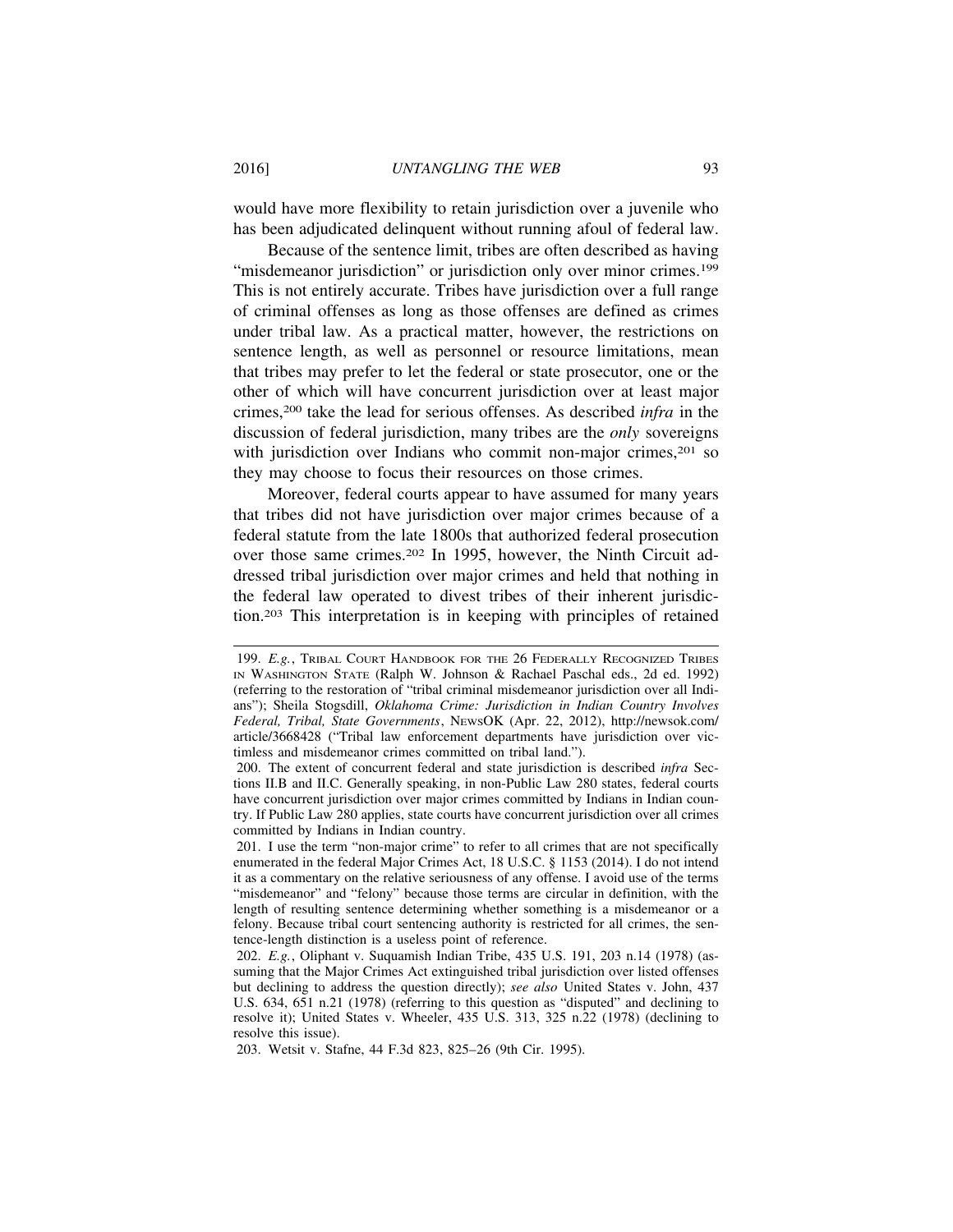sovereignty, which require an express statement in order to divest tribes of inherent powers, especially in areas that traditionally were the province of tribal governments, such as internal criminal prosecutions.204 Authorities today largely agree with the Ninth Circuit's view.205

The final potential limitation concerns territory. Criminal jurisdiction is most often described as an aspect of a sovereign's control over territory.206 A tribe's territory is usually understood to mean the "Indian country" controlled by that tribe, which includes land within the boundaries of that tribe's reservation; lands held in trust for the tribe or its members, including individual allotments; and lands that qualify as "dependent Indian communities," which include a very limited category of lands owned by tribes in fee, but does not include most Alaska Native lands and does not include land (even land adjacent to the reservation) that a tribal government might buy on the open market and own outright.<sup>207</sup> Two federal circuit courts, however, have held that a tribe may also exercise extra-territorial jurisdiction, at least over citizens who commit certain crimes outside of tribal territory.208

<sup>204.</sup> *See supra* notes 168–74 and accompanying text.

<sup>205.</sup> *See, e.g.*, COHEN'S HANDBOOK OF FEDERAL INDIAN LAW, *supra* note 41, § 9.04 (noting earlier statements to the contrary but concluding that the *Wetsit* court's conclusion is the correct one); *see also Westit*, 44 F.3d at 825–26 (noting that the holding in the case reflected the "conclusion already reached by distinguished authorities on the subject").

<sup>206.</sup> ALEJANDRO CHEHTMAN, THE PHILOSOPHICAL FOUNDATIONS OF EXTRATERRITO-RIAL PUNISHMENT 56 (2010) ("The territorial scope of a state's criminal law is commonly regarded as a manifestation of its sovereignty."). Because of this, most sovereigns are recognized as having criminal jurisdiction over anyone who commits a crime within that sovereign's territory, regardless of that person's citizenship or residence. Because the Supreme Court has held that tribes were divested of jurisdiction over certain people who commit crimes within their territory, it is difficult to square this with a territory-based justification for criminal jurisdiction.

<sup>207.</sup> Indian country is a term defined by federal law to describe the limits of federal criminal jurisdiction, 18 U.S.C. § 1151 (2014), and it is also significant as a limit on state jurisdiction because it describes land within the boundaries of a state over which the federal government has authority. No specific federal statute defines "Indian country" as a limit on *tribal* jurisdiction, although tribal criminal jurisdiction is often assumed to exist only in Indian country. It is possible, for example, that tribally owned fee land adjacent to a reservation could be considered part of that tribe's territory for purposes of defining the scope of the tribe's criminal jurisdiction, but not qualify as Indian country under the federal criminal statute.

<sup>208.</sup> The Ninth Circuit has held that a tribe may prosecute members who violate hunting and fishing laws in off-reservation territory on which the tribe enjoys treatyprotected hunting and fishing rights. Settler v. Lameer, 507 F.2d 231, 238 (9th Cir. 1974). More recently, the Sixth Circuit upheld a tribe's prosecution of a tribal official for conduct that occurred on tribal land outside the tribe's reservation. Kelsey v. Pope, 809 F.3d 849 (6th Cir. 2016). Sovereigns are generally recognized as having the power to prosecute people for extra-territorial offenses based on the offender's con-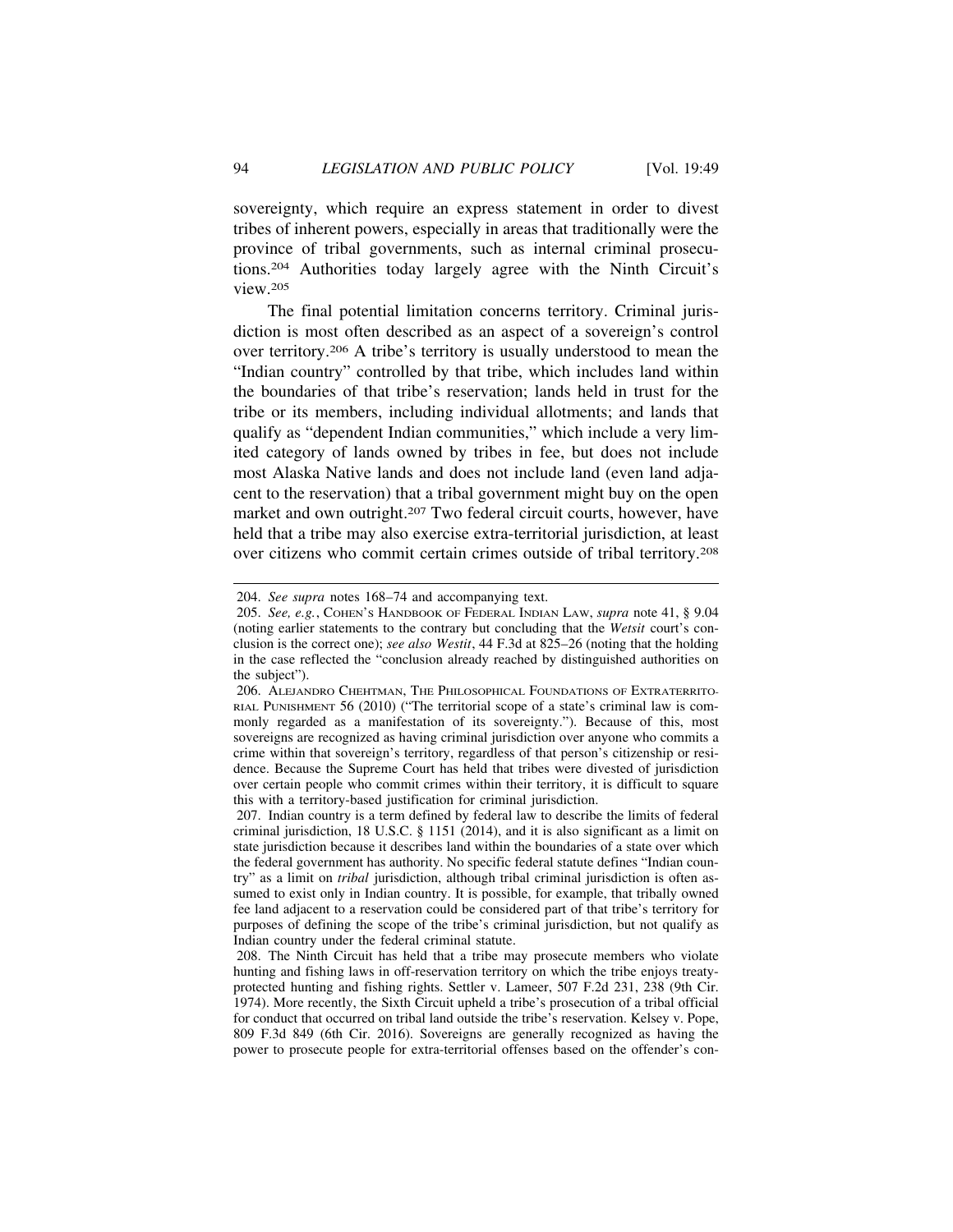When tribal juvenile delinquency adjudications involve young people who commit offenses on land that is within a tribe's territory and also qualifies as Indian country, territorial limits on jurisdiction do not pose a significant barrier. However, certain tribes could be substantially constrained in their exercise of delinquency jurisdiction if a court were to hold that this jurisdiction was limited to tribal lands that also qualify as Indian country. Over two hundred Alaska Native governments exercise authority over regions that are not considered Indian country under federal law.209 Other tribes have only very small pockets of trust land,<sup>210</sup> still others retain traditional rights to lands outside of their reservations,<sup>211</sup> and many tribal communities cover geographical expanses that are much larger than their official reservations or trust land.212 Limiting these tribes' juvenile delinquency jurisdiction to lands that qualify as Indian country could significantly restrict their ability to deal with young offenders. In addition, some tribes may wish to exercise jurisdiction over young people who commit offenses outside of their territory, parallel to the way tribes exercise jurisdiction over member (or member-eligible) children who are involved in state child welfare proceedings.213

nection to the prosecuting sovereign (the nationality principle) or the effect of the crime on the sovereign (the protective principle). *See* Christopher L. Blakesley, *Extraterritorial Jurisdiction*, *in* 3 INTERNATIONAL CRIMINAL LAW: PROCEDURAL AND EN-FORCEMENT MECHANISMS 108, 116 (M. Cherif Bassiouni ed., 3d ed. 2008).

<sup>209.</sup> Alaska v. Native Vill. of Venetie, 552 U.S. 520, 523 (1998). *But see* Geoffrey D. Strommer et al., *Placing Land into Trust: Issues and Opportunities*, 3 AM. INDIAN L.J. 508, 511–17, 520–23 (2015) (describing proposed regulations as permitting the Secretary of the Interior to take land in trust for Alaska Native villages and the consequences of this for "Indian country" status and criminal jurisdiction).

<sup>210.</sup> *See, e.g.*, Delen Goldberg & Jackie Valley, *Las Vegas' Smallest Sovereign Nation*, LAS VEGAS SUN (July 20, 2015), http://lasvegassun.com/news/2015/jul/20/lasvegas-smallest-sovereign-nation/ (describing the initial reservation of Las Vegas Paiute tribes as a "31-acre plot").

<sup>211.</sup> *See* GREAT LAKES INDIAN FISH & WILDLIFE COMM'N, A GUIDE TO UNDER-STANDING OJIBWE TREATY RIGHTS 6 (2014) (providing a map of ceded lands, outside reservation boundaries, within which Ojibwe signatory tribes reserve the right to hunt, fish, and gather).

<sup>212.</sup> *See, e.g.*, JAMES M. MCCLURKEN, OUR PEOPLE; OUR JOURNEY: THE LITTLE RIVER BAND OF OTTAWA INDIANS 271–72 (2009) (describing the Band's service area, where half its members live, as encompassing parts of nine Michigan counties).

<sup>213. 25</sup> U.S.C. § 1911(b) (2014) (requiring state courts to transfer jurisdiction over any child-welfare proceeding involving Indian children *not* domiciled on the reservation to the tribal court). That jurisdiction is specifically affirmed by statute, but courts have held that tribal jurisdiction over certain civil matters, such as domestic relations, probate, and membership, is not limited to tribal territory. *E.g*., John v. Baker, 982 P.2d 738 (Alaska 1999) (holding that tribes retain member-based jurisdiction, regardless of territory, over child-custody disputes between tribal members). If juvenile delinquency jurisdiction is more closely related to those powers, as described in the next Section, it may extend beyond territorial boundaries.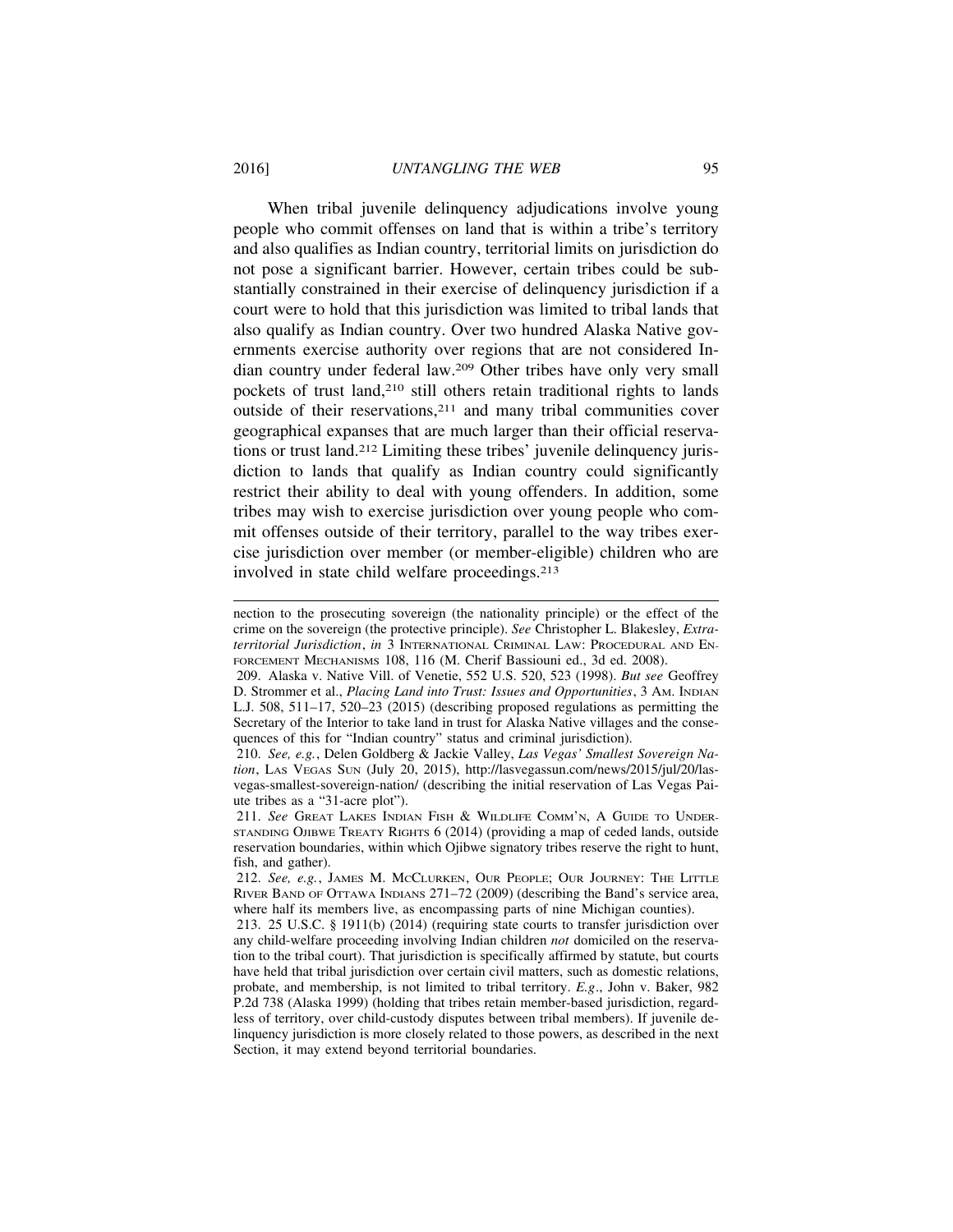Even if characterized as criminal jurisdiction, tribal juvenile delinquency jurisdiction is broader than many assume. In his influential article on criminal jurisdiction in Indian country, Robert Clinton described tribal jurisdiction as limited in practice, but potentially much broader in scope, highlighting several grey areas in which tribes sometimes have asserted jurisdiction that federal law neither expressly affirmed nor prohibited.214

Where the scope of tribal jurisdiction is still an open legal question, it is important for tribes not to prematurely assume that federal law limits their power. Tribal policy—including decisions about the best allocation of tribal resources and the wisdom of provoking challenges that may implicate undecided federal legal issues—is the main factor in determining how far a specific tribe wishes to extend the reach of its juvenile laws. In matters related to juvenile delinquency among Native youth in Indian country (the focus of this Article), the main limit imposed by federal law is one of sentence length, and even this limit may prove not to be a significant barrier in juvenile proceedings. Compared to other areas of law, tribes have a great deal of flexibility to make and implement their own decisions via tribal law without running afoul of federal limits.

#### *2. Juvenile Delinquency as Civil Jurisdiction*

On the other hand, juvenile jurisdiction is *not* criminal jurisdiction.215 In fact, it is expressly non-criminal. American juvenile courts are rooted in the idea that children are less culpable and more open to reform, and therefore require a system focused on rehabilitation and treatment, rather than retribution and punishment.216 Juvenile justice policy has at times favored a more criminal approach,<sup>217</sup> but the past two decades have seen courts and legislatures re-emphasize the idea

<sup>214.</sup> Clinton, *supra* note 163, at 557–60.

<sup>215.</sup> Many juvenile systems include a provision to permit or require that certain youth cases be tried in adult court instead of adjudicated in juvenile court. In a tribe with such a law, youth in the adult system would clearly present an issue of criminal jurisdiction and would be subject to the limitations described here. However, tribes are not required to try any youth as adults, and tribal laws may not even include such a provision.

<sup>216.</sup> *See supra* notes 87–93 and accompanying text (describing the early history of American juvenile courts).

<sup>217.</sup> *See supra* notes 99–102 and accompanying text (describing the turn toward punitive approaches in the 1980s and 1990s). Even when juvenile courts have most resembled criminal courts, the fact that all states have continued to operate separate juvenile court systems under different rules suggests that they do not view juvenile justice as simply a subset of criminal justice.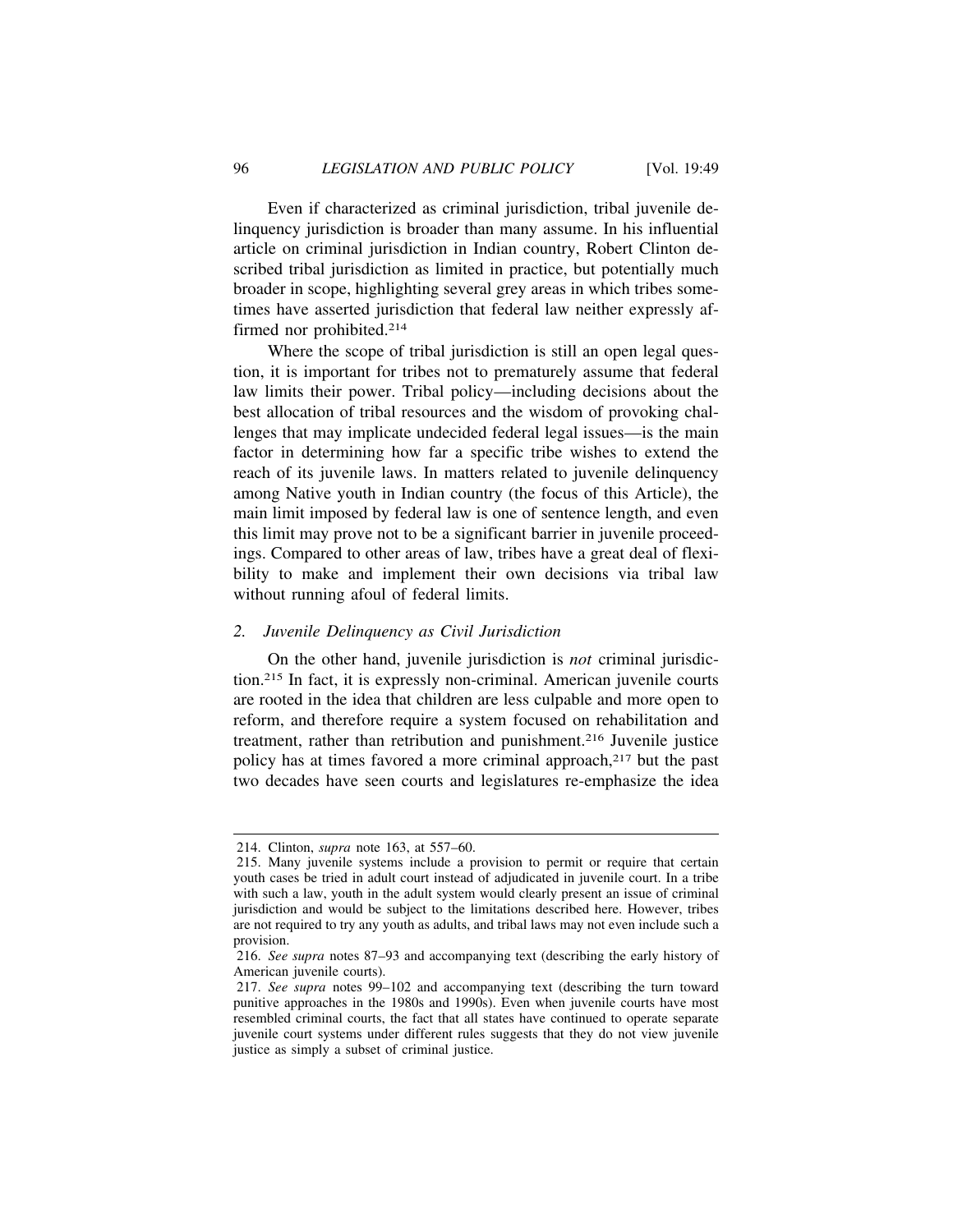that children are different.218 While juvenile courts today share many similarities with criminal courts,<sup>219</sup> historical practice and current thinking at least raise questions about whether it is appropriately categorized as criminal or civil regulatory jurisdiction. Outside of the tribal context, this is more of a policy debate than a legal issue. Juveniles are entitled to most of the same due process protections during their adjudication as adults, and all that remains is the question of how best to address their offenses. For tribes, though, this question is much more significant because civil regulatory jurisdiction is not limited by the same statutes and cases that constrain tribes' exercise of criminal jurisdiction.

The question of whether a tribe's exercise of juvenile delinquency jurisdiction will be considered criminal or civil hinges mainly on how the tribe conceives of and exercises its power over children. Delinquency is in many ways an extension of child welfare: many of the same children who are involved in the child welfare system end up in the delinquency system.220 A tribe could choose to treat its young people in this manner by placing young offenders in rehabilitative, educational, or treatment programs and by eliminating or significantly reducing the criminal aspects of delinquency adjudications (e.g., incarceration or other deprivations of liberty, use of juvenile records to enhance adult sentences, and collateral consequences involving the loss of rights). A system like this is more likely to be viewed as an exercise of a tribe's power to *care for* its children. That power is an exercise of civil jurisdiction, and it is not governed by the same rules that govern tribal criminal power.

If all, or most, of a tribe's exercise of juvenile jurisdiction can be categorized as civil regulatory jurisdiction, a tribe may retain jurisdiction over juvenile justice even if it lacks such jurisdiction over adult criminals. The limits described above would not apply. Sentence length is not a limitation in a system that doesn't involve incarceration or a similar deprivation of liberty. Indian status may matter, but there is no categorical rule against a tribe's exercise of power over non-

<sup>218.</sup> *See supra* notes 103–11 and accompanying text (describing the recent "developmental" approach).

<sup>219.</sup> *See supra* note 107 and accompanying text.

<sup>220.</sup> CTR. FOR JUVENILE JUSTICE REFORM, ADDRESSING THE NEEDS OF MULTI-SYS-TEM YOUTH: STRENGTHENING THE CONNECTION BETWEEN CHILD WELFARE AND JUVE-NILE JUSTICE 1 (2012) ("[C]hildren involved in the child welfare system are at risk of 'crossing over' to the juvenile justice system and . . . many juvenile justice–involved youth later become involved in the child welfare system.").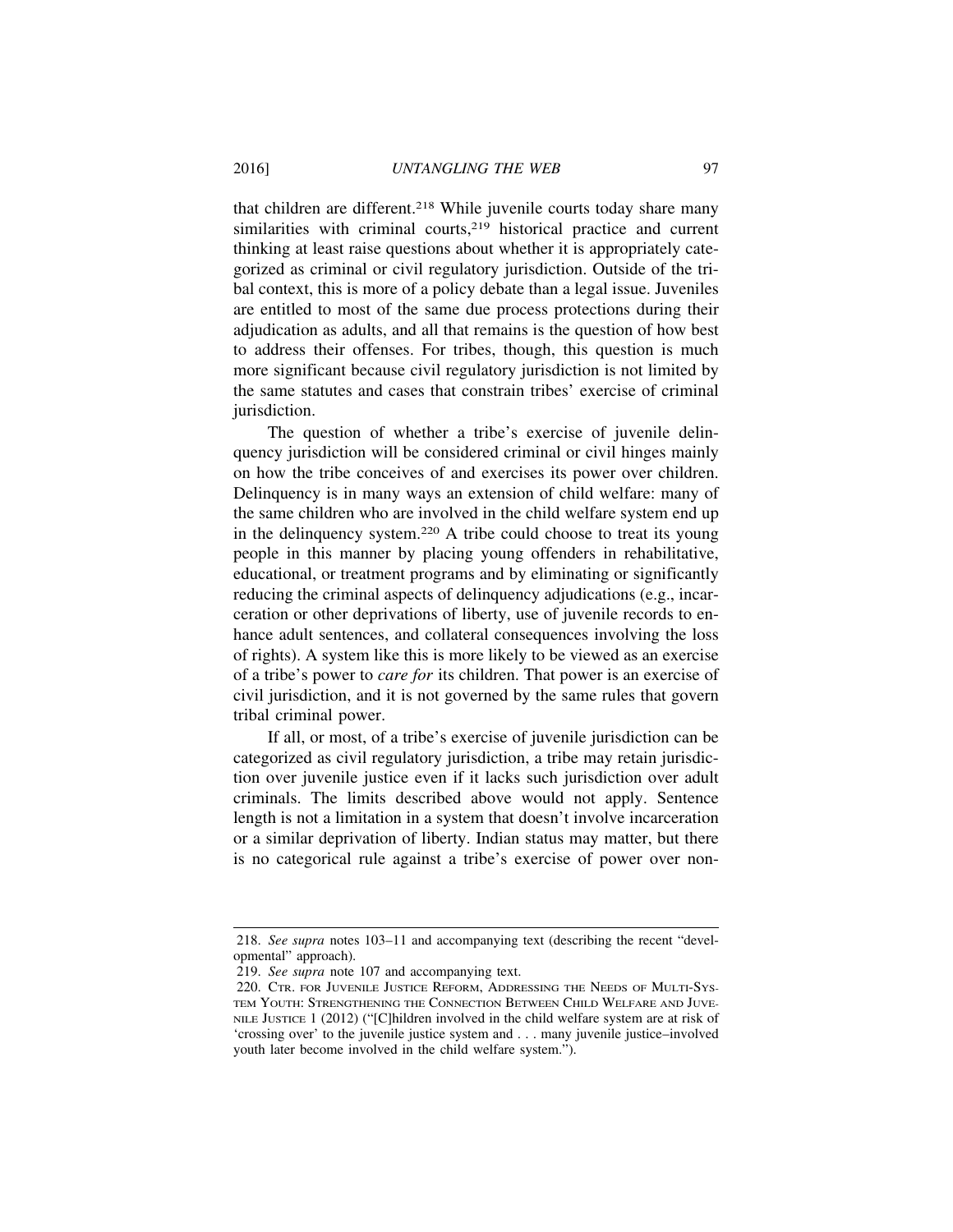Indians within their territory.221 Territorial limits would not apply. Indeed, courts have specifically recognized that tribes retain civil jurisdiction over certain matters involving their members, including domestic relations and child custody, probate, and membership, even in the absence of Indian country.222 Moreover, Congress has specifically confirmed tribes' extraterritorial power over their children in child-welfare matters.223

While it is not entirely clear how a court would view a tribe's argument that delinquency jurisdiction over youth who commit offenses that would be crimes if committed by adults is non-criminal, there is one area of delinquency jurisdiction that is clearly non-criminal. Status offenses are acts for which youth may be found delinquent but that would not be illegal if they were committed by adults.<sup>224</sup> These include: running away, some offenses involving sexual activity by a minor, possession or consumption of alcohol by a minor, and catch-all offenses like "incorrigibility" or a "child in need of supervision."225 Federal law prohibits locking up youth for these offenses, and they are generally treated today as non-criminal matters.<sup>226</sup> A

221. The rule in the civil context, even when stated in its broadest form, is that tribes may regulate and adjudicate civil matters involving non-Indians (and non-member Indians) as long as the non-member entered into a consensual relationship with the tribe or its members or his or her actions have a direct effect on the health, welfare, political integrity, or economic security of the tribe or its members. Plains Commerce Bank v. Long Family Land & Cattle Co., 554 U.S. 316, 328 (2008); Atkinson Trading Co. v. Shirley, 532 U.S. 645, 647 (2001); Nevada v. Hicks, 553 U.S. 353, 359 (2001); Strate v. A-1 Contractors, 520 U.S. 438, 445 (1997); Montana v. United States, 450 U.S. 544, 566 (1981). While it is not easy to meet these criteria, a non-Indian juvenile's commission on tribally owned land of an offense that would be a crime if committed by an adult, particularly if the victim is a member of the tribe, is something that the tribe could potentially regulate under this standard. As of the writing of this Article, a case that could alter this rule governing civil jurisdiction over nonmembers is under consideration by the U.S. Supreme Court. *See* Opening Brief for the Petitioners, Dollar Gen. Corp. v. Miss. Band of Choctaw Indians, No. 13-1496 (U.S. Aug. 31, 2015).

222. *E.g.*, John v. Baker, 982 P.2d 738, 744–59 (Alaska 1999) (discussing memberbased jurisdiction over internal matters and holding that Alaska tribes retain jurisdiction to adjudicate child-custody matters regardless of whether these occurred in Indian country); *see also* Chilkat Indian Vill. v. Johnson, 870 F.2d 1469, 1475 (9th Cir. 1989) (holding that the federal court lacked jurisdiction to consider a case involving enforcement of tribal property law against a tribal member because it was as an exercise of "internal jurisdiction").

223. *See* 25 U.S.C. § 1911 (2014).

<sup>224.</sup> Thalia Gonz´alez, *Reclaiming the Promise of the Indian Child Welfare Act: A Study of State Incorporation and Adoption of Legal Protections for Indian Status Offenders*, 42 N.M. L. REV. 131, 132 n.7 (2012).

<sup>225.</sup> *See id.*

<sup>226. 42</sup> U.S.C. § 5633(a)(13) (2014) (conditioning federal juvenile justice assistance on a state's agreement not to incarcerate status offenders).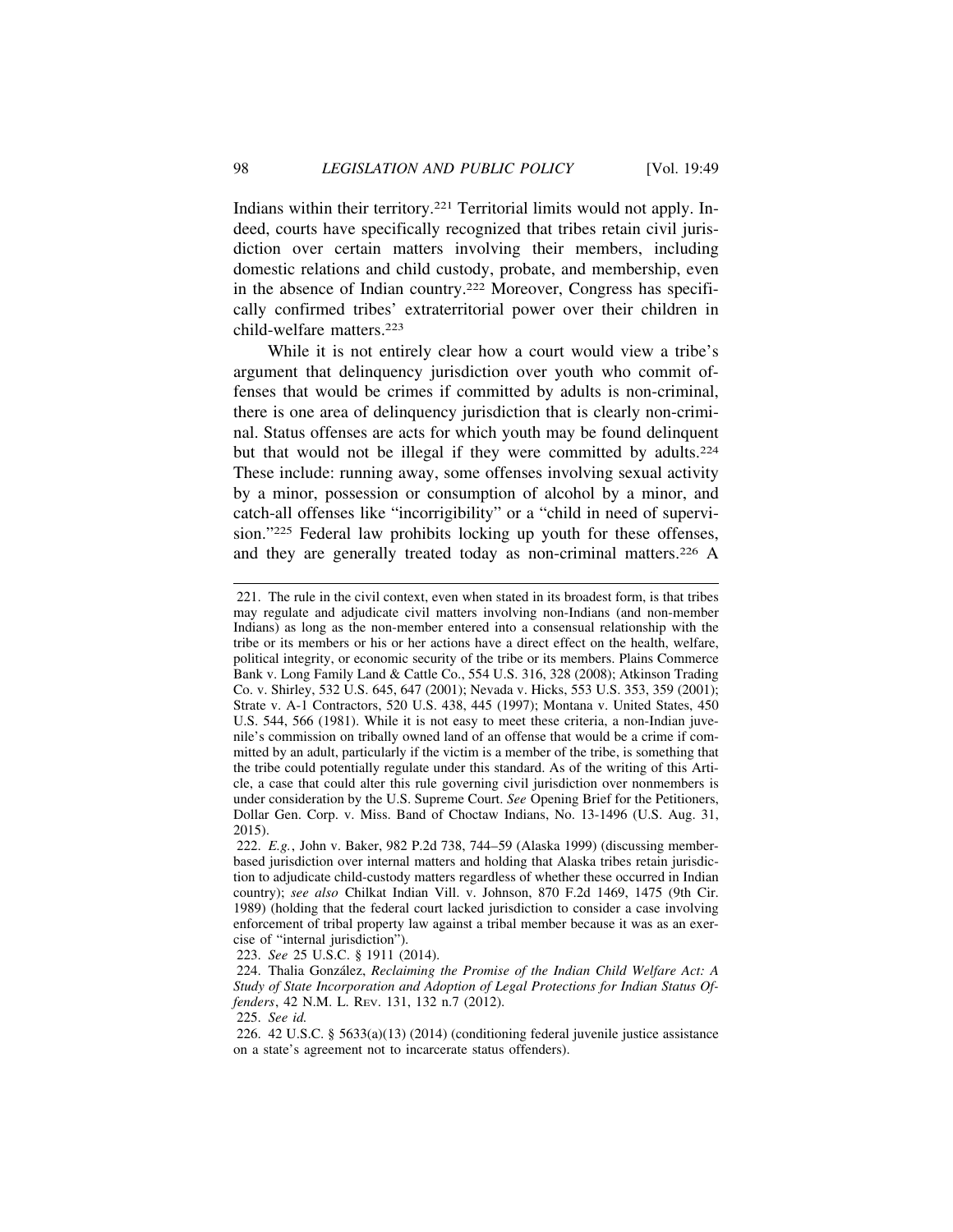tribe's adjudication of status offenses should be governed by the rules concerning civil regulatory jurisdiction, not criminal power.

### *3. Concurrent Jurisdiction and Cooperation*

The question of primary jurisdiction does not necessarily determine who will actually provide the policing, lawyering, judging, probation, treatment, intervention, or detention services to youth in a particular community. Tribes can and do choose to exercise their jurisdiction by delegating power to officials of another government via cooperative agreements, and vice versa.227 For example, a tribe may choose to contract with a neighboring state- or county-run juvenile detention facility instead of building an entirely new facility on tribal lands.228 Such an arrangement should not be confused with a lack of tribal jurisdiction over those offenders. In this scenario, the tribe is responsible for designing the juvenile justice system, including the process that governs it and the services that make it up, but it chooses to carry out select services using existing infrastructure from another jurisdiction.

Where concurrent jurisdiction exists between a tribe and the federal or state authorities, a tribe may choose to let certain offenders be handled by federal or state courts. For example, a tribe may choose to allow the Assistant United States Attorney to file charges against violent or serious offenders in federal court,<sup>229</sup> reserving tribal court resources for less serious offenders. This would permit the tribe to ensure it is able to reach delinquent youth over whom the federal courts lack jurisdiction, and would also give the tribe greater flexibility to pursue rehabilitation and treatment options for low-level offenders. The most important element here is tribal control over the decision of who is charged where. As described further in Sections II.B and II.C and Part III, current law does not require federal or state prosecutors to consult with tribes at all before determining whether to proceed against juvenile offenders.

<sup>227.</sup> ROADMAP, *supra* note 2, at 103–05 (describing the Special Law Enforcement Commissions, which permit tribal police to enforce federal law, and detailing several similar cross-deputization agreements between tribes and states).

<sup>228.</sup> *See* U.S. DEP'T OF JUSTICE & U.S. DEP'T OF INTERIOR, TRIBAL LAW AND OR-DER ACT: LONG TERM PLAN TO BUILD AND ENHANCE TRIBAL JUSTICE SYSTEMS 33 (2011) (describing contractual arrangements to share bed space in correctional facilities).

<sup>229.</sup> Tribal prosecutors may also be deputized as Special Assistant United States Attorneys, allowing tribal officials to proceed directly against a juvenile in federal court without having to request a federal prosecution. ROADMAP, *supra* note 2, at 72–73 (describing the Special Assistant United States Attorney program).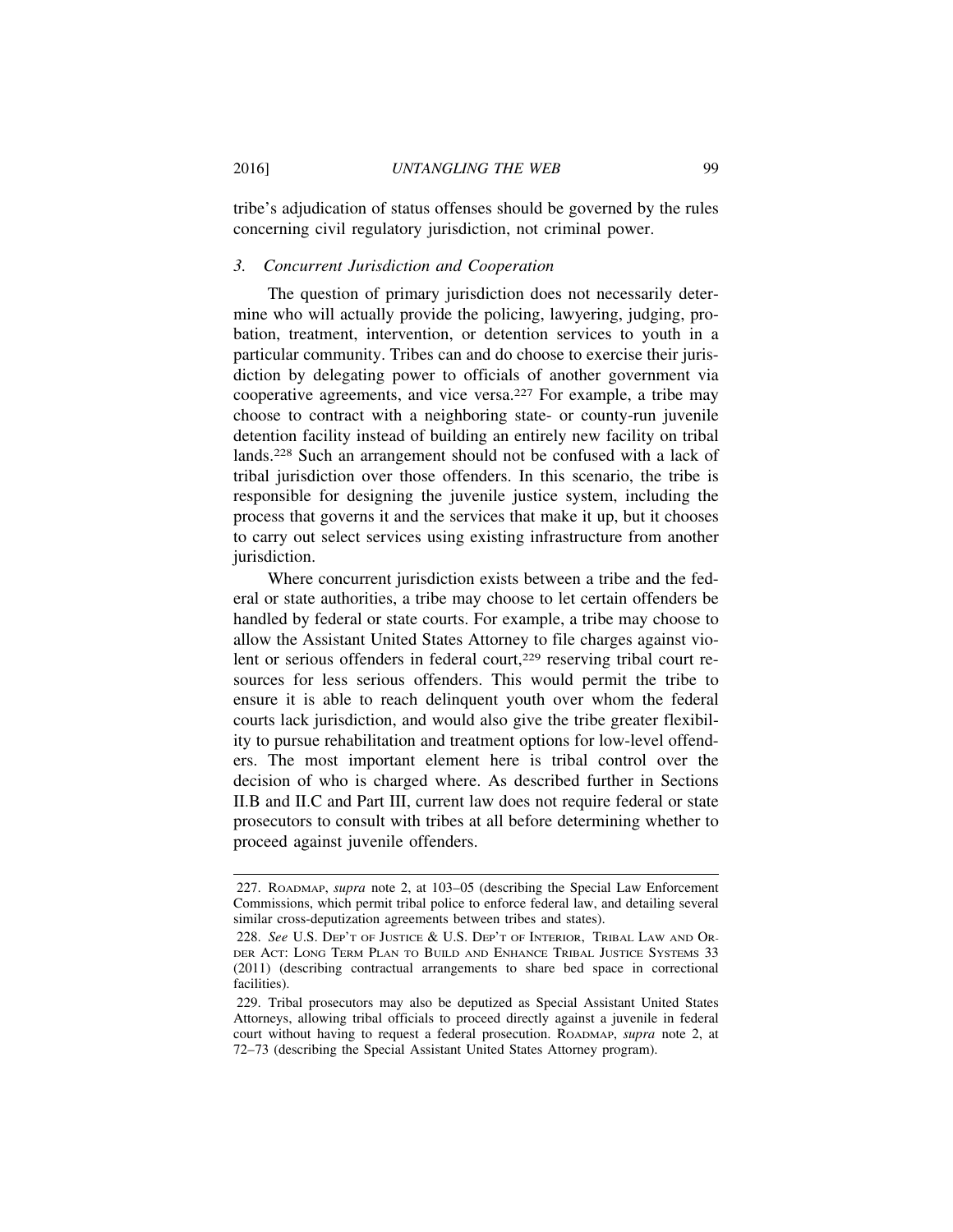# *B. Federal Jurisdiction*

On most reservations, the federal government has concurrent jurisdiction over certain crimes committed in Indian country. Various federal criminal statutes, including the Major Crimes Act, the Indian Country Crimes Act, and the Assimilative Crimes Act, establish this jurisdiction. These statutes, however, do not cover non-major crimes committed by Indians against other Indians<sup>230</sup> or crimes committed by non-Indians against other non-Indians.231 The federal courts thus have jurisdiction only over interracial crimes (Indian against non-Indian and vice versa) and over major crimes between Indians. In the federal courts, juvenile delinquency jurisdiction is derivative of criminal jurisdiction. The federal government generally does not have civil regulatory jurisdiction over internal tribal matters in Indian country.<sup>232</sup> Federal courts thus only have jurisdiction over a limited subset of juvenile offenders, and juveniles handled in a non-criminal system fall outside the scope of federal power.

#### *1. Sources of Federal Power*

The Federal Juvenile Delinquency Act ("FJDA") establishes federal jurisdiction over acts of juvenile delinquency and sets forth the procedures for prosecuting juveniles "alleged to have committed" a "violation of a law of the United States committed by a person prior to his eighteenth birthday which would have been a crime if committed by an adult."233 Without the FJDA, the federal courts would have no juvenile delinquency jurisdiction and could try juveniles only if they were charged with adult crimes in district court. The FJDA does not create any separate substantive offenses, so in order for a juvenile to be prosecuted under it, he must have committed an offense defined elsewhere by federal criminal law.

<sup>230.</sup> Depending on the offense and its circumstances, a victimless crime committed by an Indian offender may also be exempt from federal jurisdiction under the same exception. COHEN'S HANDBOOK OF FEDERAL INDIAN LAW, *supra* note 41, § 9.02[1]][c][iii].

<sup>231.</sup> This is a judicially created exception. *See* United States v. McBratney, 104 U.S. 621 (1882).

<sup>232.</sup> *See* COHEN'S HANDBOOK OF FEDERAL INDIAN LAW, *supra* note 41, § 7.04 (describing the bases for federal civil jurisdiction in Indian country, not including general regulatory power).

<sup>233. 18</sup> U.S.C. § 5032 (2014) (referring to "a juvenile alleged to have committed an act of juvenile delinquency"); *see also* § 5301 (defining "juvenile delinquency" as a "violation of a law of the United States committed by a person prior to his eighteenth birthday which would have been a crime if committed by an adult").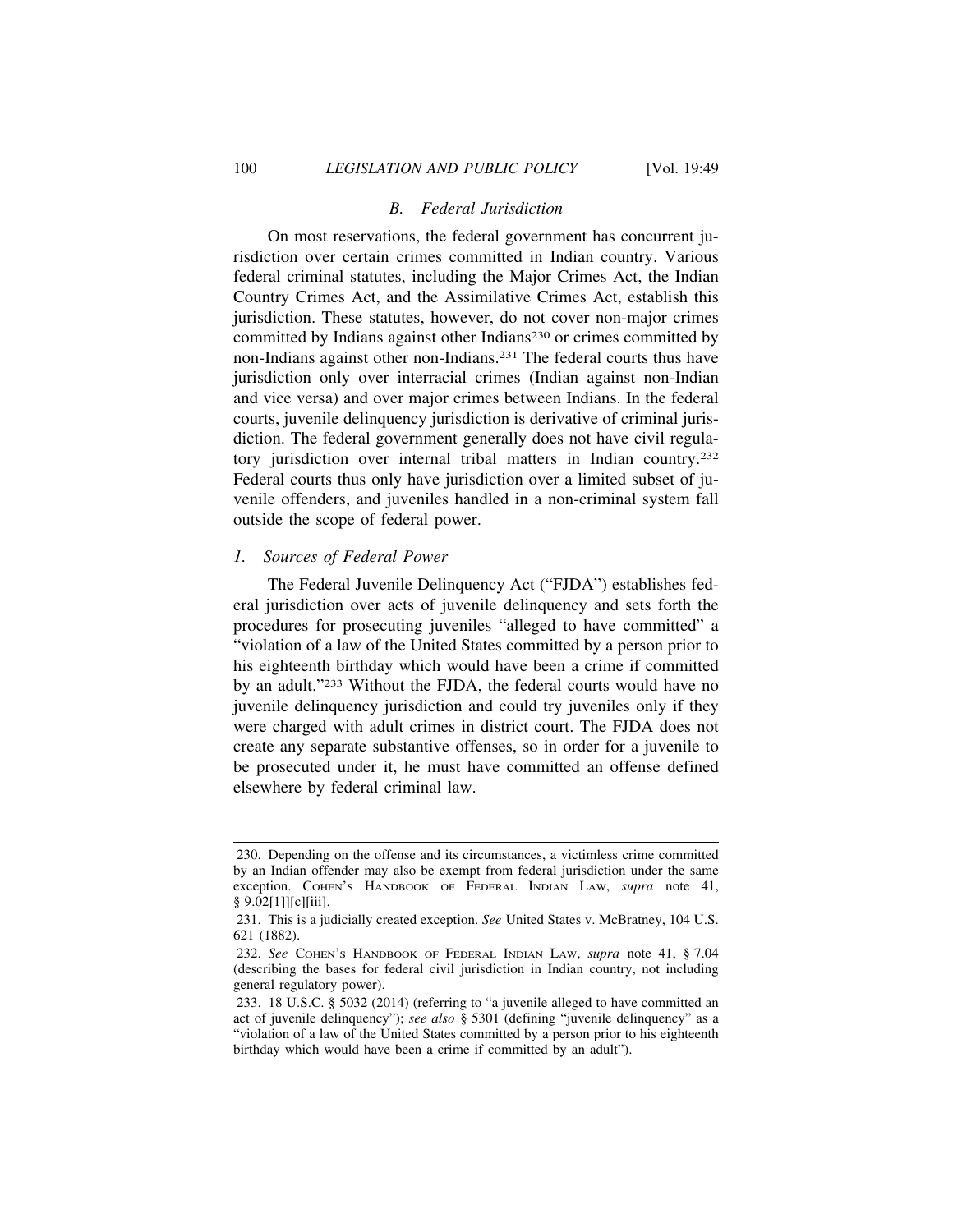The primary basis for federal criminal jurisdiction in Indian country is territorial. Federal jurisdiction over adult crimes in Indian country is premised on three statutes: the General Crimes Act,234 the Major Crimes Act,<sup>235</sup> and the Assimilative Crimes Act.<sup>236</sup> Together, these statutes provide for federal jurisdiction over all major crimes committed by Indians, all crimes committed by Indians against non-Indians, and all crimes committed by non-Indians against Indians. The federal government also exercises criminal jurisdiction over anyone anywhere who commits a limited category of federal crimes,<sup>237</sup> and so an Indian who commits a federal crime on a reservation may be prosecuted without the use of Indian country statutes.238 Prosecution of a juvenile alleged to have committed any of these offenses would still be governed by the FJDA.

The General Crimes Act ("GCA") extends federal enclave law to Indian country, clarifying that Indian country is considered federal lands for purposes of criminal prosecutions. The law was intended primarily to permit federal prosecution of crimes between Indians and whites occurring within the boundaries of a tribe's territory.<sup>239</sup> Recognizing tribes' sole authority over internal criminal matters on their reservations,240 however, Congress included three exceptions to federal jurisdiction in the statute: it does not apply to crimes committed by an

<sup>234. § 1152.</sup>

<sup>235. § 1153.</sup> *See infra* note 245 and accompanying text (listing major crimes).

<sup>236. § 13.</sup>

<sup>237.</sup> The basis for this type of federal criminal jurisdiction is not territorial; jurisdiction exists because the crimes affect constitutionally defined federal interests. For most offenses, the basis for the exercise of federal power is the Interstate Commerce Clause. *See generally* Gregory Ablavsky, *Beyond the Indian Commerce Clause*, 124 YALE L.J. 1012 (2015); Colin V. Ram, *Regulating Intrastate Crime: How the Federal Kidnapping Act Blurs the Distinction Between What Is Truly National and What Is Truly Local*, 65 WASH. & LEE L. REV. 767 (2008). Examples include mail fraud, wire fraud, and crimes involving the interstate or international transport of drugs.

<sup>238.</sup> If federal jurisdiction is not premised on the fact that the offense occurred in Indian country, federal prosecutors are not bound by any of the Indian country-specific limitations. For example, federal law prohibits capital punishment in cases in which jurisdiction is based on Indian country unless the tribe has opted into the federal death penalty. § 3598. A defendant prosecuted under general federal criminal laws for an offense that occurred in Indian country, however, may be sentenced to death over the objection of the defendant's tribe. *See, e.g*., Soyenixe Lopez*, Conviction, Death Sentence Upheld in 2001 Navajo Double Murder*, TUCSON SENTINEL, June 20, 2015, at 30 (describing the case of Lezmond Mitchell, the only Native American on federal death row, who was sentenced to death despite the Navajo Nation's stated opposition to capital punishment).

<sup>239.</sup> Clinton, *supra* note 163, at 521 n.88.

<sup>240.</sup> Talton v. Mayes, 163 U.S. 376, 384 (1896); SIDNEY L. HARRING, CROW DOG'S CASE: AMERICAN INDIAN SOVEREIGNTY, TRIBAL LAW, AND UNITED STATES LAW IN THE NINETEENTH CENTURY (1994).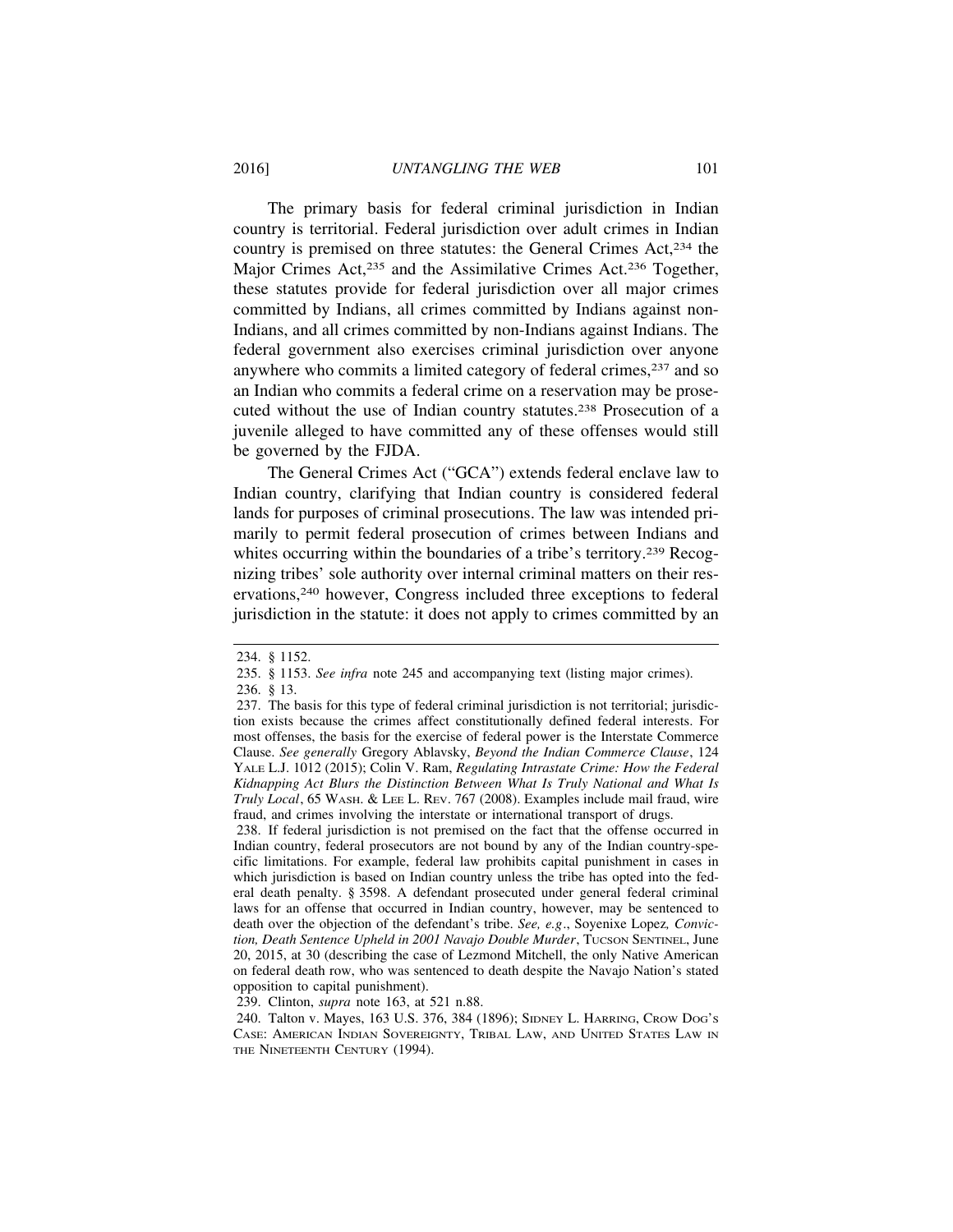Indian against the person or property of another Indian, it does not apply to Indian offenders who have already been punished by the local law of tribe, and it does not apply where a treaty has reserved exclusive jurisdiction to the tribe.<sup>241</sup>

The Assimilative Crimes Act ("ACA") fills a gap that is left in federal enclaves when federal law does not define a particular substantive offense. It simply provides that state-law definitions should be incorporated to define any offenses not spelled out by federal law.242 Although not specific to Indian country, it is made applicable through the General Crimes Act,243 and permits prosecution of a full range of crimes where jurisdiction is otherwise authorized by the General Crimes Act.

The Major Crimes Act ("MCA") addresses a different gap, providing for the prosecution of Indian offenders who commit certain major crimes.244 In its current form, it permits federal prosecution of Indians who commit murder, manslaughter, kidnapping, maiming, felony sexual abuse, incest, assault with intent to commit murder, assault with a dangerous weapon, assault resulting in serious bodily injury, assault against a minor under the age of sixteen, felony child abuse or neglect, arson, burglary, robbery, and felony theft (where the property taken is worth over \$1000 or where the property is taken directly from the person of another).<sup>245</sup> The MCA does not contain the same statutory exceptions as the GCA, so federal jurisdiction over the enumerated crimes exists even if the victim is an Indian. There is also no bar against prosecuting offenders who have already been tried in tribal court or offenders over whom the tribe has treaty-recognized jurisdic-

<sup>241. § 1152.</sup> There is also a fourth, judicially created exception. Under *United States v. McBratney*, states have exclusive jurisdiction over crimes committed within Indian country by non-Indians against the person or property of other non-Indians. 104 U.S. 621 (1882); *accord* Draper v. United States, 164 U.S. 240 (1896). Although the reasoning of *McBratney*—which relied largely on the equal footing doctrine to hold that upon Colorado's admission to statehood, the federal government lost sole and exclusive jurisdiction over the reservations within its borders, at least with respect to non-Indian on non-Indian crimes—has been rejected, the rule continues to be acknowledged. *See* COHEN'S HANDBOOK OF FEDERAL INDIAN LAW, *supra* note 41, § 9.03[1]. 242. § 13.

<sup>243.</sup> The GCA extends the "general laws of the United States as to the punishment of crimes" in federal enclaves to Indian country, which include title 18, section 13, of the United States Code. *See id.*

<sup>244.</sup> For crimes against a non-Indian victim, MCA jurisdiction duplicates GCA jurisdiction: the GCA covers all crimes except those committed by one Indian against another, § 1152, and the MCA covers all crimes committed by Indians, even those committed against non-Indians, § 1153. The MCA is most significant because it created federal jurisdiction over Indian-on-Indian crimes, when such jurisdiction did not exist before its passage.

<sup>245. § 1153.</sup>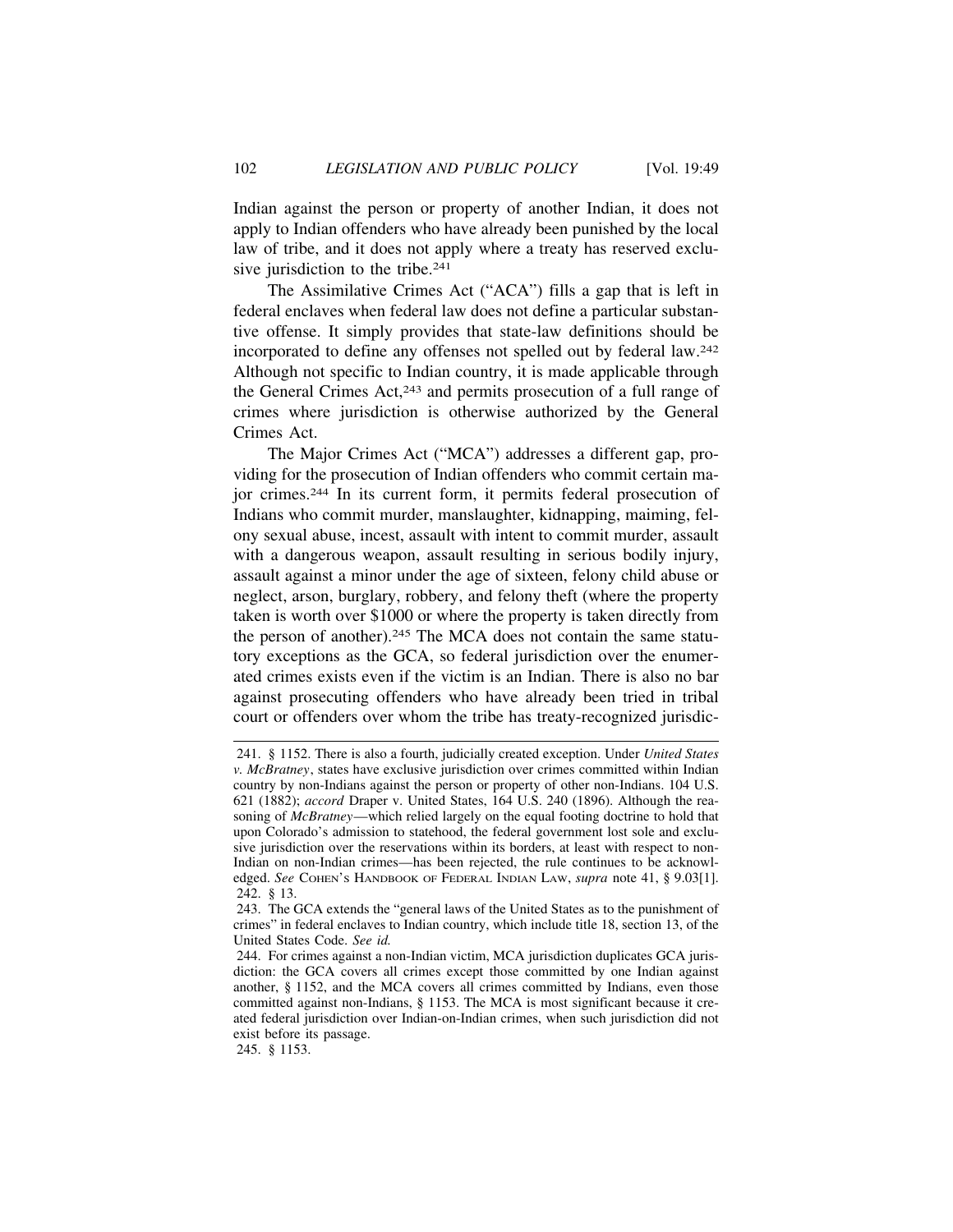tion. The law was intended to reach intra-Indian crimes that had previously fallen under sole tribal jurisdiction, so it applies irrespective of whether the tribe has jurisdiction.<sup>246</sup>

## *2. Concurrent Federal and Tribal Jurisdiction in Practice*

Concurrent federal-tribal jurisdiction is not coextensive. Only tribes have jurisdiction over one category of offenses: those involving an Indian offender and an Indian victim and that are not listed in the Major Crimes Act. Tribes also have concurrent jurisdiction over all other offenses committed by Indians (regardless of the victim).247 Indeed, according to the terms of the GCA, the federal government lacks jurisdiction over a particular non-major crime committed by an Indian once the juvenile has already been punished by the tribe, even where the victim is non-Indian.248 The statutory language of the GCA suggests that tribes should be the first movers, with the federal government prosecuting only those whom the tribes choose not to prosecute. The MCA, premised on the idea that tribal justice is insufficiently punitive and therefore inadequate, was clearly intended to override the decisions of tribal justice systems, and it contains no similar language prohibiting overlapping prosecutions.249 Given the shortage of law enforcement resources at both the federal and tribal levels, however, it would be practical and consistent with tribal self-determination policy for federal prosecutors to defer to tribal prosecutors who wish to deal

<sup>246.</sup> The MCA is far more controversial than the General Crimes Act, as it provides for federal jurisdiction over purely internal criminal matters that had previously been left to the exclusive jurisdiction of the tribes. Immediately prior to its passage, the Supreme Court held that federal law did not provide federal courts with jurisdiction over a murder of one Brule Lakota (Sioux) Indian by another. *Ex Parte* Crow Dog, 109 U.S. 556, 571–72 (1883). The MCA was enacted in 1885, at the height of the Allotment and Assimilation Era. *See supra* Part I (describing the Allotment and Assimilation Era). In advocating for the passage of the law, federal officials derided internal tribal justice systems as lawless and savage, and insisted that federal jurisdiction was necessary to bring a measure of civilized justice to Indian country. *See* HAR-RING, *supra* note 240, at 136–37.

<sup>247.</sup> Despite earlier suggestions to the contrary, the MCA did not divest tribes of their jurisdiction over Indian-on-Indian major crimes. *See supra* note 154; *see also* U.S. DEP'T OF JUSTICE, CRIMINAL RESOURCE MANUAL § 687 (2006) (noting recent decisions holding that tribes have concurrent jurisdiction). The law is silent on tribal jurisdiction, so tribes retain their inherent power to prosecute serious crimes. *See supra* notes 167–68, 174–82.

<sup>248.</sup> *See* U.S. DEP'T OF JUSTICE, *supra* note 247, § 678 (acknowledging that the GCA does not extend to Indian offenders who have been punished under tribal law). 249. United States v. Juvenile Male, 280 F.3d 1008, 1013, 1020 (9th Cir. 2002); U.S. DEP'T OF JUSTICE, *supra* note 247, § 682; *see also* HARRING, *supra* note 240, at 136–37.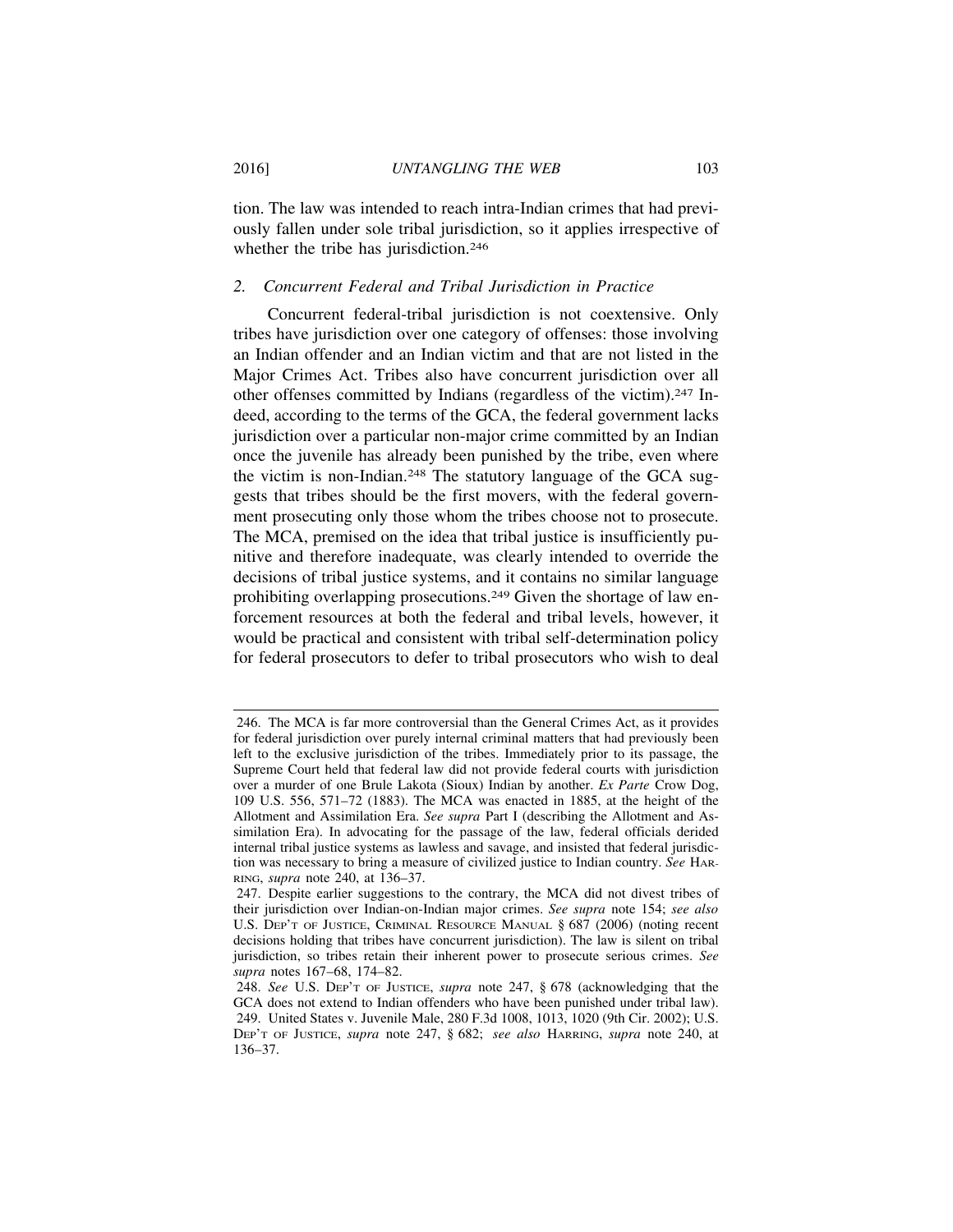with certain offenders.<sup>250</sup> In practice, however, juveniles can be prosecuted in both tribal and federal courts for offenses covered by the MCA, sometimes resulting in more time incarcerated or in conflicting dispositions.<sup>251</sup>

Under the procedure set forth in the FJDA, a juvenile may not be tried in federal court until the Attorney General certifies that the state lacks or is unwilling to take jurisdiction over the case, the state does not have adequate programs or services for the juvenile in question, the juvenile has committed a serious violent offense or a drug-related offense, or there is a substantial federal interest involved.252 Despite the strong preference for state jurisdiction embodied in this requirement, it has not been interpreted to require the Attorney General to defer to *tribal* prosecution.<sup>253</sup> Instead, the certification requirement is met in Indian cases by a certification that the state lacks jurisdiction over Indian country.254

#### *3. Juveniles in Adult Court*

The FJDA permits a juvenile who is at least fifteen years old to be transferred to adult court after a hearing.255 For certain violent and drug-related crimes, the minimum age of transfer is thirteen.256 Here,

<sup>250.</sup> The *United States Attorneys' Manual* suggests that duplicative prosecution is not the preferred approach:

Although departmental approval is not required before a subsequent federal prosecution is undertaken, one should not be undertaken unless there is a compelling federal interest . . . . In determining whether federal interests have been satisfied, consideration should be given to the limitations on tribal sentencing power measured against the seriousness of the offense.

U.S. DEP'T OF JUSTICE, *supra* note 247, § 682 (citations omitted). It is not clear from the case law that this policy imposes any meaningful limitation. *See infra* note 251. 251. ARYA & ROLNICK, *supra* note 15, at 25–26 (citing *Juvenile Male*, 280 F.3d at 1012, in which a juvenile prosecuted for burglary and theft was sentenced to twentyfour months by a federal court after a tribal court had already sentenced him to six months, and *United States v. Juvenile Female*, 869 F.2d 458, 459, 461 (9th Cir. 1989), in which a juvenile was prosecuted in federal court for vehicular manslaughter despite an agreement between federal tribal officials that the tribe would assume jurisdiction and despite the tribal court's decision to order probation and treatment).

<sup>252. 18</sup> U.S.C. § 5032 (2014). There is an exception for offenses that carry maximum terms of six months or less when committed within the special maritime or territorial jurisdiction of the United States. *Id.*

<sup>253.</sup> United States v. Allen, 574 F.2d 435, 438–39 (8th Cir. 1978); ARYA & ROLNICK, *supra* note 15, at 27; *see also* Amy J. Standefer, *The Federal Juvenile Delinquency Act: A Disparate Impact on Native American Juveniles*, 84 MINN. L. REV. 473, 483–85 (1999).

<sup>254.</sup> *Allen*, 574 F.2d at 438–39.

<sup>255. § 5032.</sup>

<sup>256.</sup> *Id.*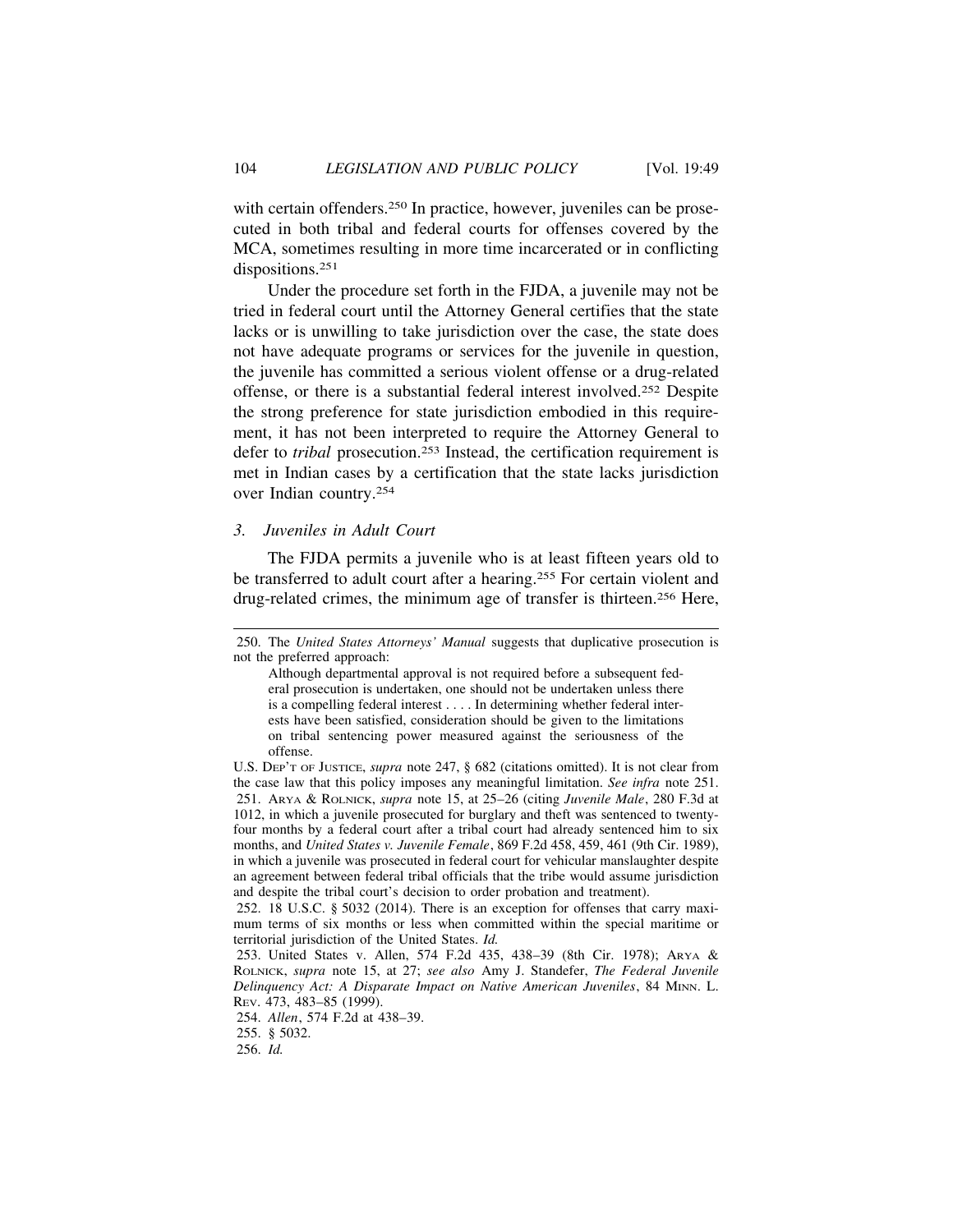the Act makes specific provisions for Indian juveniles, who may not be transferred if they are younger than fifteen unless the tribe has elected to have the adult-transfer provisions of the FJDA apply to their children.257 Transfer to adult court is mandatory, however, for *all* juveniles over the age of sixteen who are alleged to have committed certain crimes of violence or drug-related offenses and who already have records that include at least one drug-related or violent offense.258

Once in the custody of the Bureau of Prisons ("BOP"), a juvenile may be placed on probation or committed to a contract facility under the supervision of the Bureau. Indian youth prosecuted in the federal system are more likely than other federally prosecuted youth to be placed in secure confinement, but they may be less likely to be charged as adults.259 On the whole, Indian youth in the federal system tend to spend more time in secure confinement than do their counterparts in state systems.260

#### *C. State Jurisdiction*

State jurisdiction on reservations is much more limited. With respect to Native youth, state jurisdiction is significant in three situations. First, if an offense occurs outside of Indian country, the juvenile will fall under state-court jurisdiction and likely will be treated the same as other youth.<sup>261</sup> Indeed, many states have significant populations of Native youth within their systems.262 Some of these youth do not live on reservations and may not have any connection to local

<sup>257.</sup> *Id.*

<sup>258.</sup> *Id.*

<sup>259.</sup> WILLIAM ADAMS ET AL., URBAN INST., TRIBAL YOUTH IN THE FEDERAL SYS-TEM, at x–xi, 68 (2011) (citing BOP data). This may be due in part to the broader reach of federal jurisdiction over Indian country and the fact that the FJDA makes it easier to transfer non-Indian juveniles into adult court. *Id.* (providing that a prosecutor may move to transfer juveniles who are at least thirteen years old to adult court for certain offenses, but Indian country juveniles may only be transferred on the prosecutor's motion if they are at least fifteen years old unless the tribe has opted in to the younger age of transfer); *see also supra* note 74 and accompanying text. *But see* ADAMS ET AL., *supra*, at x, 77 (citing federal court data that presents a different picture and noting the difficulty in tracking transfers).

<sup>260.</sup> ARYA & ROLNICK, *supra* note 15, at 25; *see also* ADAMS ET AL., *supra* note 259, at 35 (noting that the average time served in prison for juveniles in BOP custody increased between 1999 and 2008).

<sup>261.</sup> According to census data, more than half the people who identify as American Indian or Alaska Native do not live in Indian country. *See* NORRIS ET AL., *supra* note 118, at 12–13.

<sup>262.</sup> *See* ARYA & ROLNICK, *supra* note 15, at 19–24 (describing the experiences of Native youth in several state systems).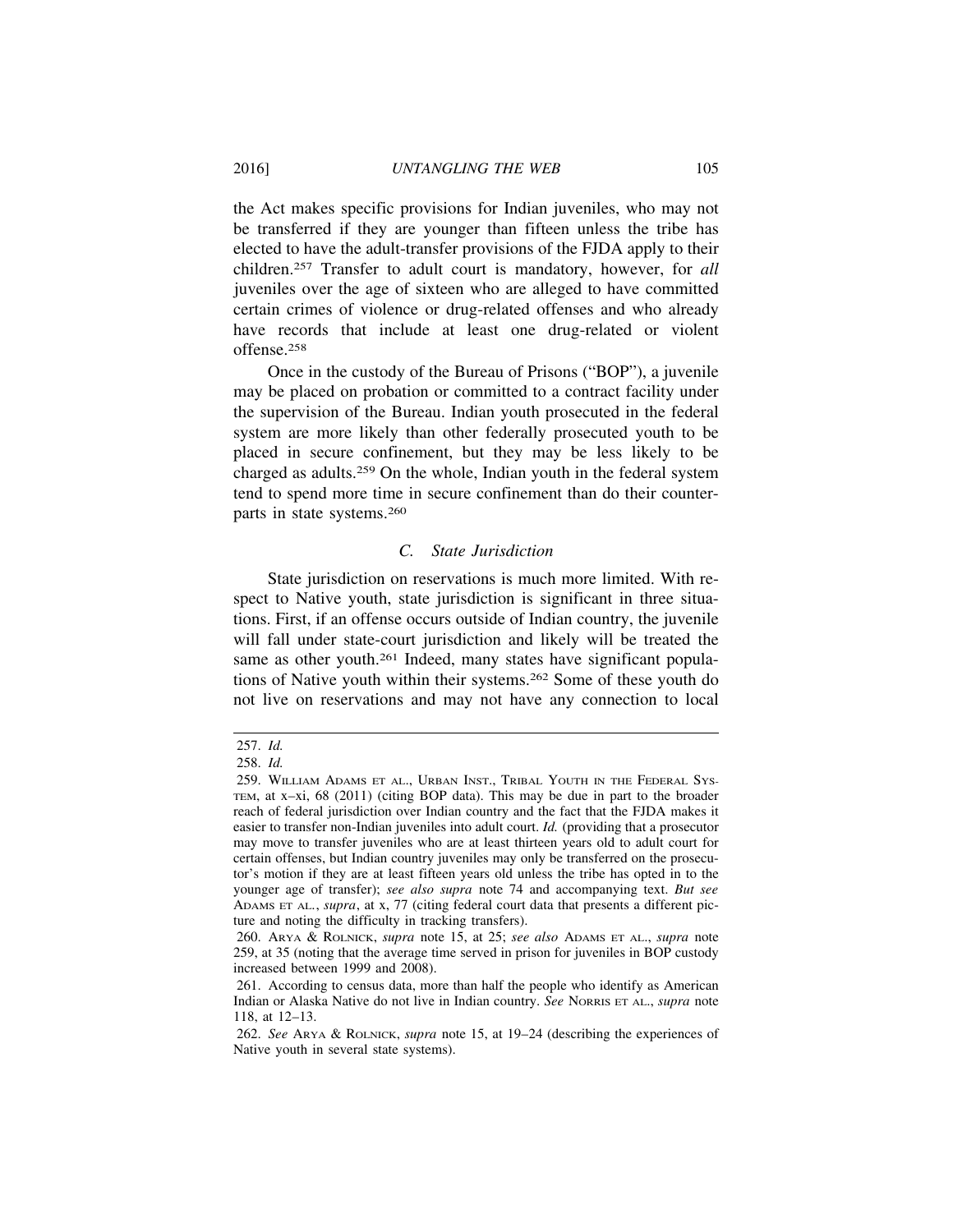tribes, while others may live in or be connected to a tribal community, but be subject to state jurisdiction on the ground that the offense in question occurred outside Indian country.263 Second, if an offense is committed by a non-Indian juvenile in Indian country (and does not involve any Indian victims), the state will have sole jurisdiction.264 Because this Article is concerned with Native youth in Indian country,

263. There is evidence that Native youth fare poorly in state systems and that strengthening tribal systems will make no difference for those youth who do not fall under tribal jurisdiction. For these youth, two major obstacles emerge. First, at least in states or counties with sizable Native populations, Native youth appear to experience "disproportionate minority contact" ("DMC") at least as much, if not more, than other racial minority youth. *See id.*; *see also* Rolnick, *Locked Up*, *supra* note 134 (describing disproportionality effects on Native youth according to DMC data from state systems). DMC is a description of the data in state juvenile justice systems, which demonstrate that minority youth are more likely to come into contact with the system and more likely to suffer the harshest sanctions at each point of decision. While the term is most often used to describe disproportionate confinement in secure facilities, it may refer to disproportionately harsh sanctions of any kind. Addressing this concern will require, at a minimum, better data-collection practices by states and eventually a shift in state juvenile justice policy to reduce or counteract any bias that may cause DMC.

The second major obstacle is lack of communication with, and lack of respect for tribal governments and Native culture. States routinely ignore the unique concerns of Native youth when setting policy. *See* ENDING VIOLENCE, *supra* note 5, at 26. They rarely consult with tribal governments when determining how to allocate juvenile justice funding, and they sometimes override tribal officials outright in determining what should happen to a particular child in a particular case. *Id.* Federal law requires state child welfare officials to notify a child's tribe when an Indian child comes into the system, 25 U.S.C. § 1912(a) (2014), and imposes special requirements on state childwelfare officials making decisions about Indian children, §§ 1912(d)–(f), 1915, but it does not require the same notice for Indian children in state juvenile justice systems. *See* § 1903(1) (excluding delinquency placements from the definition of "child custody proceeding"). The experience of Native youth outside Indian country is reserved for another article. However, Part IV of this Article sets forth recommendations for better state-tribal cooperation that could potentially affect non-Indian country Native youth as well.

264. In *United States v. McBratney*, the Supreme Court held that states have exclusive criminal jurisdiction over offenses between non-Indians committed in Indian country. 104 U.S. 621 (1882). Although the reasoning of *McBratney* has been rejected, the rule remains intact and has not been criticized or challenged to the same extent that criminal jurisdiction rules have been. Of course, if juvenile delinquency jurisdiction were to instead be classified as an exercise of civil regulatory jurisdiction, whether tribes retain jurisdiction over non-Indian youth in Indian country would depend on a different test: whether the non-Indian's behavior had a significant impact on the health, welfare, political integrity, or economic security of the tribe. Montana v. United States, 450 U.S. 544 (1981). Although some exercises of regulatory jurisdiction pass this test, the Court's narrow interpretation of the doctrine in recent years raises questions about whether an offense by a non-Indian that affected only non-Indian victims would give rise to tribal jurisdiction. *See, e.g.*, Merrion v. Jicarilla Apache, 430 U.S. 130 (1982) (upholding tribal authority to tax a non-Indian company doing business on the reservation, without relying on the *Montana* test). *See supra* note 221.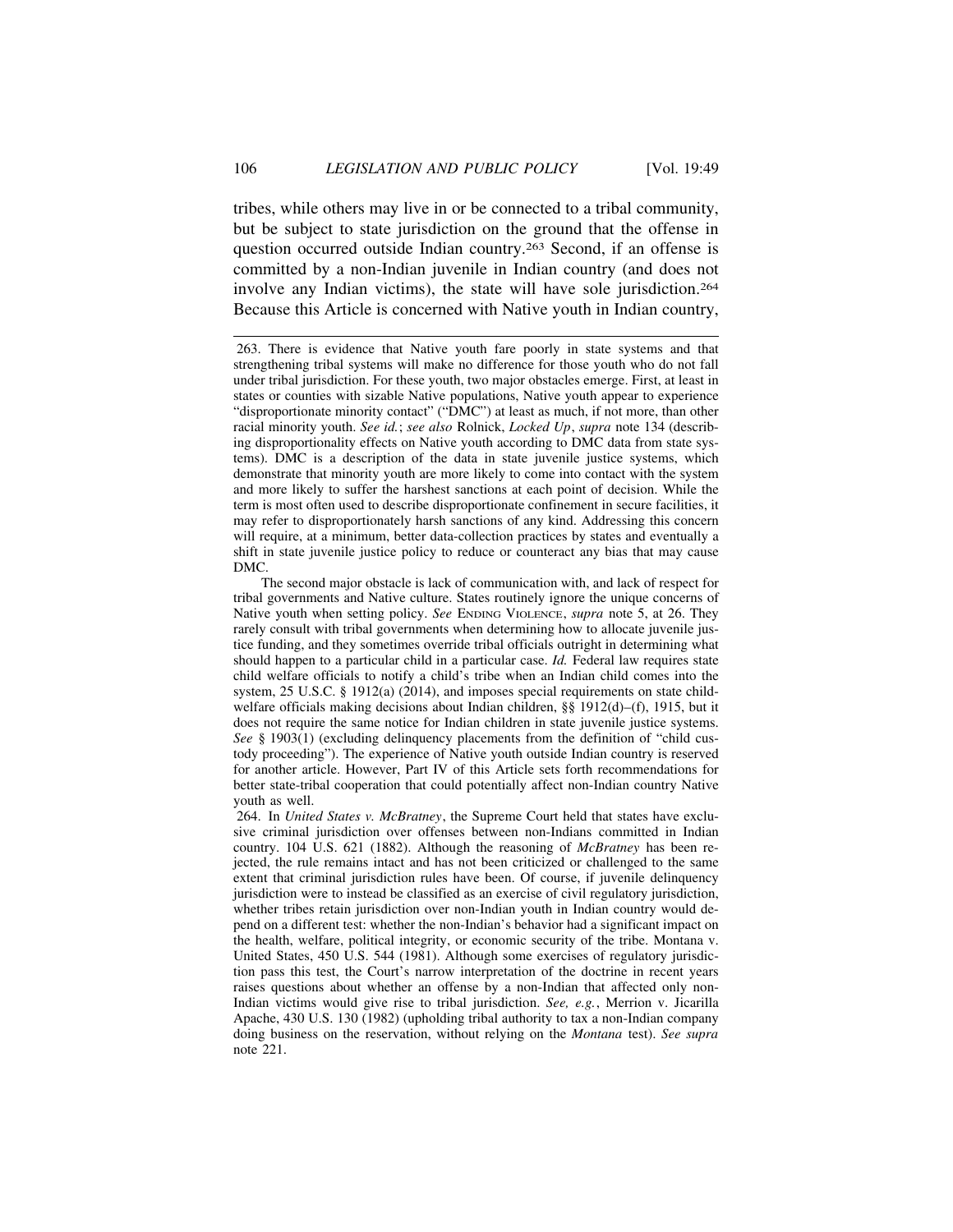the situations of non-Indian country Native youth and non-Native youth in Indian country are not explored further here.

Third, certain states exercise broader criminal and civil power within Indian country under federal laws, such as Public Law 280, that effectively shifted most federal law enforcement responsibilities to states. A product of the Termination era, Public Law 280 granted certain states jurisdiction over all criminal and some civil matters arising in Indian country within their borders.265 It also extinguished federal jurisdiction over these lands, passing the jurisdictional baton from federal to state officials.266 This decision was unilateral: tribes did not ask Congress to open their lands up to state jurisdiction, and many actively fought the law.267

Upon its passage, Public Law 280 changed the jurisdictional structure applicable to reservations in six states: Alaska, California, Minnesota, Nebraska, Oregon, and Wisconsin.268 Another provision of the law permitted other states to opt into the same arrangement without tribal consent, a course of action undertaken by a number of states, including Florida, Washington, and Idaho, between 1953 and 1968.269 A 1968 amendment added a requirement that states seek and receive tribal consent before opting in,270 but did not affect the situations of tribes already under state jurisdiction. The same law authorized a state to retrocede its jurisdiction to the federal government, but did not require the state to retrocede at a tribe's request.271 Since the passage of the consent amendment, no state has assumed jurisdiction over any additional Indian country lands.272 Several states have retroceded their jurisdiction.273 In 2010, Congress finally passed an amendment authorizing tribes to request that federal authorities reassert jurisdiction.<sup>274</sup>

<sup>265.</sup> Pub. L. No. 83-280, 67 Stat. 588 (1953) (codified as amended at 18 U.S.C. § 1162 (2014), 28 U.S.C. § 1360 (2014)).

<sup>266.</sup> GOLDBERG-AMBROSE, *supra* note 56, at 1; CHAMPAGNE & GOLDBERG, *supra* note 17, at 6–7.

<sup>267.</sup> GOLDBERG-AMBROSE, *supra* note 56, at 62.

<sup>268.</sup> Public Law 280 embodies a broad legislative implementation of jurisdictional transfer, but it is not the only law that results in state jurisdiction on reservations. *See supra* note 166.

<sup>269.</sup> CHAMPAGNE & GOLDBERG, *supra* note 17, at 6.

<sup>270.</sup> *Id.* at 12.

<sup>271.</sup> *Id.* at 14.

<sup>272.</sup> *Id.* at 12.

<sup>273.</sup> States have retroceded jurisdiction over thirty-one tribes, including five tribes located in mandatory Public Law 280 states, but no tribes in California or Alaska. *Id.* at 166.

<sup>274. 18</sup> U.S.C. § 1162(d) (2014); 25 U.S.C. § 1321(a)(2) (2014). If the federal government reassumes jurisdiction at the tribe's request, all three governments would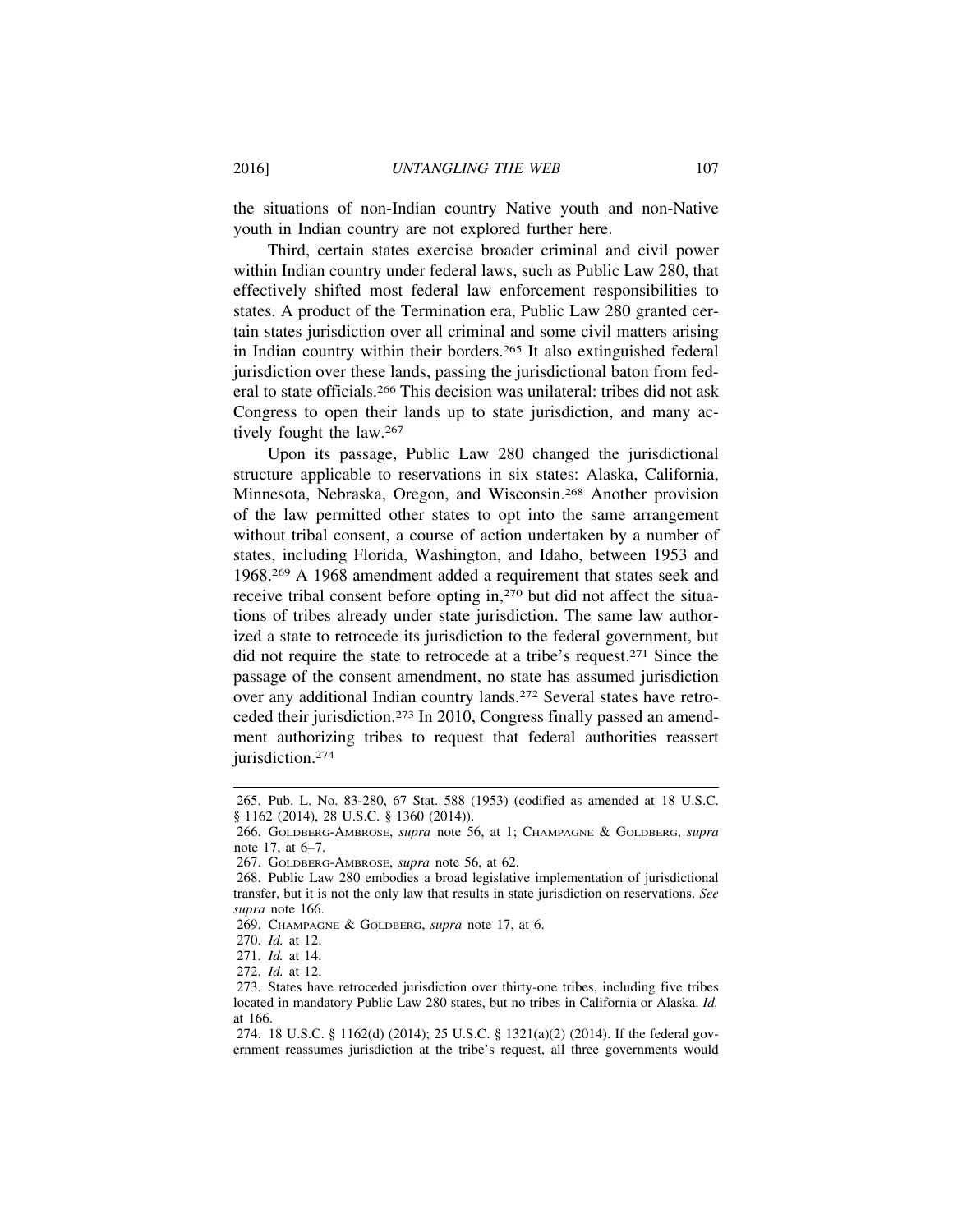Among both mandatory and optional states, there are geographic exceptions to state jurisdiction. For example, the grant of jurisdiction to the State of Minnesota excludes the Red Lake Reservation.275 Washington, an optional state, chose to assert jurisdiction over certain areas without regard to tribal consent, but sought tribal consent for others.276 The boundaries of, and exceptions to, each state's jurisdiction can be found in the state laws implementing Public Law 280's new jurisdictional arrangement.277

In addition, the precise substantive scope of the jurisdiction varies by state. All mandatory states were granted criminal jurisdiction, but the scope of civil jurisdiction was less clear. In *Bryan v. Itasca County*, the Supreme Court held that generally, the law gave states jurisdiction to adjudicate civil matters in their courts (adjudicatory jurisdiction), but did not give states the power to regulate non-criminal matters arising on reservations (regulatory jurisdiction).278 Optional states chose to assume jurisdiction over specific substantive areas, which are set forth in each state's implementing statute.<sup>279</sup>

In some states, the assumption of jurisdiction over juvenile delinquency matters is set forth clearly in the state's implementing law.280 Where it is not, the question of whether the state assumed jurisdiction over juvenile delinquency may hinge on the criminal/civil regulatory distinction articulated in *Bryan* and described *supra* Section II.A. If juvenile delinquency jurisdiction is a subset of criminal jurisdiction, it is included in the grant to states of criminal jurisdiction. If, however, it can be characterized as a species of regulatory jurisdiction, it would not be included in the grant to mandatory states or necessarily included in a voluntary state's assumption of criminal jurisdiction.

As with federal power, states share concurrent jurisdiction with tribes.281 However, the implications for tribes of sharing jurisdiction

exercise criminal jurisdiction concurrently. CHAMPAGNE & GOLDBERG, *supra* note 17, at 209.

<sup>275.</sup> GOLDBERG & SINGLETON, *supra* note 58, at 9.

<sup>276.</sup> *Id.* at 10.

<sup>277.</sup> CHAMPAGNE & GOLDBERG, *supra* note 17, at 14–15 (citing state statutory and case law).

<sup>278. 426</sup> U.S. 373, 388–90 (1976).

<sup>279.</sup> CHAMPAGNE & GOLDBERG, *supra* note 17, at 17–18.

<sup>280.</sup> *E.g.*, WASH. REV. CODE § 37.12.010 (2015).

<sup>281.</sup> *See* Walker v. Rushing, 898 F.2d 672, 675 (8th Cir. 1990); Booth v. State, 903 P.2d 1079, 1084 (Alaska Ct. App. 1995); COHEN's HANDBOOK OF FEDERAL INDIAN LAW, *supra* note 41, § 6.04[3][c] (describing the "nearly unanimous view" but noting that this "consensus . . . has developed relatively recently"); GOLDBERG ET AL., AMER-ICAN INDIAN LAW 535–38 (6th ed. 2010); GOLDBERG-AMBROSE, *supra* note 56, at 157–63; U.S. DEP'T OF JUSTICE, OFFICE OF TRIBAL JUSTICE, CONCURRENT TRIBAL AUTHORITY UNDER PUBLIC LAW 280, at 83 (2000); Jiménez & Song, *supra* note 59,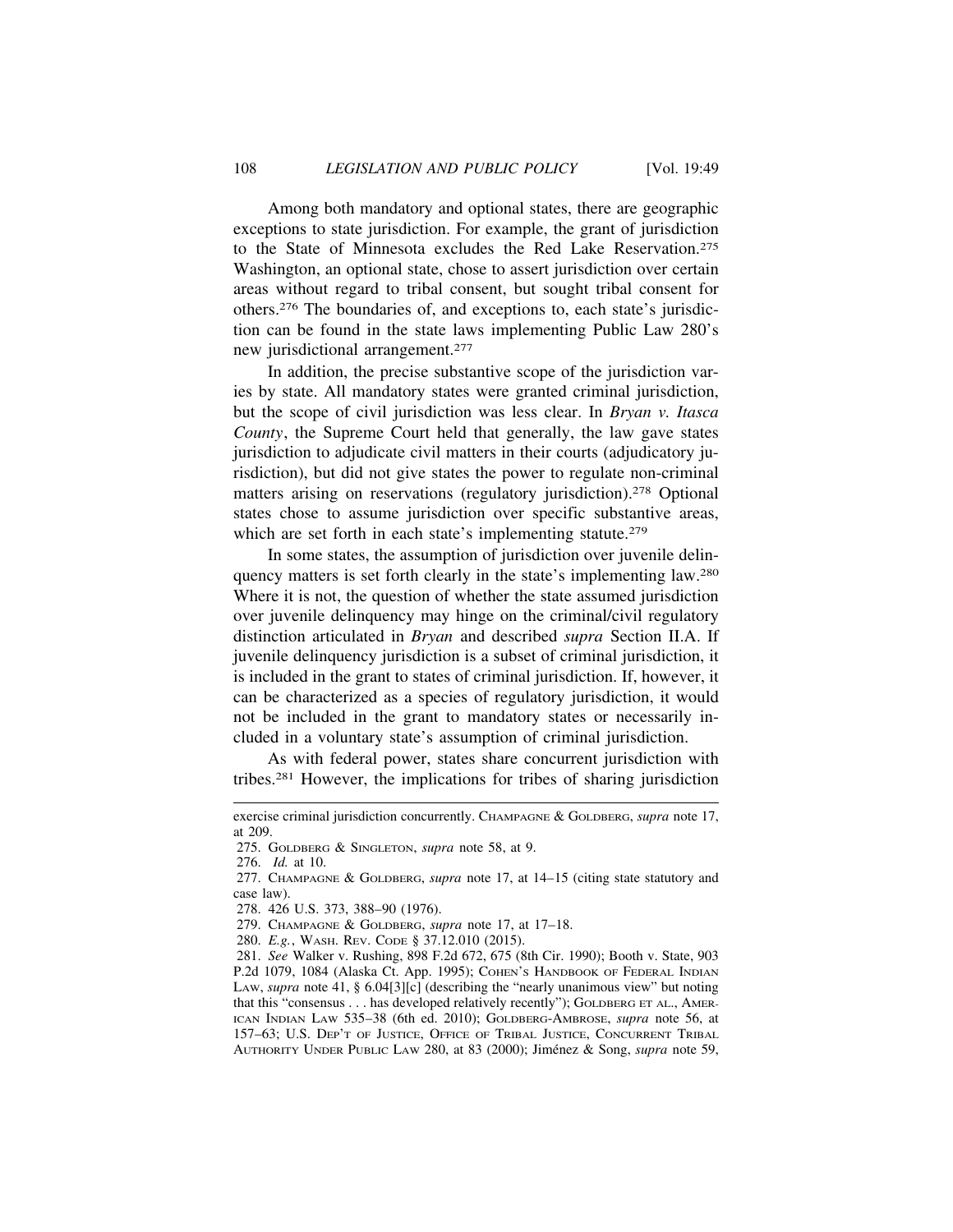with states, as opposed to with the federal government, have been significant. State criminal jurisdiction over Indians is not limited to major crimes, so state authorities have full criminal authority.282 Although the law did not divest tribes of concurrent jurisdiction as a legal matter, it made the exercise of that jurisdiction practically difficult for several reasons.

First, many tribes subject to Public Law 280 have little or no resources to support their law enforcement efforts. The lack of federal jurisdiction means that there is no budget to support federal investigation and prosecution of crimes. For some tribes, Public Law 280 has also meant no federal funding to support tribal justice systems. The Law and Order Commission found that, although Public Law 280 did not divest tribes of criminal jurisdiction, "the Department of the Interior often used it as a justification for denying funding support for Tribes in the affected States."283

Second, states largely ignored the existence of concurrent tribal jurisdiction for decades, with many refusing to work with the tribes as partner governments and instead treating tribal land as additional state land. Tribes in these states were often treated as though they lacked jurisdiction and judicial institutions,284 even when this was not legally the case. Reflecting its Termination Era genesis, Public Law 280 does not require states to consult or cooperate with tribes at all in their exercise of criminal jurisdiction over Native people on reservations.<sup>285</sup>

Yet, tribes in Public Law 280 states do exercise juvenile delinquency jurisdiction, and their engagement with juvenile justice is especially critical in view of the pattern of under-enforcement by many states. As the Law and Order Commission found, states by and large have proven "less responsive and predictable than the Federal govern-

<sup>1667–91 (</sup>demonstrating that Public Law 280 did not divest tribes of criminal jurisdiction).

<sup>282.</sup> GOLDBERG-AMBROSE, *supra* note 56, at 165.

<sup>283.</sup> ROADMAP, *supra* note 2, at 69.

<sup>284.</sup> *See* B.J. Jones, *Welcoming Tribal Courts into the Judicial Fraternity: Emerging Issues in Tribal-State and Tribal-Federal Court Relations*, 24 WM. MITCHELL L. REV. 472 (1998).

<sup>285. 18</sup> U.S.C. § 1162 (2014) (extending state criminal laws to Indian country without any requirement of consultation or cooperation); *see* Jiménez & Song, *supra* note 59, at 1700–05 (describing the role of voluntary inter-jurisdictional agreements in facilitating tribal-state cooperation); *see also* GOLDBERG & SINGLETON, *supra* note 58, at 378–408 (describing the extent, impact, successes, and failures of voluntary cooperative agreements in the law enforcement context). Although successive prosecutions by separate sovereigns would not violate the constitutional prohibition against double jeopardy, *see United States v. Wheeler*, 435 U.S. 313, 323 (1978), some state implementing laws prohibit the state from prosecuting a person who has already been prosecuted by another sovereign. *See* ROADMAP, *supra* note 2, at 15.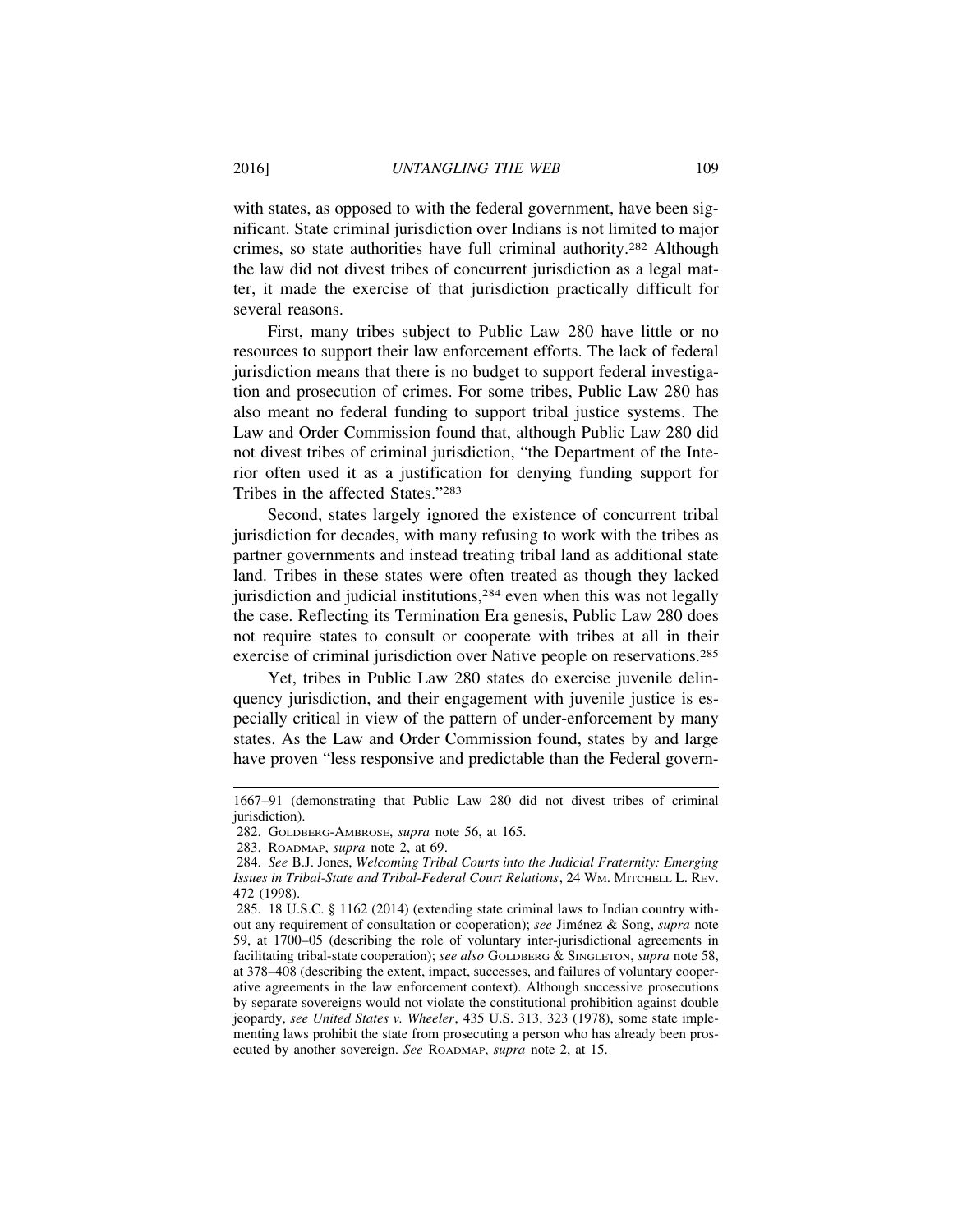ment in their exercise of authority,"286 with many states assuming authority and then delivering minimal services to reservation lands. These tribes may find themselves ignored by or in conflict with the states when it comes to both macro-level decisions about juvenile justice policy that affect reservation youth and disposition decisions in specific cases.

#### III.

#### STRANDS OF THE WEB

Existing critiques focus on the problem of overlapping jurisdiction: they advocate for a simpler system and present increased tribal power as the primary solution to the poor outcomes faced by Native youth.287 Increasing tribal power is important, but it is an incomplete answer. First, increasing tribal power in practice requires much more than a change in the legal rules about jurisdiction. As described in the previous Part, tribes retain relatively broad jurisdiction over juveniledelinquency matters. In practice, however, their exercise of this jurisdiction is cabined by their reliance on federal agency officials to provide services and funding critical to juvenile justice. Failure to address this aspect of tribal justice systems would render any other intervention inadequate. Second, tribal authority is not always exclusive, so it is important to carefully consider areas for improvement in the treatment of Native juveniles in state and federal courts and how best to ensure that tribes are treated as the primary authority, with federal and state authority supplementing, rather than undermining, tribal authority. The Law and Order Commission is correct to recommend that youth be redirected into tribal systems whenever practicable,288 but changes are still required to ensure that the youth who remain in federal or state systems are treated fairly. This Section moves beyond the jurisdictional web critique to examine each sub-system separately, identifying the fundamental issues and obstacles unique to each.<sup>289</sup>

288. ROADMAP, *supra* note 2, at 159.

<sup>286.</sup> ROADMAP, *supra* note 2, at 11.

<sup>287.</sup> *Id.* at 159–66; ENDING VIOLENCE, *supra* note 5, at 111–16, 122; Seelau, *The Kids Aren't Alright*, *supra* note 40, at 130; Seelau, *supra* note 39, at 63–109.

<sup>289.</sup> Because this Article focuses on Native youth in Indian country, the discussion of state jurisdiction in this Section is limited to Public Law 280. The issues faced by off-reservation Native youth, whose cases are primarily adjudicated in state systems, are reserved for a separate paper.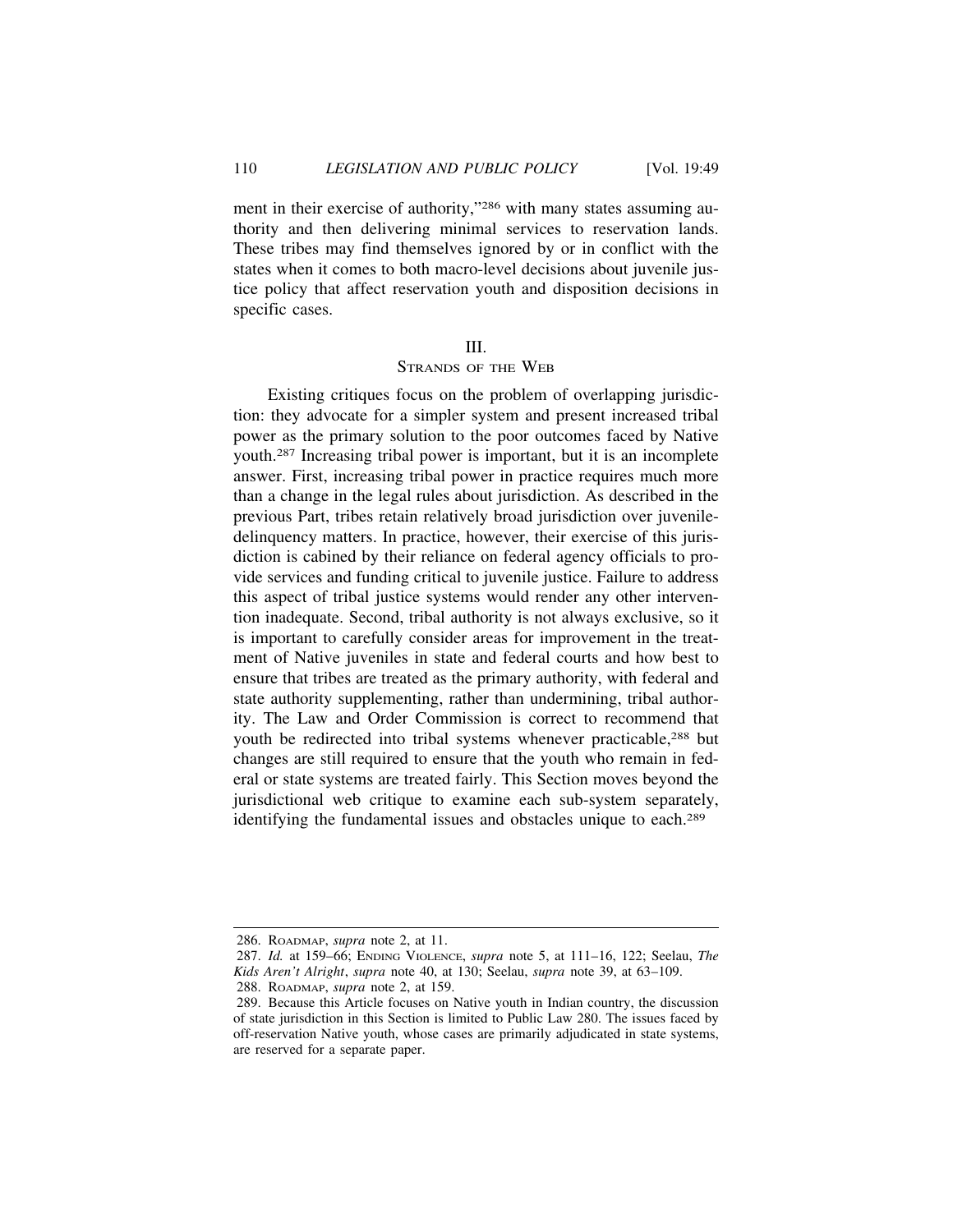## *A. Tribal*

Tribes interested in juvenile justice reform face two primary obstacles: lack of control and lack of resources, especially resources for treatment, rehabilitation, and detention alternatives. The lack of control is not necessarily a consequence of jurisdictional limitations. As explained in Part II, the perceived legal limits on tribes' ability to exercise juvenile delinquency jurisdiction are actually far less substantial than is often assumed. The problem is a lack of primacy: assertions of concurrent federal and state jurisdiction, while legal, can seriously undermine the philosophy and goal of a tribal system. Under current law, federal and state governments have significant authority over juveniles in Indian country, and they are not required to defer to or consult with tribes. Federal law should be amended to change that.

A more intractable obstacle, however, is the degree of control that federal agencies exert over nominally tribal systems. Because of the central role played by the BIA in local reservation affairs, federal agency officials may directly run components of local justice systems, such as police or detention services.<sup>290</sup> At least four other federal agencies provide services or funding that tribes rely on to run aspects of their juvenile justice systems.291 Instead of answering to tribal governments, these agency officials answer to the heads of their respective agencies. In some cases, the agencies are carrying out directions from Congress (for example, a requirement that funds be spent on a particular activity) or adhering to a regulation. In other cases, agency actions and decisions reflect sub-regulatory policies discernible only from handbooks, internal memoranda, or oral statements by agency personnel. These may be changed without formal input from tribes; changes may occur with each new administration, and the policies may be more reflective of the priorities of different administrations than the needs of tribes.292 In other words, tribal jurisdiction does not

<sup>290.</sup> *See generally Who We Are*, BUREAU INDIAN AFF., OFF. JUST. SERVS., http:// www.bia.gov/WhoWeAre/BIA/OJS/who/index.htm (last visited Feb. 1, 2016), (describing the Bureau's law enforcement and justice-related activities). The Bureau's responsibility for the provision of local law enforcement services is in addition to the government's investigative, prosecutorial, and penal roles (carried out by the Department of Justice) in addressing crimes that fall under federal jurisdiction. Further complicating the jurisdictional web, Bureau programs may be used by tribes to facilitate the exercise of *tribal* jurisdiction.

<sup>291.</sup> *See infra* notes 308, 312–14 and accompanying text.

<sup>292.</sup> Although the Obama administration has consulted with tribes on even minor changes, previous administrations have not done so consistently. The Administrative Procedure Act, which subjects a range of agency actions to public notice and comment requirements, does not apply to "matter[s] relating to agency management or personnel or to public property, loans, grants, benefits, or contracts." 5 U.S.C. § 553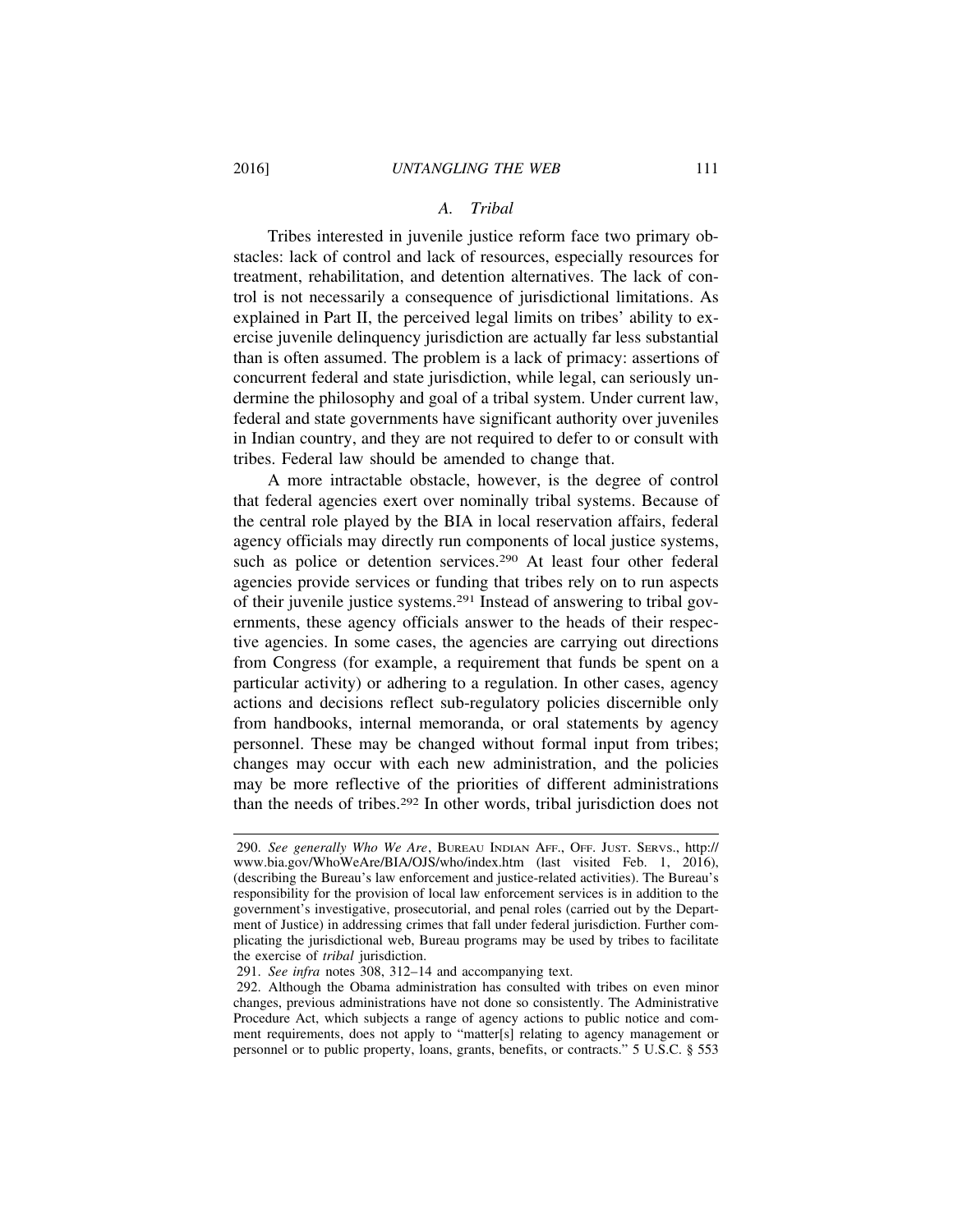necessarily translate into the ability of tribes to freely set their own juvenile justice policy. These federal agency strings must be cut, but the delicate interrelationship between tribes and federal agencies make this easier said than done.

Tribal juvenile justice systems are under-funded. Many tribal communities are rural, isolated, and poor.293 They lack the non-governmental community infrastructure, such as churches and youth groups, that state and local jurisdictions rely on to fill gaps in their systems.294 Tribal governments cannot rely on taxes to raise revenue for governmental services to the same extent that state and local governments can.295 As a consequence, tribal juvenile justice systems are far more reliant on federal funding than are their state and local counterparts. Federal funding devoted specifically to tribal justice systems is scarce, however, and tribal governments are not eligible for all the same formula grants that states rely on. With greater control must come more money, and this will require a greater investment in fund-

<sup>(2014).</sup> As such, decisions regarding grant and contract funding can be changed without input from those affected. In addition, while the federal government has a specific obligation to consult with Indian tribes on a government-to-government basis regarding actions that affect them, *see* Exec. Order No. 13,175, 65 Fed. Reg. 67,249 (Nov. 5, 2009) (entitled Consultation and Coordination with Indian Tribal Governments), agencies may only consult with tribes on regulations or regarding broad issue areas; they have not always consulted with tribes on every minor change, and they are not required to follow the input received in a consultation. *See, e.g.*, *Policy on Consultation with Indian Tribes*, DEPT. INTERIOR (last visited Feb. 1, 2016), https:// www.doi.gov/tribes/Tribal-Consultation-Policy. This Article does not address the question whether any action described *should* have been subject to public notice-andcomment requirements, or whether tribes *should* have been consulted directly about any change in specific tribal consultation sessions. *See* ROADMAP, *supra* note 2, at 85 ("Grants [available to tribal justice systems] reflect the federal government's ideas about what kinds of investments and programs make sense in Tribal communities."). 293. *See generally* HOUS. ASSISTANCE COUNCIL, HOUSING ON NATIVE AMERICAN LANDS (2013) (describing reservations as rural communities with high rates of poverty and unemployment).

<sup>294.</sup> *See supra* notes 20–23 and accompanying text (describing the death of community infrastructure and qualified professionals); *see also* ENDING VIOLENCE, *supra* note 5, at 112 (describing the lack of "supporting service delivery system," lack of a tax base to fund juvenile justice infrastructure, and "lack of training in best practices").

<sup>295.</sup> ENDING VIOLENCE, *supra* note 5, at 112; *see* Matthew L.M. Fletcher, *In Pursuit of Tribal Economic Development as a Substitute for Reservation Tax Revenue*, 80 N.D. L. REV. 759, 771 (2004); Robert A. Williams, *Small Steps on the Long Road to Self-Sufficiency for Indian Nations, The Indian Tribal Governmental Tax Status Act of 1982*, 22 HARV. J. ON LEGIS. 335, 385 (1985); *see also* Michigan v. Bay Mills Indian Cmty., 134 S. Ct. 2024, 2043 (2014) (Sotomayor, J., concurring) (observing that tribal business operations are critical to tribal sovereignty because, while states can raise revenue through taxation, tribes face "insuperable" barriers to doing so).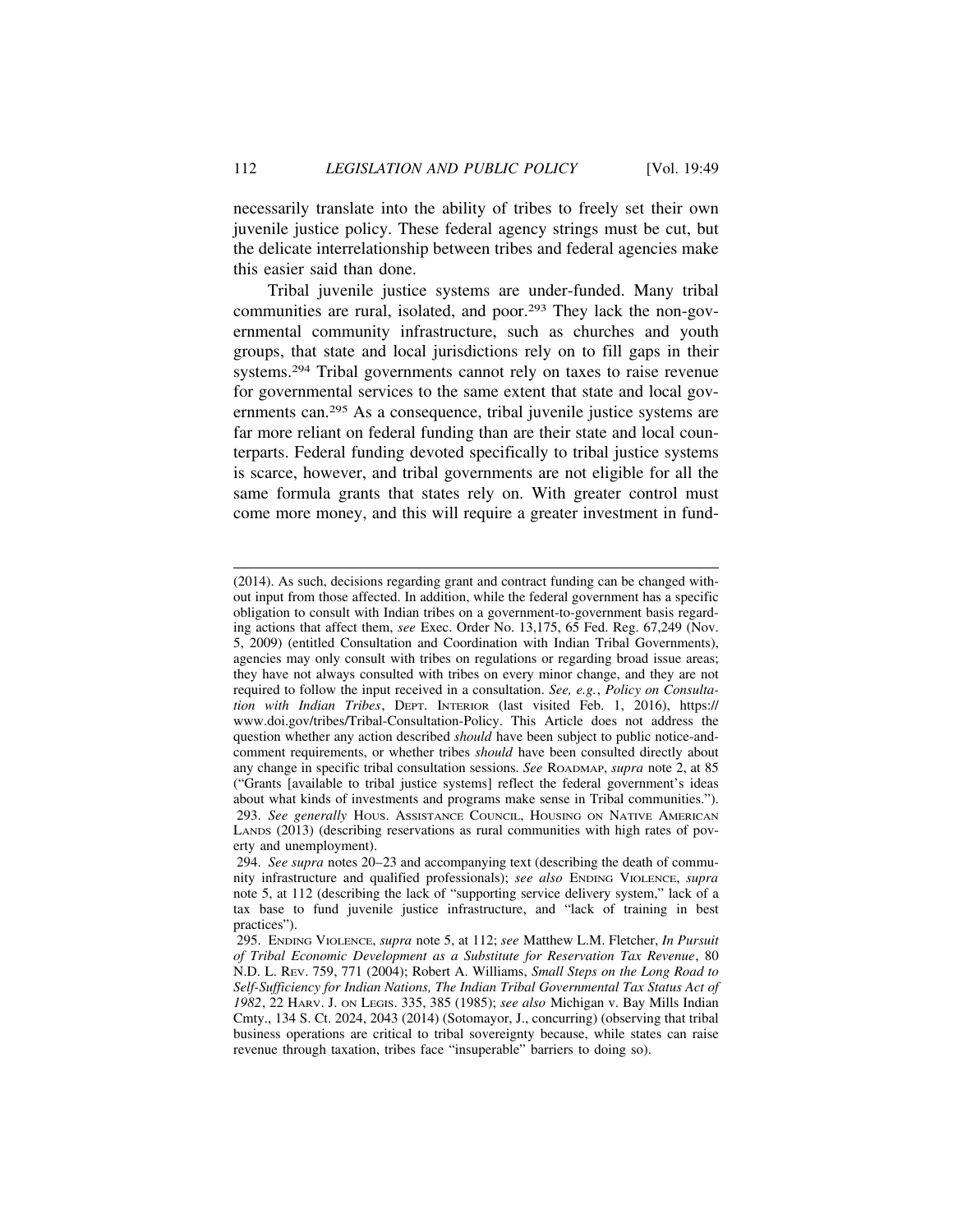ing for tribal governments, plus amendments to some federal laws to ensure that tribes are eligible for a full range of funding.

Simply increasing funding, however, is not enough. Grants available for juvenile justice are often targeted for specific uses<sup>296</sup> or are time-limited.297 In this funding landscape, tribes must make policy decisions that follow the changing winds of federal preferences, and they cannot be sure that the funding for any program will be available in the next grant cycle. Even formula funds cannot necessarily be reprogrammed across agencies or between budget categories. For example, a tribe is not necessarily free to move federal funding from its corrections budget to alternative and early intervention programs, or substance-abuse and mental-health treatment because funding for each type of program comes from a different agency or budget category within that agency.<sup>298</sup>

### *1. Tribal Jurisdiction as an Afterthought*

Although tribes retain jurisdiction over a broad range of juveniledelinquency matters, the existence of overlapping federal and state jurisdiction without any requirement of cooperation with tribes significantly undermines tribal jurisdiction. As discussed in Part II, federal and state jurisdiction over juvenile justice matters affecting Native youth in Indian country are remnants of rejected federal policies that sought to dismantle tribal institutions and assimilate Native people. At the most basic level, continued federal and state jurisdiction over the internal affairs of tribes is incompatible with self-determination policy and modern judicial interpretations of tribal sovereignty.

Yet, federal and state jurisdiction are by now well established in Indian country, and tribal justice systems have in some cases evolved

<sup>296.</sup> For example, many of the juvenile incarceration facilities currently operated by tribes were built using funding from the Department of Justice's Correctional Facilities on Tribal Lands ("CFTL") grant program. From 1999 until 2009, the CFTL program provided funding only for construction of and upgrades to locked tribal facilities, meaning that a tribe could not access any of this funding for juvenile justice unless it planned to invest in incarceration. After 2009, the program was reauthorized and renamed the Correctional Systems and Correctional Alternatives on Tribal Lands program. Grants can now be used to fund planning, construction, and upgrades for multi-purpose justice facilities and alternative facilities. U.S. DEP'T OF JUSTICE & U.S. DEP'T OF INTERIOR, *supra* note 228, at 23.

<sup>297.</sup> The Department of Justice's Tribal Youth Program, the primary source of DOJ funding for juvenile diversion and early intervention services, provides grants that expire after three years. Kay McKinney, *OJJDP's Tribal Youth Initiatives*, Juv. Just. BULL. (U.S. Dep't of Justice, Washington, D.C.), May 2003, at 3.

<sup>298.</sup> ASS'N ON AM. INDIAN AFFAIRS, FEDERAL FUNDING FOR TRIBAL DETENTION FA-CILITIES: SOURCES OF FUNDING AND LIMITATIONS ON ITS USE (2014).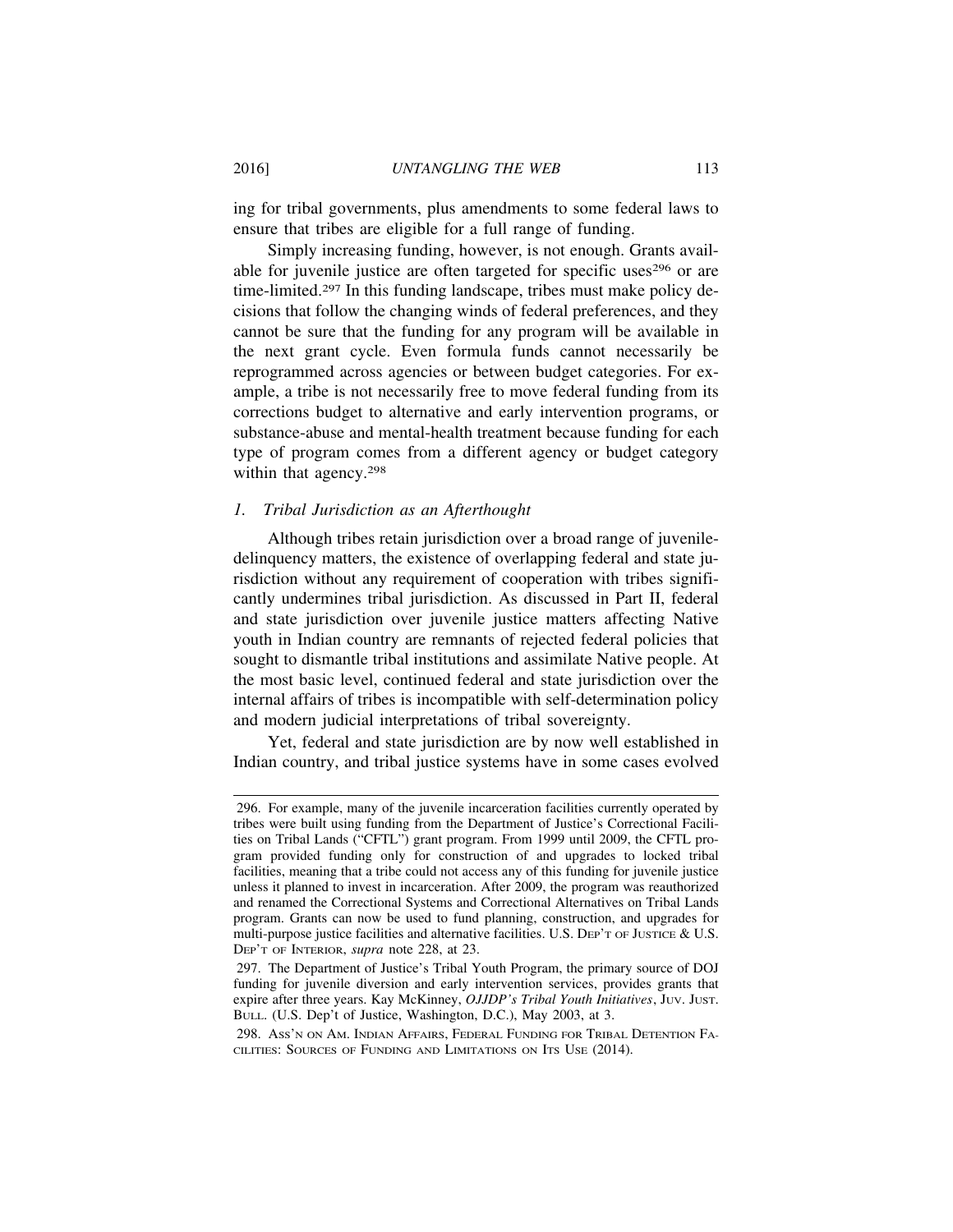in reliance on them. While nearly all tribes would likely welcome greater control over the vision and administration of juvenile justice in their territories, it is not at all clear that all (or even most) tribes would welcome sudden and complete removal of federal and state authority.299 At a minimum, tribes rely on other governments to prosecute and punish very serious crimes that may call for longer prison sentences than tribes are permitted to impose under the Indian Civil Rights Act.

The problem is not the existence of federal and state jurisdiction over Indian country juvenile justice; rather, it is the fact that tribal governments have been treated as afterthoughts that exist only to fill the gaps left by jurisdictional limitations on or under-enforcement by these other governments. This balance must be recalibrated in order for tribes to be able to effectively reform their juvenile systems. Although the Law and Order Commission presents several options for changes that would restore primary authority to tribal governments, simply requiring that federal and state authorities consult with tribes and defer to concurrent tribal jurisdiction when it has been exercised would recognize tribes as the primary local sovereigns and would more effectively distribute resources by reserving federal and state jurisdiction for those cases that tribes cannot or do not wish to handle.

### *2. Lack of Tribal Authority over Tribal Systems*

The federal government, through the Bureau of Indian Affairs, provides law enforcement services in Indian country. This means that the BIA funds, and in some cases directly operates, reservation criminal justice systems to a degree that far exceeds the role of federal funding in state and local systems.300 In the default arrangement, the Bureau pays for the operation of, and directly operates, the major components of a criminal justice system for both juveniles and adults including courts, police, jails, and prisons.301 Tribes have the option to administer these programs themselves, in which case the federal fund-

<sup>299.</sup> *Accord* ROADMAP, *supra* note 2, at 25 (recommending that tribes be able to opt out of federal or state jurisdiction but noting that "[t]he Commission does not envision that every Tribe with the opportunity to choose which criminal jurisdiction arrangements will govern its territory will choose to operate a system entirely on its own" and various reasons a tribe might prefer to collaborate with other governments).

<sup>300.</sup> *See* ROADMAP, *supra* note 2, at 82–85 (describing the central role of federal funding in tribal justice systems).

<sup>301.</sup> *See* Darren Cruzan, *Working with Tribal Partners to Reduce Crime and Recidivism on American Indian Reservations*, 81 POLICE CHIEF 20–21 (2014) (stating that 43 out of 208 law enforcement programs are "direct service"). Cruzan refers here to the number of tribes with police departments that are directly operated by the Bureau of Indian Affairs. The number of direct-service court or corrections programs may be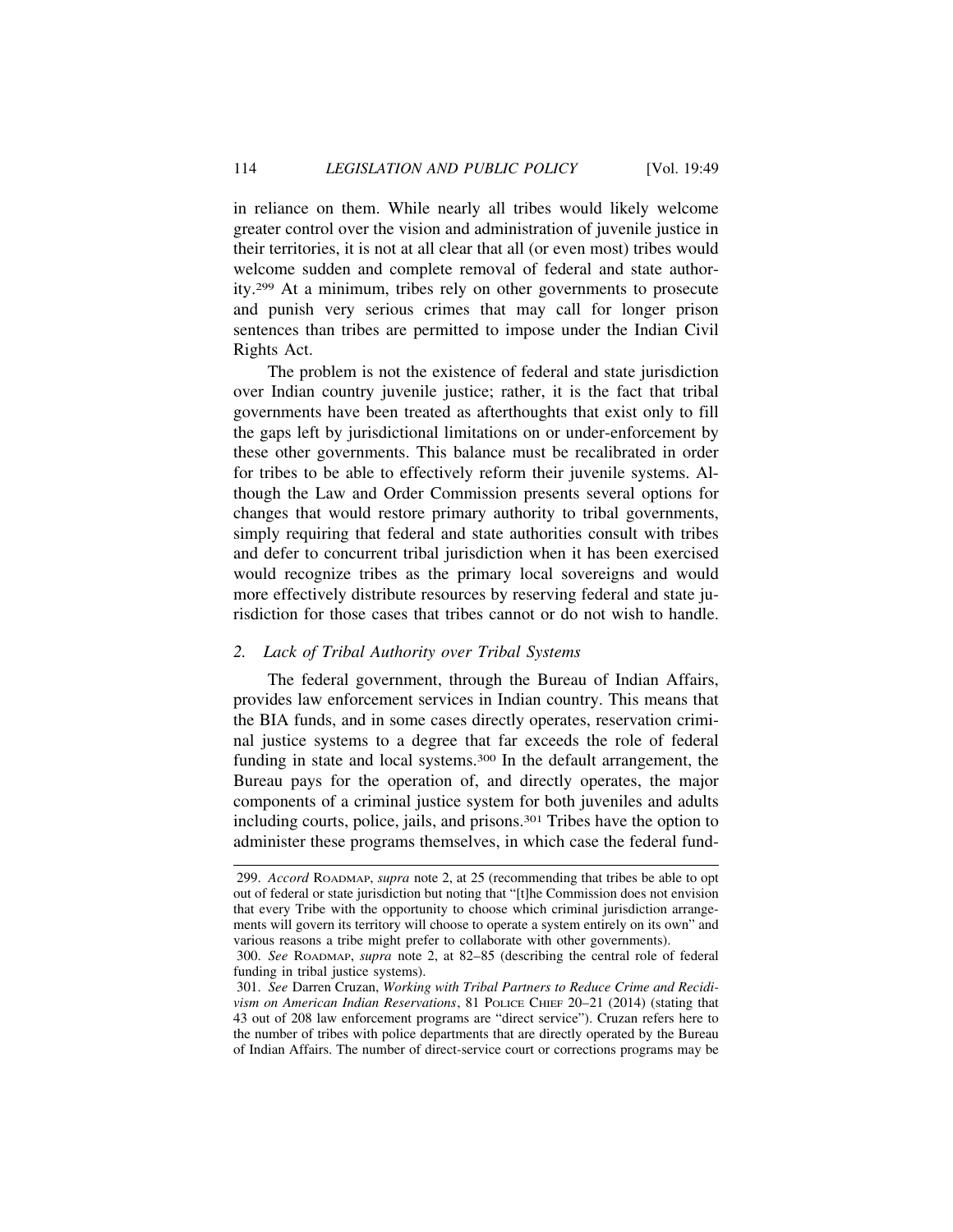ing is passed through to the tribe via a self-determination contract, usually on a program-by-program basis.<sup>302</sup>

Alternatively, tribes can operate their programs under self-governance compacts, in which tribes take responsibility for entire categories of tribal programs and receive combined streams of funding that can more easily be redistributed.303 Finally, some tribes self-fund their criminal justice systems using revenue generated from economic development or taxation.304 In general, the degree of tribal autonomy tracks the order of options described here, with direct-services tribes having the least autonomy, contracting tribes having more, compacting tribes having even more, and self-funding tribes having the most. However, many tribes use a combination of these approaches, supplementing federal money with tribal money or operating some programs through a contract, but leaving others to be administered directly by the BIA.

In addition, many tribes rely on competitive grants from the Department of Justice ("DOJ") to run particular programs or build new facilities. For example, facilities construction funding typically comes from the DOJ,305 often through federal grants for specific facilities, while money for operation and maintenance of newly constructed fa-

different, and a particular tribe may rely on a mix of direct-service and contract/compact arrangements for different components of its justice system.

<sup>302.</sup> The Indian Self-Determination and Education Assistance Act directs agencies to enter into contracts, at a tribe's request, enabling the tribe to "plan, conduct, and administer" any program that the agency is authorized to administer for the benefit of Indians. 25 U.S.C. § 450f (2014). That law specifically provides that "[t]he amount of funds provided under the terms of self-determination contracts entered into pursuant to this subchapter shall not be less than the appropriate Secretary would have otherwise provided for the operation of the programs or portions thereof for the period covered by the contract." § 450j-1; *see also* Cruzan, *supra* note 301 (stating that 165 tribes operate their own law-enforcement programs pursuant to contracts or compacts).

<sup>303.</sup> Amendments to the ISDEAA require the Secretary of the Interior to enter into funding agreements with selected tribes that "authorize the tribe to plan, conduct, consolidate, and administer programs, services, functions, and activities, or portions thereof, administered by the Department of the Interior through the Bureau of Indian Affairs." § 458cc. For a detailed discussion of the difference between self-determination contracts and self-governance compacts, and barriers to both, see generally Geoffrey D. Strommer & Stephen D. Osborne, *The History, Status, and Future of Tribal Self-Governance Under the Indian Self-Determination and Education Assistance Act*, 39 AM. INDIAN L. REV. 1 (2015).

<sup>304.</sup> *See, e.g.*, U.S. DEP'T OF JUSTICE & U.S. DEP'T OF INTERIOR*, supra* note 228, at 23 ("A small number of Indian country jails are operated strictly by tribes without BIA fiscal support.").

<sup>305.</sup> *See id.* (describing DOJ construction funding).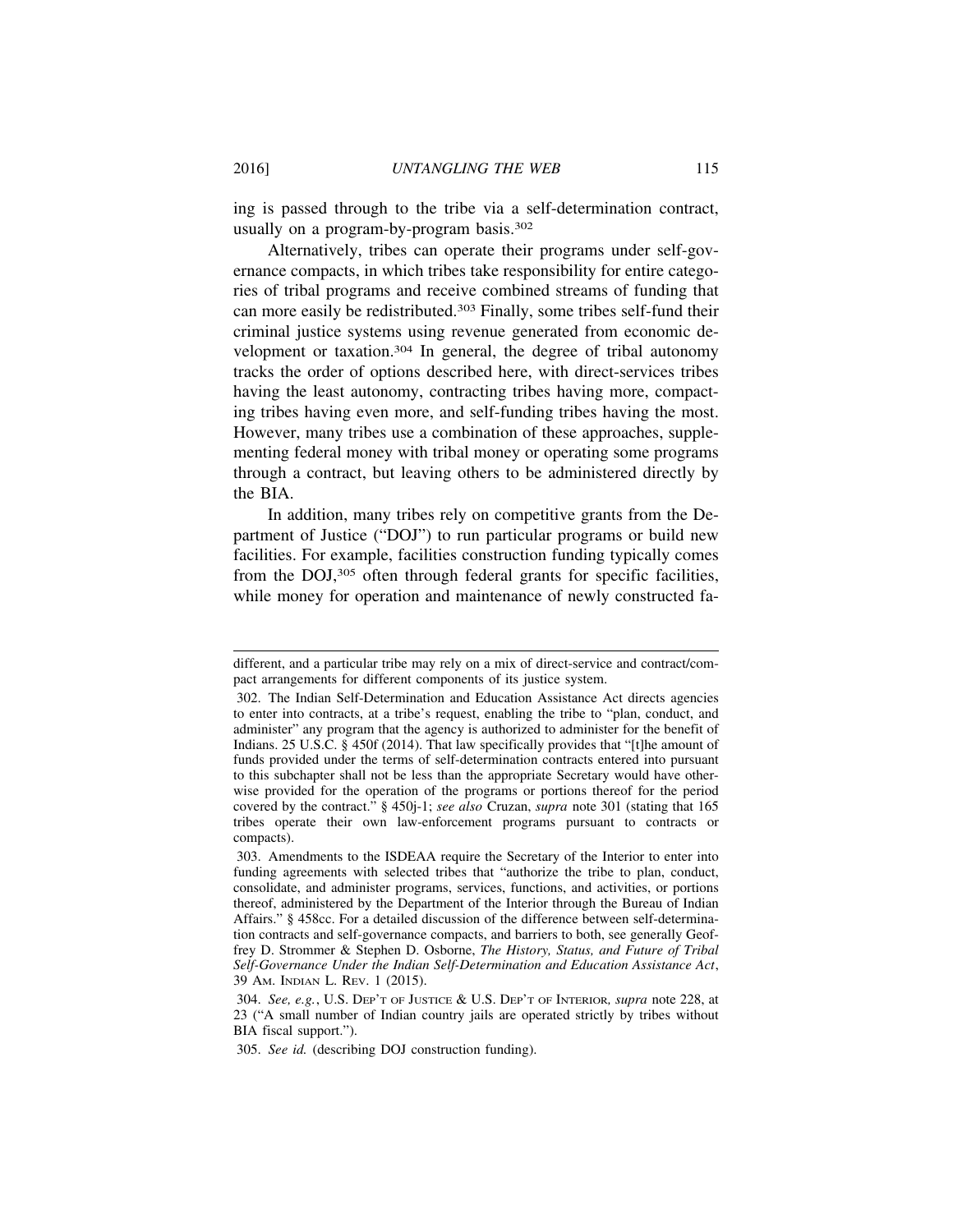cilities comes from the BIA.306 Tribes therefore must adhere to the requirements of two separate agencies to actually build and open correctional facilities. In order to receive a construction grant, tribes must meet DOJ grant requirements. Once a facility is built, the BIA must agree to add the facility to its inventory, which means the tribe must comply with the BIA's specific requirements.<sup>307</sup> Further complicating the picture, education, health, and mental-health funding—all of which may be used to fund ancillary programs that make up part of a tribe's juvenile system—are administered by other federal agencies.308

Federal agency rules influence tribal policymaking at many levels. Grants may be available to build only a particular type of facility. Agencies may require that all police or correctional officers receive a particular type of training before they can receive federal funding. They may link tribes with technical assistance providers that support a particular type of juvenile justice system. A tribe's vision of its juvenile justice system is filtered through these layers of federal policy and may emerge looking very different. But because many of these policies exist at the sub-regulatory level, their impact can be difficult to trace. Some policies may be the result of a collection of rules and decisions, rather than a guiding principle, and those rules may change with each administration or even more frequently.

Because the BIA disburses most of the ongoing funding, with the DOJ providing competitive grants for construction and specific programs, the Bureau has historically exerted the most influence over law-enforcement and justice policy in Indian country. This has been a recurrent issue for tribes, and several reports have criticized the Bu-

<sup>306.</sup> *Id.* at 23–24 (describing BIA funding for operations, maintenance, staffing, and facility repair).

<sup>307.</sup> *See* ROADMAP, *supra* note 2, at 87 (noting a recurring scenario in which facilities constructed with DOJ money could not be staffed or opened because they had not been added to the BIA's inventory).

<sup>308.</sup> Education is administered by the Department of the Interior's Bureau of Indian Education. Health-care services are administered by the Indian Health Service within the Department of Health and Human Services ("DHHS"), and grants for particular health programs may be administered by other DHHS agencies, such as the Substance Abuse and Mental Health Services Administration. *See infra* notes 312–14. Juvenile incarceration facilities provide one illustration of how coordination between different agencies is essential to tribal justice systems: the DOJ provides funding to build the facilities; the BIA provides funding for operation, maintenance, and staffing; education of incarcerated youth is the responsibility of the Bureau of Indian Education; medical care is the responsibility of the Indian Health Service; and counseling or substance-abuse treatment programs may be funded by grants from SAMSHA and the DOJ's Office of Juvenile Justice and Delinquency Prevention, perhaps supplemented by private grants or assistance from state and local governments. *See* U.S. DEP'T OF JUSTICE & U.S. DEP'T OF INTERIOR, *supra* note 228, at 23–24.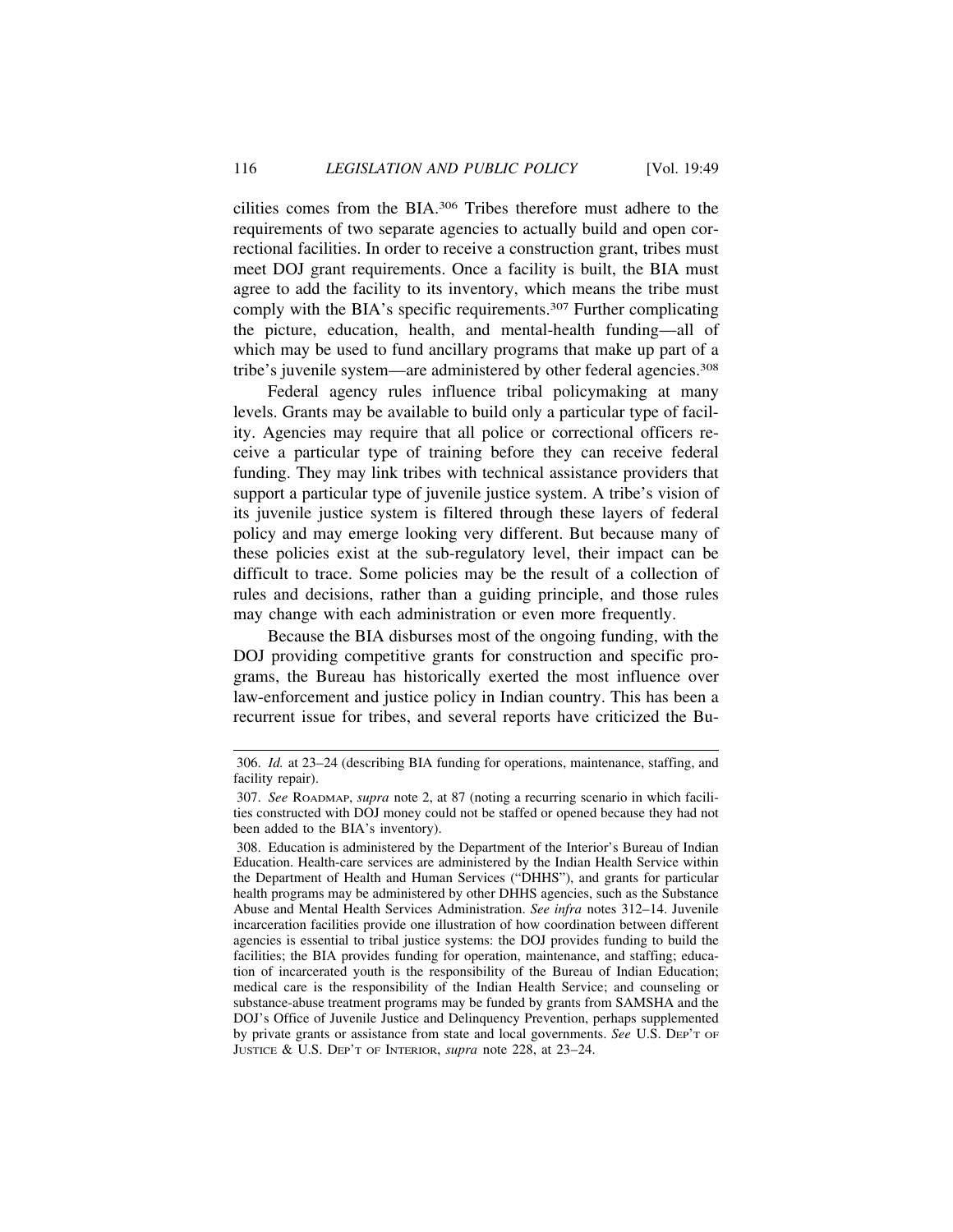reau's oversight, data collection, and policy priorities regarding juvenile and criminal justice.309

Recognizing the difficulties tribes have faced in trying to navigate two separate federal agencies, the Law and Order Commission recommends centralizing federal authority over Indian country justice in a single agency, and specifically recommends that the agency be the Department of Justice.310 This recommendation follows the implementation of the Tribal Law and Order Act, which mandated greater inter-agency cooperation between the BIA and the DOJ.311

The Commission's recommendation does not address the essential roles of other agencies, such as the Indian Health Service and the Substance Abuse and Mental Health Services Administration, in funding and administering juvenile justice in Indian country. Moreover, while centralizing authority in a single agency would undoubtedly improve matters, it does not address the fundamental problem that tribes are forced to build their systems in response to federal policy when the agencies should instead be carrying out tribes' policy visions.

### *3. Lack of Flexible Funding*

As described in the previous Section the core elements of tribal juvenile justice systems (police, buildings, jails, correctional facilities, and some youth intervention programs) are funded primarily by a combination of formula funds administered by the Bureau of Indian Affairs and targeted grants administered by the Department of Justice. A well-functioning juvenile justice system, however, would provide adequate health care and education to youth under its jurisdiction and would incorporate a network of outpatient and inpatient treatment options for mental illness and addiction. Funding for each of these pro-

<sup>309.</sup> *See, e.g.*, OFFICE OF THE INSPECTOR GEN., BUREAU OF INDIAN AFFAIRS' DETEN-TION FACILITIES 1 (2011) ("We could not determine how BIA spent the increased funding it received because in fiscal years 2005 through 2010. . . . The bureau does not have a financial management system that identifies, accumulates, and reports on how funds are spent agency-wide by activity or cost category.").

<sup>310.</sup> ROADMAP, *supra* note 2, at 82–91.

<sup>311.</sup> *See* Tribal Law and Order Act of 2010, Pub. L. No. 111-211, 124 Stat. 2261 (codified in scattered sections of 25 U.S.C.). For example, the TLOA required the BIA and the DOJ to work together, in consultation with tribes, to create a long-term plan for detention and alternatives to incarceration. § 211(B) (codified as amended at 25 U.S.C. § 2802 (2014)); *see also* DEP'T OF JUSTICE & U.S. DEP'T OF INTERIOR, *supra* note 228, at 2. It also required the BIA, the DOJ, and the DHHS to work together to address alcohol and substance abuse in Indian country. *See* § 2802; U.S. DEP'T OF HEALTH & HUMAN SERVS. ET AL., INDIAN ALCOHOL AND SUBSTANCE ABUSE MEMORANDUM OF AGREEMENT 2 (2011). The DOJ, however, lacks the Bureau's knowledge of tribal government operations and experience with self-determination and self-governance compacts.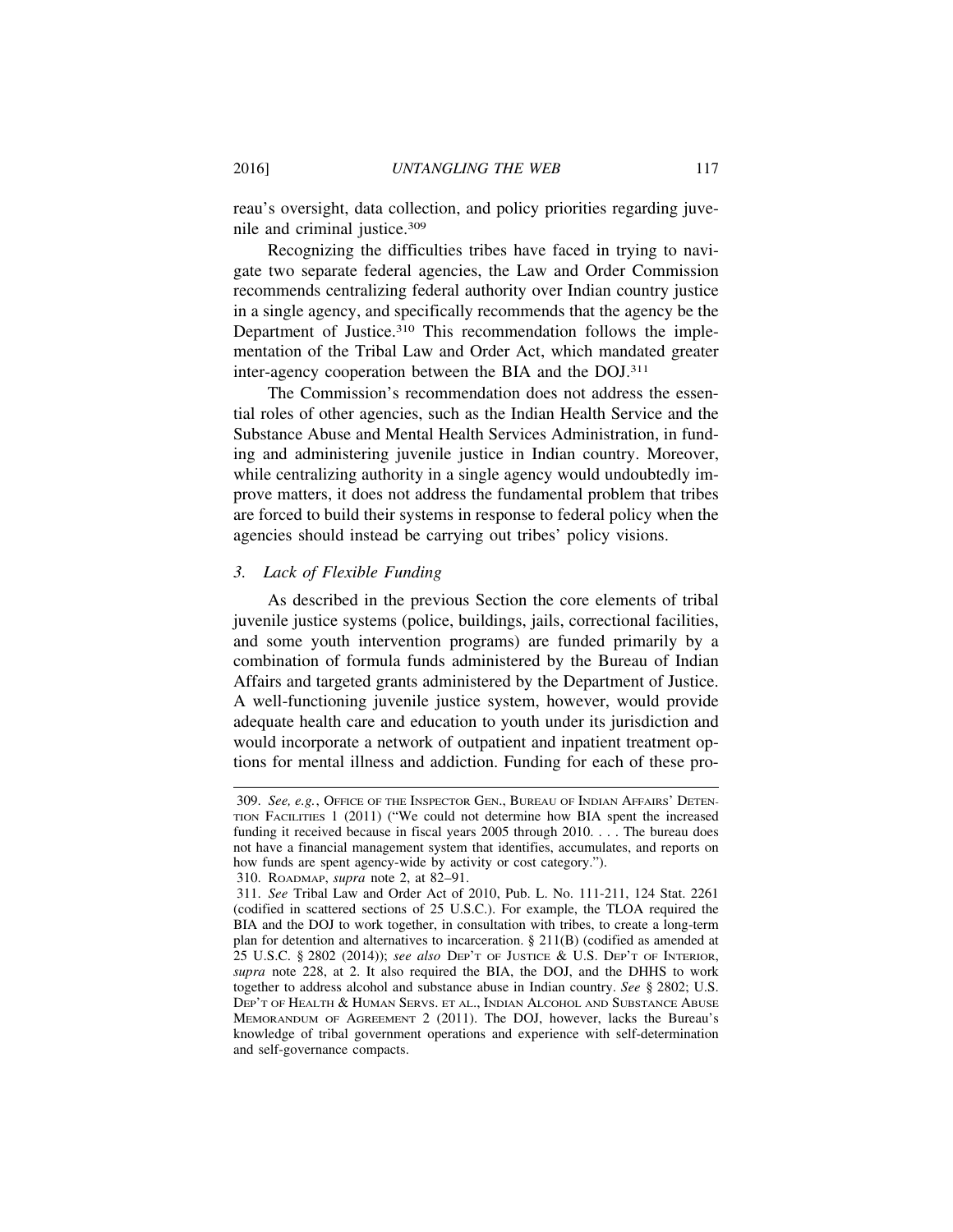grams is administered or funded by a separate federal agency: tribal health care is funded by the Indian Health Service and the Centers for Medicare and Medicaid Services, both within the Department of Health and Human Services;<sup>312</sup> grants for addiction and mental health treatment are administered by the Substance Abuse and Mental Health Administration, also within the Department of Health and Human Services;313 and education services are administered by the Bureau of Indian Education, an agency within the Department of the Interior but separate from the Bureau of Indian Affairs.<sup>314</sup>

The most obvious obstacle that tribes face is the overall lack of funding. Both the Law and Order Commission and the Attorney General's Task Force recognize that tribes are handicapped by the low level of funding available to tribal governments to fund juvenile justice systems.315 The lack of funding is a problem of both authorization and appropriation. Tribes lack direct access to some of the main sources of federal money, particularly formula grants, that states use to fund their juvenile justice systems. Even where tribes are authorized to access funds, or where funds are specifically available to fund tribal programs, the amounts appropriated for both Indian country and juvenile justice are consistently low.316 Increased funding is an essential ingredient for improved tribal juvenile justice systems, and this will

<sup>312.</sup> The IHS is responsible for all hospitals and health facilities, for paying via contract for Indian people to receive health care elsewhere if necessary, and for any outpatient services connected to its hospitals and health facilities. INDIAN HEALTH SERV., INDIAN HEALTH MANUAL § 1-3.3 (2016). Tribes may also enter into contracts or compacts to administer IHS programs. *See supra* notes 76–80 and accompanying text (describing self-determination contracts and self-governance compacts between tribes and the Department of the Interior). Many tribal members are eligible for Medicaid and Medicare, and IHS and tribal health programs may bill these programs, which are administered by the Centers for Medicare and Medicaid Services, for covered services. *See* CTRS. FOR MEDICARE & MEDICAID, TRIBAL CONSULTATION POLICY 3 (2011).

<sup>313.</sup> *See generally* SUBSTANCE ABUSE & MENTAL HEALTH SERVS. ADMIN., SAMHSA GRANTS FUNDING TO TRIBES (2015).

<sup>314.</sup> *See* 25 C.F.R. § 32.3 (2015); *The Bureau of Indian Education (BIE)*, U.S. DEP'T INTERIOR, http://www.bia.gov/WhatWeDo/ServiceOverview/IndianEducation/ (last updated Feb. 23, 2016).

<sup>315.</sup> ROADMAP, *supra* note 2, at 161–63; ENDING VIOLENCE, *supra* note 5, at 115.

<sup>316.</sup> *See generally* U.S. COMM'N ON CIVIL RIGHTS, A QUIET CRISIS: FEDERAL FUND-ING AND UNMET NEEDS IN INDIAN COUNTRY (2003) (documenting the persistent under-funding of tribal programs); Gary Gately, *Federal Juvenile Justice Funding Declines Precipitously, Juvenile Justice Information Exchange*, JUV. JUST. INFO. EXCH. (Feb. 12, 2015), http://jjie.org/federal-juvenile-justice-funding-declines-precipitously/ (noting that federal spending on juvenile justice as of early 2015 was half of what it was in 2002). While the Indian Affairs budget has increased in recent years, under-funding remains a persistent problem. *See supra* note 315.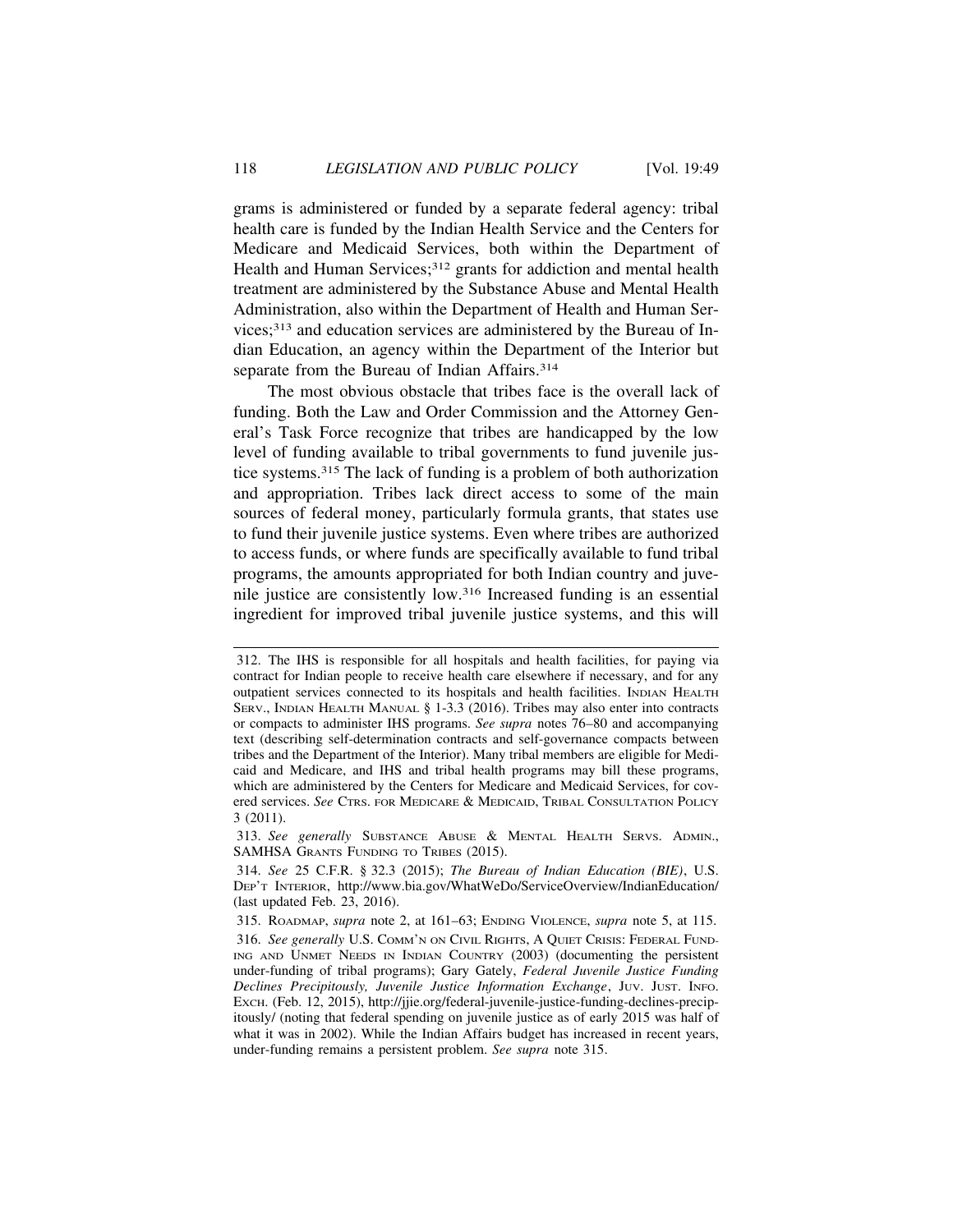likely require amending some laws to allow tribes to receive funds as well as allowing sufficient appropriations for tribal programs.

More money alone will make little difference, however, if funding is administered in the same manner that federal funds are currently managed. The Bureau of Indian Affairs provides three important categories of funding related to juvenile justice—facility operation and maintenance, correctional staff, and program funding.317 Operation and maintenance funding refers to what is needed to keep a building open and running once it has been constructed, including utilities and some repairs and upgrades. Staff funding covers the salaries and benefits for those people working in juvenile facilities. Program funding is a term I use to describe the money provided by the Bureau to support the programs themselves, including courts, probation, intervention, treatment, and in-facility programs. BIA funds are typically distributed according to a formula, which means fewer constraints on the use of funds. However, the Bureau does have limits on whether funding from different categories can be reprogrammed into other categories. Because detention funding falls under a different category than nondetention program funding, a tribe that wishes to reduce its use of incarceration is not necessarily free to use any savings to fund alternatives to incarceration.318

In general, the Department of Justice has provided grants for facility construction and separate competitive grants for certain programming affecting juveniles. Department policies and limits in authorizing statutes therefore determine the facility standards that must be met and the types of programming that will receive grant support, and these may vary according to congressional or executive priorities. The types of projects funded by DOJ grants, and the particular requirements for each grant, vary with each administration. For example, until 2009, facility construction grants were only available for incarceration facilities and could not be used to fund mixed-use justice facilities or facilities to house alternatives to incarceration.319 A

<sup>317.</sup> ASS'N ON AM. INDIAN AFFAIRS, *supra* note 298.

<sup>318.</sup> *Id.*

<sup>319.</sup> The American Recovery and Reinvestment Act of 2009 authorized \$225 million in new funding for Indian country facility construction. In addition to construction and renovation of correctional facilities, this new funding could be used for multi-purpose justice centers or alternative sentencing facilities. U.S. DEP'T OF JUSTICE, OFFICE OF THE INSPECTOR GEN., REVIEW OF THE AWARD PROCESS FOR THE BUREAU OF JUSTICE ASSISTANCE AMERICAN RECOVERY AND REINVESTMENT ACT CORRECTIONAL FACILI-TIES ON TRIBAL LANDS GRANT PROGRAM 1, 12 (2010) [hereinafter REVIEW OF THE AWARD PROCESS] (describing categories of funding authorized by the ARRA and noting that pre-2009 funding could be used only for planning and renovation of correctional facilities); *Overview of Correctional Facilities on Tribal Lands Grants*, U.S.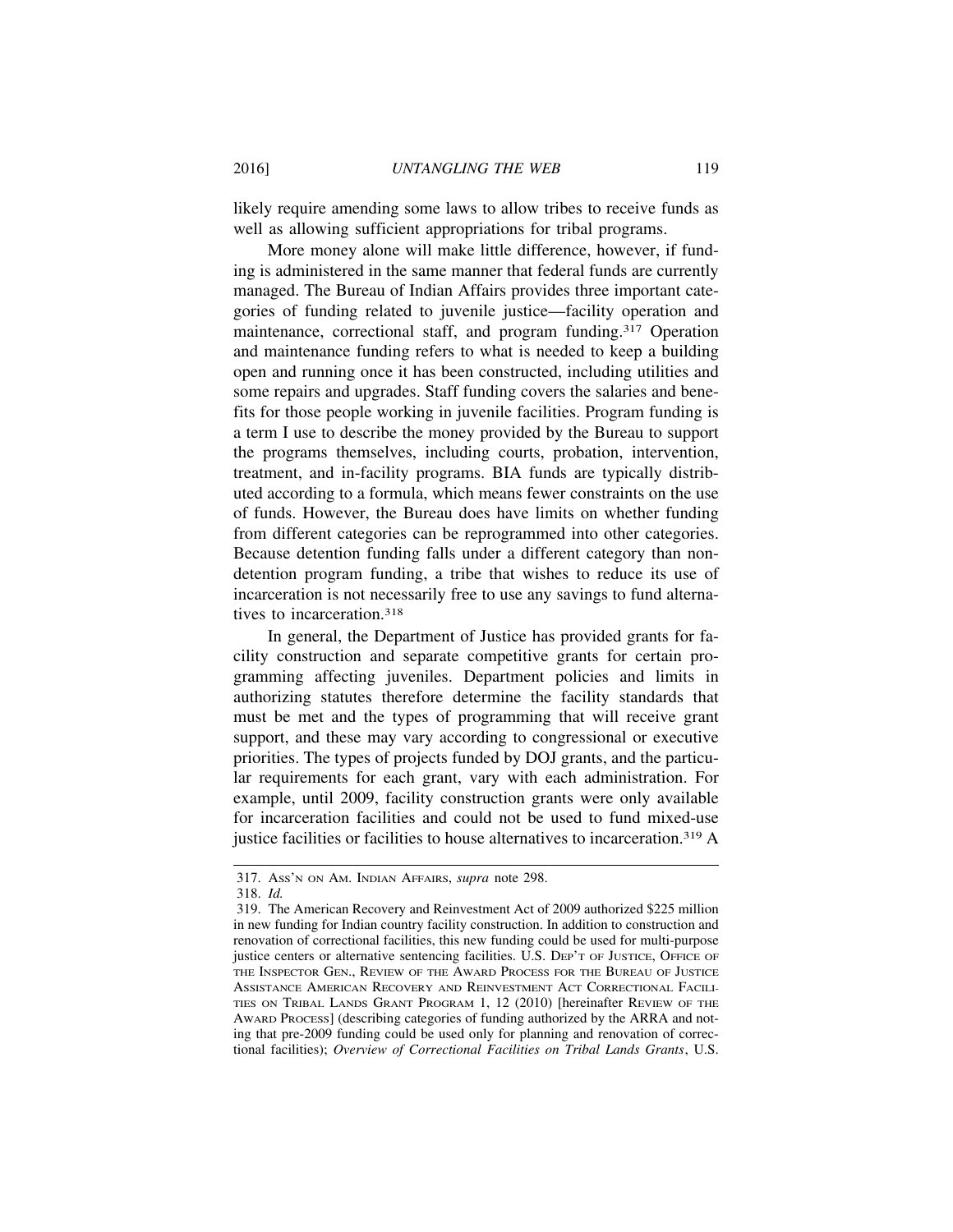tribe could obtain a grant from the DOJ to build a jail, but not for a building that would house both a jail and a courtroom.

The 2009 change in allowable uses for federal money impacted the character of tribal justice systems. The Navajo Nation received an award in 2008 to "upgrade and expand the security system and to extend the electronic fence and security lights" around its adult incarceration facility in Tuba City. In 2009, the Nation was awarded \$35 million to build a new multi-purpose justice center. The old adult detention facility was demolished, and federal officials allowed the Nation to repurpose its 2008 money to support temporary jail housing in order to support construction of the new center.320 Similarly, the Chippewa Cree Tribe received funding in 2008 to "reconfigure [the Rocky Boy Detention Facility] to provide an appropriate, adequate, and secure detention space." In 2009, the tribe received \$12 million under the new program to build a multi-purpose justice center. The tribe planned to relocate its detention program into the new facility and repurpose the old building "for an alternative criminal justice purpose."321

Bifurcated agency authority has meant that frequent changes in the policies of either agency can affect the viability and character of an entire project. When the two agencies embarked on a joint construction initiative in 1998, during which the DOJ funded thirty-five new facilities,322 the BIA's policies permitted tribes to run a range of facility types, including halfway houses and treatment facilities, so some tribes planned and began to build juvenile facilities geared toward holding low-level, nonviolent offenders and focused on treatment.323 By the time construction on these facilities was completed,

DEP'T JUST. BUREAU JUST. ASSISTANCE, https://www.bja.gov/Programs/Tribal\_corrections/index.html (last visited Feb. 1, 2016) (showing only correctional facilities funded before fiscal year 2009 and both correctional and mixed-use facilities funded in subsequent years); U.S. DEP'T OF JUSTICE & U.S. DEP'T OF INTERIOR, *supra* note 228, at 23.

<sup>320.</sup> REVIEW OF THE AWARD PROCESS, *supra* note 319, at 14–15.

<sup>321.</sup> *Id.* at 16–17.

<sup>322.</sup> U.S. DEP'T OF JUSTICE & U.S. DEP'T OF INTERIOR, *supra* note 228, at 23 (stating that the DOJ funded the construction of thirty-five new facilities and provided thirty-nine grants for renovation or completion of construction projects under the Correctional Facilities on Tribal Lands/Correctional Systems and Correctional Alternatives on Tribal Lands programs).

<sup>323.</sup> Conversation with Official from Bureau of Indian Affairs, Office of Law Enf't Servs. (2008). The Office of Law Enforcement Services was later renamed the Office of Justice Services. This statement reflects the policy communicated to me during a conversation with a high-ranking BIA official. To protect the privacy of those individuals with whom I met, I have provided as many details as possible about the conversations without revealing these individuals' identities.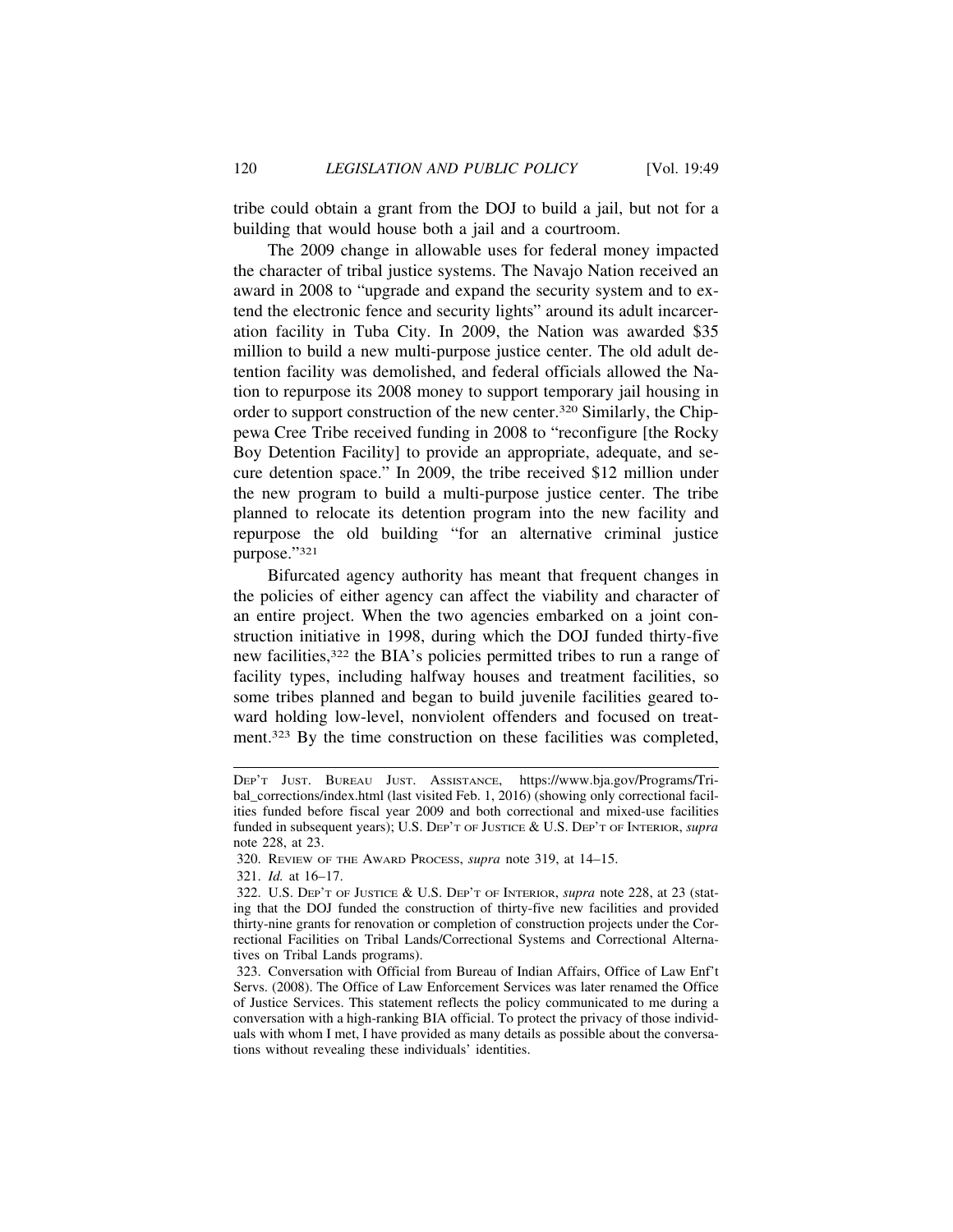however, leadership in the BIA's Office of Justice Services had changed, and the policy had changed, too. The BIA insisted that all the juvenile facilities run by the Bureau, at least under a direct services arrangement, be built to the highest security standards.<sup>324</sup>

Requiring that all facilities meet high security standards could have been a strategy to remedy security concerns.<sup>325</sup> Building highsecurity facilities can offset low staffing levels because architectural features like locks, glass, and cameras mean less reliance on direct visual surveillance by staff. However, this policy change also reflected the Bureau's new regionalization strategy for juvenile justice.326 Enforcing a common security standard would enable the Bureau to accommodate the most violent offenders in any facility, which means it could house violent juvenile offenders from other reservations as needed in any newly constructed facility. The BIA also took the position that treatment services, including services for detained youth, were under the jurisdiction of the Indian Health Service, and therefore could not be funded by Bureau money.327

Rolling back federal and state authority and strengthening tribal jurisdiction, even if supported by a commitment of financial resources, can have only a limited effect if tribal juvenile justice systems remain subject to shifting federal priorities. Correcting this situation requires more delicate intervention than in other areas, where a simple change in federal law might suffice. It is, however, essential. For at least fifteen years, federal policies have imperceptibly shaped tribal priorities by pushing tribes to favor investments in large-scale, high-security juvenile detention facilities over other aspects of their justice systems.328 This subtle shift has crippled tribes by concentrating limited financial resources at the most severe end of the disposition spectrum and leav-

<sup>324.</sup> *Id.* During this period, several newly built juvenile facilities across Indian country sat empty because of disputes between tribes and the Bureau of Indian Affairs regarding juvenile detention facility standards. *See, e.g.*, *The State of Facilities in Indian Country: Jails, Schools, and Health Facilities: Hearing Before the S. Comm. on Indian Affairs*, 110th Cong. 106–10 (2008) (statement of Kyle Prior, Chairman, Shoshone Paiute Tribes of Duck Valley); Jordon Niedermeier, *Dreaming of Detention: Overcoming the Limits of Federal Funding on the Rocky Boy's Reservation*, 2014 NATIVE NEWS 3; Tom Robertson, *Red Lake Tribal Officials Frustrated by Dispute that Keeps Detention Center Empty, Unused*, MPRNEWS (Apr. 26, 2012), http:// www.mprnews.org/story/2012/04/26/red-lake-juvenile-center.

<sup>325.</sup> *See* REVIEW OF THE AWARD PROCESS, *supra* note 319 (finding safety and security violations and poor staffing at juvenile facilities).

<sup>326.</sup> *Id.*; *see also* U.S. DEP'T OF JUSTICE & U.S. DEP'T OF INTERIOR, *supra* note 228, at 27 (describing a regional approach to incarceration facility construction).

<sup>327.</sup> Conversation with Official from Bureau of Indian Affairs, Office of Law Enf't Servs. (2008); *see also supra* note 323.

<sup>328.</sup> *See generally* Rolnick, *Locked Up*, *supra* note 134.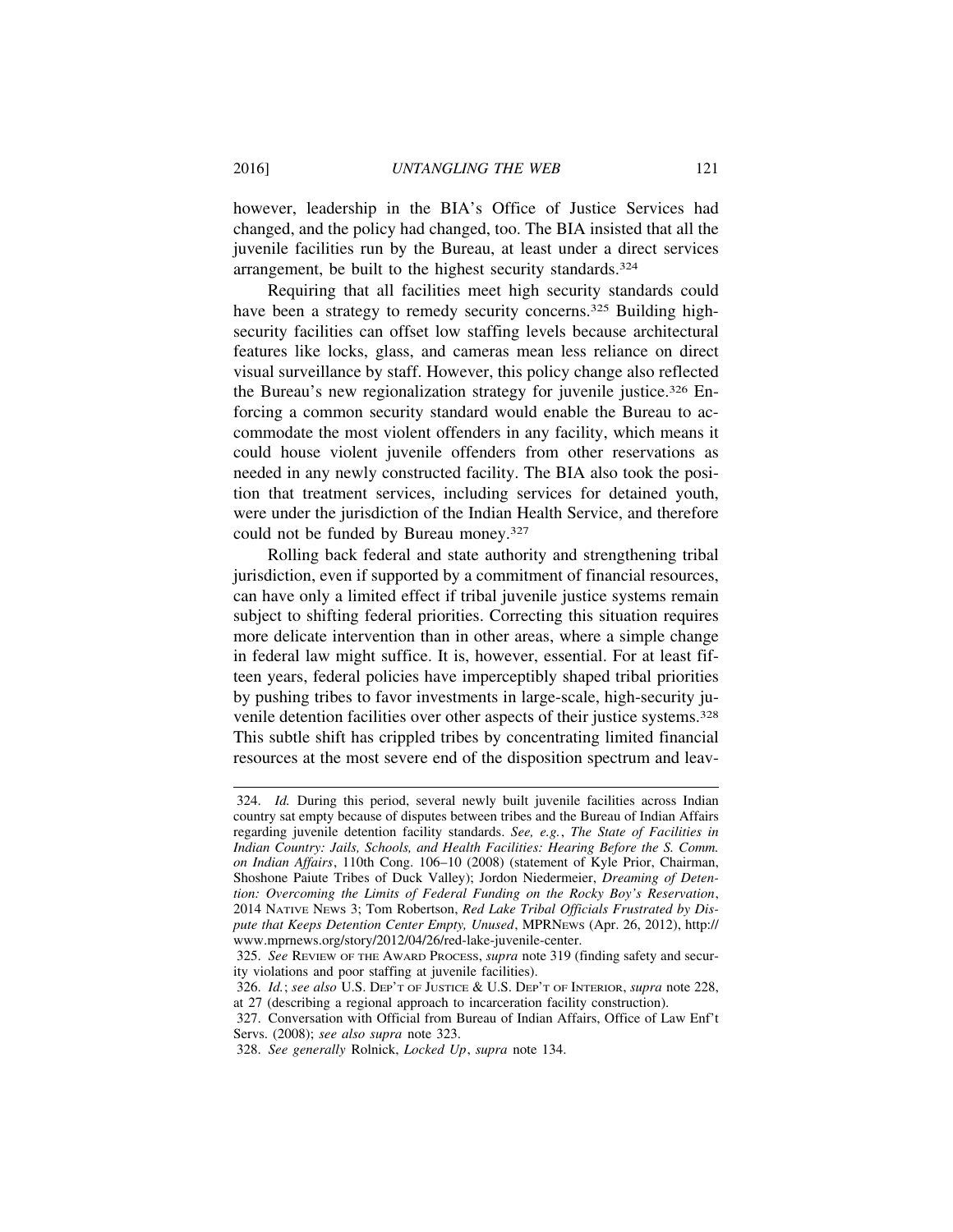ing them with few alternatives. If this cycle is not interrupted, tribal juvenile systems will continue to be driven by the need to fill these juvenile prisons with new offenders.

### *B. Federal*

Because of the unique jurisdictional structure that governs Indian country crime, Native juveniles may be prosecuted in federal court and remanded to federal custody for purely local offenses. More than half of the juveniles in federal custody are Native American.<sup>329</sup> Despite this, juveniles under federal jurisdiction encounter institutions whose primary mission has little to do with either Indian people or juvenile offenders, and that certainly are not calibrated to meet the specific needs of Native youth. Perhaps as a result of this absence of responsive or coherent policy, there is little information available about Native youth in the federal system, and the services and options available to them are sparse compared to those available to youth under state jurisdiction. Reforming the federal juvenile justice system for Native youth will require improvement of the governing statutes, regulations, and agency policies in order to specifically address the needs of Native youth, including greater transparency toward and responsiveness to tribes.

# *1. An Accidental System*

Although a network of federal enclave laws and specific federal criminal provisions provide for federal court jurisdiction over any juvenile who violates these laws, and although the Federal Juvenile Delinquency Act establishes special procedures for federal prosecution of juvenile offenders, there is officially no federal juvenile justice *system*. 330 Instead, the FJDA envisions federal juvenile jurisdiction as a

<sup>329.</sup> From 1999 until 2008, Indian country juveniles made up between forty-three and sixty percent of all juveniles in the custody of the Bureau of Prisons, for an average of fifty-four percent. During this same period, Native juveniles made up only thirty-eight percent of all juveniles arrested for violations of federal law. ADAMS ET AL., *supra* note 259, at 31. This suggests that Native juveniles may be more likely than are other juveniles under federal jurisdiction to end up committed to secure facilities.

<sup>330.</sup> *See, e.g.*, ADAMS ET AL., *supra* note 259, at vi ("There is no federal juvenile justice system, and juveniles account for a very small proportion of all federal prosecutions handled by U.S. Attorneys across the country."); BUREAU OF JUSTICE STATIS-TICS, JUVENILE DELINQUENTS IN THE FEDERAL CRIMINAL JUSTICE SYSTEM (1997) ("Unlike State-level criminal justice systems, the Federal system does not have a separate juvenile justice component."). Indeed, a 1997 article in *Federal Probation*, an administrative publication of the federal courts, began with the revelation that, in addition to the thousands of adults on probation in the federal system, "there are also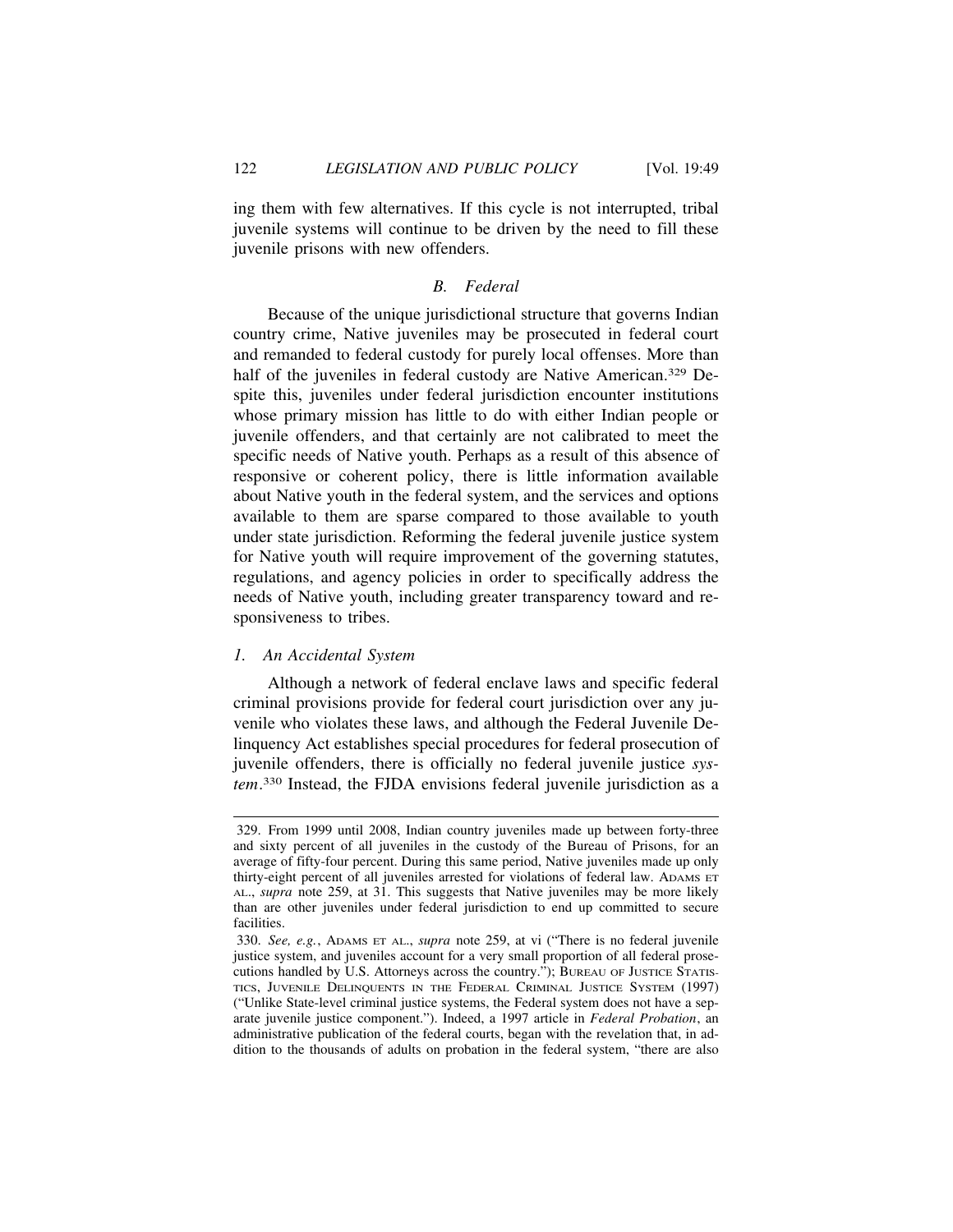last ditch option when juveniles who violate federal laws cannot be turned over to state juvenile justice systems.331 Even when juveniles are prosecuted in federal courts and remanded to federal custody, there are no federal facilities in which to house them. The Bureau of Prisons houses youth under its jurisdiction in rented beds in public and private juvenile facilities.332 Scholars have raised questions about whether the federal government, lacking a general police power, can act as *parens patriae* to juveniles under federal jurisdiction in the same way that states can.333 Without this power, a primary justification for a separate juvenile justice system is missing, raising questions about whether the federal government can or should establish such a separate system.

Although the juvenile justice movement described in Part I was national in character, most of the advocacy took place on the state level because most children were coming under the jurisdiction of state criminal courts. By 1920, forty-six states had passed laws establishing separate juvenile court systems, and by the late 1920s, only the federal government lacked specific provisions for juvenile offenders.334

The reformers succeeded in making the case that juveniles in the federal system should not be treated as adults while their state counterparts were processed through a separate system, but there was some disagreement as to how to make this happen in practice.<sup>335</sup> In 1932, Congress passed the first law that was designed to address juvenile offenders in the federal system.336 That law provided that youth who violated federal laws were to be transferred to the appropriate state

332. ADAMS ET AL., *supra* note 259, at 8–9.

335. Tanenhaus, *supra* note 333, at 9.

<sup>338</sup> juvenile offenders under federal supervision nationally." Staff of the U.S. Prob./ Pretrial Servs. Office, Dist. of S.D., *Federal Juvenile Corrections in South Dakota*, 61 FED. PROB. 38, 38 (1997). That the general public might not know this is understandable, but that the readers of *Federal Probation* needed to be reminded of the existence of juvenile offenders under federal jurisdiction almost seventy years after passage of the Federal Juvenile Delinquency Act provides a distressing reminder of the invisibility of the federal juvenile justice system.

<sup>331. 18</sup> U.S.C. § 5032 (2014); *see also* ADAMS ET AL., *supra* note 259, at 5 (stating that the only bases for federal jurisdiction over juveniles involve states' inability or refusal to assume jurisdiction, or the substantial federal interest involved in some violent or drug-related offenses).

<sup>333.</sup> David S. Tanenhaus, Prof., Univ. of Nev., Las Vegas, Address to the Law and Society Association: Can the Nation Be a Parent? Delinquency, Federalism, and the Limits of Progressive Juvenile Justice (June 5, 2005) (transcript on file with author). 334. David S. Tanenhaus, *The Elusive Juvenile Court: Its Origins, Practices, and Re-Inventions*, *in* THE OXFORD HANDBOOK ON JUVENILE CRIME AND JUSTICE 419, 427–28 (Barry C. Feld & Donna M. Bishop eds., 2012).

<sup>336.</sup> Act of June 11, 1932, ch. 243, 47 Stat. 301; *see also* Tanenhaus, *supra* note 334, at 428.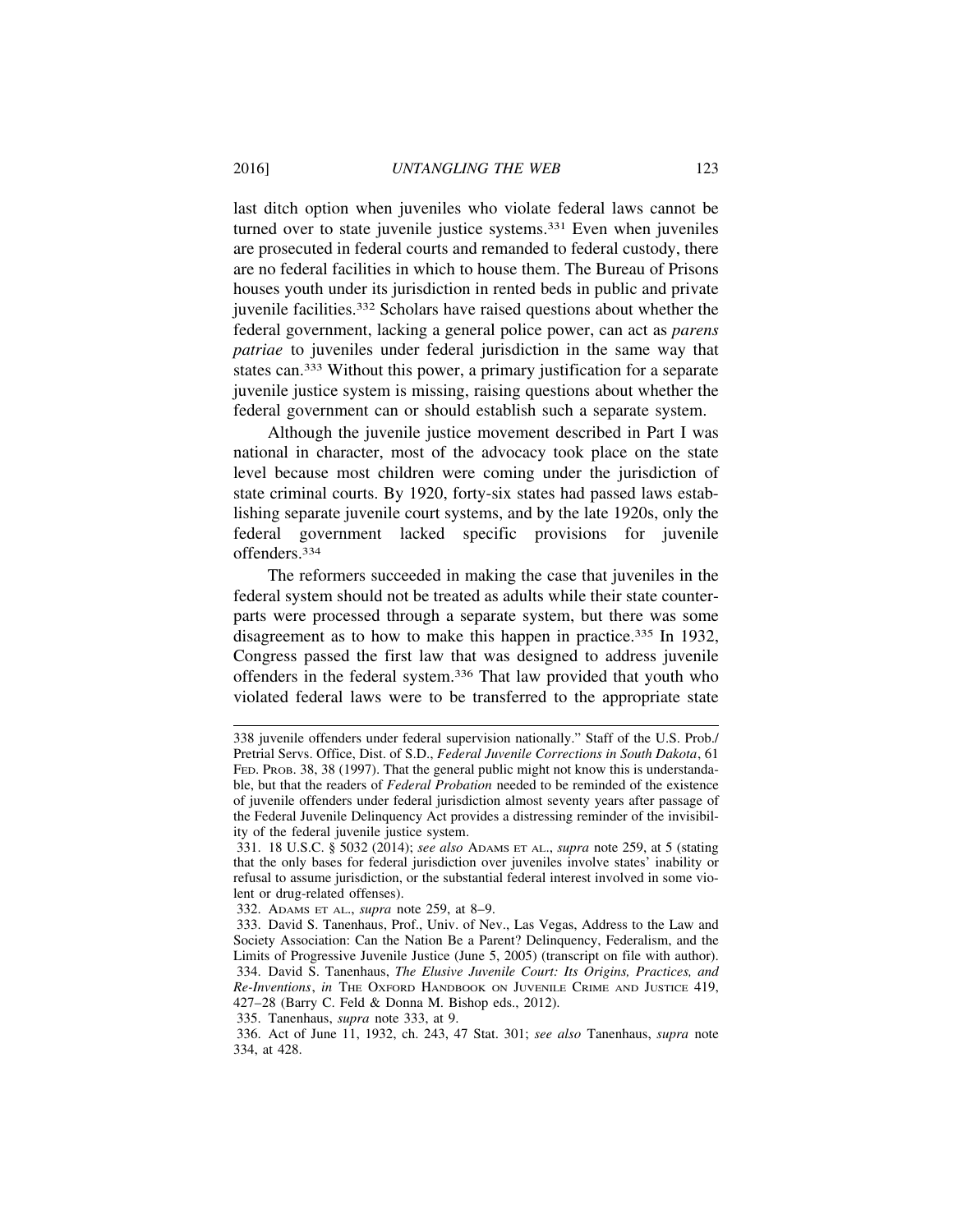system whenever possible.337 In other words, it dealt with the problem of juveniles under federal jurisdiction by trying to move as many of them as possible out of the federal system. Those who remained, however—including Indians—continued to be prosecuted in adult justice systems.338

In practice, only a small percentage of young offenders were actually transferred to state courts, so in 1938 Congress passed the precursor to the Federal Juvenile Delinquency Act. The Act provided for the federal prosecution of young offenders in proceedings that resembled those in state juvenile courts (fewer procedural guarantees, less formality, more judicial discretion), but still took place in the same federal courts in which adults were prosecuted.339 The law was intended to apply only to juveniles who were not transferred to state jurisdiction under the earlier law, and this general structure (preference for state jurisdiction with federal juvenile procedures for those that remained in the federal system) also characterizes the current version of the FJDA.340

The history of juvenile justice is in many ways a history of statelevel reforms that sometimes trickled up to the federal system. Indeed, efforts to reform the federal system involved shifting juveniles back into the more fully developed state systems.341 The effect of the focus on state systems is twofold. First, large-scale policy shifts tend to hit the federal system last, as demonstrated by the late introduction of the juvenile court model into the federal system. Only after pursuing reforms successfully at the state level do reformers seem to remember that youth under federal jurisdiction have not benefitted from the reforms. Second, despite the presence of juveniles under federal jurisdiction, there is a reluctance to see the federal courts as comprising a separate "system."342 This translates into very little effort spent track-

339. Tanenhaus, *supra* note 333, at 9–10.

<sup>337.</sup> Act of June 11, 1932; *see also* Tanenhaus, *supra* note 333, at 8.

<sup>338.</sup> Tanenhaus, *supra* note 333, at 9. Tanenhaus notes that although special juvenile procedures were not established in the federal system until 1938, the courts did sometimes rely on "extra-legal" means in order to process juveniles in a more flexible and less punitive manner. Tanenhaus, *supra* note 334, at 428.

<sup>340.</sup> *See* U.S. DEP'T OF JUSTICE, *supra* note 247, § 116 ("The intent of federal laws concerning juveniles are to help ensure that state and local authorities would deal with juvenile offenders whenever possible, keeping juveniles away from the less appropriate federal channels since Congress' desire to channel juveniles into state and local treatment programs is clearly intended in the legislative history of [the FJDA]."). 341. *See supra* notes 336–40 and accompanying text.

<sup>342.</sup> *Accord* ADAMS ET AL., *supra* note 259, at vi (stating that "[t]here is no federal juvenile justice system").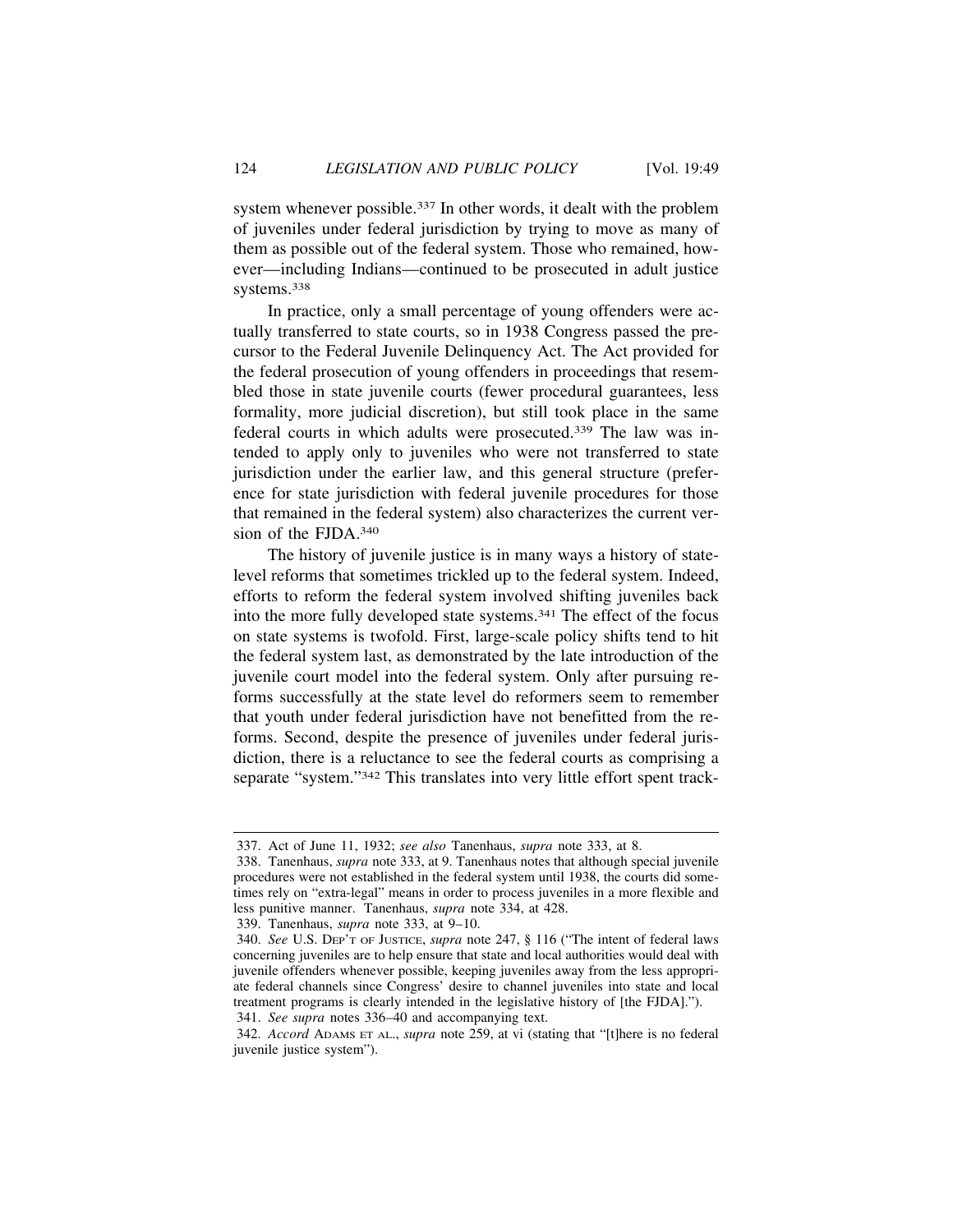ing or analyzing the juveniles coming under federal jurisdiction or the types of interventions best suited for those youth.

More to the point, there is no federal body charged with overseeing a separate juvenile system. The federal Office of Juvenile Justice and Delinquency Prevention oversees grant funding disbursed to the states and guides state-level policies through conditions on those grants.343 Youth in the federal system are prosecuted by United States Attorneys. Prior to trial or sentencing, they are in the custody of the United States Marshals Service and, upon disposition, they are remanded to the custody of the Bureau of Prisons. Because most of the offenders handled by these three agencies are adults,344 the agencylevel policy is focused primarily on adult offenders, and the officials are more likely to have expertise in adult crime and adult detention. The Offices of the United States Attorneys do not have juvenile divisions.345 The Bureau of Prisons does not have a juvenile division, nor does it have any designated juvenile facilities; juveniles are instead housed in state, local, and private facilities through corrections contracts.346

#### *2. Invisible Children*

Even without a formal system, about two hundred juvenile cases are adjudicated in federal courts each year.347 The largest subset of these youths are Native Americans who come into the court by virtue of the federal government's jurisdiction over offenses that occur in

<sup>343.</sup> *See Vision and Mission*, OFF. JUV. JUST. & DELINQ. PREVENTION, http:// www.ojjdp.gov/about/missionstatement.html (last visited Feb. 1, 2016) ("OJJDP supports states and communities in their efforts to develop and implement effective and coordinated prevention and intervention programs and to improve the juvenile justice system so that it protects public safety, holds justice-involved youth appropriately accountable, and provides treatment and rehabilitative services tailored to the needs of juveniles and their families.").

<sup>344.</sup> ADAMS ET AL., *supra* note 259, at vi (observing that "juveniles account for a very small proportion of all federal prosecutions handled by U.S. Attorneys across the country").

<sup>345.</sup> U.S. DEP'T OF JUSTICE, OFFICES OF THE U.S. ATTORNEYS, U.S. ATTORNEYS' MANUAL § 9-8.001 (2009).

<sup>346.</sup> *See* ADAMS ET AL., *supra* note 259, at 9; *see also Inmate Legal Matters*, FED. BUREAU PRISONS, https://www.bop.gov/inmates/custody\_and\_care/legal\_matters.jsp (last visited Feb. 1, 2016). Although the BOP could in theory contract with the BIA or tribal facilities, the available information suggests that this has never been done, *see* ADAMS ET AL., *supra* note 259, at 9, 65–66 (describing the placement of Native youth in BOP custody without making any mention of contracts with tribal facilities), and that most contract facilities are run by private companies. *See* U.S. DEP'T OF JUSTICE, OFFICE OF THE INSPECTOR GEN., THE DEPARTMENT OF JUSTICE'S RELIANCE ON PRI-VATE CONTRACTORS FOR PRISON SERVICES 3–4 (2001).

<sup>347.</sup> ADAMS ET AL., *supra* note 259, at 31.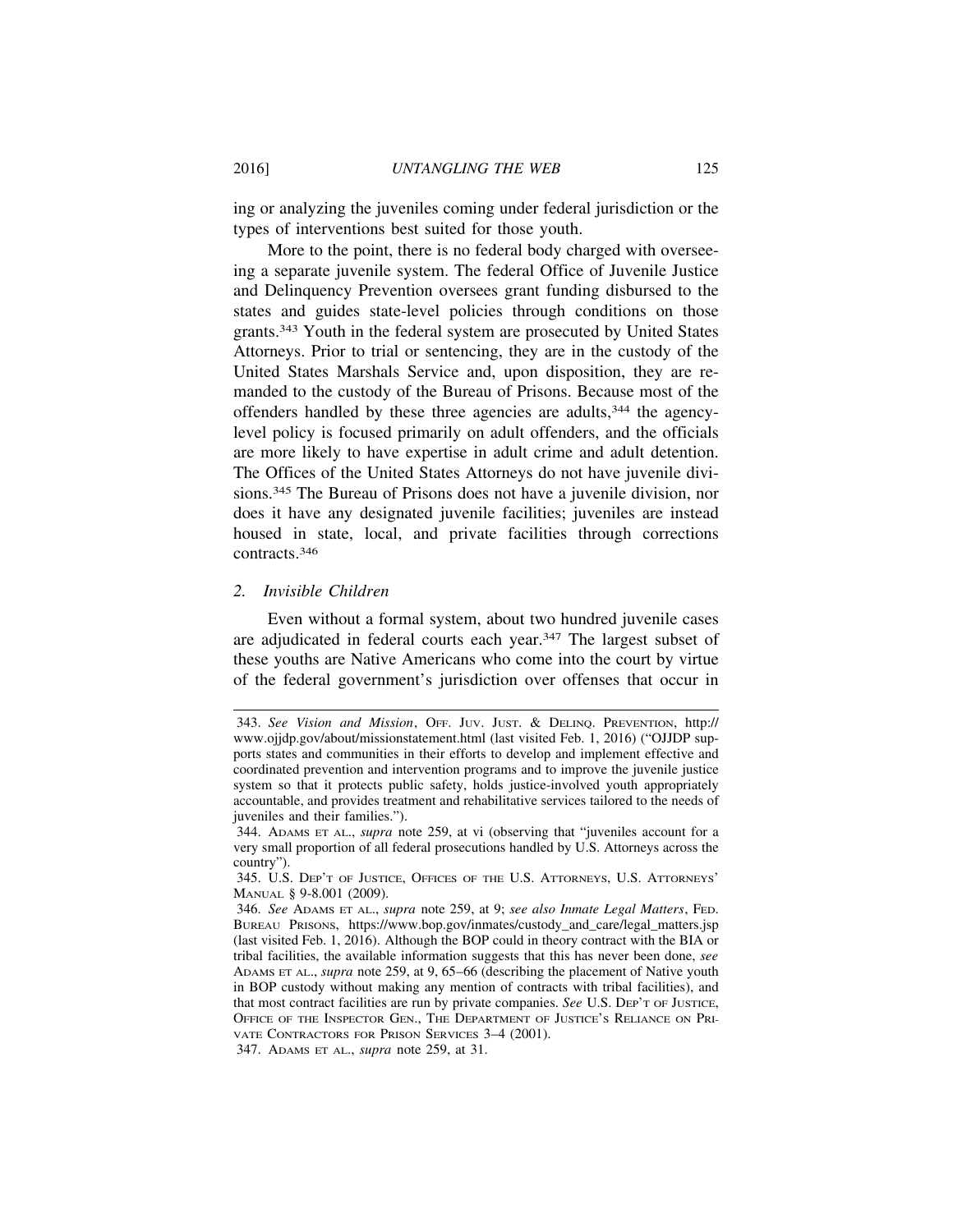Indian country. In the past decade, about half of the juveniles under federal jurisdiction (at any stage) were Native American, as were more than half of the juveniles in Bureau of Prisons custody.348 The federal juvenile justice system exists as a practical matter, and it is largely a system for reservation Indians.

Despite the statistical reality that the federal juvenile justice system, such as it is, is populated mainly by Native American youth, changes in law and policy that affect the federal juvenile system have not been driven by a focus on Native juvenile offenders. Instead, the laws seem to be constructed to address the offenses of an imagined non-Native offender. The first statutes that were passed to address the situation of juveniles under federal jurisdiction did not even mention Native youth.349 Early federal juvenile justice legislation sought to address the lack of juvenile justice infrastructure in the federal system by transferring youth back to state jurisdiction wherever possible,350 a preference still embodied in the FJDA.351

The current version of the Federal Juvenile Delinquency Act requires that, before proceeding in federal court, federal prosecutors first certify that the juvenile's home state is unable or unwilling to accept jurisdiction over the juvenile.352 Congress could have created a parallel option for Native youth by remanding their cases to the custody of tribal governments where feasible, or at least by deferring to tribal courts where both sovereigns chose to exert jurisdiction, but the FJDA does not contain a provision to this effect. Instead, it bypasses tribal governments entirely in the certification process, viewing Indian youth only as youth over which no state has jurisdiction. Similarly, Title XIV of the Violent Crime Control and Law Enforcement Act of 1994, which lowered the age at which juveniles under federal jurisdiction can be transferred to adult court for certain offenses, includes lengthy

<sup>348.</sup> *Id.*

<sup>349.</sup> Act of June 11, 1932, ch. 243, 47 Stat. 301; Act to Provide for the Care and Treatment of Juvenile Delinquents, Pub. L. No. 75-666, 52 Stat. 764 (1938).

<sup>350.</sup> *See supra* notes 334–40 and accompanying text.

<sup>351. 18</sup> U.S.C. § 5032 (2014); *see also* CHARLES DOYLE, CONG. RESEARCH SERV., RL30822, JUVENILE DELINQUENTS AND FEDERAL CRIMINAL LAW: THE FEDERAL JUVE-NILE DELINQUENCY ACT AND RELATED MATTERS 1 (2004) ("Juvenile offenders of federal criminal law are primarily the responsibility of state juvenile court authorities. The Federal Juvenile Delinquency Act permits federal delinquency proceedings where state courts cannot or will not accept jurisdiction. . . .").

<sup>352. § 5032.</sup> It does not require a similar finding of a lack of tribal jurisdiction. *See id.*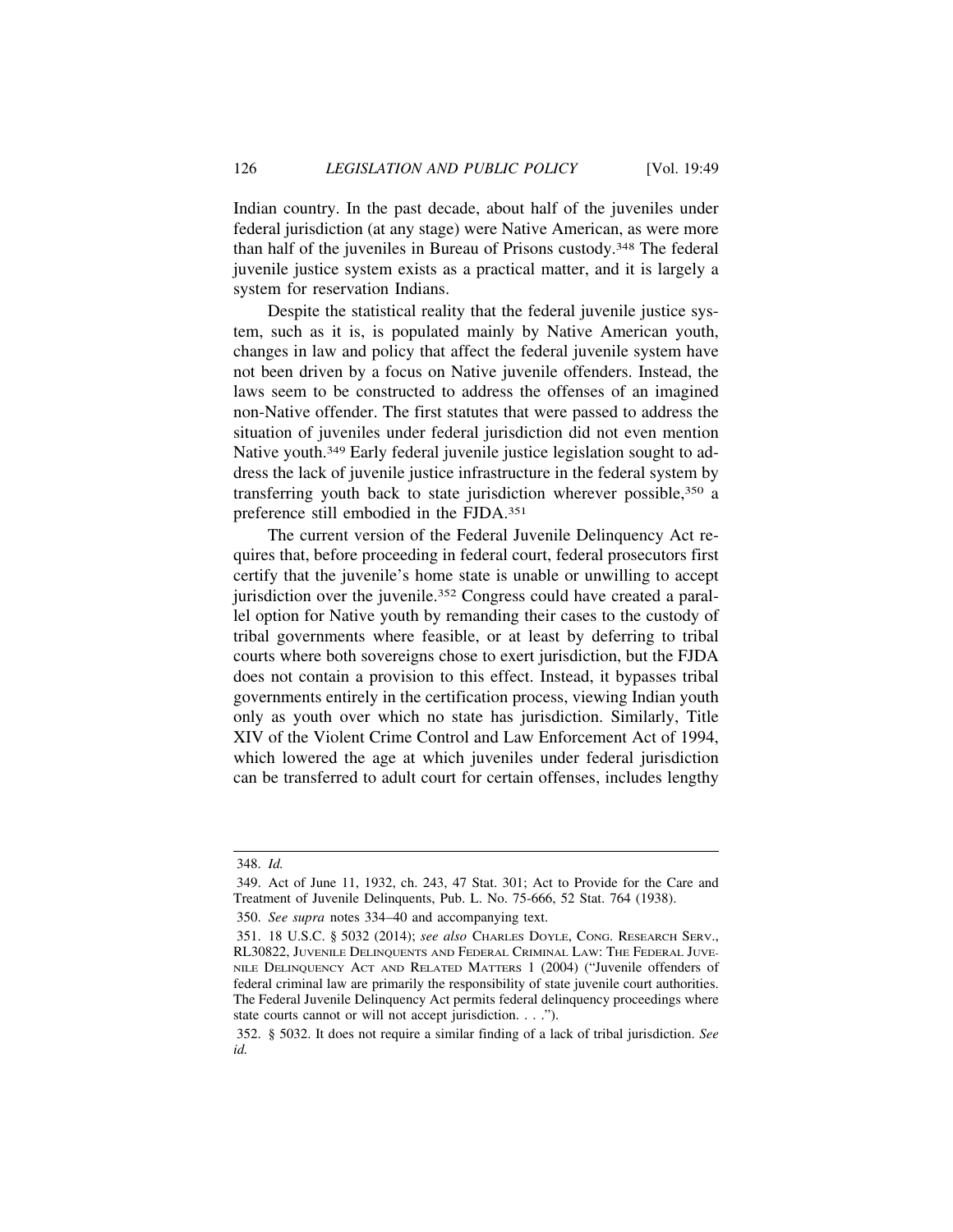provisions designed to address criminal street gangs, but Native youth are only mentioned once, as an exception.353

Despite more than a century of federal jurisdiction over Native offenders, Native juveniles under federal jurisdiction languish in a space that is better defined as a jurisdictional accident than as a fully formed system. Even where the laws, policies, facilities, and personnel that impact juveniles under federal jurisdiction arguably make up a loosely defined "system," the over-arching purposes of that system have little to do with Native youth. Instead, a population that has frequently constituted the majority of youths under federal jurisdiction appears as no more than an afterthought. Many changes to federal law have been driven by an image of a serious, violent offender who comes under federal jurisdiction by virtue of having committed a federally enumerated crime of violence or drug trafficking.<sup>354</sup> These laws may then disproportionately affect Native youth, who come under federal jurisdiction for committing what would otherwise be local offenses in a federal enclave.

By the end of the twentieth century, more than fifty years since the first laws were passed addressing the disposition of juveniles in the federal system, those who worked in the field were just beginning to make preliminary suggestions about how the federal system could better accommodate the Native offenders who made up the core of its population. For example, a 1999 article in *Federal Probation* argued that federal juvenile probation officers should recognize certain cultural and social realities of reservations and suggested that authorities consider relaxing certain rules and policies to accommodate these differences.355 Specifically, the article suggested permitting youth with drug and alcohol issues to mix culturally specific remedies—such as a sweat lodge or sun dance ceremony—with traditional federal remedies such as Alcoholics Anonymous, and recommended that Native youth be allowed to attend funerals of extended family members (in view of the cultural significance of extended kin relationships).356

<sup>353.</sup> Violent Crime Control and Law Enforcement Act of 1994, Pub. L. No. 103- 322, §§ 140001–140008, 108 Stat. 1796, 2031.

<sup>354.</sup> For example, the Violent Crime Control and Law Enforcement Act of 1994 facilitated the transfer of more youth into adult court, and the change to the age of transfer eligibility applied only to juveniles charged with violent gun crimes or certain drug-related offenses. *See id.*; *see also supra* notes 74, 255 and accompanying text (noting that Indian country youth were exempted from this change but are subject to other transfer rules).

<sup>355.</sup> *See* Brenda Donelan, *The Unique Circumstances of Native American Juveniles Under Federal Supervision*, 63 FED. PROB. 69 (1999). 356. *Id.* at 68, 69.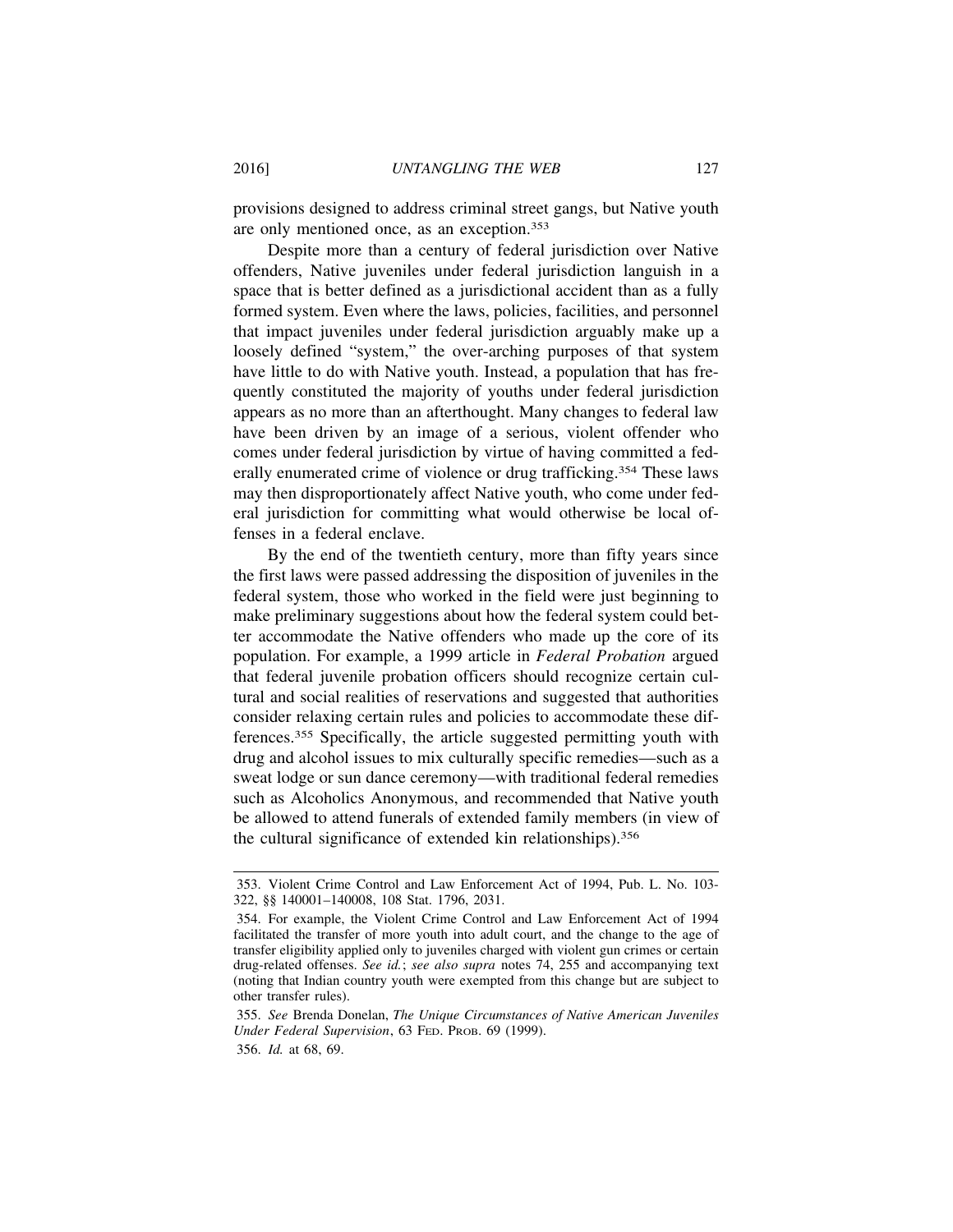The primary problem faced by juveniles in the federal system is that their cases are being adjudicated in courts that are designed neither for juveniles in general nor for Native juveniles in particular. One solution would be to remove all juveniles from federal jurisdiction, but this may not be feasible or even desirable for all tribes. Where tribes would prefer to adjudicate juveniles' cases in tribal courts, however, there is no apparent reason to permit federal prosecutors to override that choice by pursuing parallel federal prosecution against these tribes' wishes, and the law should be changed to require greater deference to tribes and a preference for tribal jurisdiction where it is desired. This would be consistent with the way the federal and state systems interact with respect to juveniles. For those juveniles who remain under federal authority, improving outcomes will mean increasing accountability and transparency between the federal agencies responsible for Indian country juvenile offenders and the tribal communities that are home to those youth, as well as expanding options for treatment and rehabilitation for youth held under federal authority.

#### *C. State*

Where Native youth are subject to state jurisdiction for offenses committed in Indian country, they are at least part of a system designed specifically for juveniles. All states today administer separate juvenile justice systems. Although the approaches vary greatly and some may look functionally indistinguishable from the adult criminal justice systems, they are least premised on the idea that juveniles are a unique population.357 Unlike their counterparts charged in federal court, Native youth charged in state courts are likely to encounter attorneys, judges, and probation officers with experience in juvenile matters. The state system may also offer a range of disposition options, including treatment and rehabilitation. On the other hand, the experiences of Native youth are determined by state policy, and many states continue to treat youth—particularly minority youth—quite harshly.358

<sup>357.</sup> *See supra* Section I.A.2 (describing the evolution of a separate juvenile justice system).

<sup>358.</sup> ARYA & ROLNICK, *supra* note 15, at 20–24 (collecting examples of the disproportionate contact and confinement faced by Native youth in particular states). *See generally* JAMES BELL & LAURA JOHN RIDOLFI, W. HAYWOOD BURNS INST., ADORA-TION OF THE QUESTION: REFLECTIONS ON THE FAILURE TO REDUCE RACIAL AND ETH-NIC DISPARITIES IN THE JUVENILE JUSTICE SYSTEM (2008).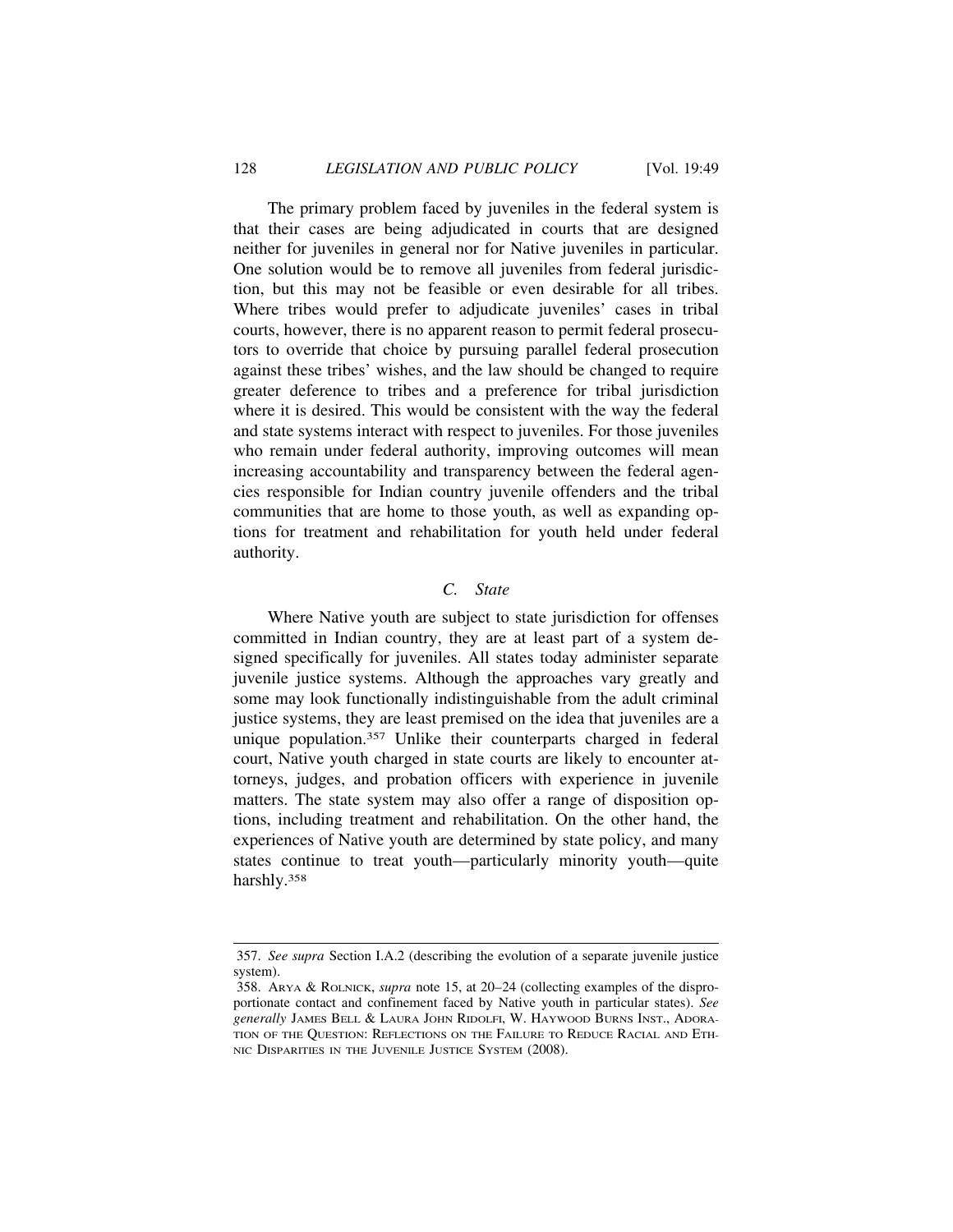# *1. State Jurisdiction Without Tribal Consent*

There is little to say in defense of state juvenile jurisdiction in Indian country because tribes in general have been so vocal in opposing the involuntary imposition of state jurisdiction pursuant to Public Law 280.<sup>359</sup> It seems clear at least that Congress should change the law to give tribes a say over whether juveniles should remain subject to state jurisdiction by providing for tribally initiated retrocession, and by requiring states to honor tribes' requests.360 However, tribe-state dynamics have changed over time. As Matthew Fletcher has argued, some tribes and states have developed cooperative relationships that work well for them, suggesting that states may not always be the roadblocks to tribal success that they generally have been perceived to be.361 For example, some reservations in Public Law 280 states directly abut major non-tribal urban areas. These tribes have had to work hand in hand with state, county, and local law enforcement officials for decades because of Public Law 280 and because of the checkerboard nature of the land. Some have developed good working relationships with non-tribal officials, and they may not favor federal jurisdiction over state jurisdiction if given the choice.

As a solution to problems of state jurisdiction, retrocession also has at least one overlooked potential consequence that matters for purposes of delinquency policy. A tribe may seek to replace state with federal jurisdiction because federal authorities may be more likely to provide responsive law enforcement services and funding to tribes if the tribes are not under state jurisdiction. However, the effect of this transfer would be to subject the population of Native offenders on the reservation to federal, rather than state, jurisdiction. Depending on the state, the application of federal criminal law may result in harsher consequences than does state criminal law.362 For example, the Federal Sentencing Guidelines require longer minimum sentences than do

361. Matthew Fletcher, *Retiring the "Deadliest Enemies" Model of Tribal-State Relations*, 43 TULSA L. REV. 73 (2008).

362. ROADMAP, *supra* note 2, at 160.

<sup>359.</sup> *See* CHAMPAGNE & GOLDBERG, *supra* note 17, at 12.

<sup>360.</sup> In 2010, Congress amended the law to permit tribes in the six mandatory states to request reassumption of federal jurisdiction, which would exist concurrently with tribal and state jurisdiction. *See* 18 U.S.C. § 1162(d) (2014); 25 U.S.C. § 1321(a)(2) (2014); *see also supra* note 274 and accompanying text. Two years later, Washington passed a state law permitting (but not requiring) the state to seek retrocession at the request of any tribe. *See* Robert T. Anderson, *Negotiating Jurisdiction: Retroceding State Authority over Indian Country Granted by Public Law 280*, 87 WASH. L. REV. 915, 951–56 (2012); M. Brent Leonhard, *Returning Washington P.L. 280 Jurisdiction to Its Original Consent-Based Grounds*, 47 GONZ. L. REV. 663, 720 (2012). Federal law still does not require states to retrocede jurisdiction at a tribe's request.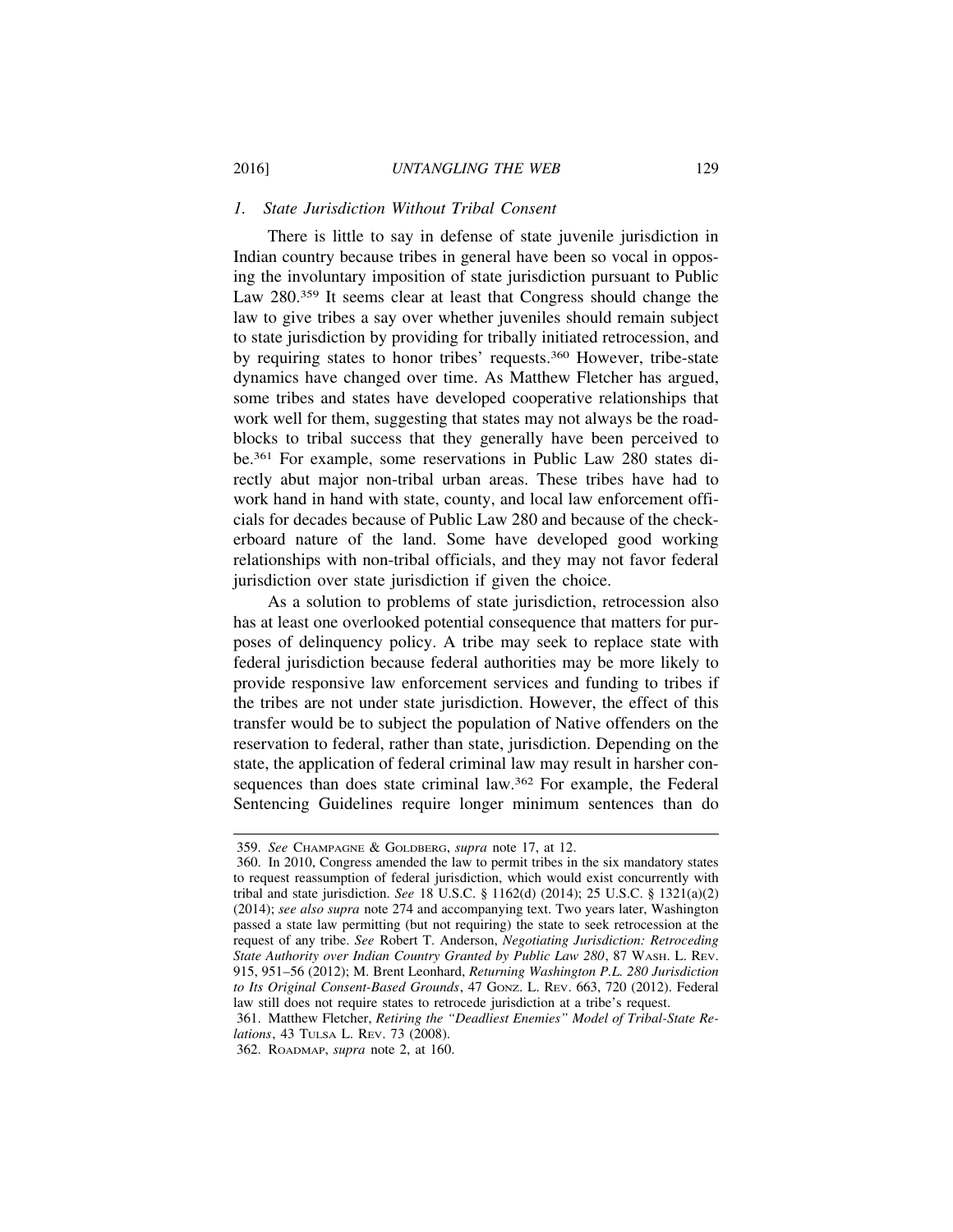some states.363 Federal law includes a provision for felony murder, while not every state has a similar law.<sup>364</sup> Similarly, federal law may require that juveniles be prosecuted as adults in cases in which the state would not.365 The risk of harsher consequences does not, of course, present a legal barrier to the reassumption of federal jurisdiction, nor does it necessarily mean that state jurisdiction is better. It is, however, an important policy consideration that should be weighed by tribes considering a request for federal jurisdiction.

### *2. Lack of Tribal Consultation*

Where state systems fail Native children more spectacularly, though, is in their refusal to respect concurrent tribal authority and in their related failure to account for the specific needs of Native youth. Public Law 280 states are not required to consult with tribal governments on any matter related to Indian country law enforcement.366 Although some states voluntarily communicate with tribes today,<sup>367</sup> they historically have chosen not to do so. Tribes subject to Public Law 280 are not usually invited to the table when a state makes large-scale juvenile justice policy decisions or determines how the state's financial resources will be allocated. Moreover, there is evidence that tribal officials who wish to be involved in particular cases are routinely brushed aside. One tribal official in Wisconsin, whose tribe operated a juvenile services division despite being subject to state jurisdiction, described concern for a young offender.<sup>368</sup> Tribal officials, who were familiar with this young man and had worked with him on many occasions, urged the state probation officer to recommend alcohol and drug treatment in a tribal setting.<sup>369</sup> The tribe offered its services as a com-

<sup>363.</sup> *See, e.g.*, David B. Muhlhausen, Heritage Found., Testimony Before the U.S. Sentencing Commission: Theories of Punishment and Mandatory Minimum Sentences (May 27, 2010), http://www.heritage.org/research/testimony/theories-of-punishmentand-mandatory-minimum-sentences; *see also* ARYA & ROLNICK, *supra* note 15, at 25. 364. *See* United States v. Antelope, 430 U.S. 641, 649 (1977) (upholding the federal prosecution of a Native offender in Indian country, despite the differences in the federal and state approaches to felony murder, against a constitutional challenge).

<sup>365.</sup> *See supra* notes 255–58 and accompanying text (describing the FJDA's provisions for transfer to adult court).

<sup>366.</sup> *See supra* note 285 and accompanying text (discussing the lack of tribal consultation requirements in Public Law 280).

<sup>367.</sup> *See, e.g.*, CHAMPAGNE & GOLDBERG, *supra* note 17, at 142–63 (describing voluntary cooperative agreements between tribes and states under Public Law 280).

<sup>368.</sup> Conversation with Wisconsin Tribal Official (2008). While I participated in this conversation in person, the circumstances under which it occurred require that the tribal official's identity remain confidential. *See supra* note 323.

<sup>369.</sup> *Id.*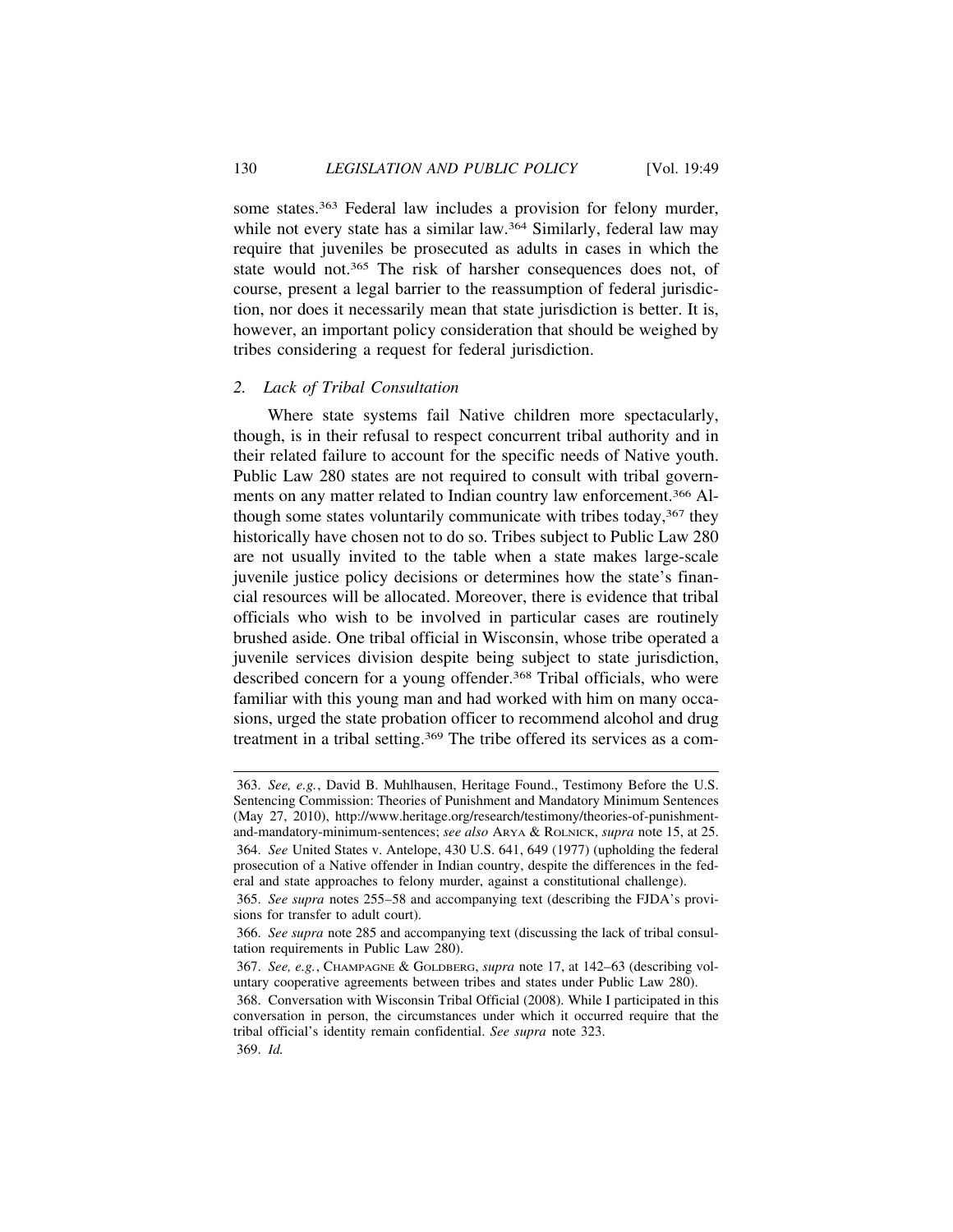ponent of diversion.370 State officials, however, determined that the young man should instead be placed in secure detention off the reservation.371 The tribal official described feeling frustrated and powerless to help the young man.372

This kind of scenario is especially troubling because the most common refrain concerning Indian country juvenile justice is about the lack of resources. Here, two sovereigns had jurisdiction over a single offender. The tribe was willing to devote its resources to relieve the state of some of its financial burden, and the proposed outcome would have reduced the state's secure detention population. In the end, the state's decision to remove the young man made it impossible for the tribe to continue providing services, severing an important tie between child and tribe and undermining the tribe's decision to favor treatment over incarceration for its youth.

Even accepting the continued reality of state jurisdiction over Indian country youth, the manner in which states have exercised this jurisdiction has infringed upon, rather than supported, concurrent tribal authority. For Native youth who remain under state jurisdiction, it is critical to ensure that states consider tribes and Native youth both at the policy level and in individual cases.

States should be required to create formal avenues for tribal input and consultation on funding and policy decisions affecting Native youth. State juvenile justice officials should also be required to notify, consult with, and defer to tribal officials in individual cases involving youth from that tribe. At minimum, this should apply to cases arising in Indian country. Congress should consider, however, extending the notification requirement to all tribal youth whether or not their cases arise in Indian country.

# IV.

#### TOWARD REFORM

The problem of "juvenile justice in Indian country" is multilayered, so the solutions must be as well. Reform requires (a) strengthening tribal authority and correspondingly dialing back federal and state authority whenever possible, and (b) making targeted changes to address the issues specific to each system. In this Part, I briefly describe particular legislative and policy solutions that would measurably improve certain aspects of the system.

370. *Id.*

371. *Id.*

372. *Id.*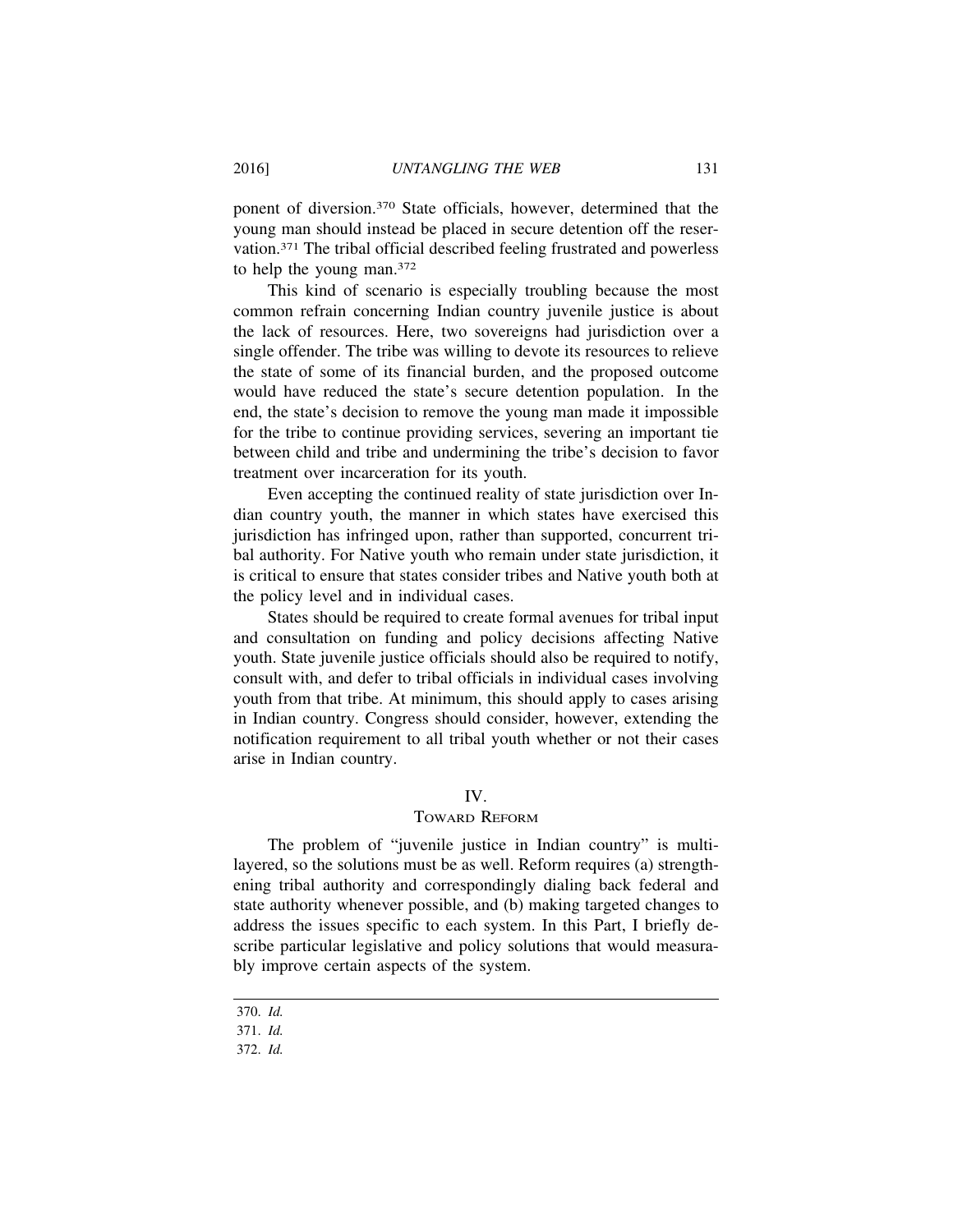# *A. Increasing Tribal Control*

Amending federal law to recalibrate the balance of power between tribes and outside authorities is undoubtedly an important part of any reform effort. Tribes must be the first line of authority when it comes to local juvenile delinquency matters. Indian country youth should only be prosecuted in federal or state court when the tribe consents to such an arrangement and when the proceeding would not duplicate or undermine a tribal proceeding. Such an approach is consistent with the way that federal law treats states with regard to juvenile delinquency matters, and the importance of primary tribal authority is something that Congress has long recognized when it comes to child welfare.373

#### *1. Amend the Federal Juvenile Delinquency Act*

For tribes subject to concurrent federal jurisdiction, the solution is remarkably simple: the Federal Juvenile Delinquency Act should be amended to require federal prosecutors to obtain a waiver of tribal jurisdiction before prosecuting a juvenile for an Indian country offense. Under current law, a federal prosecutor may not file charges against a juvenile in federal court unless the state certifies either that it does not have jurisdiction over the juvenile or that it does not have the resources to provide effective services. The statute should be amended to require that the federal prosecutor obtain a similar waiver from tribal officials for youth who fall under tribal, rather than state, jurisdiction.

The Commission report includes this recommendation, but complicates matters by suggesting it as a third option after more paradigmshifting suggestions like allowing tribes to opt out of federal jurisdiction entirely.374 Amending the FJDA would accomplish the desired

<sup>373.</sup> Indian Child Welfare Act, 25 U.S.C. §§ 1901–1963 (2014).

<sup>374.</sup> ROADMAP, *supra* note 2, at 159–61, 171–73. The Commission report covers all aspects of criminal justice, not simply juvenile justice, and the recommendation to permit tribes to opt out of federal jurisdiction entirely are drawn from other sections of the report. They are accompanied by recommendations that tribal criminal courts agree to provide full due process rights to defendants and that the federal government restore the full range of criminal jurisdiction to those courts (eliminating limits on sentencing and jurisdiction over non-Indians). *Id.* at 23. Because this Article is concerned with Native juveniles only, sentencing limits and jurisdiction over non-Indian people are not significant issues here. Juvenile jurisdiction is unique, however, in that federal prosecutors must follow a process set forth in the FJDA before taking jurisdiction over any juvenile case. 18 U.S.C. § 5032 (2014). Amending the Act to require that federal prosecutors defer to tribal officials in the same manner they defer to federal officials provides a simple solution to the jurisdictional web problem that is not applicable to adult criminal matters.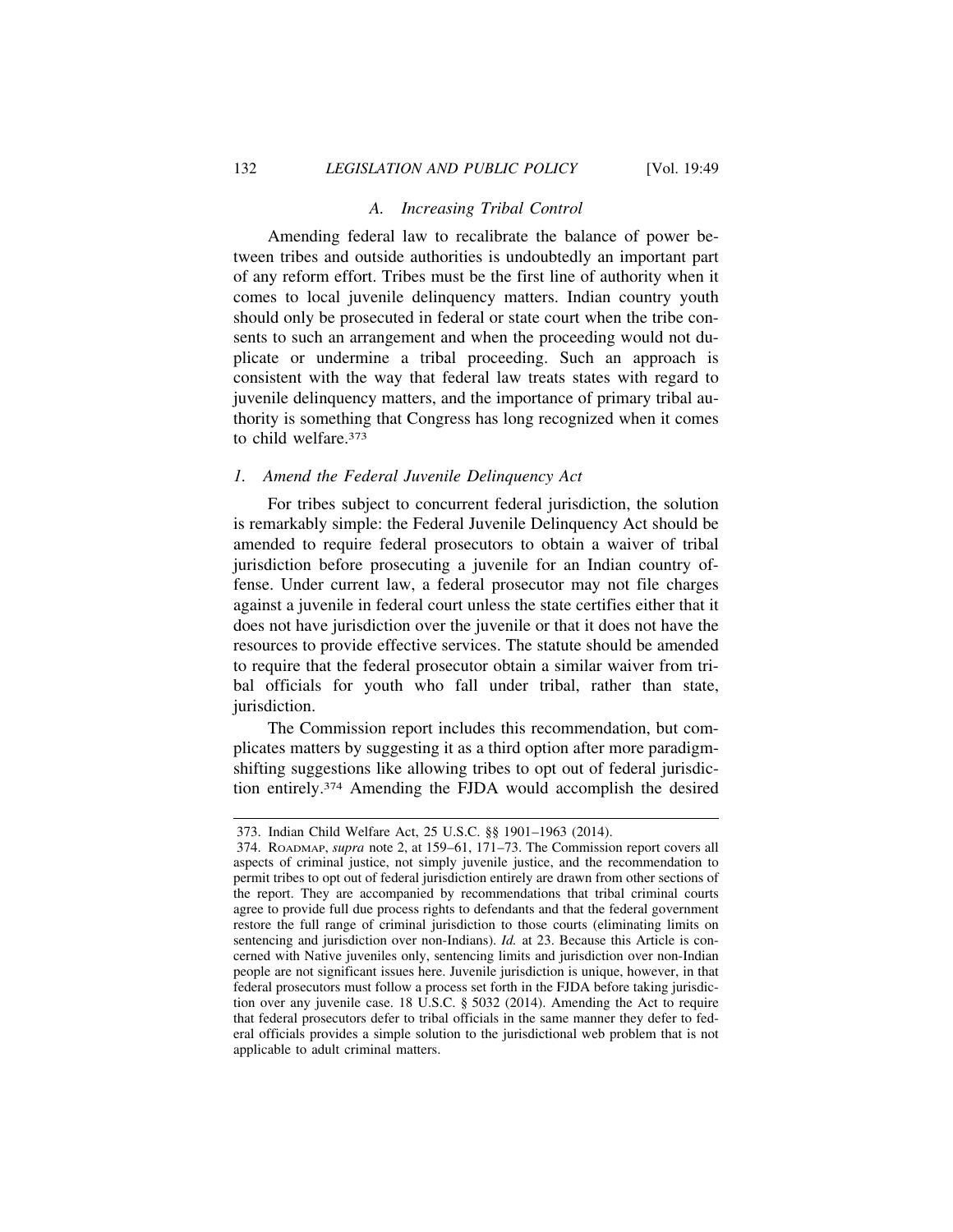result—Native youth only prosecuted in federal court with the tribe's consent—with minimal fanfare. It requires a relatively simple change to the existing statute, a change that would bring the FJDA in line with myriad other legal regimes in which tribes are treated the same as states.

## *2. Amend Public Law 280*

For tribes subject to state jurisdiction, a clean legislative solution is harder to identify. Just as tribes subject to concurrent federal jurisdiction should be permitted to opt out of federal jurisdiction, tribes subject to concurrent state jurisdiction under Public Law 280 should be permitted to opt out as well.<sup>375</sup> The 2010 law permitting certain tribes to request federal reassumption of jurisdiction is an important tool of tribal control, but it does not permit tribes to reject state jurisdiction. Instead, it layers federal jurisdiction on top of tribal and state jurisdiction, an approach that may help with under-enforcement but will not likely help force states to consult with tribes.

Amending Public Law 280 to enable tribes to opt out of state jurisdiction is likely to be a politically contentious proposal. Furthermore, tribes that enjoy better working relationships with their states may choose to continue current jurisdictional arrangements. Absent a repeal of Public Law 280, states are likely to retain jurisdiction over juvenile delinquency matters in Indian country within their borders, so the way states exercise this jurisdiction will affect the lives of many Native youth. Where concurrent tribal/state jurisdiction continues, federal law must be amended to require those states to cooperate with tribes on matters affecting tribal youth.

# *3. Amend the Juvenile Justice and Delinquency Prevention Act*

One possible legal tool would be an amendment to the federal Juvenile Justice and Delinquency Prevention Act ("JJDPA"), which conditions federal funding for juvenile justice programs on states' adherence to certain requirements.<sup>376</sup> Congress could add a requirement that states—at least those with jurisdiction over Indian country, but

<sup>375.</sup> *See supra* note 360 (discussing a Washington state law providing for tribally initiated retrocession).

<sup>376.</sup> Juvenile Justice and Delinquency Prevention Act, Pub. L. No. 93-415, 88 Stat. 5 (1975) (codified as amended at 42 U.S.C. §§ 5601–5792a (2014)). Although it does not mention the JJDPA specifically, the Task Force report recommends conditioning state funding on "meaningful and consensual consultation with tribes on the design, content, and operation of juvenile justice programs." ENDING VIOLENCE, *supra* note 5, at 116.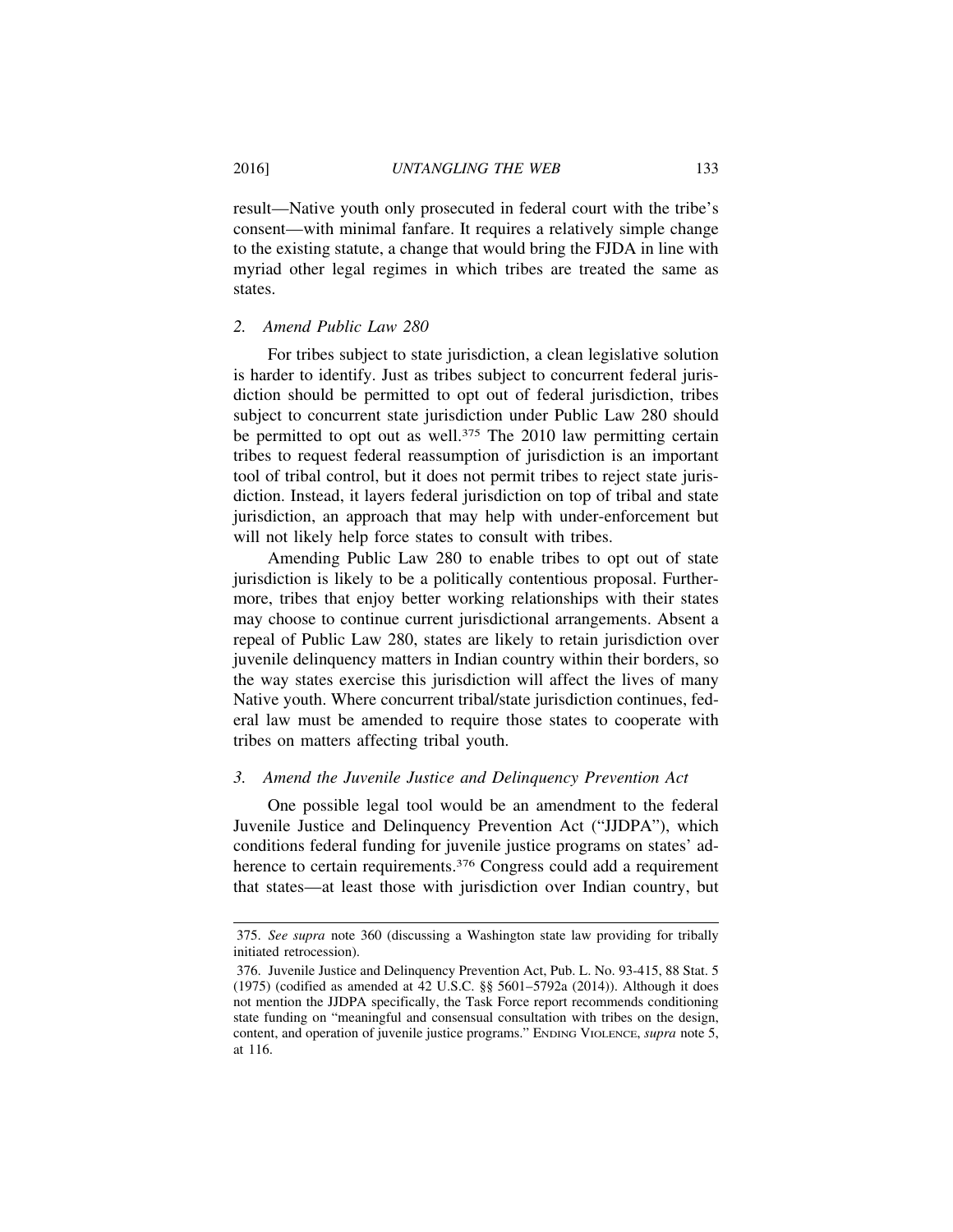perhaps all states—must create a formal avenue for tribal input and consultation on funding and policy decisions affecting Native youth. At a minimum, states should be required to engage in some consultation with tribal governments, include tribal representatives in their State Advisory Groups, 377 and report on funding provided to tribal governments. The JJDPA could also be amended to require states to pass a certain amount of funding through to tribal governments within their borders or, for those with Indian country jurisdiction, to allocate a portion of funding to Native youth programs.

#### *4. Extend the Indian Child Welfare Act*

Congress should also require states to consult directly with tribal officials in each case arising in Indian country, or even require deference to tribal jurisdiction in the same manner as is mandated under the Indian Child Welfare Act.378 Both the Law and Order Commission and the Attorney General's Task Force recommend amending the Indian Child Welfare Act to require state juvenile justice agencies to provide tribes with notice, intervention, and transfer rights for every case that arises in Indian country.379

At a minimum, notice and transfer procedures should apply to youth who appear in state court for offenses that occurred in Indian country. It could also, however, extend to youth who come into the juvenile system for offenses committed outside Indian country, just as the ICWA currently applies to children who are not domiciled on the reservation.380 New Mexico currently requires state courts to notify and consult with affected tribes when petitions involving tribal youth are filed in state court.381 The National Indian Child Welfare Associa-

<sup>377. 42</sup> U.S.C. § 5633 (2014).

<sup>378. 25</sup> U.S.C. § 1911(b) (2014).

<sup>379.</sup> ROADMAP, *supra* note 2, at 173; ENDING VIOLENCE, *supra* note 5, at 122–24. Congress could also require notice to tribes as a condition of state funding under the JJDPA.

<sup>380. § 1911(</sup>b). In contrast to the current approach to juvenile justice, the ICWA confirms that tribes have exclusive jurisdiction over children domiciled on the reservation. § 1911(a). Tribes affected by Public Law 280 have the option of reassuming exclusive jurisdiction over Indian country matters. § 1918. Because Public Law 280 did not grant states civil regulatory jurisdiction, and because it also did not extinguish tribal jurisdiction at all, there is an argument that this provision is unnecessary. *See* CAROLE GOLDBERG-AMBROSE & DUANE CHAMPAGNE, UCLA AM. INDIAN STUDIES CTR., A SECOND CENTURY OF DISHONOR: FEDERAL INEQUITIES AND CALIFORNIA TRIBES 47–59 (1996).

<sup>381.</sup> N.M. STAT. ANN. § 32A-2-5 (2015). The law provides that the juvenile probation and parole department has the "duty" to identify an Indian child who falls under its jurisdiction and "contact an Indian child's tribe to consult and exchange information for the purpose of preparing a predisposition report when commitment or place-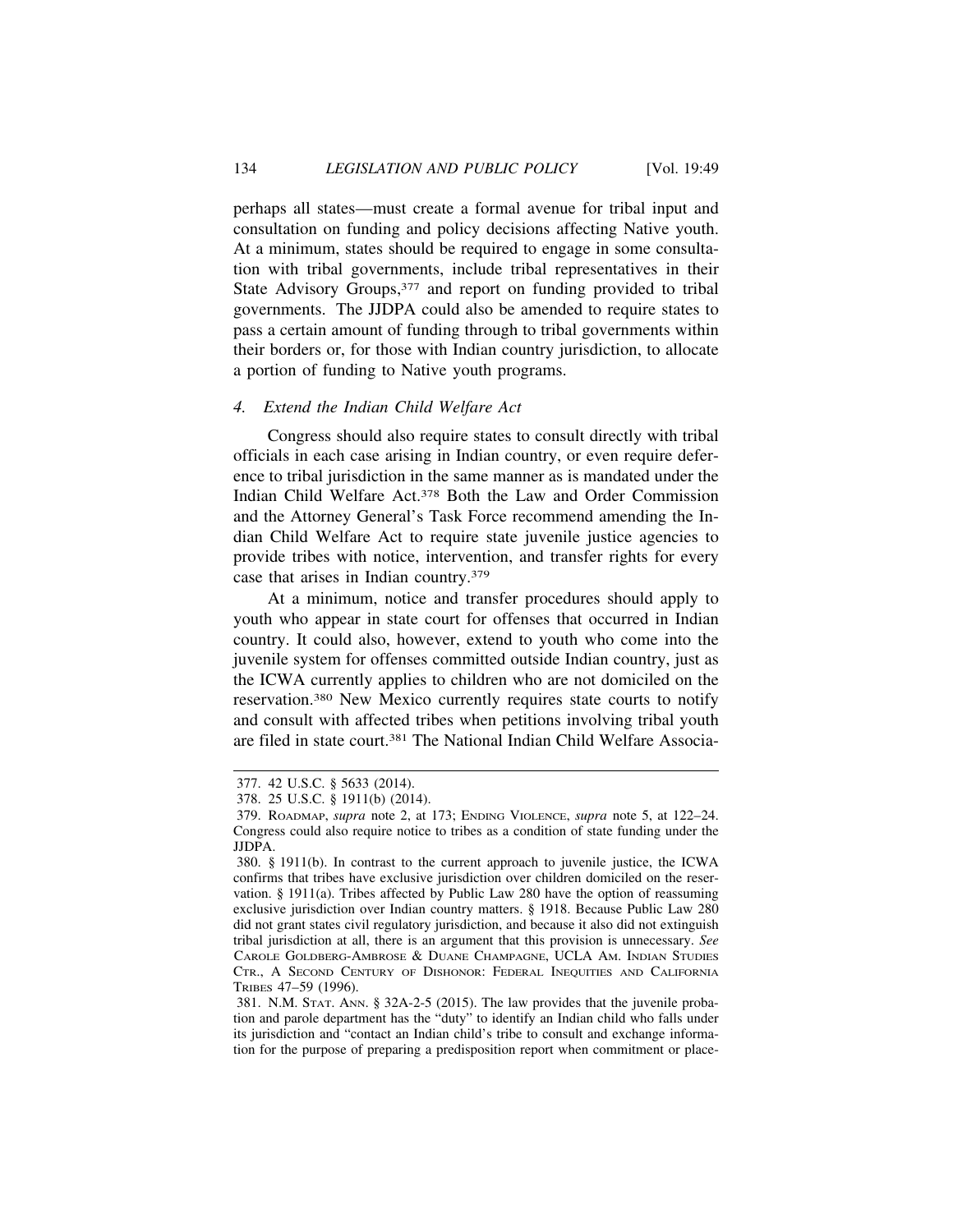tion and the Association on American Indian Affairs recently studied the implementation of that law, and their findings and recommendations for improvement should inform any federal notification law.382

# *B. Improving Outcomes for Native Youth in Federal and State Systems*

Even with these reforms, it is likely that some Indian country youth will remain under federal or state jurisdiction for the foreseeable future, and additional efforts will be required to ensure that the unique needs of Native youth are met by those systems.

# *1. Data Collection*

The first step in this process is to improve data collection. At the federal level, agencies must improve tracking of juveniles in the federal system to track data such as tribal affiliation, location of offense, charge, disposition, location of placement, and conditions of placement.383 Federal data collection has improved significantly in recent years as a result of the Tribal Law and Order Act, and particularized data on tribal youth in the federal system will provide important baseline information for improvements to the federal system. States should also be required to collect and publish data about Native youth in their systems in a manner that distinguishes between Indian country and other Native youth and tracks their outcomes for purposes of assessing whether they face disproportionately harsh sanctions at any stage in the system.384

ment of an Indian child is contemplated or has been ordered." § 32A-2-5(B)(9). New Mexico law also provides that "cultural needs shall be considered in the dispositional judgment and reasonable access to cultural practices and traditional treatment shall be provided." § 32A-2-19(C).

<sup>382.</sup> *See* N.M. CHILDREN, YOUTH & FAMILIES DEP'T, STATE-TRIBAL COLLABORA-TION ACT app. C (2015) (reproducing the final report by the National Indian Child Welfare Association and the Association on American Indian Affairs); *Tribal Notification Research Findings Shared with NM Partners and Constituents*, NAT'L INDIAN CHILD WELFARE ASS'N, http://www.nicwa.org/newsletter/Tribal-Notification-Re search-Findings-Shared-with-NM-Partners.asp (last visited Feb. 1, 2016).

<sup>383.</sup> *See* ROADMAP, *supra* note 2, at 165 (recommending improved data collection requirements "[b]ecause Tribal communities deserve to know where their children are").

<sup>384.</sup> This can be accomplished by amending the JJDPA to require states to collect this data. As a condition of receiving federal funds under the JJDPA, states agree to comply with certain core protection requirements for youth. 42 U.S.C. § 5633 (2014). To monitor and evaluate compliance with these core protections, states collect data to provide to the federal Office of Juvenile Justice and Delinquency Prevention. *See* U.S. DEP'T OF JUSTICE, OFFICE OF JUVENILE JUSTICE & DELINQUENCY PREVENTION, OJJDP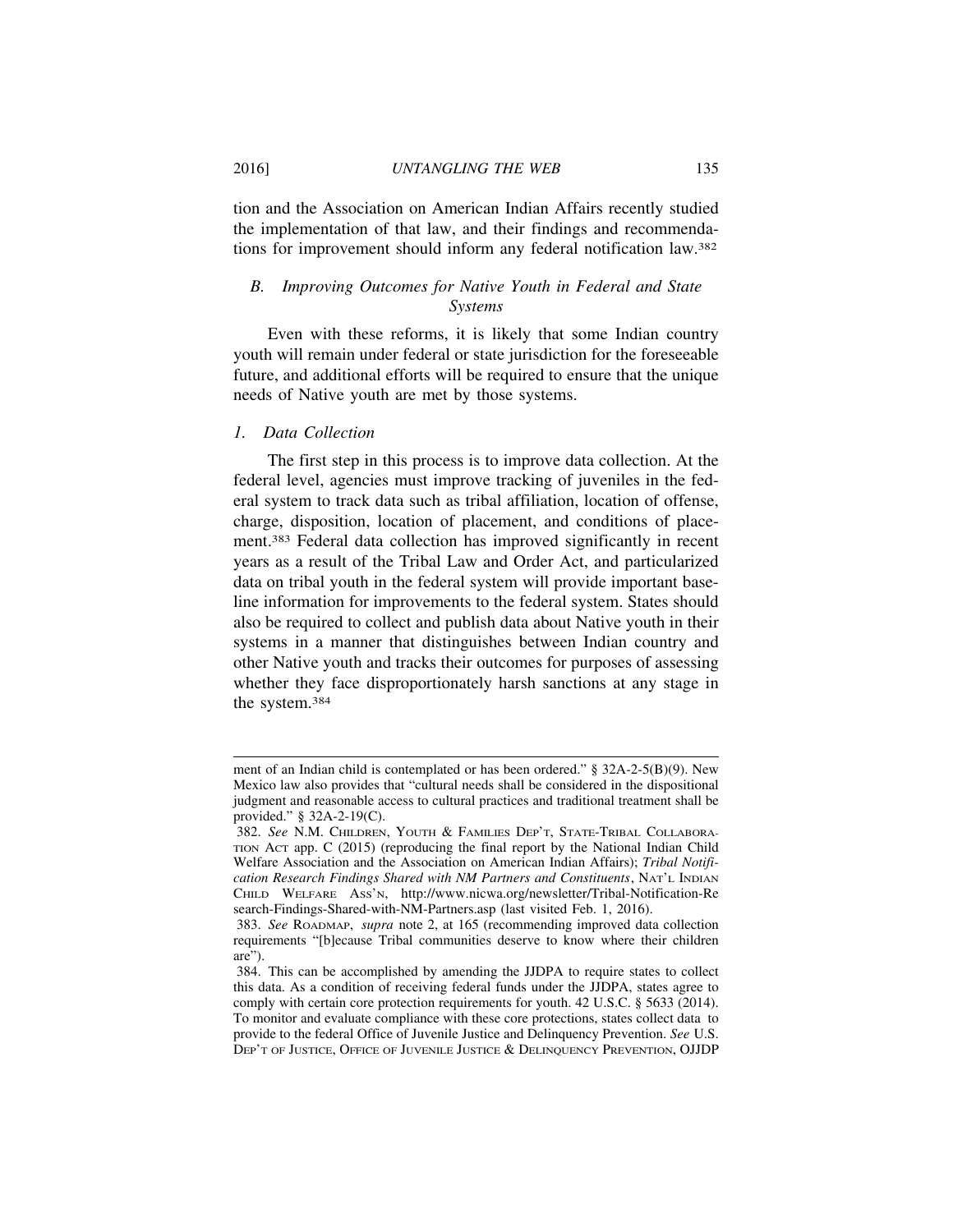# *2. Bureau of Prisons Policies*

For those youth who do remain in the custody of the Bureau of Prisons, policy changes should be made to encourage transparency and better meet the unique needs of Native youth. The Bureau should be required to consult with tribes to formulate policies specific to Native youth, adhere to those policies, and make information on offenses, outcomes, and policies available to the public. For example, the Bureau might consider contracting with tribal or BIA-run juvenile facilities to house Native youth whenever possible. Existing policies requiring that youths be housed as close as possible to their home communities could be more strongly enforced, and additional changes may be considered to support continued contact between the young person and his or her tribal community. Improving probation, reentry services, community-based options, alternatives to incarceration, and treatment for all juveniles in the federal system would also benefit Native youth.

# *3. Federal Sentencing Guidelines*

Improving outcomes for Native youth in the federal system will require attention to how they are affected by the Federal Sentencing Guidelines. In general, juvenile sentences differ from adult sentences because the decision to incarcerate may be based on a need for rehabilitation or treatment, as opposed to a term-of-years punishment. Juvenile jurisdiction typically ends at age eighteen or twenty-one, so young offenders cannot necessarily be sentenced to long terms of incarceration. Confidentiality rules may also affect how prior juvenile adjudications are counted in terms of criminal history. Careful attention should be paid to how the Federal Sentencing Guidelines are applied to Native juveniles and whether their application leads to negative outcomes (for example, longer incarceration terms). The U.S. Sentencing Commission's Tribal Issues Advisory Group has appointed a subcommittee to study juvenile issues. The recommendations of this subcommittee should inform potential changes to federal law and policy.

# *C. Improving Outcomes for Native Youth in Tribal Systems*

Improving the reality of tribally run juvenile justice systems is partly a matter of tribal law. As described in Part II, tribes have a great deal of flexibility, as a matter of law, to determine how they would

POLICY: MONITORING OF STATE COMPLIANCE WITH THE JUVENILE JUSTICE AND DELIN-QUENCY PREVENTION ACT 4–5 (2015).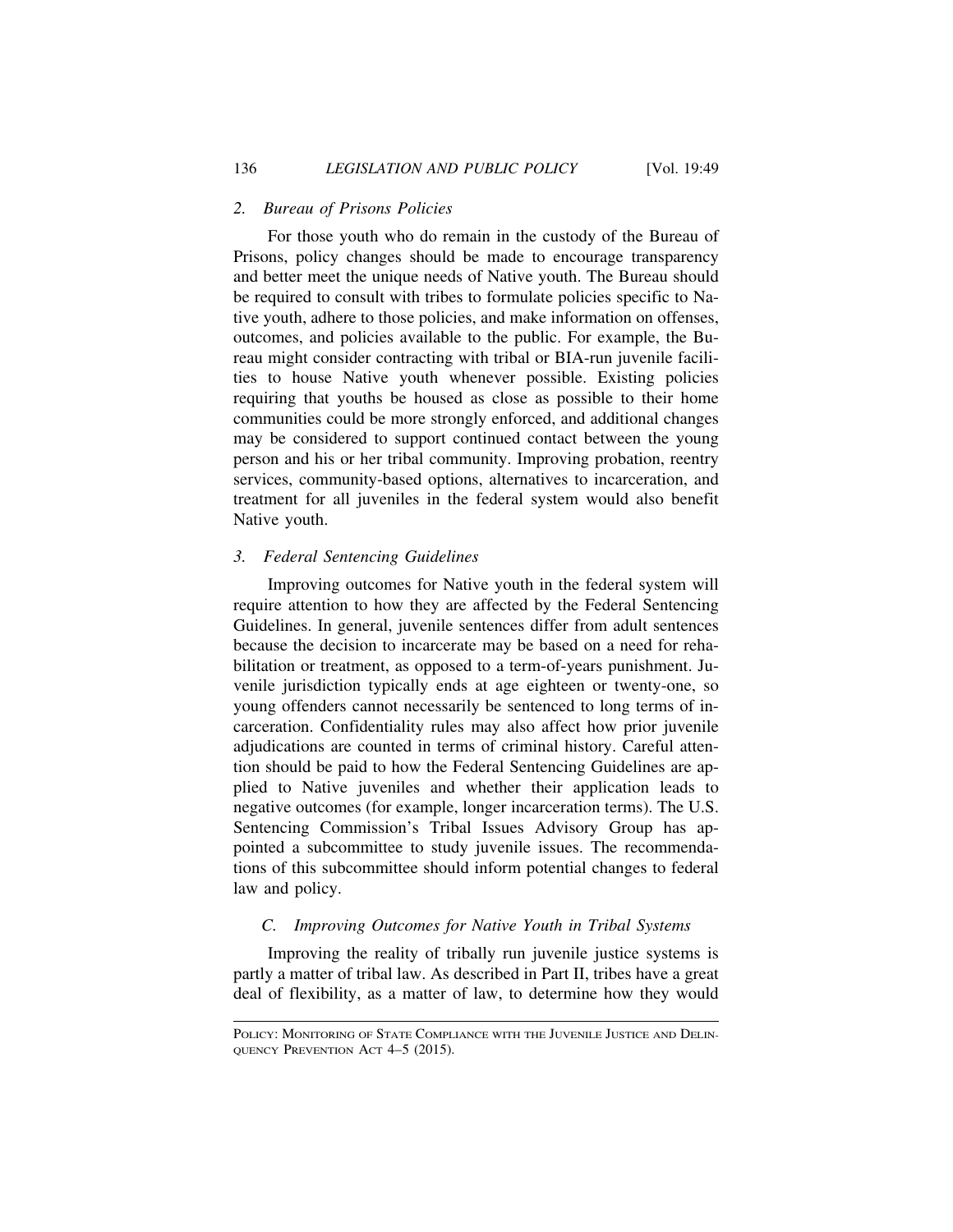like to address delinquency. The more difficult problem is how to ensure that federal agencies support tribes in their efforts to pursue innovations and improve their systems. Both the Law and Order Commission and the Attorney General's Task Force recognize the need for significant reforms in the relationships between tribal governments and the various federal agencies with which juvenile justice funding originates.385

## *1. Promote Interagency Collaboration*

As the Law and Order Commission report and the Attorney General's Task Force report emphasize, the split in authority between the Bureau of Indian Affairs and the Department of Justice over tribal justice issues is cause for concern. The Commission report strongly favors the Department of Justice, while the Task Force report simply asks Congress to pick one.386 Both reports make clear, however, that even recent improvements in interagency community and collaboration are not sufficient; a single agency should have primary authority for criminal justice issues. That agency would likely also have authority over juvenile justice, but juvenile justice involves unique concerns that may not lead to the same answer. For example, the Department of Justice may have greater expertise in the full range of criminal justice issues, but few DOJ divisions treat juvenile issues as distinct from those affecting adult criminals. Increasing the authority of a department with primary expertise in adult criminal justice policy could potentially result in Native juvenile offenders being treated too much like adult criminals.

Regardless of which agency takes the lead on Indian country juvenile justice funding, it must collaborate closely with the Department of Health and Human Services to ensure that juvenile justice is closely linked to treatment and that adequate funding is directed to mental health and substance abuse treatment, including both early intervention programs and inpatient facilities. If tribes are to be able to build juvenile justice systems with significant treatment components, DHHS

<sup>385.</sup> ROADMAP, *supra* note 2, at 89–91 (recommending transferring all Indian country law enforcement authority to the Department of Justice, establishing an across-theboard tribal set-aside for all justice-related federal funding, and ending all grant-based funding to tribes in favor of flexible formula funds); ENDING VIOLENCE, *supra* note 5, at 114–17 (recommending an across-the-board ten-percent set-aside for tribes from all funding sources and that Congress direct the BIA and DOJ to determine which agency should have primary authority).

<sup>386.</sup> *See supra* note 385 (discussing the recommendations); *see also* notes 309–11 and accompanying text (discussing the pros and cons of each agency's administration of tribal justice funds).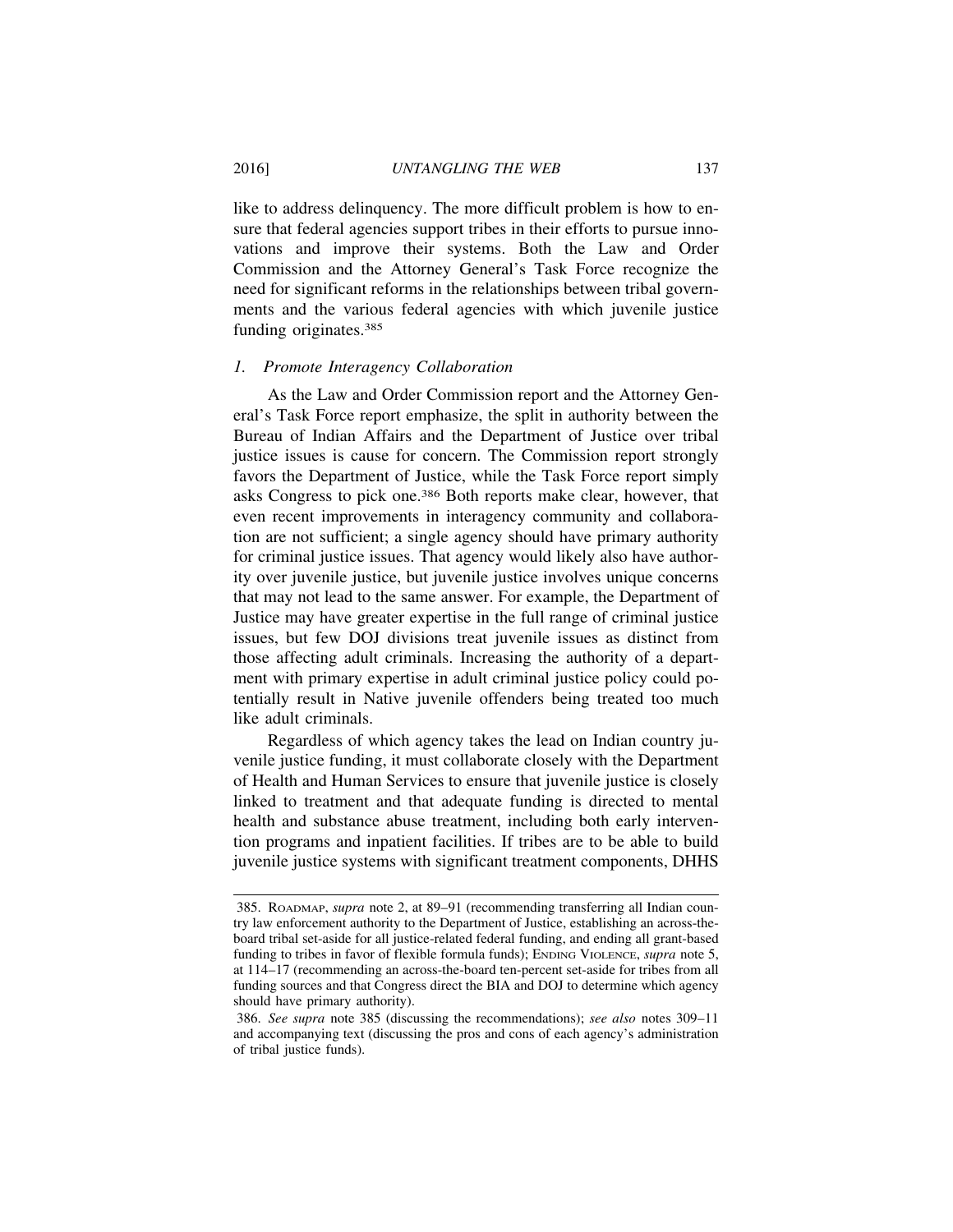must be as closely involved in juvenile justice as the BIA and the DOJ are now.

# *2. Increase Access to Adequate and Flexible Funding*

Tribes need direct access to funding for juvenile courts, corrections, prevention, and related services. Under current law, tribes are directly eligible for funding under only three of the main funding streams that states use to support their juvenile justice systems.<sup>387</sup> Without direct eligibility, tribes are forced to apply through states for funding, which makes it more difficult to secure funding and may mean that the tribes will be asked to comply with additional state requirements. As described *supra* Section IV.A.3, pass-through funding can incentivize tribal-state cooperation. Ideally, however, tribes would receive federal funding directly for their programs, and states would consult with tribes regarding state programming that affects Native youth.

In addition to direct eligibility, the Task Force recommends that tribes receive a ten-percent set-aside under all Department of Justice grant programs, including juvenile justice.388 Current law provides for only a one-percent tribal set-aside for grants under the Title II Delinquency Prevention Block Grant,<sup>389</sup> and no guaranteed set-aside under either Title V or the Juvenile Accountability Block Grant Program.390 Since 1999, some juvenile justice funding has been earmarked for tribes during the appropriations process under the label of the Tribal Youth Program,<sup>391</sup> but because the funding is a creature of the appro-

<sup>387.</sup> *See* § 5656 (Title II Juvenile Delinquency Prevention Block Grant); § 5783 (Title V Incentive Grants for Local Delinquency Programs); § 3796(e)(e)(1) (Juvenile Accountability Block Grants).

<sup>388.</sup> *See supra* note 385. The Commission recommends a minimum seven-percent set-aside. ROADMAP, *supra* note 2, at 91. This is consistent with the seven-percent setaside for all justice programs that the Obama administration and the National Congress of American Indians requested in fiscal year 2016. *See* NAT'L CONG. OF AM. INDIANS, FISCAL YEAR 2016 BUDGET REQUEST, PUBLIC SAFETY AND JUSTICE 36 (2015).

<sup>389. § 5652(</sup>b).

<sup>390.</sup> *See* Jeff Slowikowski, *Juvenile Accountability Block Grants Program*, IN FOcus (U.S. Dep't of Justice, Office of Justice Programs, Washington, D.C.), Oct. 2009 (describing the Juvenile Accountability Block Grant Program); *see also* U.S. DEP'T OF JUSTICE, OFFICE OF THE INSPECTOR GEN., AUDIT DIV., AUDIT REP. 09-24, PROCE-DURES USED BY THE OFFICE OF JUVENILE JUSTICE AND DELINQUENCY PREVENTION TO AWARD DISCRETIONARY GRANTS IN FISCAL YEAR 2007 (2009) (discussing Title V). 391. *See Tribal Youth Programs and Services*, OFF. JUV. JUST. & DELINQ. PREVEN-TION, http://www.ojjdp.gov/programs/ProgSummary.asp?pi=52#Funding (last visited Feb. 1, 2016). Since 2004, OJJDP has also administered the Tribal Juvenile Assistance Discretionary Grant Program. *Id*.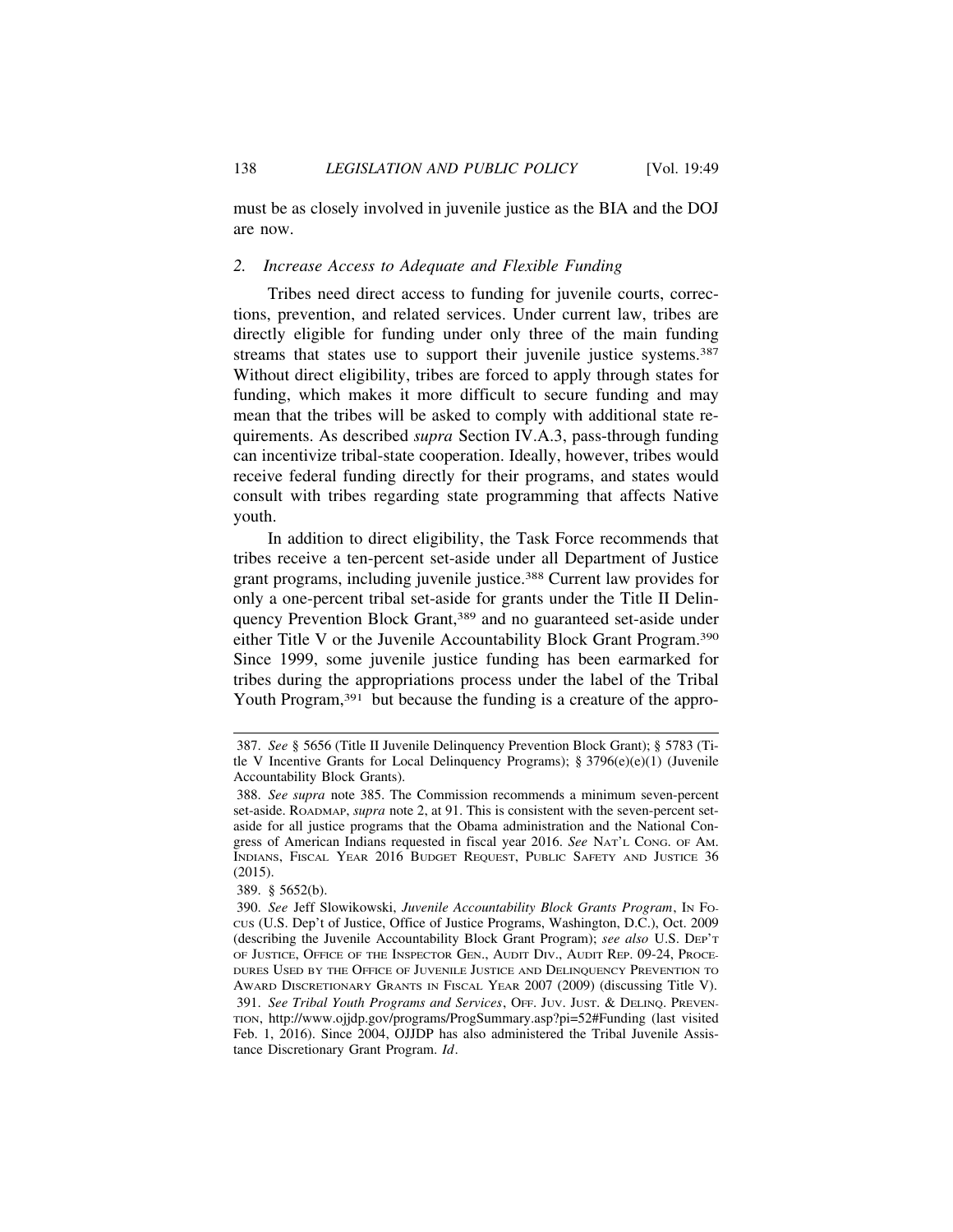priations process rather than a particular statutory set-aside, it is vulnerable to cuts every year, and tribes have had to lobby forcefully to avoid having the Tribal Youth Program cut entirely.392

Amending the law that authorizes tribes to enter into self-governance compacts with the Bureau of Indian Affairs is a solution that could significantly increase tribal control over juvenile justice. Selfgovernance compacts give tribes the most flexibility to determine policy priorities and reprogram funding accordingly, and compacts between tribes and the Indian Health Service have vastly improved the quality of health services for many tribes. Tribes have long maintained that the self-governance program within the Indian Health Service functions far better than Interior's program,<sup>393</sup> and they have proposed amendments to Title IV of the Indian Self-Determination and Education Assistance Act (which governs Interior programs) to bring it better in line with Title V (which governs health programs).394 Selfgovernance and economic development offer the greatest promise for freeing tribes from the strings that bind federal funding.

# *3. Improve Agency Accountability*

Greater transparency and accountability between agency officials and tribes are essential. Even without a significant change in agency authority, federal agencies should better fulfill the federal government's trust responsibility by taking steps such as establishing an advisory group on juvenile justice policy, partnering with juvenile justice organizations on research regarding best practices for Native youth, and making all funding and policy decisions publicly available in a written format.

While this Part has identified major areas in need of reform and suggested potential legislative vehicles through which specific reforms could be accomplished, each change must be undertaken with a careful review of existing and proposed laws and consideration of whether and how related laws or programs might be affected. Some reforms, such as restructuring the entire federal funding framework, may take time to accomplish. Others, such as amending the FJDA to require tribal certification, amending the JJDPA to require states to consult

394. *See id.* at 61–63.

<sup>392.</sup> NAT'L CONG. OF AM. INDIANS, *supra* note 388, at 37. The Tribal Youth Program was finally authorized at \$25 million annually as part of the Tribal Law and Order Act, but the authorization ended in fiscal year 2015. *See* Tribal Law and Order Act of 2010, Pub. L. No. 111-211, § 246, 124 Stat. 2295.

<sup>393.</sup> *See* Strommer & Osborne, *supra* note 303, at 42–45 (describing the advantages of Title V's self-governance model).